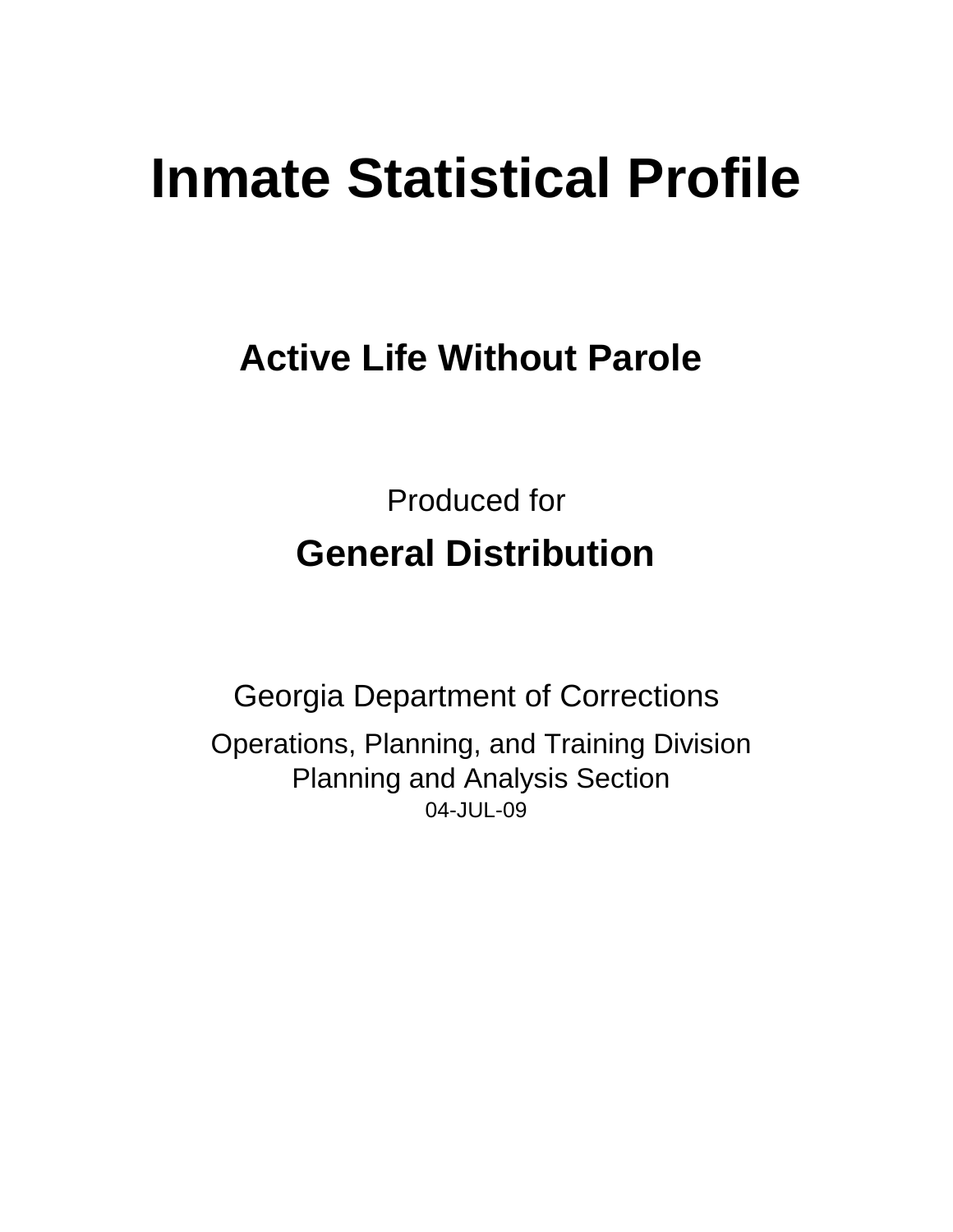**Contents** 

**Active Life Without Parole** 

Produced for **General Distribution**

## Table of Contents

| <b>Demographic information</b>                                       |
|----------------------------------------------------------------------|
| 5 Current age, broken out in ten year age groups                     |
| 6 Race group                                                         |
| 7 Hispanic Origin                                                    |
| 8 Marital status, self-reported at entry to prison                   |
| 9 Number of children, self-reported at entry to prison               |
| 10 Religious affiliation, self-reported at entry to prison           |
| 11 Home county - self-reported at entry to prison                    |
| 14 Socioeconomic class, self-reported at entry to prison             |
| 15 Environment to age 16, self-reported at entry to prison           |
| 16 Guardian status to age 16, self-reported at entry to prison       |
| 17 Employment status before prison, self-reported at entry to prison |
| 18 Age at admission                                                  |
| 20 Age at release                                                    |
| 21 Height, measured at entry to prison                               |
| 22 Weight, measured at entry to prison                               |
| 23 Military service                                                  |
| <b>Correctional information</b>                                      |
| 24 Type of admission to prison                                       |
| 25 Current / last security status                                    |
| 26 Current / last institution type                                   |
| 27 Institution type - transitional centers                           |
| 28 Institution type - mental hospitals                               |
| 29 Institution type - county prisons                                 |
| 30 Institution type - state prisons                                  |
| 31 Institution type - private prisons                                |
| 32 Institution type - prison annexes                                 |
| 33 Institution type - pre-release centers                            |
| 34 Institution type - inmate boot camp                               |
| 35 Number of disciplinary reports                                    |
| 36 Number of transfers                                               |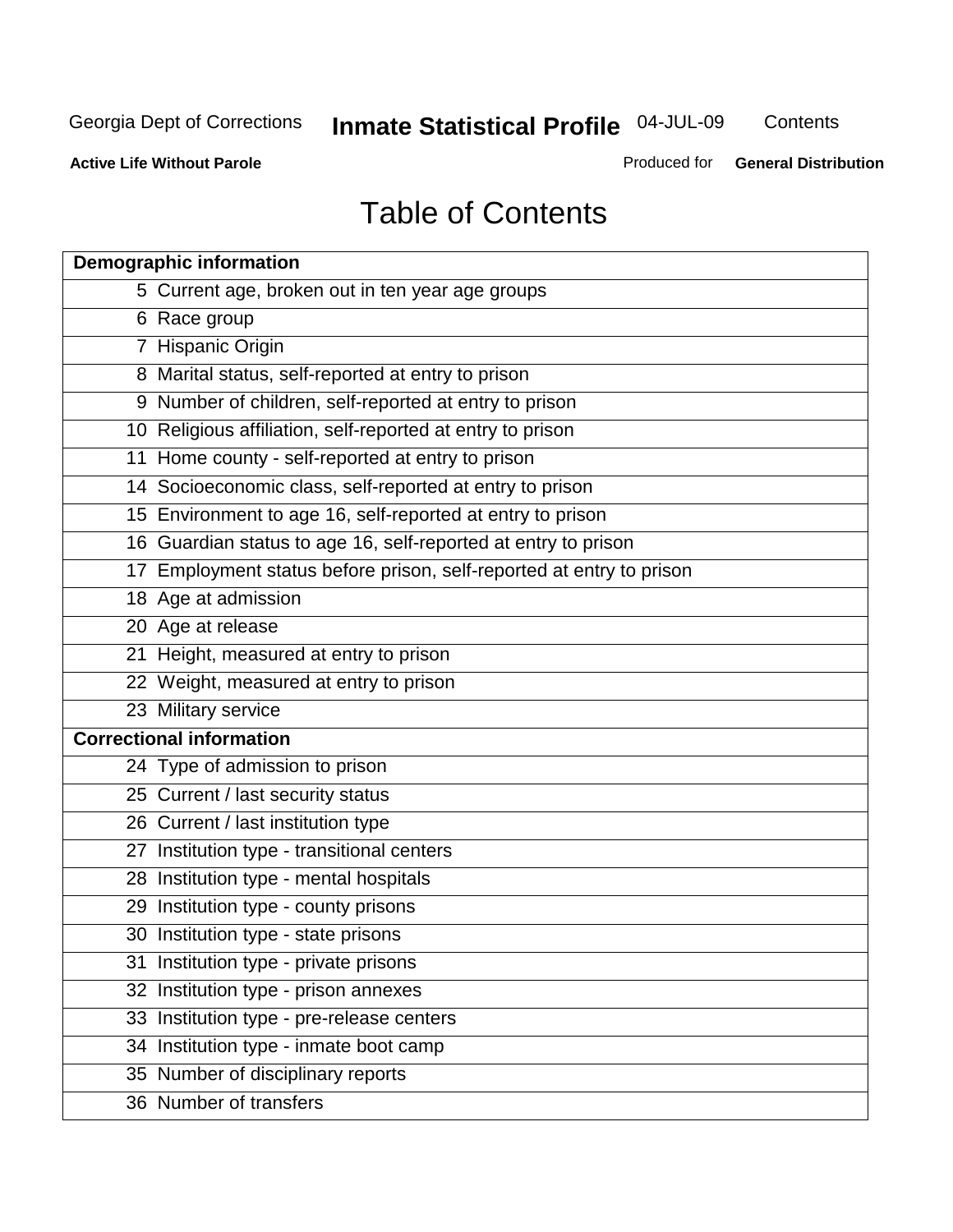**Contents** 

**Active Life Without Parole** 

Produced for **General Distribution**

## Table of Contents

| <b>Correctional information</b>                                  |
|------------------------------------------------------------------|
| 37 Number of escapes                                             |
| 38 Actual release type                                           |
| 39 Time served in current (or last) institution                  |
| Educational, psychological and physical information              |
| 40 Highest grade level attained                                  |
| 41 Culture fair IQ scores                                        |
| 42 Wide Range Achievement Test (WRAT) reading score              |
| 43 Wide Range Achievement Test (WRAT) math score                 |
| 44 Wide Range Achievement Test (WRAT) spelling score             |
| 45 Scope of substance abuse - summary                            |
| 46 Scope of substance abuse - detail                             |
| 47 Current / last mental health treatment level                  |
| 48 PULHESDWIT medical scale - 'P' overall condition ('P'hysical) |
| 49 PULHESDWIT medical scale - 'U' upper body                     |
| 50 PULHESDWIT medical scale - 'L' lower body                     |
| 51 PULHESDWIT medical scale - 'H' hearing                        |
| 52 PULHESDWIT medical scale - 'E' vision                         |
| 53 PULHESDWIT medical scale -'S' psychiatric                     |
| 54 PULHESDWIT medical scale - 'D' dental                         |
| 55 PULHESDWIT medical scale - 'W' work ability                   |
| 56 PULHESDWIT medical scale - 'I' impairment                     |
| 57 PULHESDWIT medical scale - 'T' transportability               |
| 58 Criminality in family, self-reported                          |
| 59 Alcoholism in family, self-reported                           |
| 60 Drug abuse in family, self-reported                           |
| Subjected to frequent beatings, self-reported<br>61              |
| 62 Father absent during inmate's childhood                       |
| 63 Mother absent during inmate's childhood                       |
| <b>Crimes and criminal history information</b>                   |
| 64 Number of prior Georgia incarcerations                        |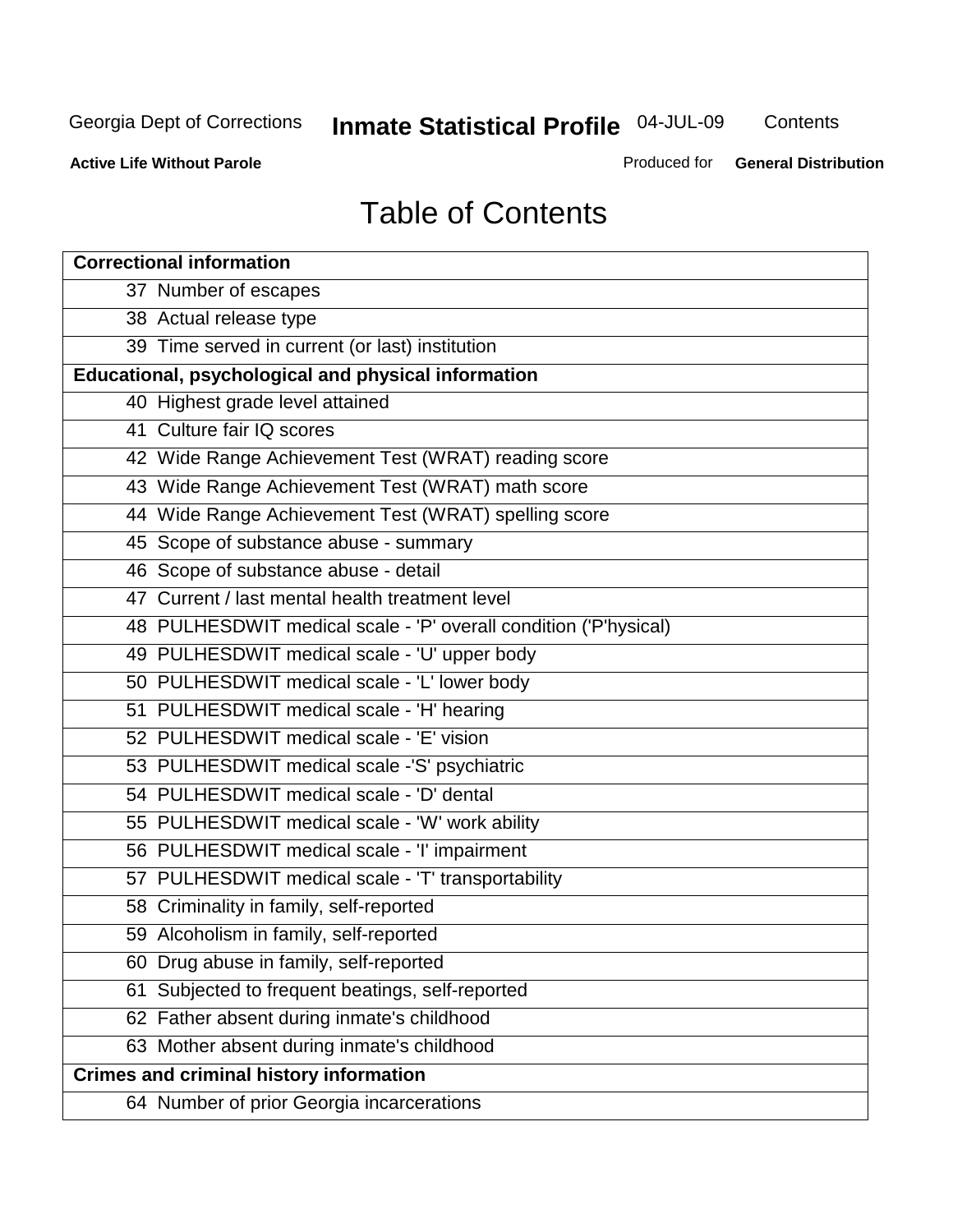**Contents** 

**Active Life Without Parole** 

Produced for **General Distribution**

## Table of Contents

| <b>Crimes and criminal history information</b>                 |
|----------------------------------------------------------------|
| 65 Prison sentence in years                                    |
| 66 Primary offense, broken out into felonies vs misdemeanors   |
| 67 Primary offense, broken out into six broad crime categories |
| 68 Primary offense, detailed offense code                      |
| 69 County of conviction of primary offense                     |
| 72 Circuit of conviction of primary offense                    |
| 74 Years served (jail + prison) in this incarceration          |
| <b>Medical information</b>                                     |
| 75 Results of most recent HIV test                             |
| 76 Results of most recent tuberculosis test                    |
| 77 Results of most recent syphilis test                        |
| 78 Results of most recent Hepatitis-C test                     |
| 79 Results of most recent pregnancy test                       |
| 80 Results of most recent diabetes test                        |
| 81 Results of most recent hypertension test                    |
| 82 Results of most recent asthma test                          |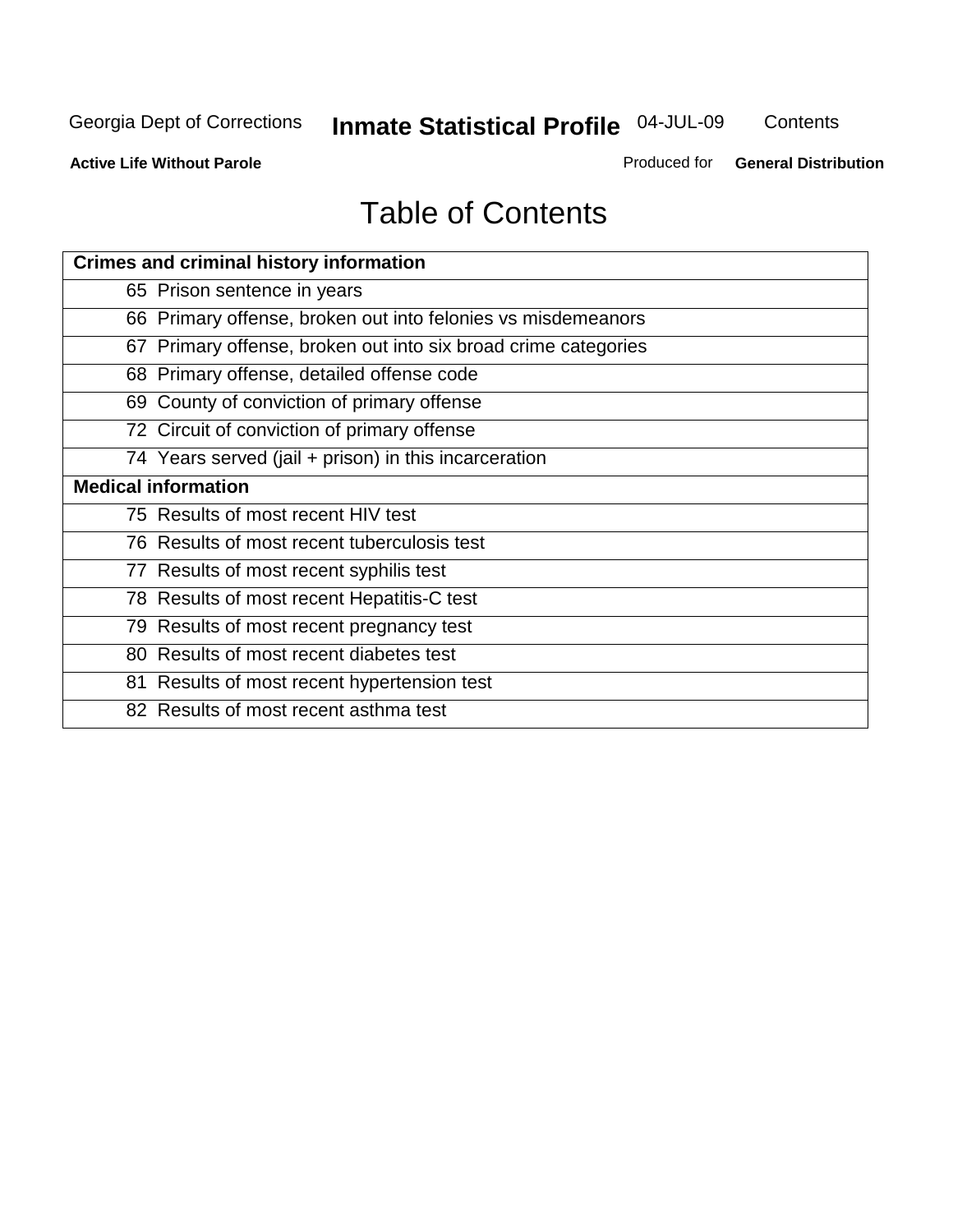#### **Active Life Without Parole**

#### Produced for **General Distribution**

#### Current age, broken out in ten-year age groups

|                          |                 | <b>Male</b> |         |              | <b>Female</b> |       |                 | <b>Total</b> |
|--------------------------|-----------------|-------------|---------|--------------|---------------|-------|-----------------|--------------|
| <b>Current Age</b>       | <b>Count</b>    | Col %       | Row %   | <b>Count</b> | Col %         | Row % | <b>Total</b>    | Col %        |
| <b>Twenties (20-29)</b>  | 42              | $8.09\%$    | 95.45%  |              | 22.22%        | 4.55% | 44              | 8.33%        |
| <b>Thirties (30-39)</b>  | 183             | 35.26%      | 99.46%  |              | 11.11%        | 0.54% |                 | 184 34.85%   |
| <b>Forties (40-49)</b>   | 169             | 32.56%      | 97.69%  | 4            | 44.44%        | 2.31% |                 | 173 32.77%   |
| <b>Fifties (50-59)</b>   | 92              | 17.73%      | 97.87%  | 2            | 22.22%        | 2.13% | 94 <sub>1</sub> | 17.80%       |
| <b>Sixties (60-69)</b>   | 23 <sub>1</sub> | 4.43%       | 100.00% |              |               |       | 23 I            | 4.36%        |
| Seventy + (70 and above) | 10              | 1.93%       | 100.00% |              |               |       | 10 <sup>1</sup> | 1.89%        |
| <b>Total Reported</b>    | 519             | 100%        | 98.30%  | 9            | 100%          | 1.70% | 528             | 100%         |

| prtea<br><b>INVE</b><br>$\sim$ |       |     |
|--------------------------------|-------|-----|
| υιαι                           | E 4 C | coo |
| _____                          | . .   | JZU |

| <b>Mean</b><br>(average) | 42.56 | 40.78 | 42.53 |
|--------------------------|-------|-------|-------|
| Median (middle)          |       |       |       |
| Mode<br>(most frequent)  | 40    |       | 40    |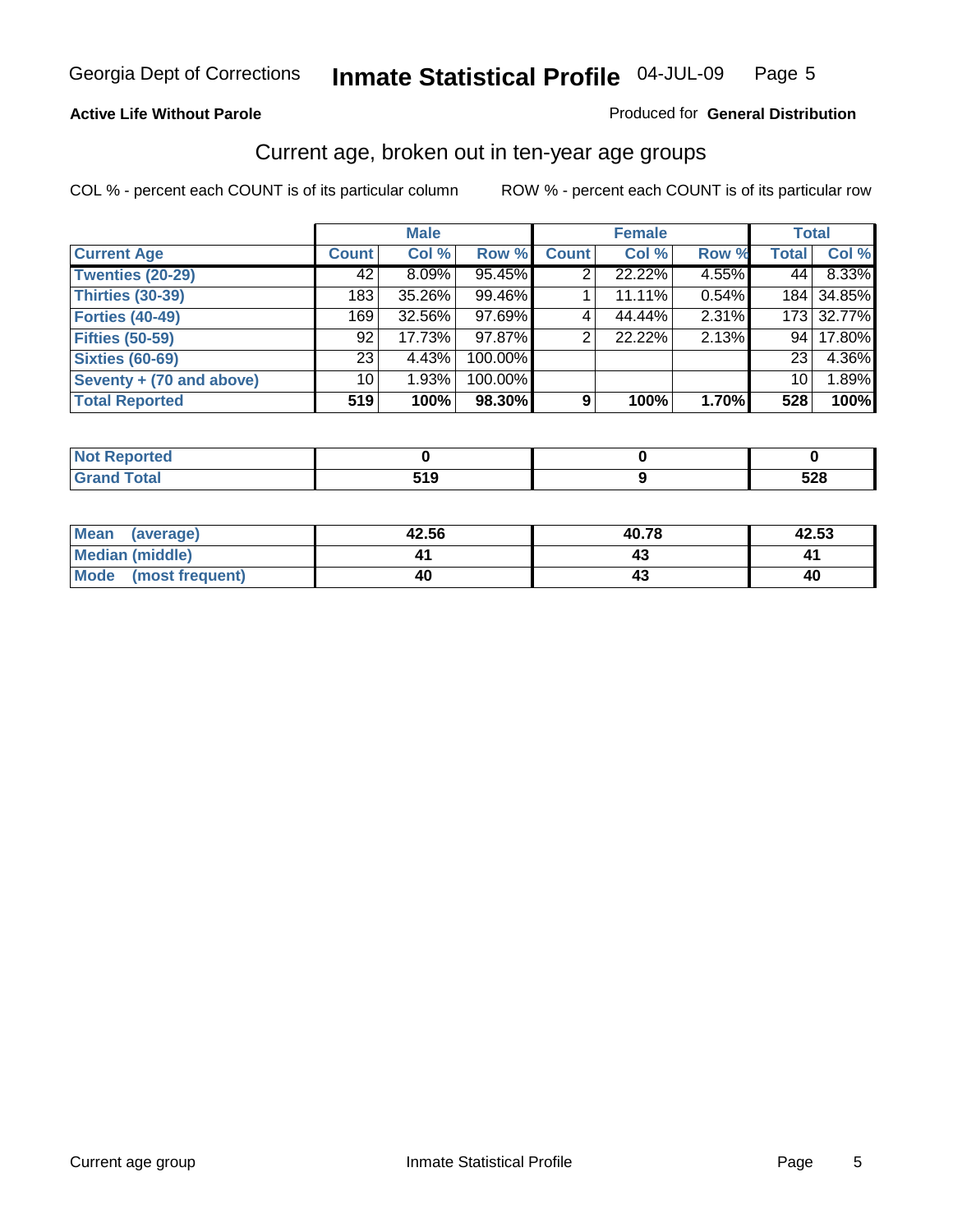**Active Life Without Parole** 

Produced for **General Distribution**

#### Race group

|                       |              | <b>Male</b> |                    |   | <b>Female</b> |          |       | <b>Total</b> |
|-----------------------|--------------|-------------|--------------------|---|---------------|----------|-------|--------------|
| <b>Race Group</b>     | <b>Count</b> | Col %       | <b>Row % Count</b> |   | Col %         | Row %    | Total | Col %        |
| <b>White</b>          | 132          | 25.48%      | $95.65\%$          | 6 | 66.67%        | $4.35\%$ | 138   | 26.19%       |
| <b>Black</b>          | 386          | 74.52%      | 99.23%             | ◠ | $33.33\%$     | $.77\%$  | 389   | 73.81%       |
| <b>Total Reported</b> | 518          | 100%        | 98.29%             |   | 100%          | $1.71\%$ | 527   | 100%         |

| <b>eported</b>  |                   |            |
|-----------------|-------------------|------------|
| rote'<br>$\sim$ | E4 C<br>,,,<br>__ | cno<br>ວ∠໐ |

| $^1$ Mo. | Rlack | White | 3lack |
|----------|-------|-------|-------|
| .        |       |       |       |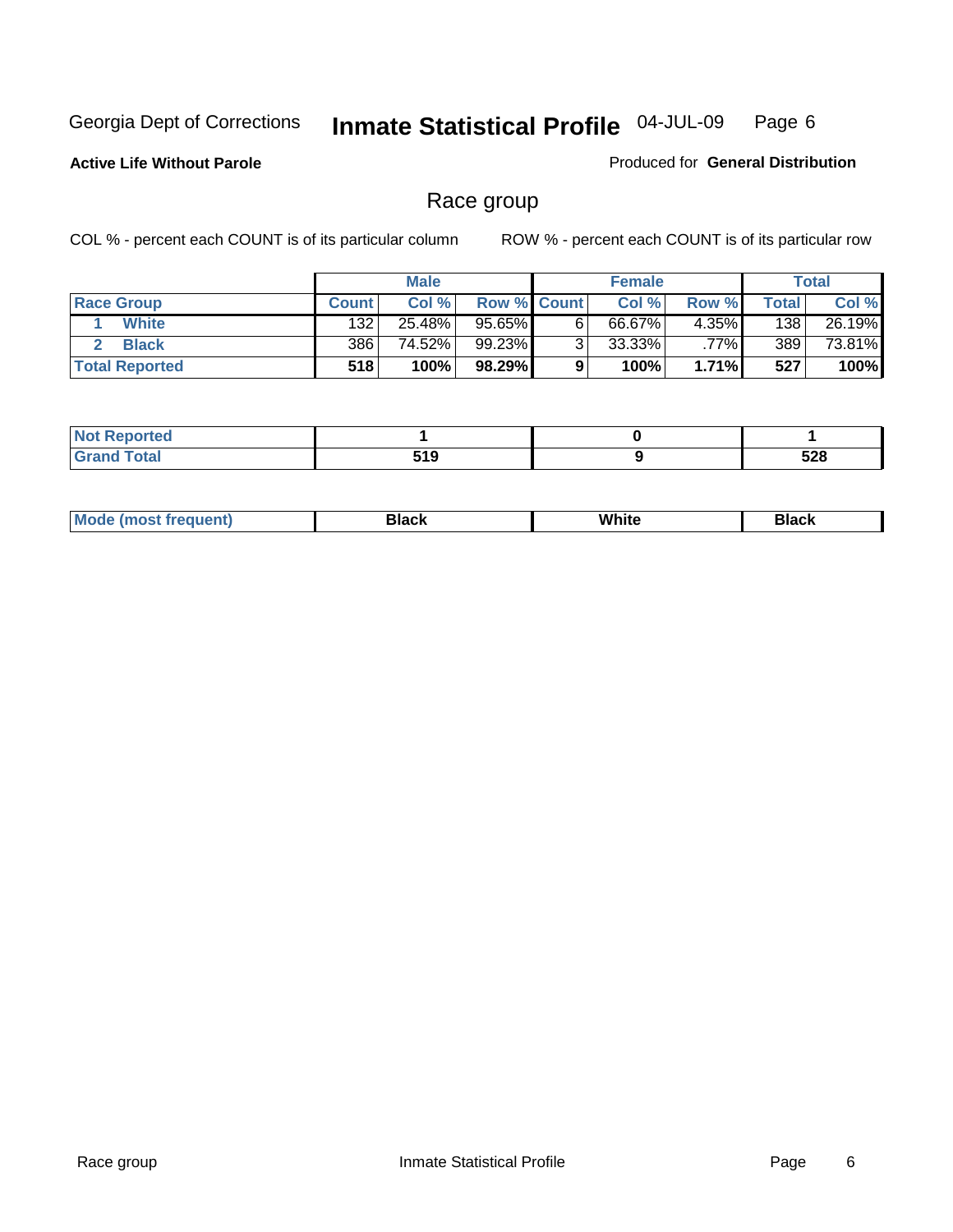**Active Life Without Parole** 

Produced for **General Distribution**

#### Hispanic Origin

COL % - percent each COUNT is of its particular column ROW % - percent each COUNT is of its particular row

|                        |              | <b>Male</b> |             |   | <b>Female</b> |         |       | <b>Total</b> |
|------------------------|--------------|-------------|-------------|---|---------------|---------|-------|--------------|
| <b>Hispanic Origin</b> | <b>Count</b> | Col %       | Row % Count |   | Col %         | Row %   | Total | Col %        |
| <b>Non Hispanic</b>    | 509          | 98.07%      | 98.26%      | 9 | 100.00%       | $.74\%$ | 518   | 98.11%       |
| <b>Hispanic</b>        | 10           | 1.93%       | 100.00%     |   |               |         | 10    | $.89\%$      |
| <b>Total Reported</b>  | 519          | 100%        | 98.3%       | 9 | 100%          | 1.7%    | 528   | 100%         |

**An inmate is counted as Hispanic if** 

**(a) he self-reported as Hispanic during the diagnostic process, or** 

**(b) his primary language is Spanish, or** 

**(c) he claimed birth or citizenship in Spain or a Latin American country, or** 

**(d) he had a common Spanish surname such as Lopez or Garcia**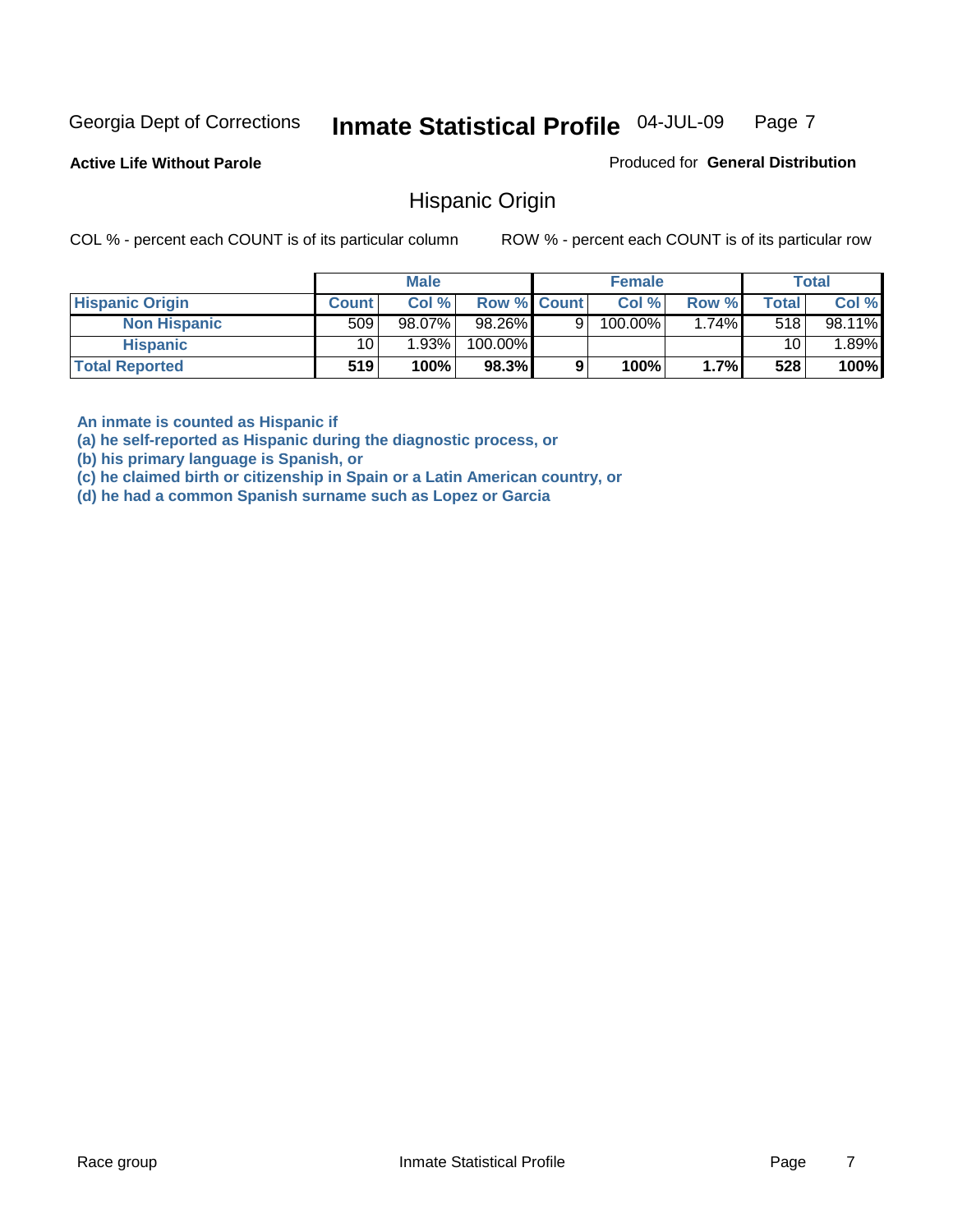#### **Active Life Without Parole**

#### Produced for **General Distribution**

#### Marital status, self-reported at entry to prison

|                                | <b>Male</b>  |          |         | <b>Female</b>  |        |        | <b>Total</b> |        |
|--------------------------------|--------------|----------|---------|----------------|--------|--------|--------------|--------|
| <b>Marital Status</b>          | <b>Count</b> | Col %    | Row %   | <b>Count</b>   | Col %  | Row %  | <b>Total</b> | Col %  |
| <b>Single</b>                  | 298          | 58.89%   | 98.35%  | $\overline{5}$ | 55.56% | 1.65%  | 303          | 58.83% |
| <b>Married</b><br>$\mathbf{2}$ | 69           | 13.64%   | 98.57%  |                | 11.11% | 1.43%  | 70           | 13.59% |
| <b>Separated</b><br>3          | 19           | 3.75%    | 100.00% |                |        |        | 19           | 3.69%  |
| <b>Divorced</b><br>4           | 58           | 11.46%   | 98.31%  |                | 11.11% | 1.69%  | 59           | 11.46% |
| <b>Widowed</b><br>5            | 18           | $3.56\%$ | 90.00%  | 2              | 22.22% | 10.00% | 20           | 3.88%  |
| <b>Common Law</b><br>6         | 44           | 8.70%    | 100.00% |                |        |        | 44           | 8.54%  |
| <b>Total Reported</b>          | 506          | 100%     | 98.25%  | 9              | 100%   | 1.75%  | 515          | 100%   |

|              | . <u>.</u>  |
|--------------|-------------|
| - - -<br>. . | - 20<br>◡▵◡ |

| <b>Mode (most frequent)</b><br>Sinale<br>≒ınale |
|-------------------------------------------------|
|-------------------------------------------------|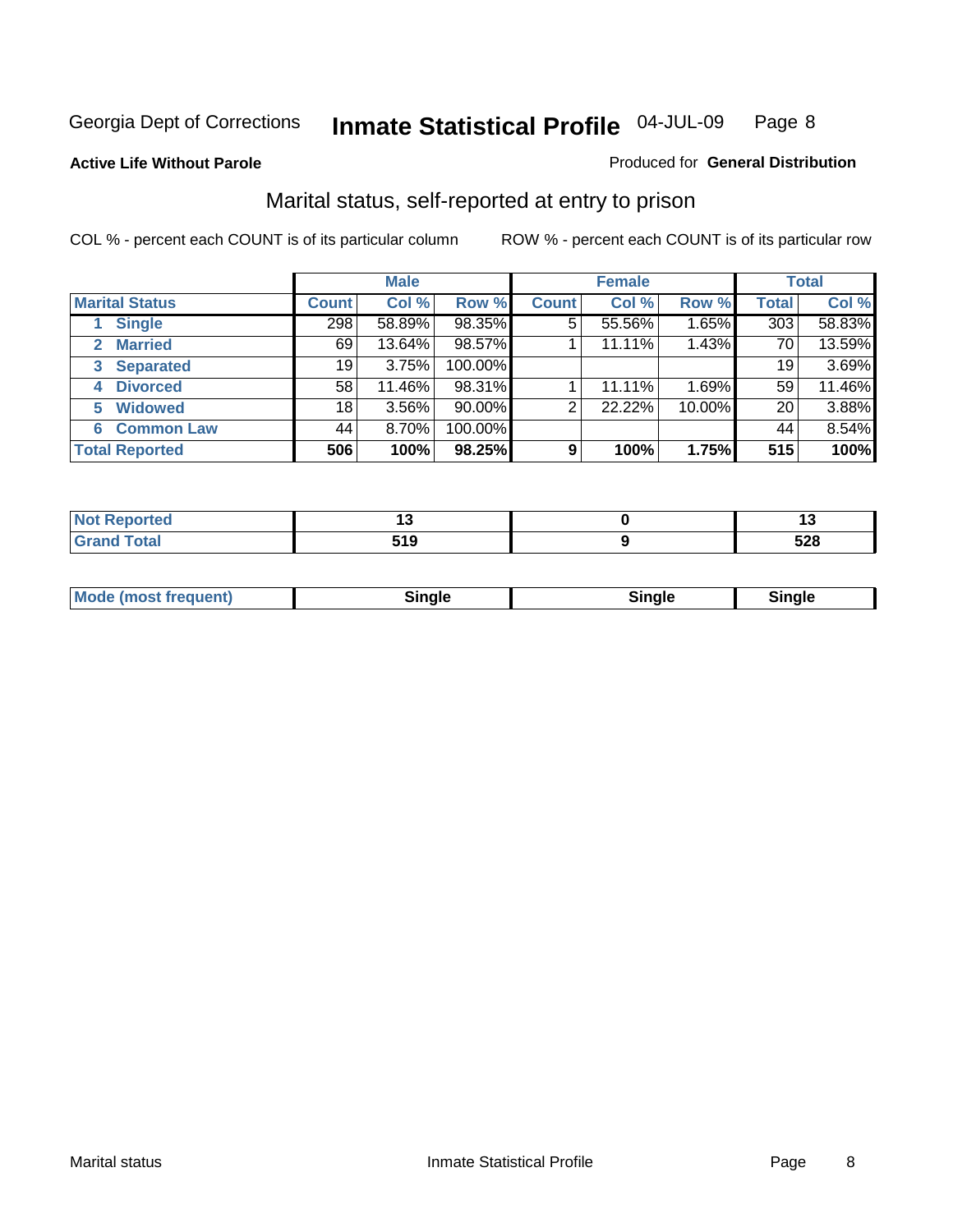#### **Active Life Without Parole**

#### Produced for **General Distribution**

## Number of children, self reported at entry to prison

|                           |                | <b>Male</b> |         |              | <b>Female</b> |       | <b>Total</b>   |        |
|---------------------------|----------------|-------------|---------|--------------|---------------|-------|----------------|--------|
| <b>Number of Children</b> | <b>Count</b>   | Col %       | Row %   | <b>Count</b> | Col %         | Row % | <b>Total</b>   | Col %  |
| $\bf{0}$                  | 192            | 37.21%      | 98.97%  | 2            | 22.22%        | 1.03% | 194            | 36.95% |
|                           | 131            | 25.39%      | 97.04%  | 4            | 44.44%        | 2.96% | 135            | 25.71% |
| $\overline{2}$            | 86             | 16.67%      | 97.73%  | 2            | 22.22%        | 2.27% | 88             | 16.76% |
| 3                         | 51             | 9.88%       | 100.00% |              |               |       | 51             | 9.71%  |
| 4                         | 27             | 5.23%       | 96.43%  |              | 11.11%        | 3.57% | 28             | 5.33%  |
| 5                         | 15             | 2.91%       | 100.00% |              |               |       | 15             | 2.86%  |
| $6\phantom{a}$            | 5              | 0.97%       | 100.00% |              |               |       | 5              | 0.95%  |
| 7                         | 2              | 0.39%       | 100.00% |              |               |       | 2              | 0.38%  |
| 8                         |                | 0.19%       | 100.00% |              |               |       |                | 0.19%  |
| 9                         | $\overline{2}$ | 0.39%       | 100.00% |              |               |       | $\overline{2}$ | 0.38%  |
| 10                        |                | 0.19%       | 100.00% |              |               |       |                | 0.19%  |
| Over 10                   | 3              | 0.58%       | 100.00% |              |               |       | 3              | 0.57%  |
| <b>Total Reported</b>     | 516            | 100%        | 98.29%  | 9            | 100%          | 1.71% | 525            | 100%   |

| <b>ortegi</b><br>.       |       |            |
|--------------------------|-------|------------|
| <b>otal</b>              | E 4 N | <b>500</b> |
| $\sim$ . $\sim$ . $\sim$ | - I - | ാ∠ഠ        |

| <b>Mean</b><br>(average) | 1.46 | 1.33 | 1.46 |
|--------------------------|------|------|------|
| <b>Median (middle)</b>   |      |      |      |
| Mode (most frequent)     |      |      |      |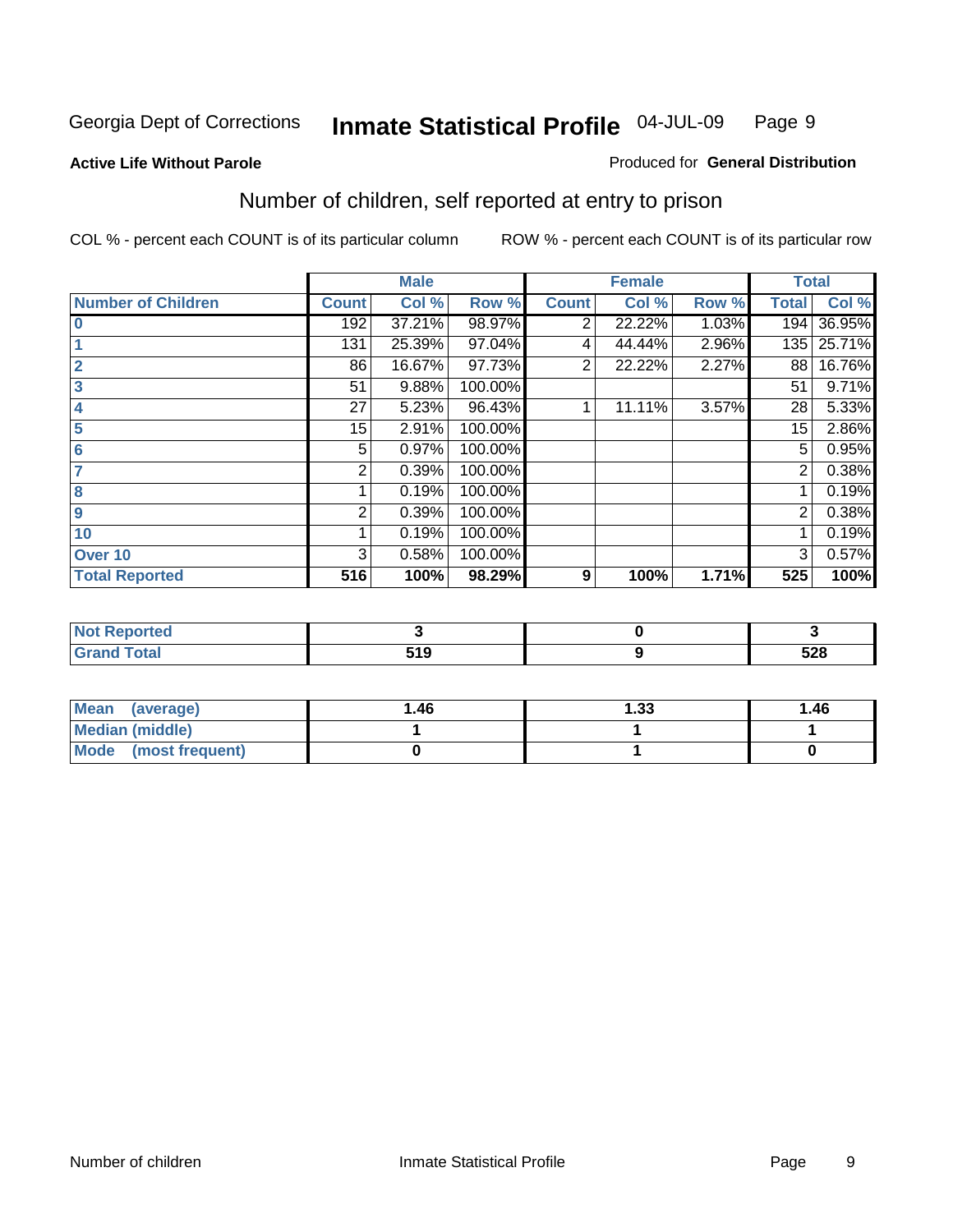#### **Active Life Without Parole**

#### Produced for **General Distribution**

## Religious affiliation, self-reported at entry to prison

|              |                              |                 | <b>Male</b> |         |                | <b>Female</b> |       |              | <b>Total</b> |
|--------------|------------------------------|-----------------|-------------|---------|----------------|---------------|-------|--------------|--------------|
|              | <b>Religious Affiliation</b> | <b>Count</b>    | Col %       | Row %   | <b>Count</b>   | Col %         | Row % | <b>Total</b> | Col %        |
|              | <b>Islam</b>                 | 30              | 6.74%       | 100.00% |                |               |       | 30           | 6.61%        |
| $\mathbf{2}$ | <b>Catholic</b>              | 16 <sub>1</sub> | 3.60%       | 100.00% |                |               |       | 16           | 3.52%        |
| 3            | <b>Baptist</b>               | 195             | 43.82%      | 97.01%  | 6              | 66.67%        | 2.99% | 201          | 44.27%       |
| 4            | <b>Methodist</b>             | 6               | 1.35%       | 100.00% |                |               |       | 6            | 1.32%        |
| 7            | <b>Chc Of God</b>            |                 | .22%        | 100.00% |                |               |       |              | .22%         |
| 8            | <b>Holiness</b>              | 13 <sub>1</sub> | 2.92%       | 92.86%  |                | 11.11%        | 7.14% | 14           | 3.08%        |
| 9            | <b>Jewish</b>                |                 | .22%        | 100.00% |                |               |       |              | .22%         |
| 12           | <b>Hindu</b>                 |                 | .22%        | 100.00% |                |               |       |              | .22%         |
| 16           | <b>Seven D Ad</b>            | 4               | .90%        | 100.00% |                |               |       | 4            | .88%         |
| 17           | <b>Jehovah Wt</b>            | 9               | 2.02%       | 100.00% |                |               |       | 9            | 1.98%        |
| 18           | <b>Latr Day S</b>            |                 | .22%        | 100.00% |                |               |       |              | .22%         |
| 20           | <b>Other Prot</b>            | 63              | 14.16%      | 96.92%  | $\overline{2}$ | 22.22%        | 3.08% | 65           | 14.32%       |
| 96           | <b>None</b>                  | 105             | 23.60%      | 100.00% |                |               |       | 105          | 23.13%       |
|              | <b>Total Reported</b>        | 445             | 100%        | 98.02%  | 9              | 100%          | 1.98% | 454          | 100%         |

| <b>Not Reported</b>              |            | -   |
|----------------------------------|------------|-----|
| <b>Total</b><br>$\mathbf{v}$ and | -40<br>- 1 | 528 |

| <b>Mode (most frequent)</b><br><b>Baptist</b><br>Baptist | Baptist |
|----------------------------------------------------------|---------|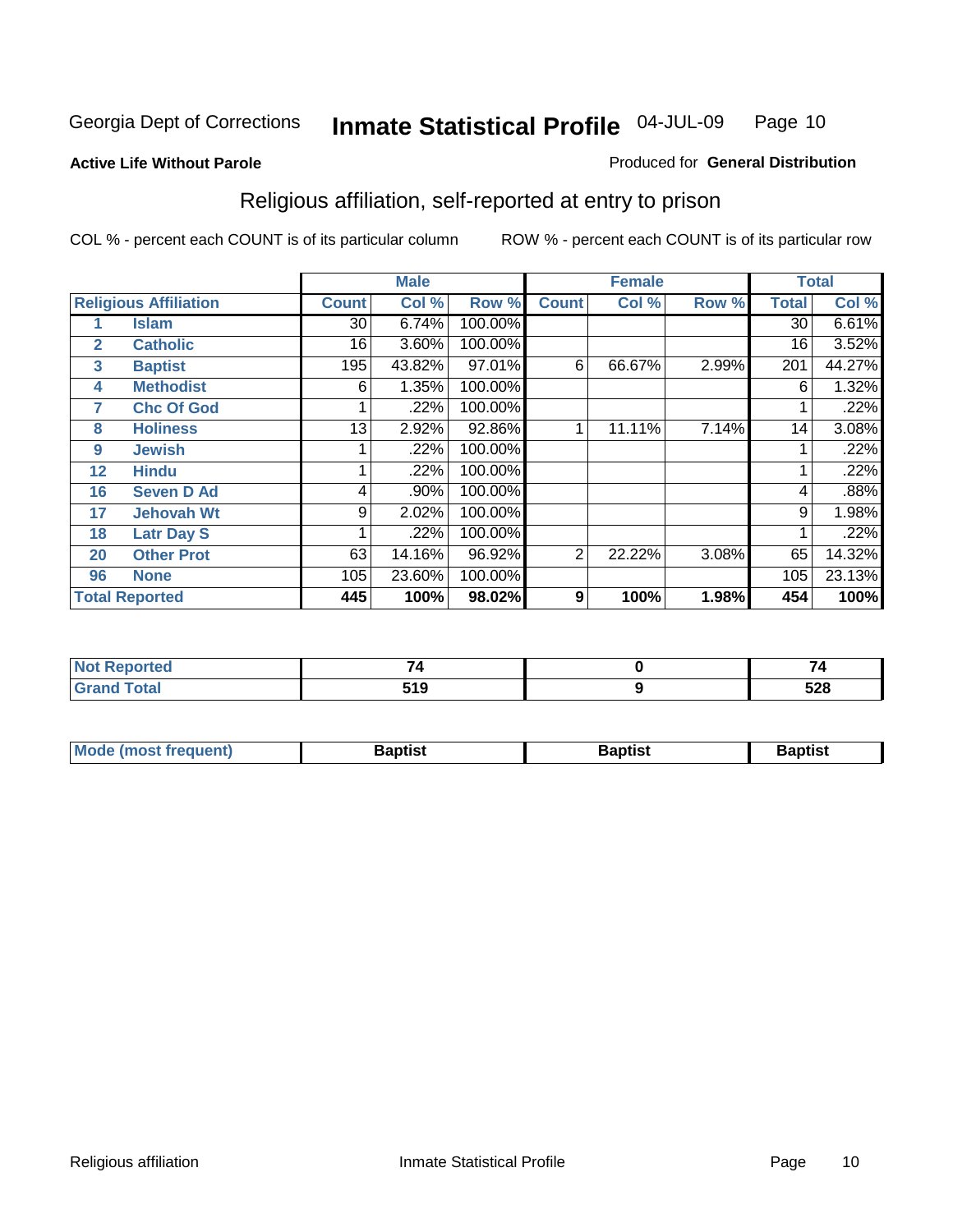#### **Active Life Without Parole**

#### Produced for **General Distribution**

#### Home county, self-reported at entry to prison

|                |                      |                 | <b>Male</b> |         |              | <b>Female</b> |         | <b>Total</b>    |       |
|----------------|----------------------|-----------------|-------------|---------|--------------|---------------|---------|-----------------|-------|
|                | <b>Home County</b>   | <b>Count</b>    | Col %       | Row %   | <b>Count</b> | Col %         | Row %   | <b>Total</b>    | Col % |
| $\overline{1}$ | <b>Appling</b>       | $\overline{2}$  | .41%        | 100.00% |              |               |         | $\overline{2}$  | .40%  |
| $\overline{2}$ | <b>Atkinson</b>      | 1               | .20%        | 100.00% |              |               |         | 1               | .20%  |
| 5              | <b>Baldwin</b>       | 4               | .81%        | 100.00% |              |               |         | 4               | .80%  |
| 7              | <b>Barrow</b>        | $\overline{3}$  | .61%        | 100.00% |              |               |         | $\overline{3}$  | .60%  |
| 8              | <b>Bartow</b>        | 4               | .81%        | 100.00% |              |               |         | 4               | .80%  |
| 9              | <b>Ben Hill</b>      | $\overline{3}$  | .61%        | 100.00% |              |               |         | $\overline{3}$  | .60%  |
| 10             | <b>Berrien</b>       | 1               | .20%        | 100.00% |              |               |         | 1               | .20%  |
| 11             | <b>Bibb</b>          | 11              | 2.24%       | 100.00% |              |               |         | 11              | 2.20% |
| 12             | <b>Bleckley</b>      | $\overline{3}$  | .61%        | 100.00% |              |               |         | $\overline{3}$  | .60%  |
| 14             | <b>Brooks</b>        | 1               | .20%        | 100.00% |              |               |         | 1               | .20%  |
| 16             | <b>Bulloch</b>       | $\overline{3}$  | .61%        | 75.00%  | 1            | 11.11%        | 25.00%  | 4               | .80%  |
| 17             | <b>Burke</b>         | 4               | .81%        | 100.00% |              |               |         | 4               | .80%  |
| 18             | <b>Butts</b>         | 1               | .20%        | 100.00% |              |               |         | 1               | .20%  |
| 20             | <b>Camden</b>        | $\overline{5}$  | 1.02%       | 100.00% |              |               |         | $\overline{5}$  | 1.00% |
| 22             | <b>Carroll</b>       | $\overline{2}$  | .41%        | 100.00% |              |               |         | $\overline{2}$  | .40%  |
| 25             | <b>Chatham</b>       | $\overline{28}$ | 5.70%       | 100.00% |              |               |         | 28              | 5.60% |
| 26             | <b>Chattahoochee</b> | 1               | .20%        | 100.00% |              |               |         | 1               | .20%  |
| 28             | <b>Cherokee</b>      | $\overline{2}$  | .41%        | 100.00% |              |               |         | $\overline{2}$  | .40%  |
| 29             | <b>Clarke</b>        | $\overline{12}$ | 2.44%       | 100.00% |              |               |         | $\overline{12}$ | 2.40% |
| 31             | <b>Clayton</b>       | 14              | 2.85%       | 93.33%  | 1            | 11.11%        | 6.67%   | $\overline{15}$ | 3.00% |
| 33             | <b>Cobb</b>          | $\overline{19}$ | 3.87%       | 100.00% |              |               |         | $\overline{19}$ | 3.80% |
| 34             | <b>Coffee</b>        | 3               | .61%        | 100.00% |              |               |         | 3               | .60%  |
| 35             | <b>Colquitt</b>      | $\overline{2}$  | .41%        | 100.00% |              |               |         | $\overline{2}$  | .40%  |
| 36             | <b>Columbia</b>      | $\overline{3}$  | .61%        | 100.00% |              |               |         | $\overline{3}$  | .60%  |
| 37             | <b>Cook</b>          | $\overline{2}$  | .41%        | 100.00% |              |               |         | $\overline{2}$  | .40%  |
| 38             | <b>Coweta</b>        | 1               | .20%        | 100.00% |              |               |         | 1               | .20%  |
| 40             | <b>Crisp</b>         | $\overline{2}$  | .41%        | 100.00% |              |               |         | $\overline{2}$  | .40%  |
| 43             | <b>Decatur</b>       | 1               | .20%        | 100.00% |              |               |         | 1               | .20%  |
| 44             | <b>Dekalb</b>        | $\overline{32}$ | 6.52%       | 100.00% |              |               |         | $\overline{32}$ | 6.40% |
| 45             | <b>Dodge</b>         | 1               | .20%        | 100.00% |              |               |         | 1               | .20%  |
| 46             | <b>Dooly</b>         | 1               | .20%        | 100.00% |              |               |         | 1               | .20%  |
| 47             | <b>Dougherty</b>     | 17              | 3.46%       | 100.00% |              |               |         | 17              | 3.40% |
| 48             | <b>Douglas</b>       | $\overline{7}$  | 1.43%       | 87.50%  | 1            | 11.11%        | 12.50%  | $\overline{8}$  | 1.60% |
| 51             | <b>Effingham</b>     | 1               | .20%        | 100.00% |              |               |         | 1               | .20%  |
| 52             | <b>Elbert</b>        | $\overline{2}$  | .41%        | 100.00% |              |               |         | $\overline{2}$  | .40%  |
| 56             | <b>Fayette</b>       | $\overline{3}$  | .61%        | 100.00% |              |               |         | $\overline{3}$  | .60%  |
| 57             | <b>Floyd</b>         | 4               | .81%        | 100.00% |              |               |         | $\overline{4}$  | .80%  |
| 58             | <b>Forsyth</b>       |                 |             |         | 1            | 11.11%        | 100.00% | 1               | .20%  |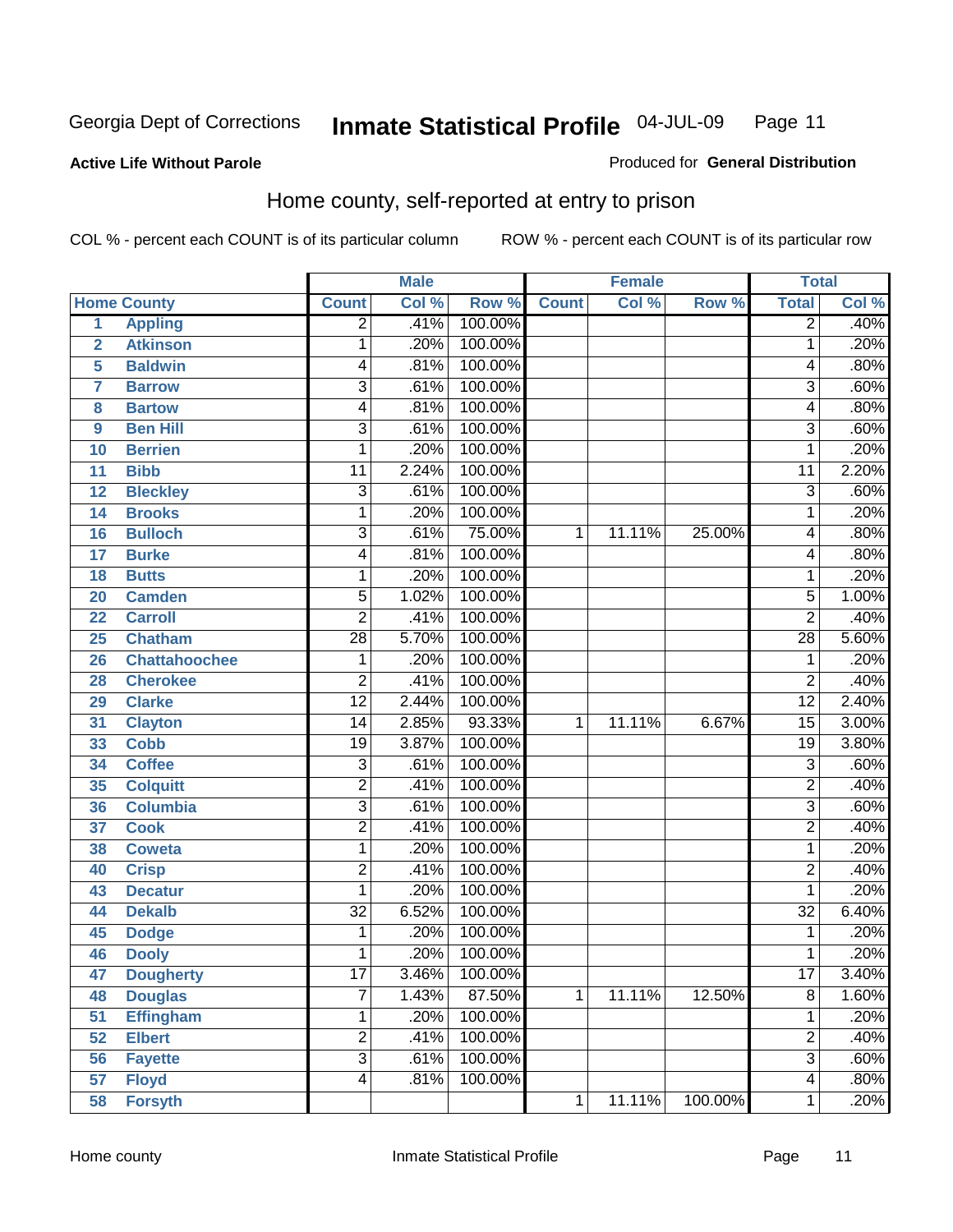#### **Active Life Without Parole**

#### Produced for **General Distribution**

#### Home county, self-reported at entry to prison

|                 |                    |                 | <b>Male</b> |         |              | <b>Female</b> |        | <b>Total</b>   |        |
|-----------------|--------------------|-----------------|-------------|---------|--------------|---------------|--------|----------------|--------|
|                 | <b>Home County</b> | <b>Count</b>    | Col %       | Row %   | <b>Count</b> | Col %         | Row %  | <b>Total</b>   | Col %  |
| 59              | <b>Franklin</b>    | $\overline{3}$  | .61%        | 100.00% |              |               |        | $\overline{3}$ | .60%   |
| 60              | <b>Fulton</b>      | $\overline{59}$ | 12.02%      | 98.33%  | 1            | 11.11%        | 1.67%  | 60             | 12.00% |
| 61              | Gilmer             | 1               | .20%        | 100.00% |              |               |        | 1              | .20%   |
| 63              | <b>Glynn</b>       | 10              | 2.04%       | 100.00% |              |               |        | 10             | 2.00%  |
| 66              | <b>Greene</b>      | 1               | .20%        | 100.00% |              |               |        | 1              | .20%   |
| 67              | <b>Gwinnett</b>    | 10              | 2.04%       | 100.00% |              |               |        | 10             | 2.00%  |
| 68              | <b>Habersham</b>   | 1               | .20%        | 100.00% |              |               |        | 1              | .20%   |
| 69              | <b>Hall</b>        | 8               | 1.63%       | 100.00% |              |               |        | 8              | 1.60%  |
| 70              | <b>Hancock</b>     | $\overline{2}$  | .41%        | 100.00% |              |               |        | 2              | .40%   |
| $\overline{71}$ | <b>Haralson</b>    | $\overline{2}$  | .41%        | 100.00% |              |               |        | $\overline{2}$ | .40%   |
| 72              | <b>Harris</b>      | $\mathbf{1}$    | .20%        | 100.00% |              |               |        | 1              | .20%   |
| 73              | <b>Hart</b>        | $\overline{2}$  | .41%        | 100.00% |              |               |        | $\overline{2}$ | .40%   |
| 75              | <b>Henry</b>       | $\overline{3}$  | .61%        | 100.00% |              |               |        | 3              | .60%   |
| 76              | <b>Houston</b>     | $\overline{6}$  | 1.22%       | 100.00% |              |               |        | 6              | 1.20%  |
| 78              | <b>Jackson</b>     | 4               | .81%        | 100.00% |              |               |        | 4              | .80%   |
| 80              | <b>Jeff Davis</b>  | 1               | .20%        | 100.00% |              |               |        | 1              | .20%   |
| 81              | <b>Jefferson</b>   | 1               | .20%        | 100.00% |              |               |        | 1              | .20%   |
| 82              | <b>Jenkins</b>     | $\overline{2}$  | .41%        | 100.00% |              |               |        | $\overline{2}$ | .40%   |
| 87              | <b>Laurens</b>     | $\overline{3}$  | .61%        | 100.00% |              |               |        | $\overline{3}$ | .60%   |
| 88              | Lee                | $\mathbf{1}$    | .20%        | 100.00% |              |               |        | 1              | .20%   |
| 89              | <b>Liberty</b>     | 4               | .81%        | 100.00% |              |               |        | 4              | .80%   |
| 90              | <b>Lincoln</b>     | $\mathbf{1}$    | .20%        | 100.00% |              |               |        | 1              | .20%   |
| 91              | Long               | $\mathbf{1}$    | .20%        | 100.00% |              |               |        | 1              | .20%   |
| 92              | <b>Lowndes</b>     | 4               | .81%        | 100.00% |              |               |        | 4              | .80%   |
| 96              | <b>Marion</b>      | 1               | .20%        | 100.00% |              |               |        | 1              | .20%   |
| 97              | <b>Mcduffie</b>    | 1               | .20%        | 100.00% |              |               |        | 1              | .20%   |
| 98              | <b>Mcintosh</b>    | $\overline{2}$  | .41%        | 100.00% |              |               |        | $\overline{2}$ | .40%   |
| 100             | <b>Miller</b>      | $\mathbf{1}$    | .20%        | 100.00% |              |               |        | 1              | .20%   |
| 101             | <b>Mitchell</b>    | $\mathbf{1}$    | .20%        | 100.00% |              |               |        | 1              | .20%   |
| 102             | <b>Monroe</b>      | $\mathbf{1}$    | .20%        | 100.00% |              |               |        | 1              | .20%   |
| 104             | <b>Morgan</b>      | 1               | .20%        | 100.00% |              |               |        | 1              | .20%   |
| 106             | <b>Muscogee</b>    | 13              | 2.65%       | 100.00% |              |               |        | 13             | 2.60%  |
| 107             | <b>Newton</b>      | $\overline{2}$  | .41%        | 66.67%  | 1            | 11.11%        | 33.33% | $\overline{3}$ | .60%   |
| 109             | <b>Oglethorpe</b>  | $\overline{2}$  | .41%        | 100.00% |              |               |        | $\overline{2}$ | .40%   |
| 110             | <b>Paulding</b>    | $\overline{1}$  | .20%        | 100.00% |              |               |        | 1              | .20%   |
| 113             | <b>Pierce</b>      | $\mathbf{1}$    | .20%        | 100.00% |              |               |        | 1              | .20%   |
| 114             | <b>Pike</b>        | $\overline{3}$  | .61%        | 75.00%  | 1            | 11.11%        | 25.00% | 4              | .80%   |
| 115             | <b>Polk</b>        | $\overline{2}$  | .41%        | 100.00% |              |               |        | $\overline{2}$ | .40%   |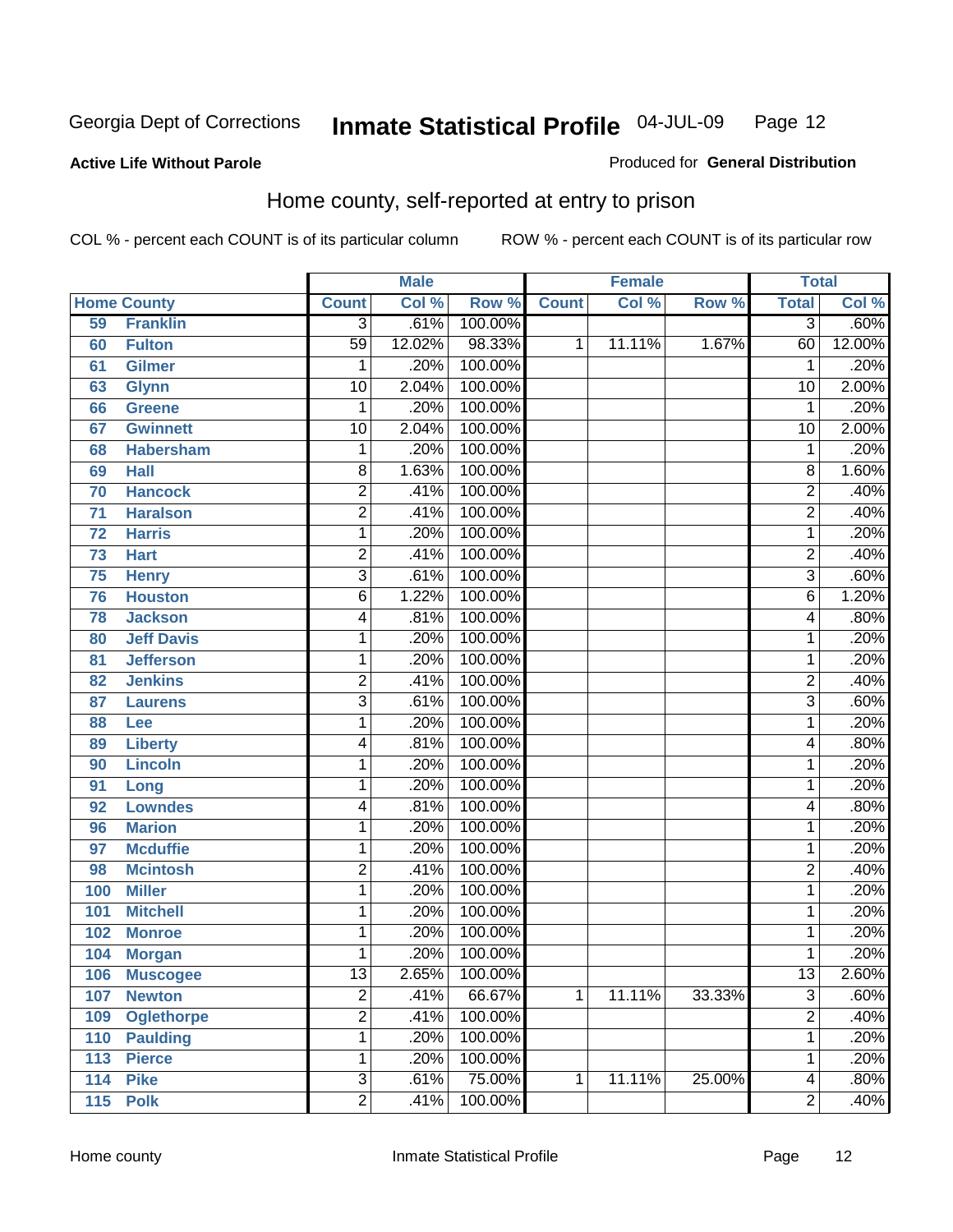#### **Active Life Without Parole**

#### Produced for **General Distribution**

#### Home county, self-reported at entry to prison

|     |                      |                         | <b>Male</b> |         |                  | <b>Female</b> |        | <b>Total</b>    |       |
|-----|----------------------|-------------------------|-------------|---------|------------------|---------------|--------|-----------------|-------|
|     | <b>Home County</b>   | <b>Count</b>            | Col %       | Row %   | <b>Count</b>     | Col %         | Row %  | <b>Total</b>    | Col % |
| 117 | <b>Putnam</b>        | $\overline{2}$          | .41%        | 100.00% |                  |               |        | $\overline{2}$  | .40%  |
| 119 | <b>Rabun</b>         | 1                       | .20%        | 100.00% |                  |               |        | 1               | .20%  |
| 120 | <b>Randolph</b>      | $\overline{2}$          | .41%        | 100.00% |                  |               |        | $\overline{2}$  | .40%  |
| 121 | <b>Richmond</b>      | 19                      | 3.87%       | 95.00%  | 1                | 11.11%        | 5.00%  | $\overline{20}$ | 4.00% |
| 122 | <b>Rockdale</b>      | 1                       | .20%        | 100.00% |                  |               |        | 1               | .20%  |
| 125 | <b>Seminole</b>      | 1                       | .20%        | 100.00% |                  |               |        | 1               | .20%  |
| 126 | <b>Spalding</b>      | $\overline{5}$          | 1.02%       | 100.00% |                  |               |        | $\overline{5}$  | 1.00% |
| 127 | <b>Stephens</b>      | $\overline{2}$          | .41%        | 100.00% |                  |               |        | $\overline{2}$  | .40%  |
| 129 | <b>Sumter</b>        | 1                       | .20%        | 100.00% |                  |               |        | 1               | .20%  |
| 132 | <b>Tattnall</b>      | 1                       | .20%        | 100.00% |                  |               |        | 1               | .20%  |
| 134 | <b>Telfair</b>       | 1                       | .20%        | 100.00% |                  |               |        | 1               | .20%  |
| 136 | <b>Thomas</b>        | $\overline{3}$          | .61%        | 100.00% |                  |               |        | $\overline{3}$  | .60%  |
| 137 | <b>Tift</b>          | $\overline{3}$          | .61%        | 100.00% |                  |               |        | $\overline{3}$  | .60%  |
| 138 | <b>Toombs</b>        | 6                       | 1.22%       | 100.00% |                  |               |        | $\overline{6}$  | 1.20% |
| 141 | <b>Troup</b>         | 1                       | .20%        | 100.00% |                  |               |        | 1               | .20%  |
| 142 | <b>Turner</b>        | 1                       | .20%        | 100.00% |                  |               |        | 1               | .20%  |
| 144 | <b>Union</b>         | 1                       | .20%        | 100.00% |                  |               |        | 1               | .20%  |
| 145 | <b>Upson</b>         | $\overline{2}$          | .41%        | 100.00% |                  |               |        | $\overline{2}$  | .40%  |
| 146 | <b>Walker</b>        | $\overline{\mathbf{3}}$ | .61%        | 75.00%  | 1                | 11.11%        | 25.00% | 4               | .80%  |
| 147 | <b>Walton</b>        | $\overline{3}$          | .61%        | 100.00% |                  |               |        | $\overline{3}$  | .60%  |
| 148 | <b>Ware</b>          | $\overline{6}$          | 1.22%       | 100.00% |                  |               |        | $\overline{6}$  | 1.20% |
| 150 | <b>Washington</b>    | $\overline{3}$          | .61%        | 100.00% |                  |               |        | $\overline{3}$  | .60%  |
| 151 | <b>Wayne</b>         | $\overline{3}$          | .61%        | 100.00% |                  |               |        | $\overline{3}$  | .60%  |
| 155 | <b>Whitfield</b>     | $\overline{3}$          | .61%        | 100.00% |                  |               |        | $\overline{3}$  | .60%  |
| 158 | <b>Wilkinson</b>     | 1                       | .20%        | 100.00% |                  |               |        | 1               | .20%  |
| 160 | <b>Unknown</b>       | 47                      | 9.57%       | 100.00% |                  |               |        | 47              | 9.40% |
|     | <b>Total Rported</b> | 491                     | 100%        | 98.2%   | $\boldsymbol{9}$ | 100%          | 1.8%   | 500             | 100%  |

| тео         | ΔU       | ົ<br>ZO    |
|-------------|----------|------------|
| <b>otal</b> | 640<br>, | につの<br>ว∠๐ |

| M<br>_____ | W |  |
|------------|---|--|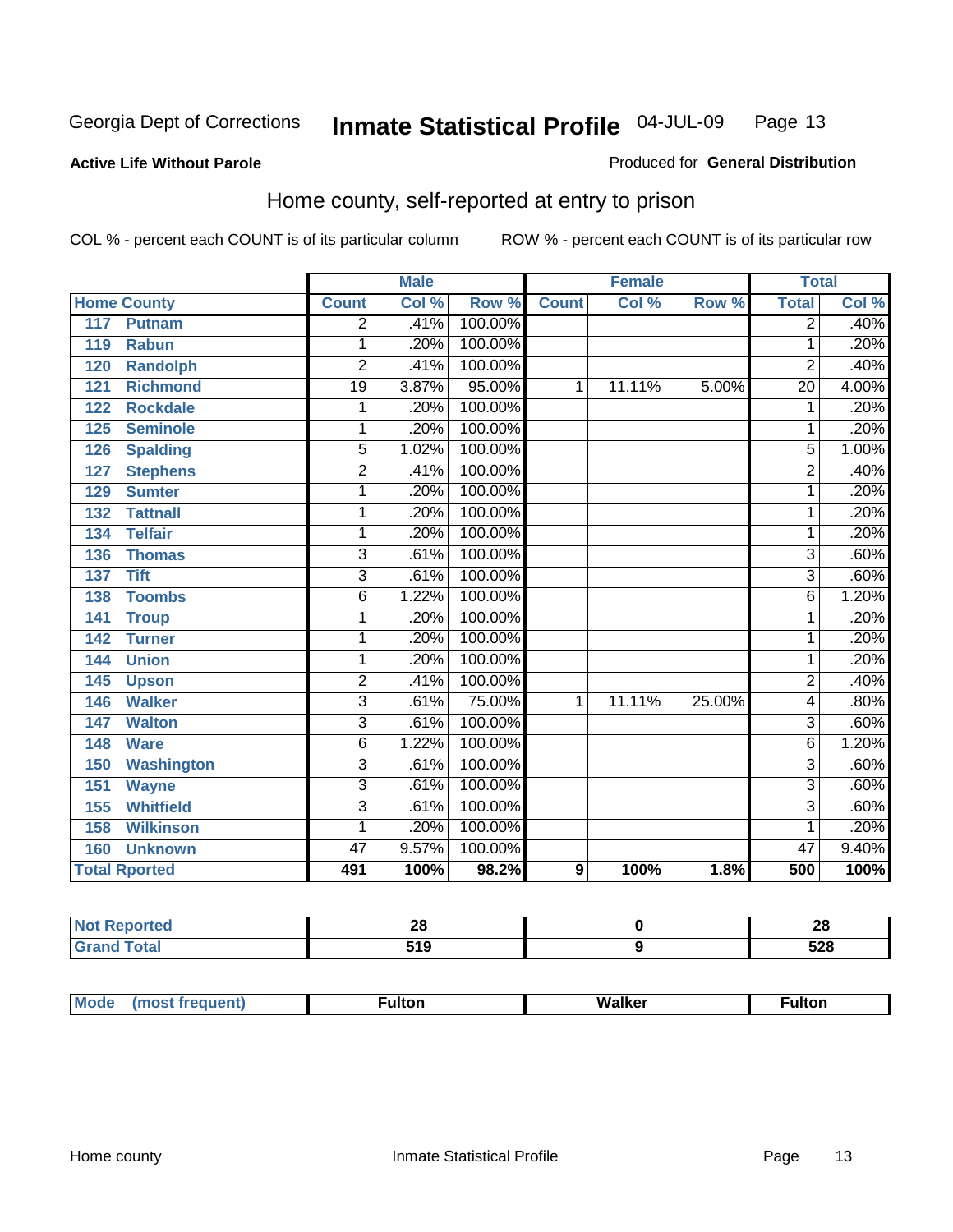#### **Active Life Without Parole**

#### Produced for **General Distribution**

#### Socioeconomic class, self-reported at entry to prison

|                            |                  | <b>Male</b> |            |              | <b>Female</b> |       |       | <b>Total</b> |
|----------------------------|------------------|-------------|------------|--------------|---------------|-------|-------|--------------|
| <b>Socioeconomic Class</b> | Count            | Col %       | Row %      | <b>Count</b> | Col %         | Row % | Total | Col %        |
| <b>Welfare</b>             | 31               | 6.33%       | $100.00\%$ |              |               |       | 31    | 6.22%        |
| <b>Occ Employ</b>          | 22               | 4.49%       | $100.00\%$ |              |               |       | 22    | 4.42%        |
| <b>Minimum Std</b>         | 258 <sub>1</sub> | 52.65%      | 99.61%     |              | 12.50%        | .39%  | 259   | 52.01%       |
| <b>Middle</b>              | 179              | 36.53%      | 96.24%     |              | 87.50%        | 3.76% | 186   | 37.35%       |
| <b>Total Reported</b>      | 490              | 100%        | 98.39%     |              | 100%          | 1.61% | 498   | 100%         |

| .                 | nr.  | $\sim$     |
|-------------------|------|------------|
| iteto.            | - 9  | υc         |
| $T \cap 4 \cap T$ | 64 O | <b>EOO</b> |
| υιαι              | JIJ  | ว∠๐        |

| .<br>___ |
|----------|
|----------|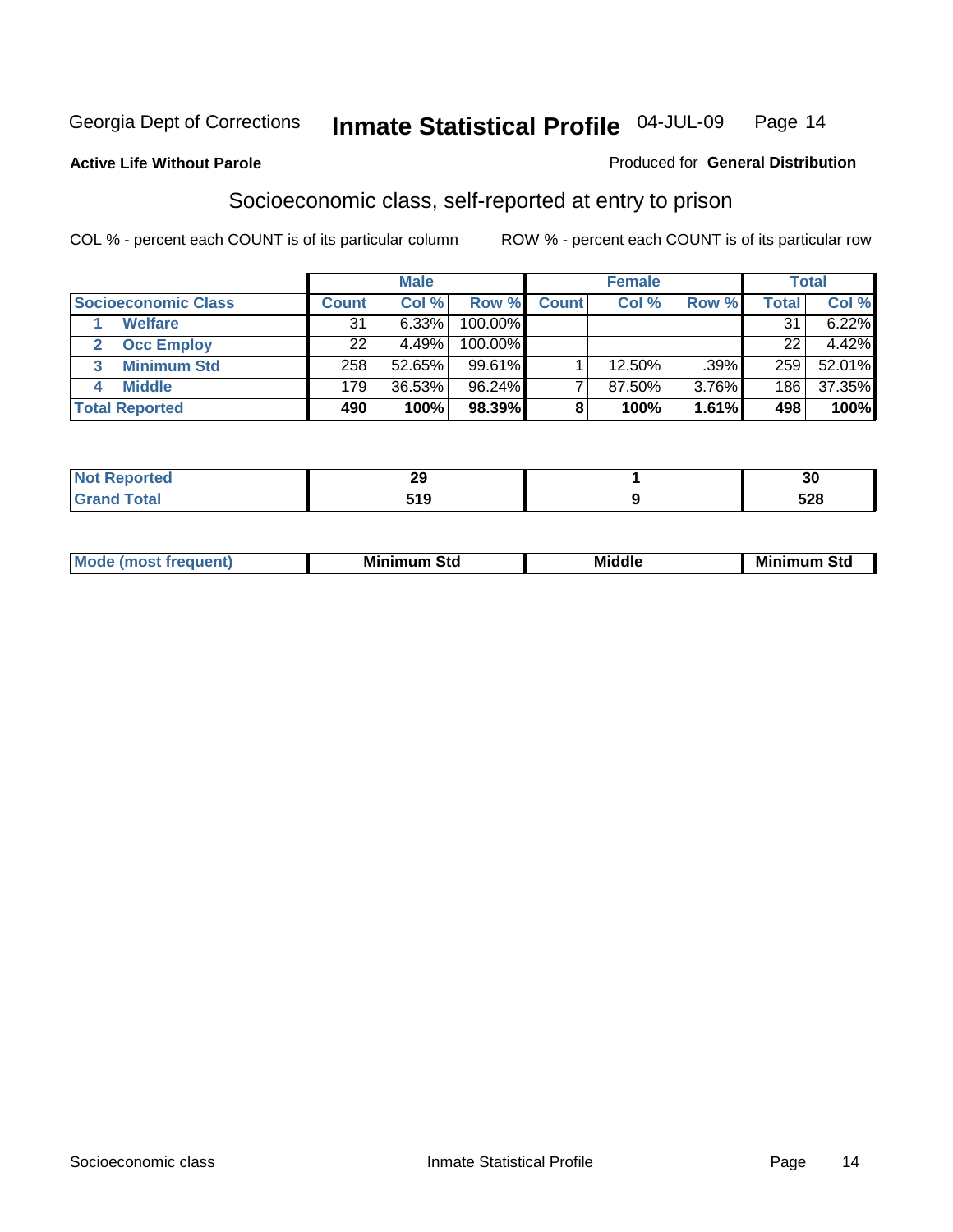Produced for **General Distribution**

#### **Active Life Without Parole**

#### Environment to age 16, self-reported at entry to prison

|                                      |              | <b>Male</b> |         |              | <b>Female</b> |        |              | <b>Total</b> |
|--------------------------------------|--------------|-------------|---------|--------------|---------------|--------|--------------|--------------|
| <b>Environment to age 16</b>         | <b>Count</b> | Col %       | Row %   | <b>Count</b> | Col %         | Row %  | <b>Total</b> | Col %        |
| <b>Rural/Farm</b>                    | 9            | $1.80\%$    | 100.00% |              |               |        |              | 1.77%        |
| <b>Rural/Nfarm</b><br>$\overline{2}$ | 23           | 4.60%       | 85.19%  |              | 44.44%        | 14.81% | 27           | 5.30%        |
| <b>S.M.S.A</b><br>3                  | 209          | 41.80%      | 99.52%  |              | 11.11%        | .48%   | 210          | 41.26%       |
| <b>Urban</b><br>4                    | 104          | 20.80%      | 98.11%  |              | 22.22%        | 1.89%  | 106          | 20.83%       |
| <b>Small Town</b><br>5.              | 155          | 31.00%      | 98.73%  | ົ            | 22.22%        | 1.27%  | 157          | 30.84%       |
| <b>Total Reported</b>                | 500          | 100%        | 98.23%  | 9            | 100%          | 1.77%  | 509          | 100%         |

| <b>rted</b><br>Not    |     |     |
|-----------------------|-----|-----|
| <b>Total</b><br>Grand | 519 | 528 |

| Mo<br><b>CONTRACTOR</b><br>. M S<br>M<br>---<br>Nfarn<br>.<br>______<br>______ |  |  |
|--------------------------------------------------------------------------------|--|--|
|                                                                                |  |  |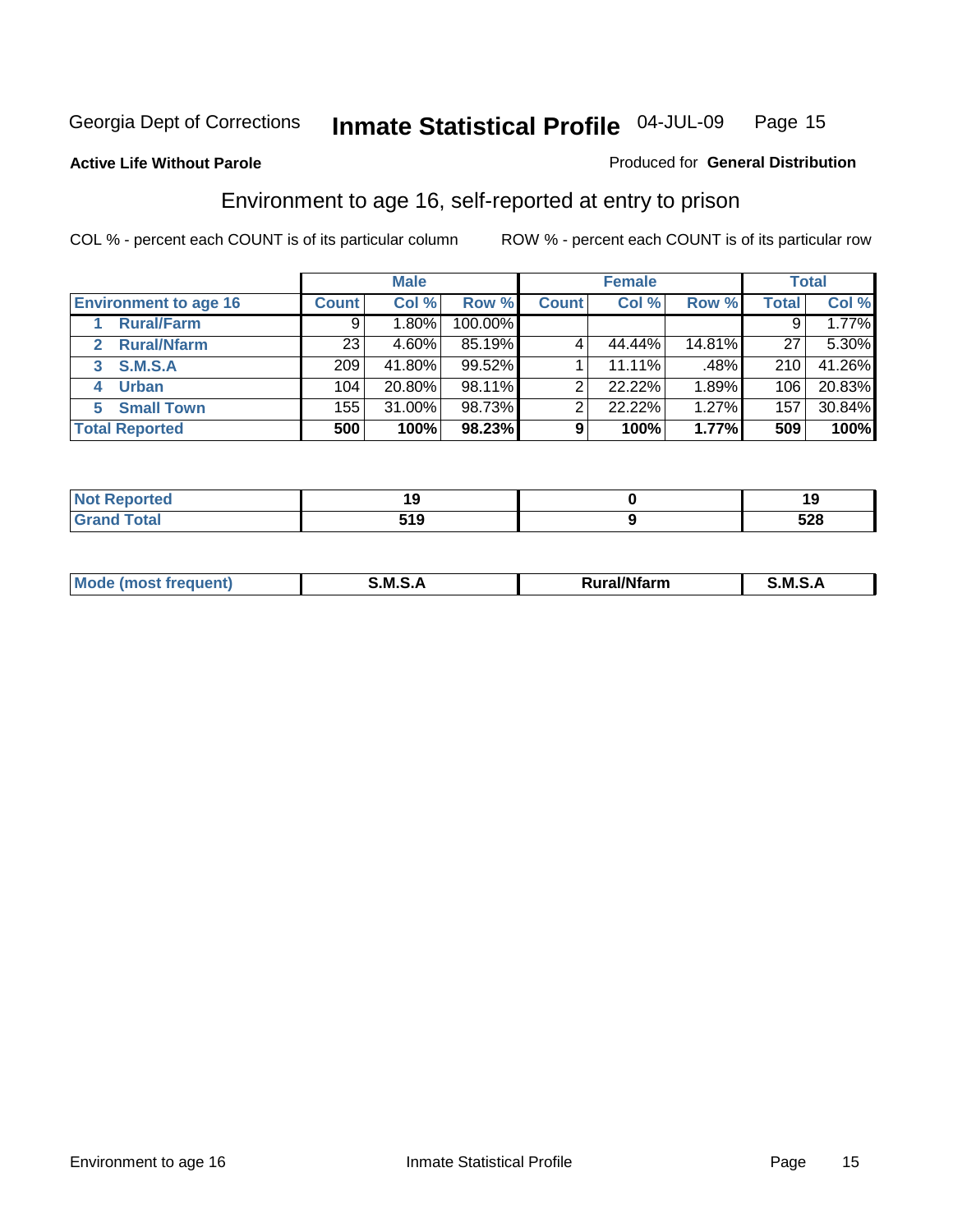Produced for **General Distribution**

#### **Active Life Without Parole**

#### Guardian status to age 16, self-reported at entry to prison

|                                  |                 | <b>Male</b> |         |              | <b>Female</b> |       |              | <b>Total</b> |
|----------------------------------|-----------------|-------------|---------|--------------|---------------|-------|--------------|--------------|
| <b>Guardian Status To Age 16</b> | <b>Count</b>    | Col %       | Row %   | <b>Count</b> | Col %         | Row % | <b>Total</b> | Col %        |
| 2 Father Only                    | 10              | 2.40%       | 100.00% |              |               |       | 10           | 2.36%        |
| <b>3 Both Parents</b>            | 173             | 41.59%      | 97.19%  | 5            | 71.43%        | 2.81% | 178          | 42.08%       |
| <b>4 Mother Only</b>             | 165             | 39.66%      | 99.40%  |              | 14.29%        | .60%  | 166          | 39.24%       |
| <b>6 Oth Female</b>              | 16              | 3.85%       | 100.00% |              |               |       | 16           | 3.78%        |
| <b>7 Oth Male</b>                | 3               | .72%        | 100.00% |              |               |       | 3            | .71%         |
| 8 Step-Parents                   | 12 <sub>1</sub> | 2.88%       | 100.00% |              |               |       | 12           | 2.84%        |
| <b>9 Foster Home</b>             | 8               | 1.92%       | 100.00% |              |               |       | 8            | 1.89%        |
| <b>10 Grand Parents</b>          | 29              | 6.97%       | 96.67%  |              | 14.29%        | 3.33% | 30           | 7.09%        |
| <b>Total Reported</b>            | 416             | 100%        | 98.35%  |              | 100%          | 1.65% | 423          | 100%         |

| $\sim$<br>vu | 105 |
|--------------|-----|
| 10.<br>JIJ   | 528 |

| Mode (most frequent) | <b>Both Parents</b> | <b>Both Parents</b> | <b>IBoth Parents</b> |
|----------------------|---------------------|---------------------|----------------------|
|                      |                     |                     |                      |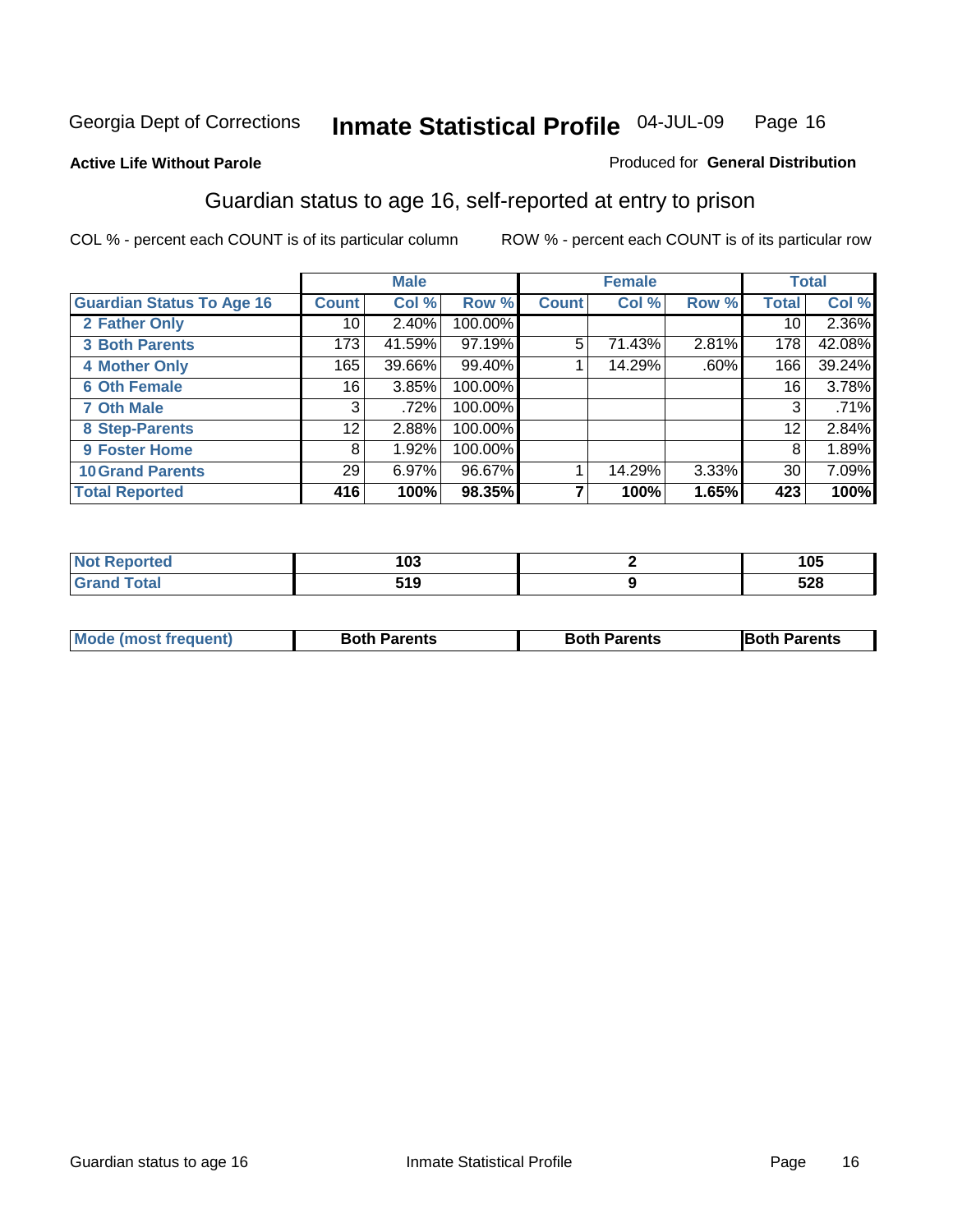#### **Active Life Without Parole**

#### Produced for **General Distribution**

#### Employment status before prison, self-reported at entry to prison

|              |                          |              | <b>Male</b> |         |              | <b>Female</b> |       |       | <b>Total</b> |
|--------------|--------------------------|--------------|-------------|---------|--------------|---------------|-------|-------|--------------|
|              | <b>Employment Status</b> | <b>Count</b> | Col %       | Row %   | <b>Count</b> | Col %         | Row % | Total | Col %        |
|              | <b>Full Time</b>         | 250          | 55.68%      | 98.04%  | 5            | 71.43%        | 1.96% | 255   | 55.92%       |
| $\mathbf{2}$ | <b>Part Time</b>         | 26           | 5.79%       | 100.00% |              |               |       | 26    | 5.70%        |
| 3            | Unempl $<$ 6m            | 47           | 10.47%      | 97.92%  |              | 14.29%        | 2.08% | 48    | 10.53%       |
| 4            | Unempl > 6m              | 74           | 16.48%      | 98.67%  |              | 14.29%        | 1.33% | 75    | 16.45%       |
| 5            | <b>Never Workd</b>       | 31           | 6.90%       | 100.00% |              |               |       | 31    | 6.80%        |
| 6            | <b>Student</b>           | 2            | .45%        | 100.00% |              |               |       | 2     | .44%         |
|              | <b>Incapable</b>         | 19           | 4.23%       | 100.00% |              |               |       | 19    | 4.17%        |
|              | <b>Total Reported</b>    | 449          | 100%        | 98.46%  |              | 100%          | 1.54% | 456   | 100%         |

| тео-                     | --<br>'U   | $\sim$ |
|--------------------------|------------|--------|
| <b>Coto</b> "<br>_______ | 510<br>JIJ | 528    |

| <b>M</b> ດ | the contract of the contract of the contract of the contract of the contract of the contract of the contract of | , ull i<br>ıme | ïme<br>uı<br>$\sim$ $\sim$ $\sim$ $\sim$ $\sim$ |
|------------|-----------------------------------------------------------------------------------------------------------------|----------------|-------------------------------------------------|
|            |                                                                                                                 |                |                                                 |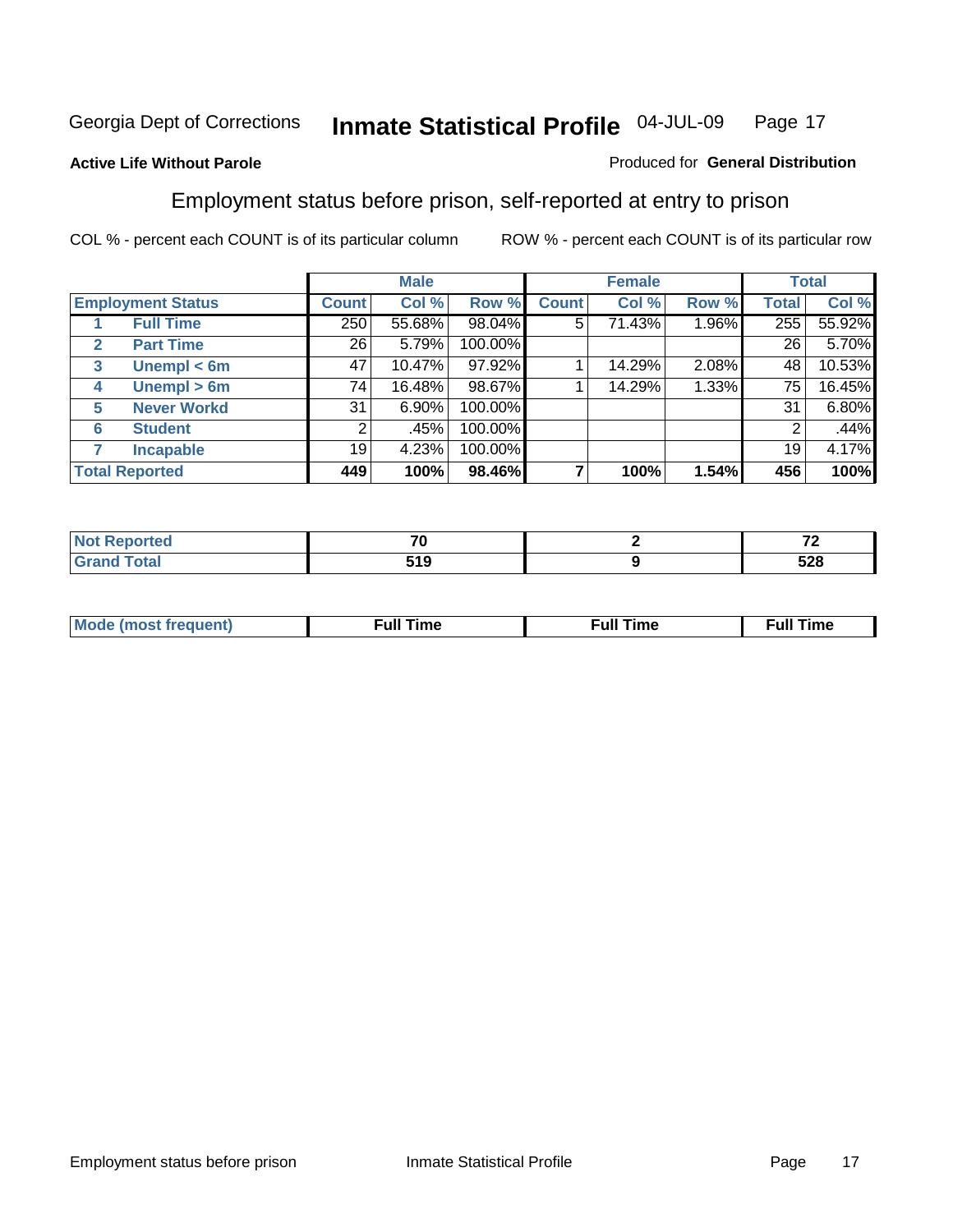#### **Active Life Without Parole**

Produced for **General Distribution**

#### Age at admission

|                         |                 | <b>Male</b> |         |              | <b>Female</b> |        |                 | <b>Total</b> |
|-------------------------|-----------------|-------------|---------|--------------|---------------|--------|-----------------|--------------|
| <b>Age At Admission</b> | <b>Count</b>    | Col %       | Row %   | <b>Count</b> | Col %         | Row %  | <b>Total</b>    | Col %        |
| 15                      | 1               | 0.19%       | 100.00% |              |               |        | 1               | 0.19%        |
| 16                      | 1               | 0.19%       | 100.00% |              |               |        | $\overline{1}$  | 0.19%        |
| 17                      | $\overline{2}$  | 0.39%       | 100.00% |              |               |        | 2               | 0.38%        |
| 18                      | 3               | 0.58%       | 100.00% |              |               |        | $\overline{3}$  | 0.57%        |
| 19                      | 11              | 2.12%       | 100.00% |              |               |        | 11              | 2.08%        |
| 20                      | 6               | 1.16%       | 85.71%  | 1            | 11.11%        | 14.29% | 7               | 1.33%        |
| 21                      | $\overline{16}$ | 3.08%       | 100.00% |              |               |        | $\overline{16}$ | 3.03%        |
| 22                      | $\overline{25}$ | 4.82%       | 100.00% |              |               |        | $\overline{25}$ | 4.73%        |
| 23                      | $\overline{17}$ | 3.28%       | 94.44%  | 1            | 11.11%        | 5.56%  | $\overline{18}$ | 3.41%        |
| 24                      | $\overline{16}$ | 3.08%       | 100.00% |              |               |        | 16              | 3.03%        |
| 25                      | $\overline{17}$ | 3.28%       | 94.44%  | 1            | 11.11%        | 5.56%  | $\overline{18}$ | 3.41%        |
| 26                      | $\overline{20}$ | 3.85%       | 100.00% |              |               |        | $\overline{20}$ | 3.79%        |
| 27                      | $\overline{18}$ | 3.47%       | 100.00% |              |               |        | $\overline{18}$ | 3.41%        |
| 28                      | $\overline{21}$ | 4.05%       | 100.00% |              |               |        | $\overline{21}$ | 3.98%        |
| 29                      | $\overline{20}$ | 3.85%       | 100.00% |              |               |        | $\overline{20}$ | 3.79%        |
| 30                      | $\overline{15}$ | 2.89%       | 100.00% |              |               |        | $\overline{15}$ | 2.84%        |
| 31                      | $\overline{19}$ | 3.66%       | 100.00% |              |               |        | $\overline{19}$ | 3.60%        |
| 32                      | 19              | 3.66%       | 95.00%  | 1            | 11.11%        | 5.00%  | 20              | 3.79%        |
| 33                      | $\overline{14}$ | 2.70%       | 100.00% |              |               |        | $\overline{14}$ | 2.65%        |
| 34                      | $\overline{11}$ | 2.12%       | 100.00% |              |               |        | 11              | 2.08%        |
| 35                      | $\overline{16}$ | 3.08%       | 94.12%  | 1            | 11.11%        | 5.88%  | 17              | 3.22%        |
| 36                      | $\overline{26}$ | 5.01%       | 100.00% |              |               |        | 26              | 4.92%        |
| 37                      | $\overline{21}$ | 4.05%       | 100.00% |              |               |        | $\overline{21}$ | 3.98%        |
| 38                      | $\overline{15}$ | 2.89%       | 100.00% |              |               |        | $\overline{15}$ | 2.84%        |
| 39                      | $\overline{16}$ | 3.08%       | 100.00% |              |               |        | $\overline{16}$ | 3.03%        |
| 40                      | $\overline{11}$ | 2.12%       | 100.00% |              |               |        | 11              | 2.08%        |
| 41                      | $\overline{17}$ | 3.28%       | 100.00% |              |               |        | 17              | 3.22%        |
| 42                      | 14              | 2.70%       | 100.00% |              |               |        | 14              | 2.65%        |
| 43                      | $\overline{13}$ | 2.50%       | 100.00% |              |               |        | $\overline{13}$ | 2.46%        |
| 44                      | 9               | 1.73%       | 90.00%  | 1            | 11.11%        | 10.00% | 10              | 1.89%        |
| 45                      | 14              | 2.70%       | 100.00% |              |               |        | 14              | 2.65%        |
| 46                      | 11              | 2.12%       | 84.62%  | 2            | 22.22%        | 15.38% | 13              | 2.46%        |
| 47                      | $\overline{9}$  | 1.73%       | 100.00% |              |               |        | $\overline{9}$  | 1.70%        |
| 48                      | 9               | 1.73%       | 90.00%  | 1            | 11.11%        | 10.00% | 10              | 1.89%        |
| 49                      | 9               | 1.73%       | 100.00% |              |               |        | $\overline{9}$  | 1.70%        |
| 50                      | 3               | 0.58%       | 100.00% |              |               |        | 3               | 0.57%        |
| 51                      | 3               | 0.58%       | 100.00% |              |               |        | 3               | 0.57%        |
| 52                      | 6               | 1.16%       | 100.00% |              |               |        | 6               | 1.14%        |
| 54                      | $\overline{2}$  | 0.39%       | 100.00% |              |               |        | $\overline{2}$  | 0.38%        |
| 55                      | 1               | 0.19%       | 100.00% |              |               |        | $\mathbf{1}$    | 0.19%        |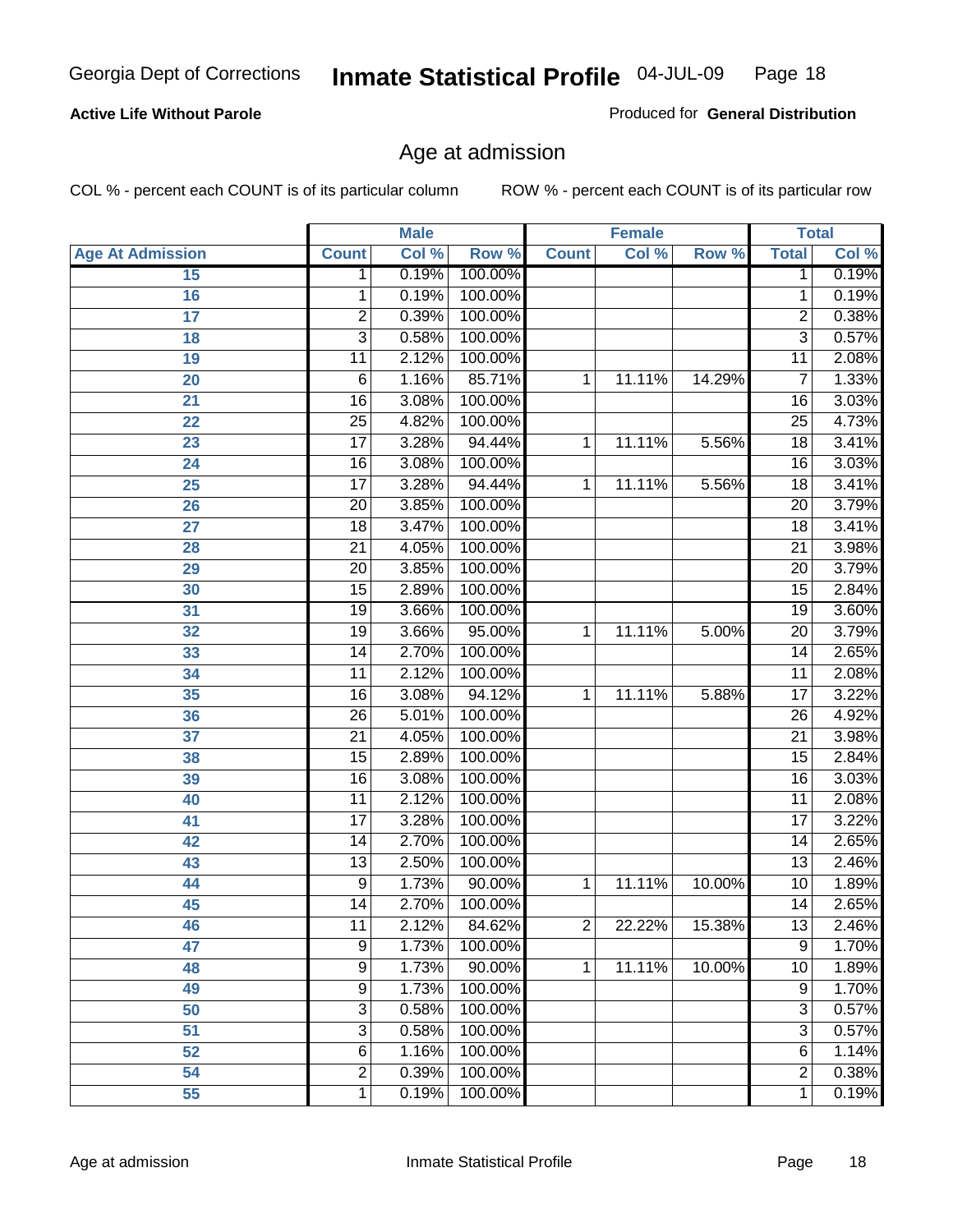#### **Active Life Without Parole**

Produced for **General Distribution**

#### Age at admission

|                         |              | <b>Male</b> |         |              | <b>Female</b> |       |                | <b>Total</b> |
|-------------------------|--------------|-------------|---------|--------------|---------------|-------|----------------|--------------|
| <b>Age At Admission</b> | <b>Count</b> | Col %       | Row %   | <b>Count</b> | Col %         | Row % | <b>Total</b>   | Col %        |
| 56                      | 3            | 0.58%       | 100.00% |              |               |       | 3              | 0.57%        |
| 57                      | 6            | 1.16%       | 100.00% |              |               |       | 6              | 1.14%        |
| 58                      | 2            | 0.39%       | 100.00% |              |               |       | $\overline{2}$ | 0.38%        |
| 60                      |              | 0.19%       | 100.00% |              |               |       |                | 0.19%        |
| 62                      |              | 0.19%       | 100.00% |              |               |       |                | 0.19%        |
| 63                      |              | 0.19%       | 100.00% |              |               |       |                | 0.19%        |
| 64                      | 3            | 0.58%       | 100.00% |              |               |       | 3              | 0.57%        |
| 65                      |              | 0.19%       | 100.00% |              |               |       |                | 0.19%        |
| 66                      |              | 0.19%       | 100.00% |              |               |       |                | 0.19%        |
| 67                      |              | 0.19%       | 100.00% |              |               |       |                | 0.19%        |
| 69                      |              | 0.19%       | 100.00% |              |               |       | 1              | 0.19%        |
| 71                      |              | 0.19%       | 100.00% |              |               |       |                | 0.19%        |
| <b>Total Reported</b>   | 519          | 100%        | 98.30%  | 9            | 100%          | 1.70% | 528            | 100%         |

| <b>rted</b>    |                    |     |
|----------------|--------------------|-----|
| `otal<br>_____ | E40<br>JIJ<br>$ -$ | 528 |

| <b>Mean</b><br>(average)       | 34.47 | 35.44 | 34.48    |
|--------------------------------|-------|-------|----------|
| <b>Median (middle)</b>         |       | 35    | າາ<br>აა |
| <b>Mode</b><br>(most frequent) | 36    | 46    | 36       |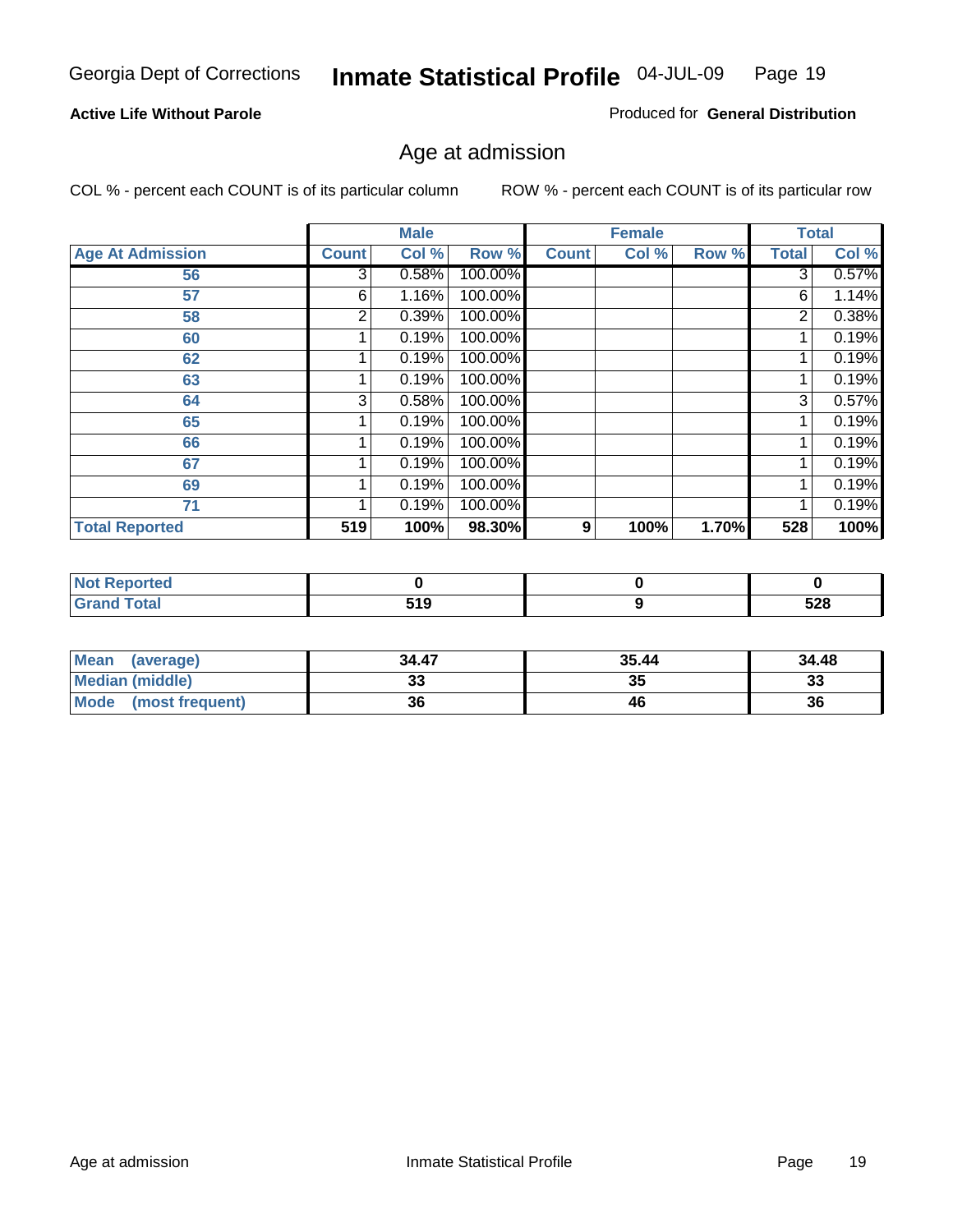COL % - percent each COUNT is of its particular column ROW % - percent each COUNT is of its particular row

|                       |              | <b>Male</b> |       |              | <b>Female</b> |       |              | <b>Total</b> |
|-----------------------|--------------|-------------|-------|--------------|---------------|-------|--------------|--------------|
| <b>Age At Release</b> | <b>Count</b> | Col %       | Row % | <b>Count</b> | Col%          | Row % | <b>Total</b> | Col %        |
| <b>Total Reported</b> |              |             |       |              |               |       |              |              |

Age at release

| <b>Still Active</b> | 519 | 528 |
|---------------------|-----|-----|
| <b>Not Reported</b> |     |     |
| <b>Grand Total</b>  | 519 | 528 |

| Mean<br>(average)      | N/A | N/A | N/A |
|------------------------|-----|-----|-----|
| <b>Median (middle)</b> | N/A | N/A | N/A |
| Mode (most frequent)   | N/A | N/A | N/A |

#### **Active Life Without Parole**

Produced for **General Distribution**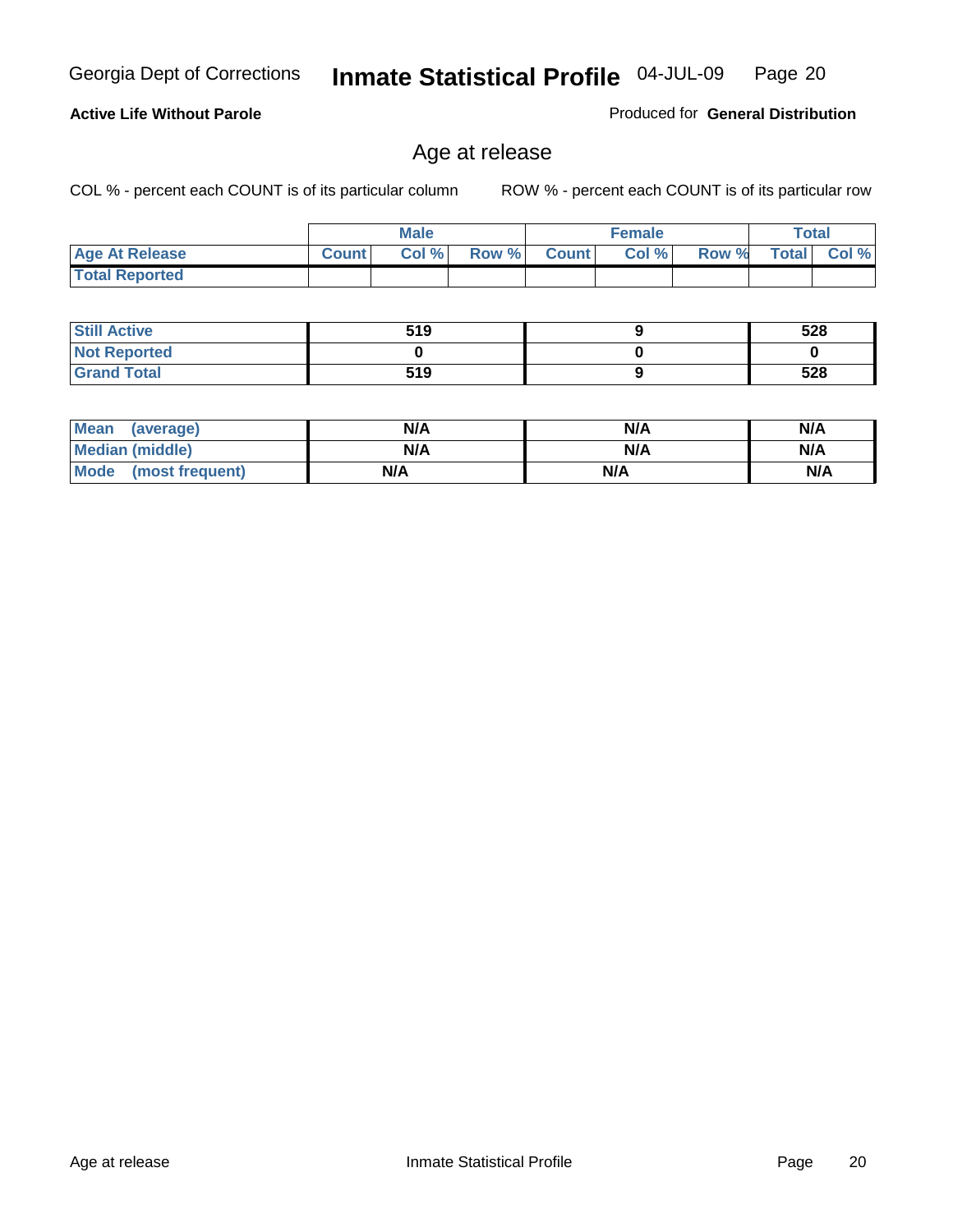#### **Active Life Without Parole**

#### Produced for **General Distribution**

#### Height, measured at entry to prison

|                       |                 | <b>Male</b> |         |                | <b>Female</b> |        | <b>Total</b>    |        |
|-----------------------|-----------------|-------------|---------|----------------|---------------|--------|-----------------|--------|
| <b>Height</b>         | <b>Count</b>    | Col %       | Row %   | <b>Count</b>   | Col %         | Row %  | <b>Total</b>    | Col %  |
| 5'01''                | $\overline{3}$  | 0.58%       | 100.00% |                |               |        | 3 <sup>1</sup>  | 0.57%  |
| 5'02"                 | 1               | 0.19%       | 100.00% |                |               |        | 1               | 0.19%  |
| 5'03"                 | 2               | 0.39%       | 50.00%  | $\overline{c}$ | 22.22%        | 50.00% | 4               | 0.76%  |
| 5'04"                 | 3               | 0.58%       | 60.00%  | $\overline{2}$ | 22.22%        | 40.00% | 5               | 0.96%  |
| 5'05"                 | 17              | 3.31%       | 89.47%  | $\overline{2}$ | 22.22%        | 10.53% | 19              | 3.63%  |
| 5'06"                 | 36              | 7.00%       | 100.00% |                |               |        | $\overline{36}$ | 6.88%  |
| 5'07''                | 33              | 6.42%       | 94.29%  | $\overline{2}$ | 22.22%        | 5.71%  | 35              | 6.69%  |
| 5'08"                 | $\overline{51}$ | 9.92%       | 98.08%  | 1              | 11.11%        | 1.92%  | $\overline{52}$ | 9.94%  |
| 5'09"                 | 63              | 12.26%      | 100.00% |                |               |        | 63              | 12.05% |
| 5'10''                | 75              | 14.59%      | 100.00% |                |               |        | 75              | 14.34% |
| 5'11''                | 70              | 13.62%      | 100.00% |                |               |        | 70              | 13.38% |
| 6'00"                 | 57              | 11.09%      | 100.00% |                |               |        | 57              | 10.90% |
| 6'01''                | 39              | 7.59%       | 100.00% |                |               |        | 39              | 7.46%  |
| 6'02''                | 27              | 5.25%       | 100.00% |                |               |        | 27              | 5.16%  |
| 6'03"                 | 17              | 3.31%       | 100.00% |                |               |        | 17              | 3.25%  |
| 6'04"                 | 12              | 2.33%       | 100.00% |                |               |        | 12              | 2.29%  |
| 6'05"                 | 6               | 1.17%       | 100.00% |                |               |        | 6               | 1.15%  |
| 6'06"                 | $\overline{2}$  | 0.39%       | 100.00% |                |               |        | 2               | 0.38%  |
| <b>Total Reported</b> | 514             | 100%        | 98.28%  | 9              | 100%          | 1.72%  | 523             | 100%   |

| oorted<br>N6                            |                      |            |
|-----------------------------------------|----------------------|------------|
| $\sim$ $\sim$ $\sim$<br>$\sim$<br>_____ | 64 O<br><u>J I J</u> | EOO<br>ວ∠໐ |

| <b>Mean</b><br>(average)       | 5'10" | 5'05" | 5'10" |
|--------------------------------|-------|-------|-------|
| Median (middle)                | 5'10" | 5'05" | 5'10" |
| <b>Mode</b><br>(most frequent) | 5'10" | 5'04" | 5'10" |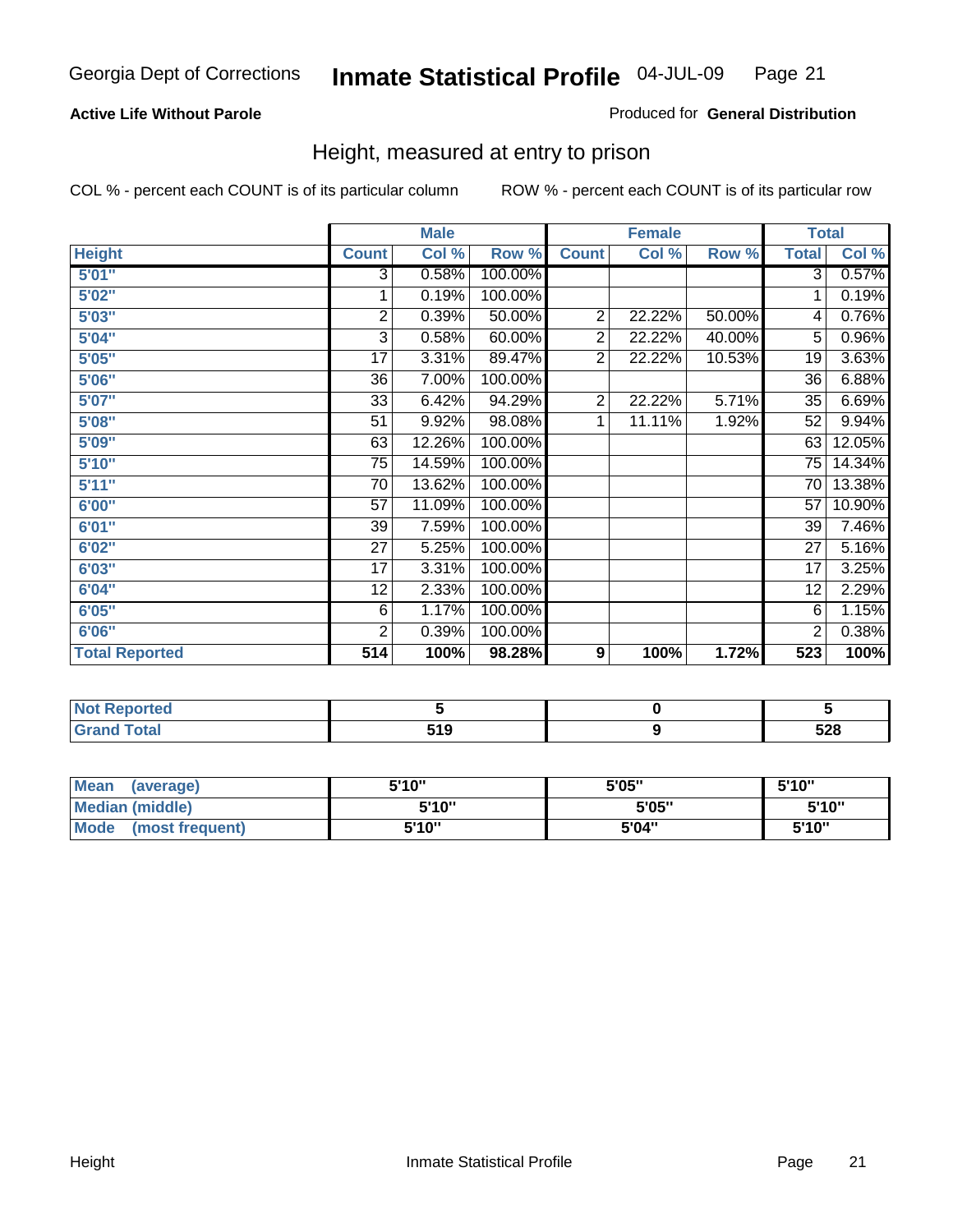#### **Active Life Without Parole**

#### Produced for **General Distribution**

#### Weight, measured at entry to prison

|                       |                 | <b>Male</b> |         |                  | <b>Female</b> |         | <b>Total</b>    |        |
|-----------------------|-----------------|-------------|---------|------------------|---------------|---------|-----------------|--------|
| <b>Weight</b>         | <b>Count</b>    | Col %       | Row %   | <b>Count</b>     | Col %         | Row %   | <b>Total</b>    | Col %  |
| 110 - 119 pounds      |                 |             |         | $\mathbf 1$      | 11.11%        | 100.00% | 1               | 0.19%  |
| 120 - 129 pounds      | $\overline{2}$  | 0.39%       | 100.00% |                  |               |         | $\overline{2}$  | 0.38%  |
| 130 - 139 pounds      | 14              | 2.72%       | 93.33%  | 1                | 11.11%        | 6.67%   | 15              | 2.87%  |
| 140 - 149 pounds      | 27              | 5.25%       | 96.43%  | 1                | 11.11%        | 3.57%   | 28              | 5.35%  |
| 150 - 159 pounds      | 42              | 8.17%       | 97.67%  | 1                | 11.11%        | 2.33%   | 43              | 8.22%  |
| 160 - 169 pounds      | $\overline{72}$ | 14.01%      | 98.63%  | 1                | 11.11%        | 1.37%   | $\overline{73}$ | 13.96% |
| 170 - 179 pounds      | $\overline{71}$ | 13.81%      | 97.26%  | $\overline{2}$   | 22.22%        | 2.74%   | $\overline{73}$ | 13.96% |
| 180 - 189 pounds      | $\overline{72}$ | 14.01%      | 100.00% |                  |               |         | $\overline{72}$ | 13.77% |
| 190 - 199 pounds      | 39              | 7.59%       | 100.00% |                  |               |         | 39              | 7.46%  |
| 200 - 209 pounds      | 38              | 7.39%       | 97.44%  | 1                | 11.11%        | 2.56%   | 39              | 7.46%  |
| 210 - 219 pounds      | 35              | 6.81%       | 100.00% |                  |               |         | $\overline{35}$ | 6.69%  |
| 220 - 229 pounds      | 33              | 6.42%       | 100.00% |                  |               |         | $\overline{33}$ | 6.31%  |
| 230 - 239 pounds      | 27              | 5.25%       | 100.00% |                  |               |         | 27              | 5.16%  |
| 240 - 249 pounds      | $\overline{14}$ | 2.72%       | 100.00% |                  |               |         | $\overline{14}$ | 2.68%  |
| 250 - 259 pounds      | 11              | 2.14%       | 100.00% |                  |               |         | $\overline{11}$ | 2.10%  |
| 260 - 269 pounds      | 4               | 0.78%       | 80.00%  | $\mathbf 1$      | 11.11%        | 20.00%  | $\overline{5}$  | 0.96%  |
| 270 - 279 pounds      | 1               | 0.19%       | 100.00% |                  |               |         | 1               | 0.19%  |
| 280 - 289 pounds      | 7               | 1.36%       | 100.00% |                  |               |         | $\overline{7}$  | 1.34%  |
| 290 - 299 pounds      | 1               | 0.19%       | 100.00% |                  |               |         | 1               | 0.19%  |
| 320 - 329 pounds      | 2               | 0.39%       | 100.00% |                  |               |         | $\overline{2}$  | 0.38%  |
| 330 - 339 pounds      | 1               | 0.19%       | 100.00% |                  |               |         | 1               | 0.19%  |
| 400 pounds and over   | 1               | 0.19%       | 100.00% |                  |               |         | 1               | 0.19%  |
| <b>Total Reported</b> | 514             | 100%        | 98.28%  | $\boldsymbol{9}$ | 100%          | 1.72%   | 523             | 100%   |

| <b>Not Reported</b>      |      |     |
|--------------------------|------|-----|
| <b>otal</b>              | E4 O | cno |
| $\sim$ . $\sim$ . $\sim$ | . .  | ว∠๐ |

| <b>Mean</b><br>(average)       | 190 | 169 | 190 |
|--------------------------------|-----|-----|-----|
| <b>Median (middle)</b>         | 183 | 164 | 182 |
| <b>Mode</b><br>(most frequent) | 170 | 164 | 170 |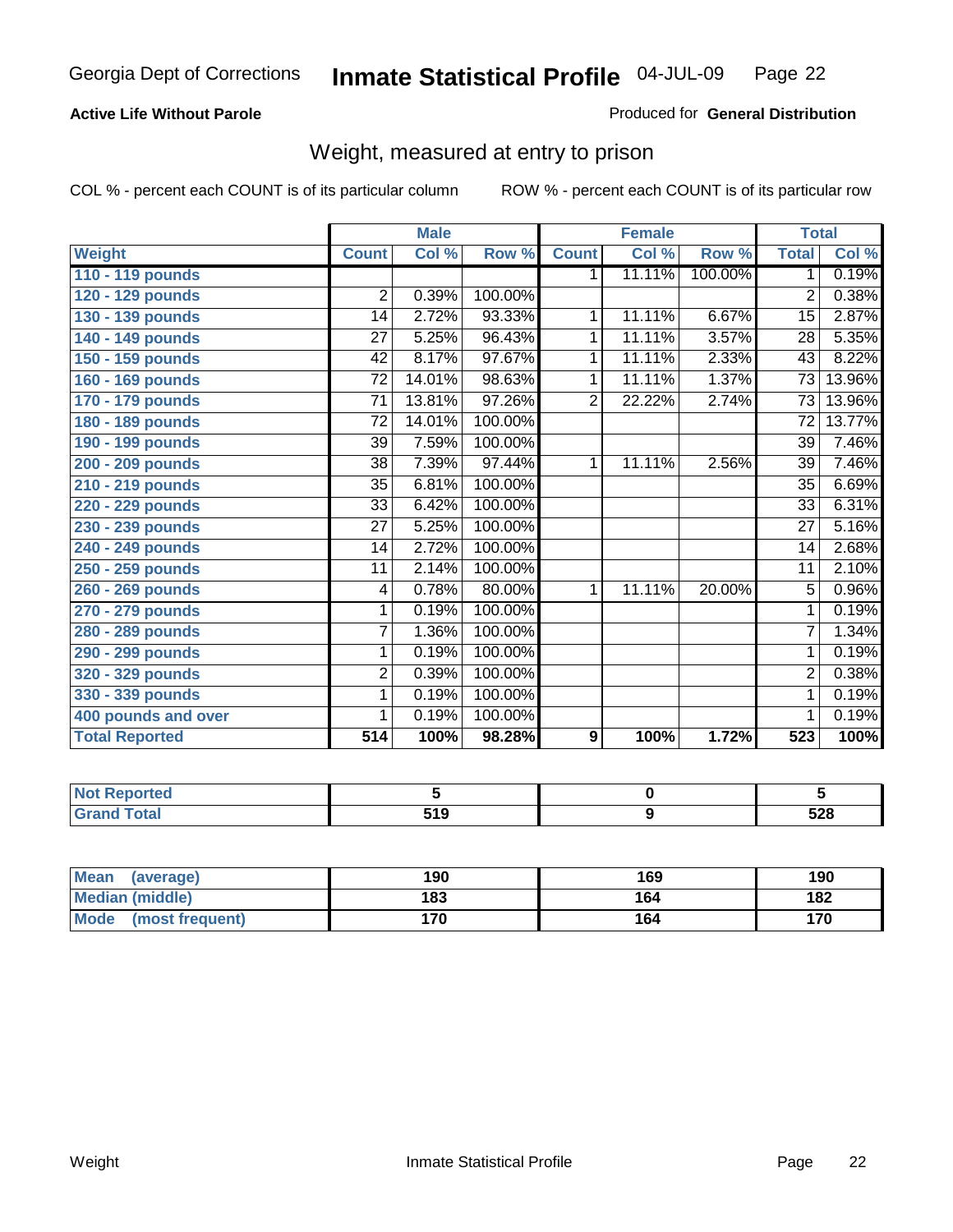**Active Life Without Parole** 

Produced for **General Distribution**

## Military service

|                         |              | <b>Male</b> |             |   | <b>Female</b> |          |              | <b>Total</b> |
|-------------------------|--------------|-------------|-------------|---|---------------|----------|--------------|--------------|
| <b>Military service</b> | <b>Count</b> | Col %       | Row % Count |   | Col %         | Row %    | <b>Total</b> | Col %        |
| <b>Air Force</b>        | 6            | 1.69%       | 100.00%     |   |               |          | 6            | 1.65%        |
| <b>Army</b>             | 35           | 9.89%       | 100.00%     |   |               |          | 35           | 9.64%        |
| <b>Navy</b><br>3        |              | .85%        | 100.00%     |   |               |          | 3            | .83%         |
| <b>Marines</b><br>4     | 3            | .85%        | 100.00%     |   |               |          | 3            | .83%         |
| 96 None                 | 307          | 86.72%      | 97.15%      | 9 | 100.00%       | $2.85\%$ | 316          | 87.05%       |
| <b>Total Reported</b>   | 354          | 100%        | 97.52%      | 9 | 100%          | 2.48%    | 363          | 100%         |

| د د الم<br>тео | 1 C C<br>⊍ט<br>__ | 165<br>___ |
|----------------|-------------------|------------|
| Cotot          | 510<br>JIJ        | 528        |

| M<br><b>IVUII</b><br>.<br>. |
|-----------------------------|
|-----------------------------|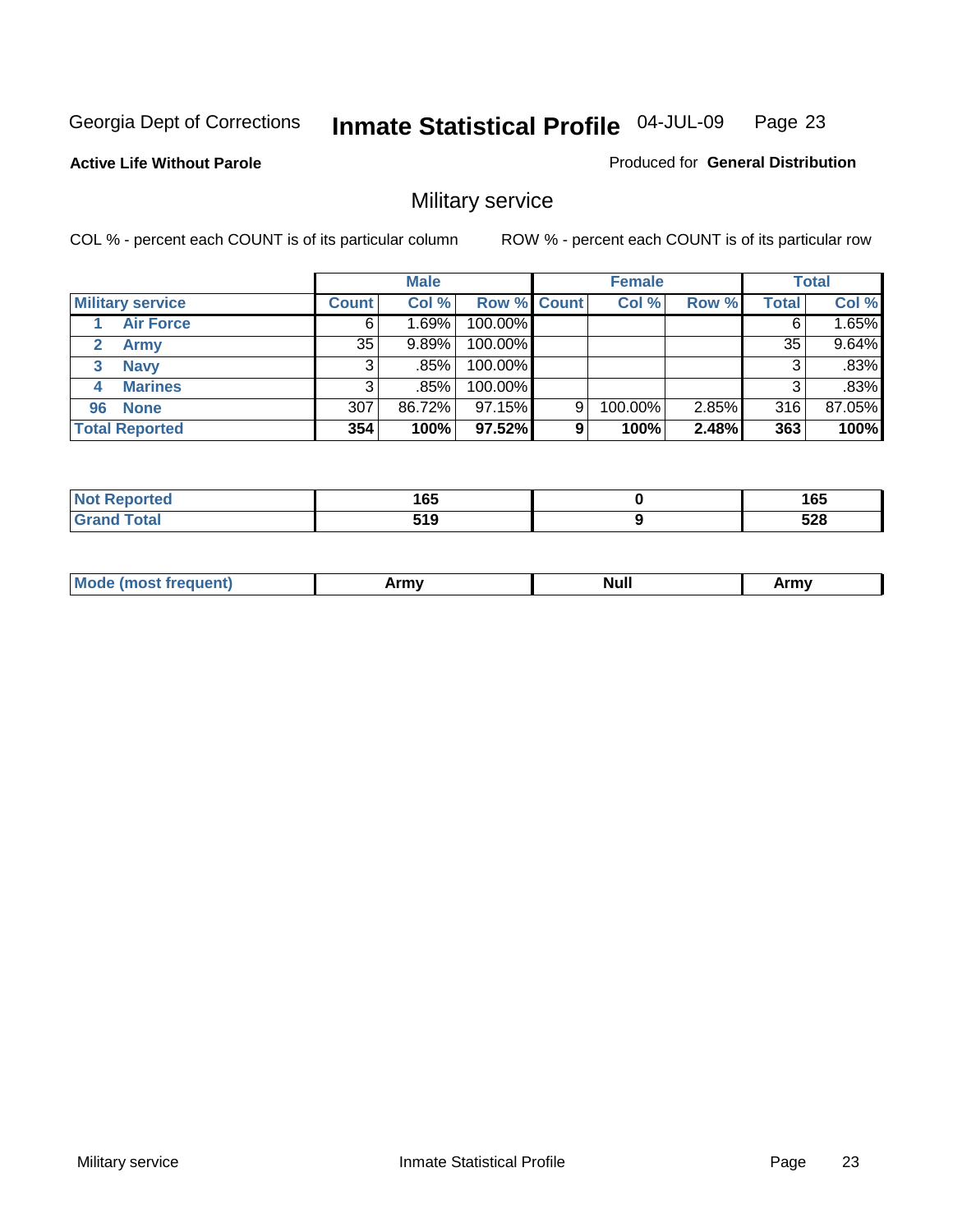#### **Active Life Without Parole**

#### Produced for **General Distribution**

#### Type of admission to prison

|    |                             |                 | <b>Male</b> |                    |   | <b>Female</b> |       |              | <b>Total</b> |
|----|-----------------------------|-----------------|-------------|--------------------|---|---------------|-------|--------------|--------------|
|    | <b>Type of Admission</b>    | <b>Count</b>    | Col %       | <b>Row % Count</b> |   | Col %         | Row % | <b>Total</b> | Col %        |
|    | <b>Committed From Court</b> | 150             | 28.96%      | 97.40%             | 4 | 44.44%        | 2.60% | 154          | 29.22%       |
| 3  | <b>Parole Rev/New Sent</b>  | 37 <sup>1</sup> | 7.14%       | 100.00%            |   |               |       | 37           | 7.02%        |
| 4  | <b>Par Rev/No New Sent</b>  | 8               | 1.54%       | 100.00%            |   |               |       | 8            | 1.52%        |
| 6  | <b>Prob Viol/Partial</b>    | 6               | 1.16%       | 100.00%            |   |               |       | 6            | 1.14%        |
| 9  | <b>Prob Rev/Remainder</b>   | 11              | 2.12%       | 100.00%            |   |               |       | 11           | 2.09%        |
| 10 | <b>New Sent/Par Rev Pnd</b> |                 | .19%        | 100.00%            |   |               |       |              | .19%         |
| 11 | <b>Life W/O Parole</b>      | 304             | 58.69%      | 98.38%             | 5 | 55.56%        | 1.62% | 309          | 58.63%       |
| 30 | <b>Par Rev/Rsn Unknown</b>  |                 | .19%        | 100.00%            |   |               |       |              | .19%         |
|    | <b>Total Reported</b>       | 518             | 100%        | 98.29%             | 9 | 100%          | 1.71% | 527          | 100%         |

| <b>Reported</b><br>NOT       |               |     |
|------------------------------|---------------|-----|
| <b>Total</b><br><b>Grand</b> | E4 N<br>J I J | 528 |

| Mode (most frequent) | Lf W/O Par | Lf W/O Par | f W/O Par |
|----------------------|------------|------------|-----------|
|                      |            |            |           |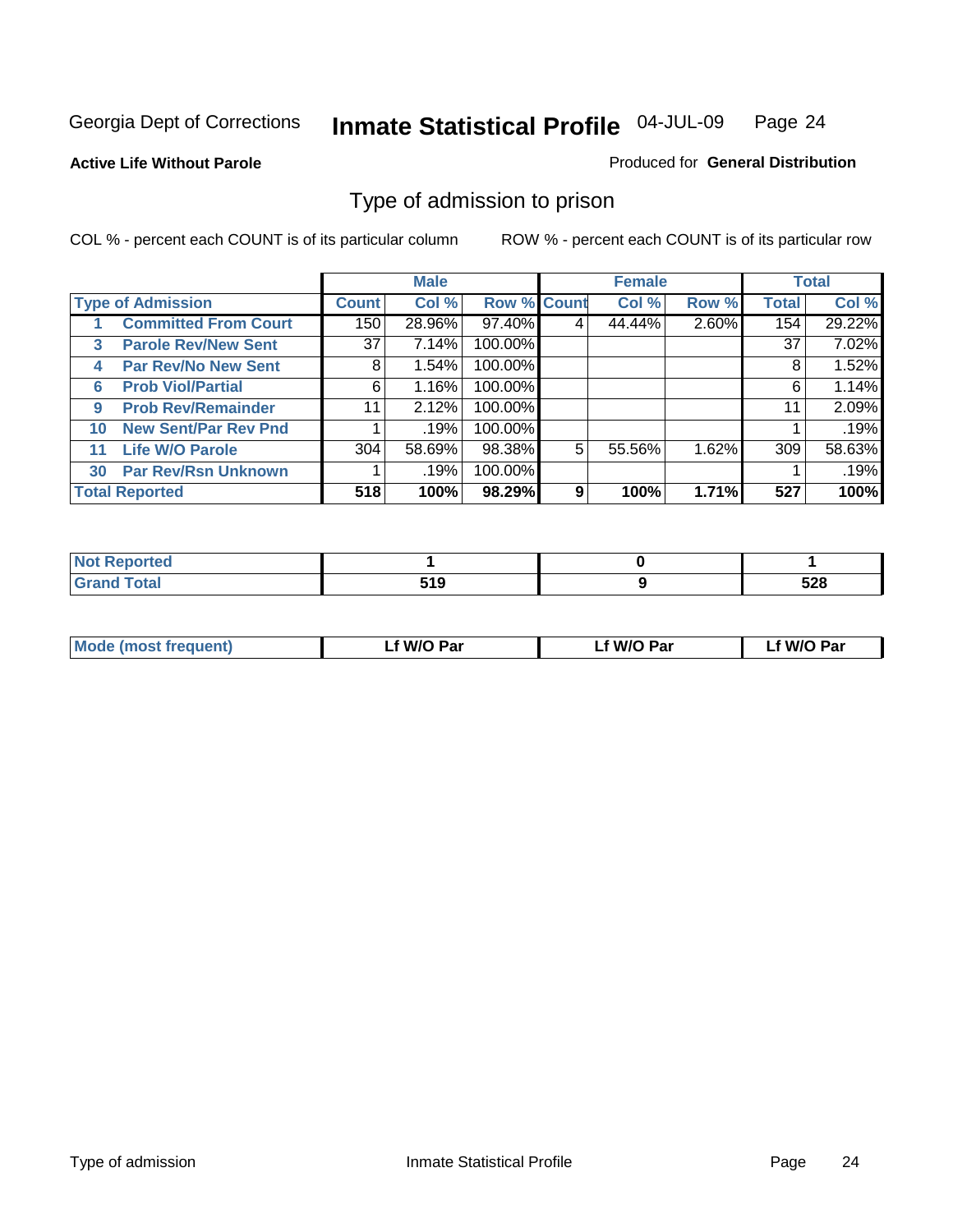**Active Life Without Parole** 

Produced for **General Distribution**

#### Current / last security status

|                        |         | <b>Male</b> |                    |   | <b>Female</b> |          |       | <b>Total</b> |
|------------------------|---------|-------------|--------------------|---|---------------|----------|-------|--------------|
| <b>Security Status</b> | Count l | Col %       | <b>Row % Count</b> |   | Col %         | Row %    | Total | Col %        |
| 3 Minimum              |         | $.78\%$     | $100.00\%$         |   | .00%          |          |       | $.77\%$      |
| 4 Medium               | 28      | 5.48%       | $100.00\%$         |   | $.00\%$       |          | 28    | 5.38%        |
| 5 Close                | 478     | $93.54\%$   | 98.15%             | 9 | 100.00%       | $1.85\%$ | 487   | 93.65%       |
| 6 Maximum              |         | .20%        | 100.00%            |   | .00%          |          |       | .19%         |
| <b>Total Reported</b>  | 511     | 100%        | 98.27%             | 9 | 100%          | 1.73%    | 520   | 100%         |

| <b>Still being diagnosed</b> |     |     |
|------------------------------|-----|-----|
| <b>Not Reported</b>          |     |     |
| <b>Grand Total</b>           | 519 | 528 |

|  | Mo<br>frequent)<br>יצניות ו | Close<br>. | ∵lose<br>. | <b>OSE</b><br>. |
|--|-----------------------------|------------|------------|-----------------|
|--|-----------------------------|------------|------------|-----------------|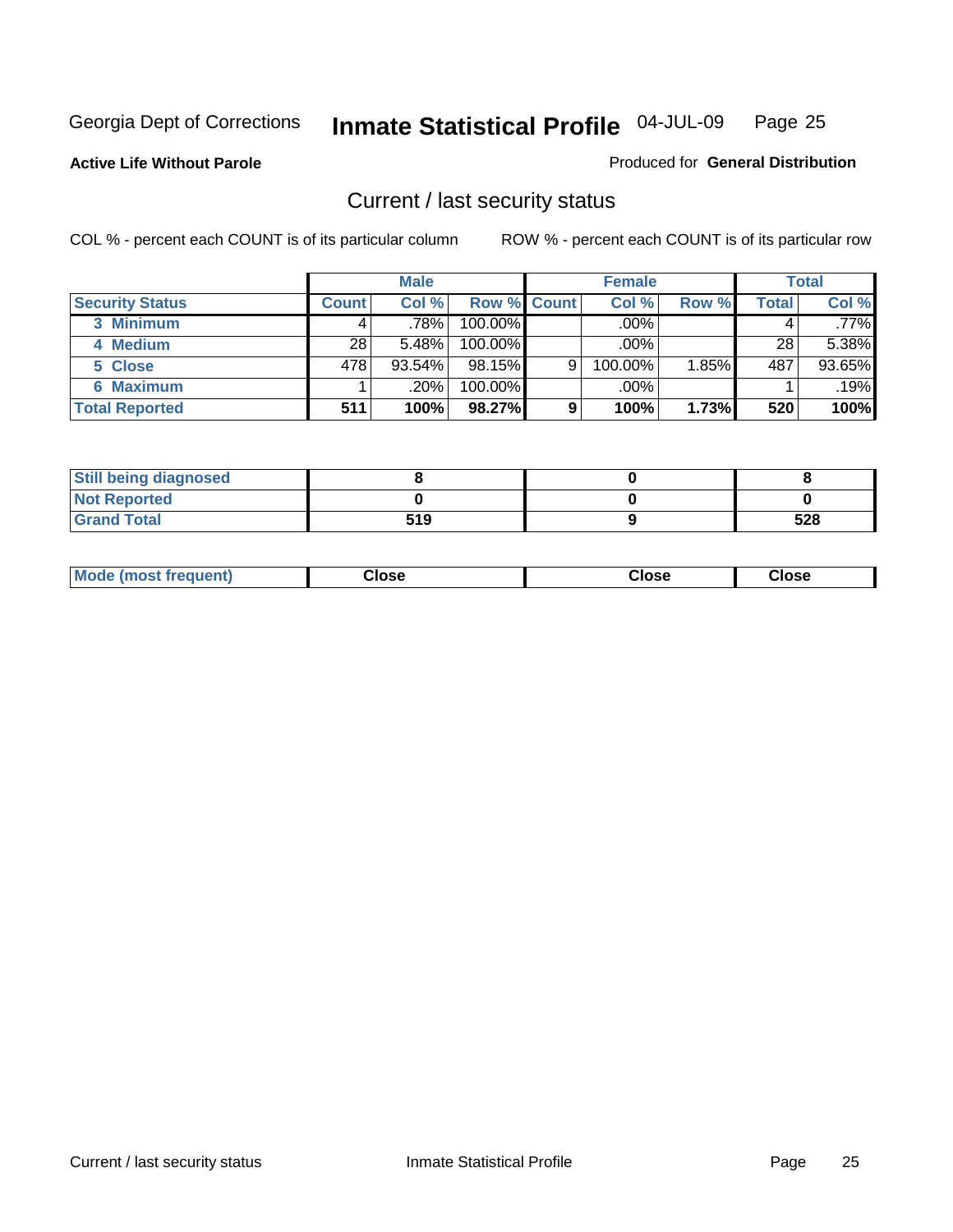**Active Life Without Parole** 

Produced for **General Distribution**

## Current / last type of institution

|                            |              | <b>Male</b> |                    |    | <b>Female</b> |                       |         | Total   |
|----------------------------|--------------|-------------|--------------------|----|---------------|-----------------------|---------|---------|
| <b>Type of Institution</b> | <b>Count</b> | Col%        | <b>Row % Count</b> |    | Col %         | Row %I                | Total I | Col %   |
| <b>State Prison</b>        | 519          | 100.00%」    | 98.30%             | 9. | $100.00\%$    | $1.70\%$              | 528     | 100.00% |
| <b>Total Reported</b>      | 519          | 100%        | 98.3%              |    | 100%          | $.7\%$ $\blacksquare$ | 528     | 100%    |

| NOT<br>oortea<br>NGI<br>$\sim$ |                     |            |
|--------------------------------|---------------------|------------|
| <b>otal</b>                    | E 4 C<br>.<br>- - - | cno<br>ວ∠o |

|  | <b>Mode (most frequent)</b> | State Prison | <b>State Prison</b> | <b>State Prison</b> |
|--|-----------------------------|--------------|---------------------|---------------------|
|--|-----------------------------|--------------|---------------------|---------------------|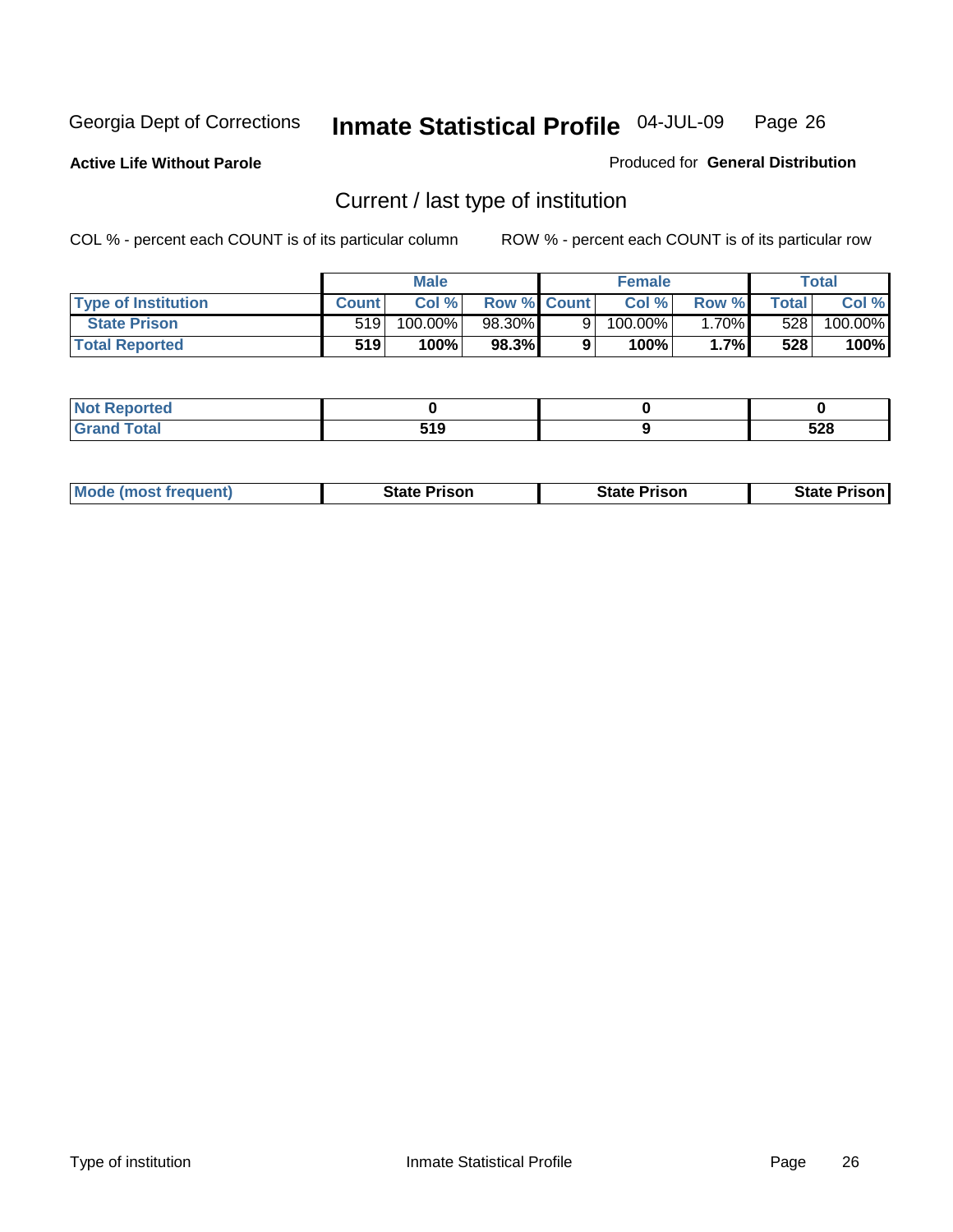**Active Life Without Parole** 

Produced for **General Distribution**

#### Institution type - transitional centers

|                                                | Male  |                    | <b>Female</b> |             | <b>Total</b> |
|------------------------------------------------|-------|--------------------|---------------|-------------|--------------|
| <b>Institution Type - Trans. Centers Count</b> | Col % | <b>Row % Count</b> | Col %         | Row % Total | Col %        |
| <b>Total Reported</b>                          |       |                    |               |             |              |

| rtea<br>20 NGL 2<br>  |  |  |
|-----------------------|--|--|
| into!<br>---<br>_____ |  |  |

| Mode (most frequent) | <b>Null</b> | <b>Null</b> | <b>Null</b> |
|----------------------|-------------|-------------|-------------|
|                      |             |             |             |
|                      |             |             |             |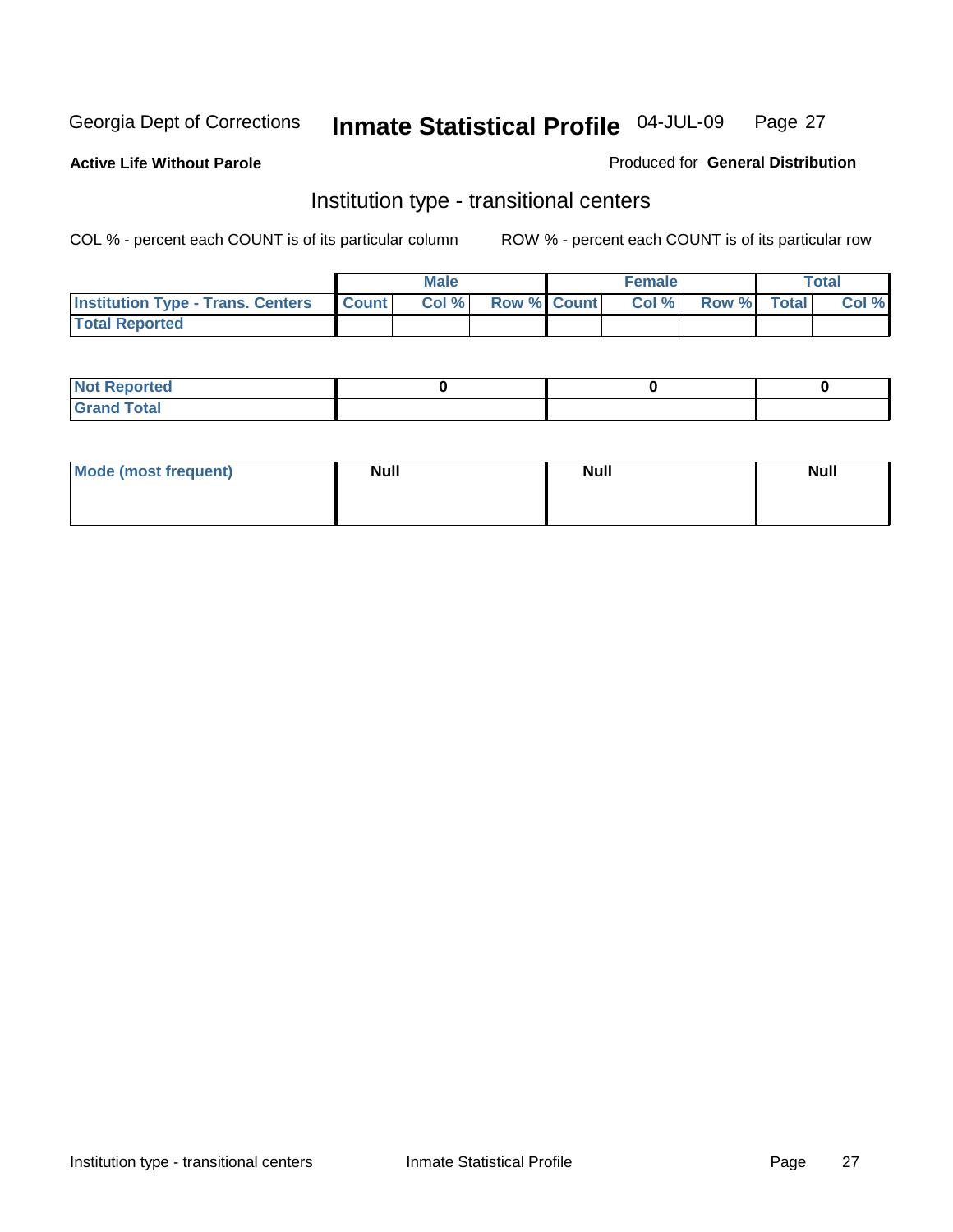**Active Life Without Parole** 

Produced for **General Distribution**

#### Institution type - mental hospitals

|                                                  | <b>Male</b> |                    | <b>Female</b> |                   | <b>Total</b> |
|--------------------------------------------------|-------------|--------------------|---------------|-------------------|--------------|
| <b>Institution Type - Mental Hospitals Count</b> | Col%        | <b>Row % Count</b> |               | Col % Row % Total | Col %        |
| <b>Total Reported</b>                            |             |                    |               |                   |              |

| <b>Not Reported</b> |  |  |
|---------------------|--|--|
| <b>Fotal</b><br>Cro |  |  |

| Mode (most frequent) | <b>Null</b> | <b>Null</b> | <b>Null</b> |
|----------------------|-------------|-------------|-------------|
|                      |             |             |             |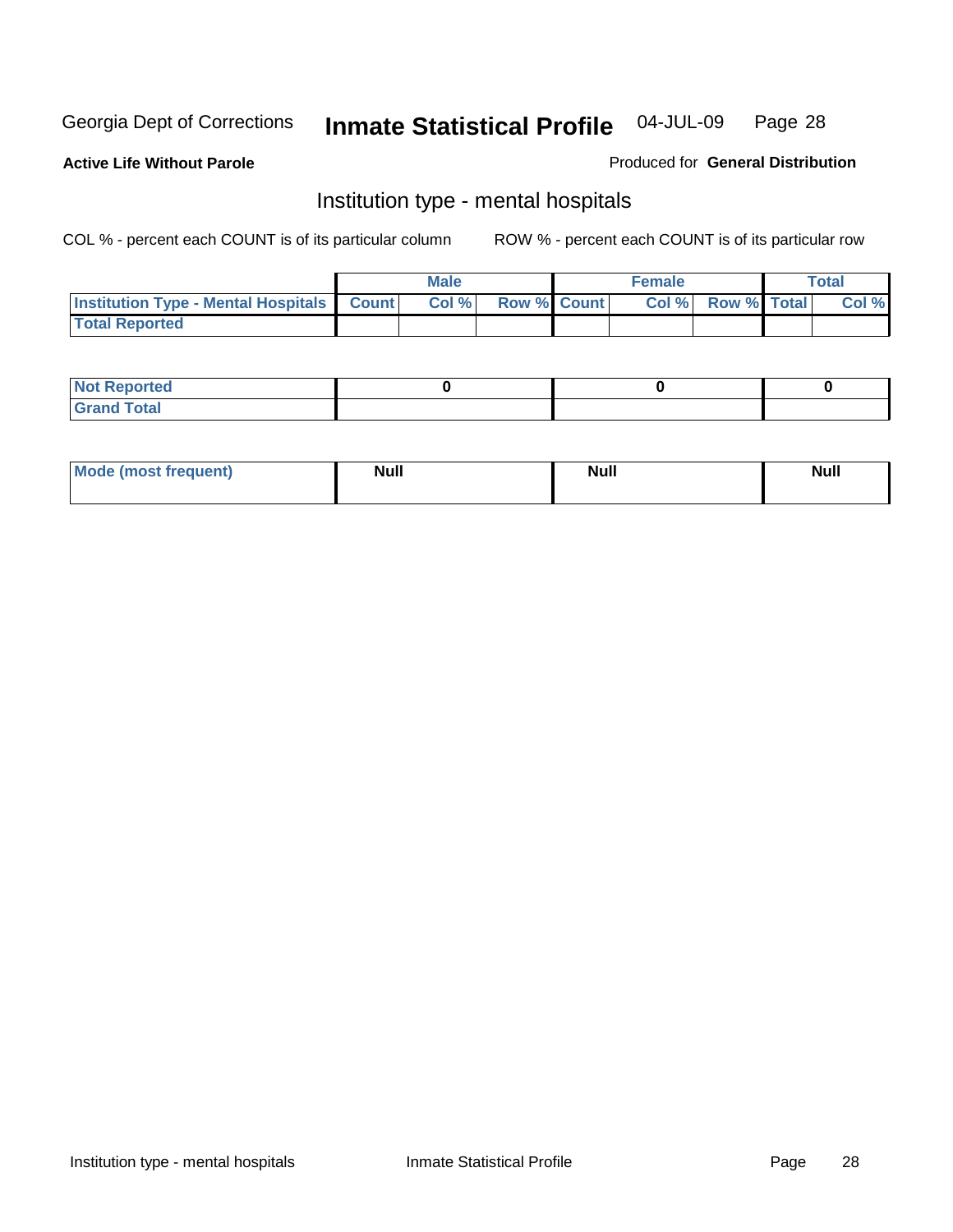**Active Life Without Parole** 

Produced for **General Distribution**

#### Institution type - county prisons

|                                                    | <b>Male</b> |  | <b>Female</b>            |              |       | Total |
|----------------------------------------------------|-------------|--|--------------------------|--------------|-------|-------|
| <b>Institution Type - County Prisons   Count  </b> | Col %       |  | <b>Row % Count Col %</b> | <b>Row %</b> | Total | Col % |
| <b>Total Reported</b>                              |             |  |                          |              |       |       |

| <b>Not</b><br><b>Reported</b> |  |  |
|-------------------------------|--|--|
| <b>Grand Total</b>            |  |  |

| Mode (m<br>frequent):<br>nnst | Moll<br>чин.<br>_____ | <b>Moll</b> | <b>Null</b> |
|-------------------------------|-----------------------|-------------|-------------|
|                               |                       |             |             |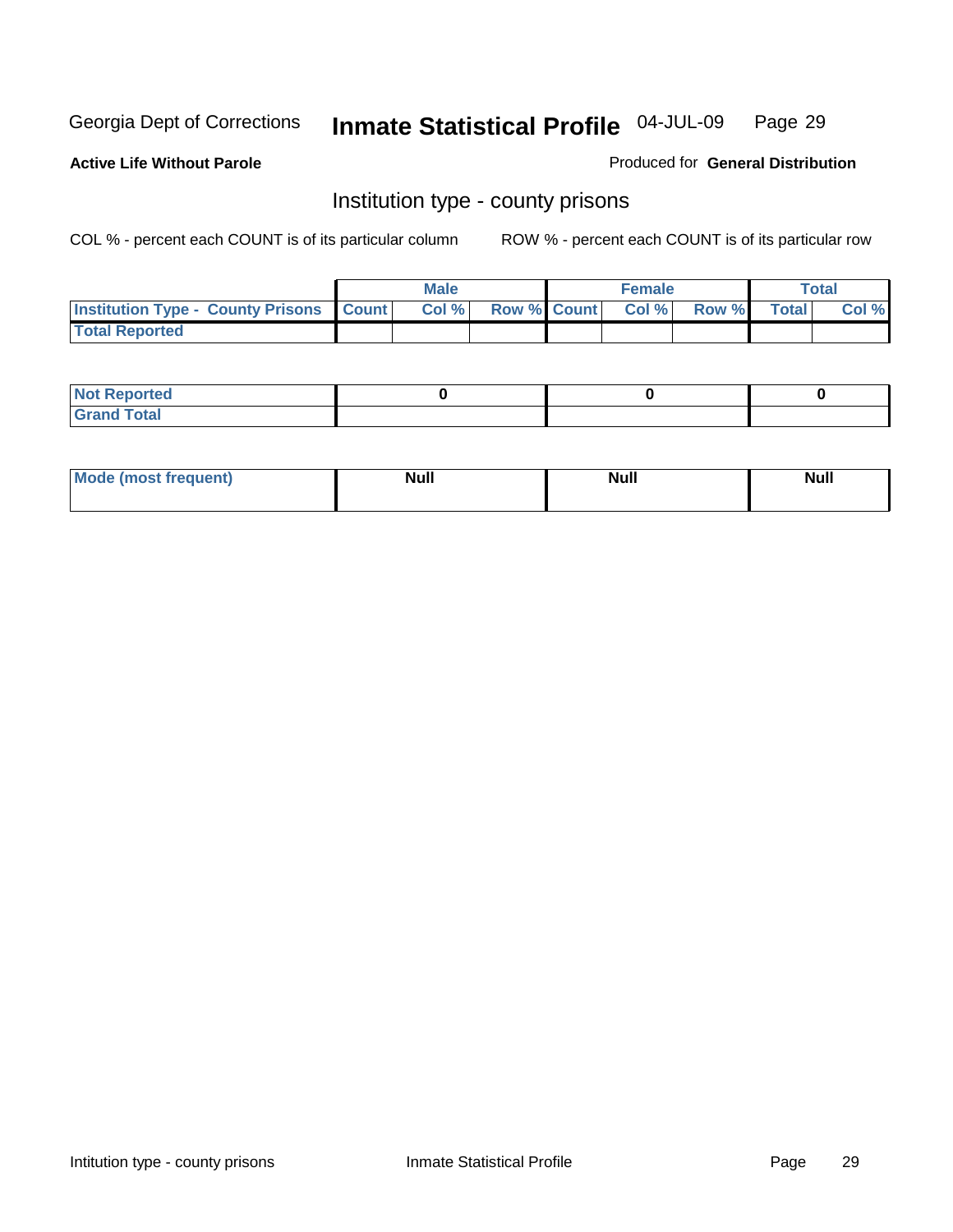#### **Active Life Without Parole**

#### Produced for **General Distribution**

#### Institution type - state prisons

|     |                                         | <b>Male</b>  |        | <b>Female</b> |                |        | <b>Total</b> |              |        |
|-----|-----------------------------------------|--------------|--------|---------------|----------------|--------|--------------|--------------|--------|
|     | <b>Institution Type - State Prisons</b> | <b>Count</b> | Col %  | Row %         | <b>Count</b>   | Col %  | Row %        | <b>Total</b> | Col %  |
|     | 532 Augusta State Med.                  | 26           | 5.01%  | 100.00%       |                |        |              | 26           | 4.92%  |
|     | <b>Prison</b>                           |              |        |               |                |        |              |              |        |
| 553 | <b>Baldwin State Prison</b>             | 18           | 3.47%  | 100.00%       |                |        |              | 18           | 3.41%  |
| 547 | <b>Calhoun State Prison</b>             | 5            | .96%   | 100.00%       |                |        |              | 5            | .95%   |
| 523 | <b>Coastal State Prison</b>             | 4            | .77%   | 100.00%       |                |        |              | 4            | .76%   |
| 503 | <b>Dodge State Prison</b>               | 1            | .19%   | 100.00%       |                |        |              | 1            | .19%   |
| 521 | <b>Ga Diag &amp; Class Pris</b>         | 11           | 2.12%  | 100.00%       |                |        |              | 11           | 2.08%  |
| 522 | <b>Ga Diag &amp; Class Pris-</b>        | 12           | 2.31%  | 100.00%       |                |        |              | 12           | 2.27%  |
|     | <b>Perm</b>                             |              |        |               |                |        |              |              |        |
| 517 | <b>Ga State Prison</b>                  | 15           | 2.89%  | 100.00%       |                |        |              | 15           | 2.84%  |
| 541 | <b>Hancock State Prison</b>             | 60           | 11.56% | 100.00%       |                |        |              | 60           | 11.36% |
| 540 | <b>Hays State Prison</b>                | 50           | 9.63%  | 100.00%       |                |        |              | 50           | 9.47%  |
| 549 | <b>Macon State Prison</b>               | 81           | 15.61% | 100.00%       |                |        |              | 81           | 15.34% |
| 519 | <b>Men'S State Prison</b>               | 5            | .96%   | 100.00%       |                |        |              | 5            | .95%   |
| 554 | <b>Metro State Prison (W)</b>           |              |        |               | $\overline{7}$ | 77.78% | 100.00%      | 7            | 1.33%  |
| 505 | <b>Phillips State Prison</b>            | 17           | 3.28%  | 100.00%       |                |        |              | 17           | 3.22%  |
| 557 | <b>Pulaski State Prison (W)</b>         |              |        |               | $\overline{2}$ | 22.22% | 100.00%      | 2            | .38%   |
| 550 | <b>Smith State Prison</b>               | 49           | 9.44%  | 100.00%       |                |        |              | 49           | 9.28%  |
| 542 | <b>Telfair State Prison</b>             | 73           | 14.07% | 100.00%       |                |        |              | 73           | 13.83% |
| 537 | <b>Valdosta State Prison</b>            | 45           | 8.67%  | 100.00%       |                |        |              | 45           | 8.52%  |
| 501 | <b>Ware State Prison</b>                | 46           | 8.86%  | 100.00%       |                |        |              | 46           | 8.71%  |
| 552 | <b>Washington Sp</b>                    | 1            | .19%   | 100.00%       |                |        |              |              | .19%   |
|     | <b>Total Reported</b>                   | 519          | 100%   | 98.3%         | 9              | 100%   | 1.7%         | 528          | 100%   |

| eported<br>N     |      |      |
|------------------|------|------|
| <b>Total</b>     | 61 O | につの  |
| C <sub>ucu</sub> | ,    | ้ว∠o |

| Mode (most frequent) | <b>1549 Macon State Prison</b> | <b>554 Metro State Prison (W)</b> | 549 Macon State<br>Prison |
|----------------------|--------------------------------|-----------------------------------|---------------------------|
|----------------------|--------------------------------|-----------------------------------|---------------------------|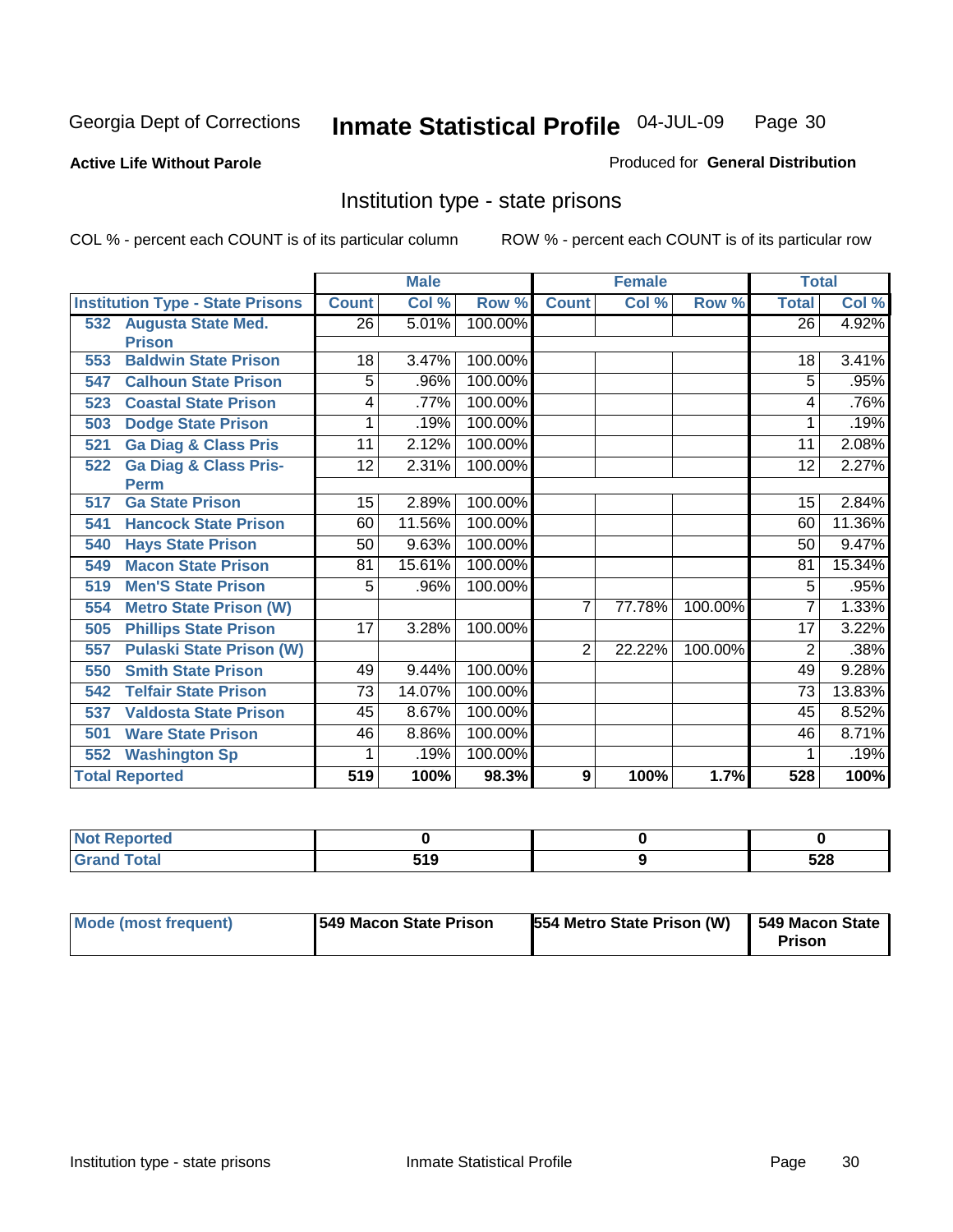**Active Life Without Parole** 

Produced for **General Distribution**

#### Institution type - private prisons

|                                                     | <b>Male</b> |                    | <b>Female</b> |             | Total |
|-----------------------------------------------------|-------------|--------------------|---------------|-------------|-------|
| <b>Institution Type - Private Prisons   Count  </b> | Col %       | <b>Row % Count</b> | Col %         | Row % Total | Col % |
| <b>Total Reported</b>                               |             |                    |               |             |       |

| <b>Not Reported</b>        |  |  |
|----------------------------|--|--|
| <b>otal</b><br>. Gror<br>. |  |  |

| Mode (most frequent) | <b>Null</b> | <b>Null</b> | <b>Null</b> |
|----------------------|-------------|-------------|-------------|
|                      |             |             |             |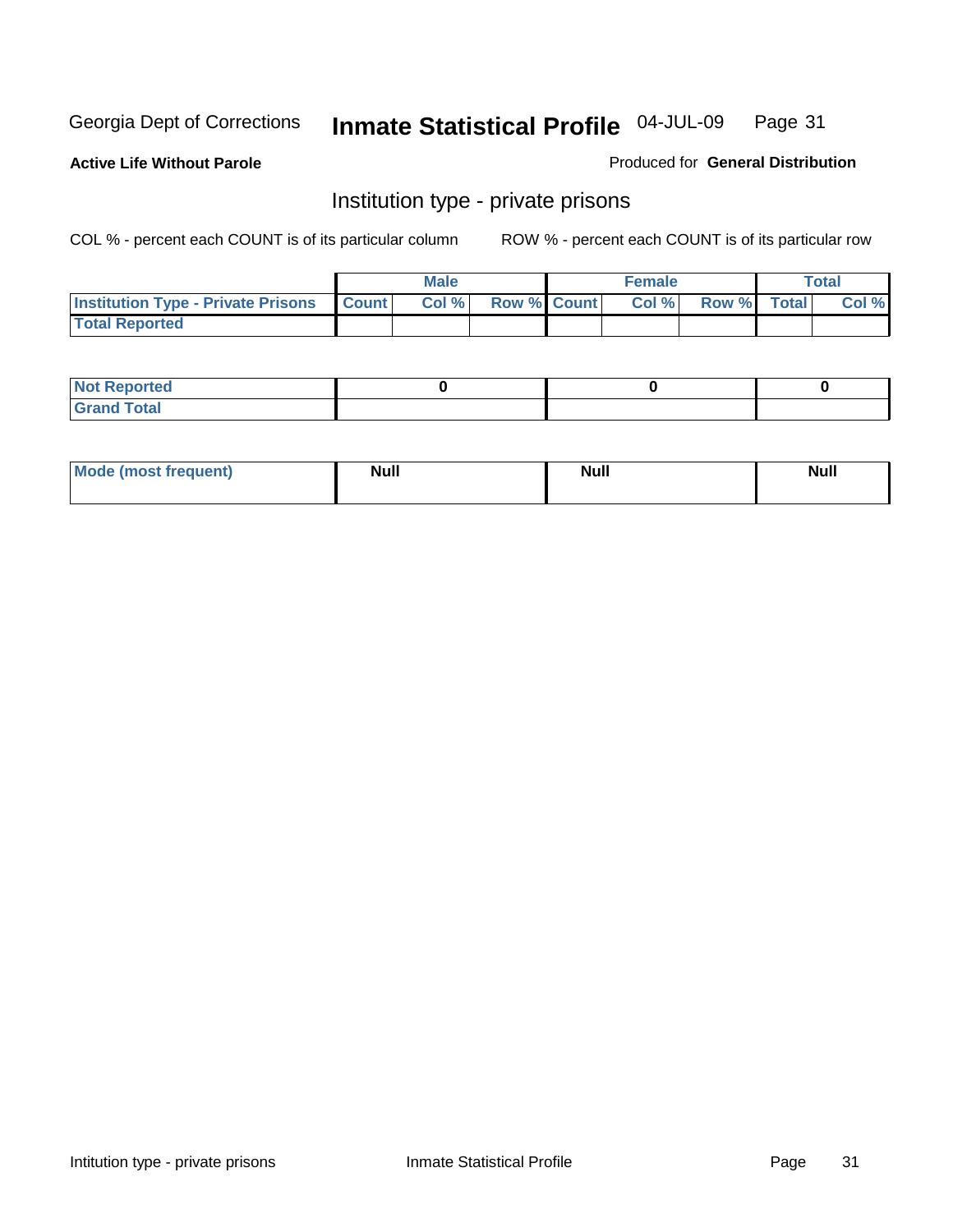**Active Life Without Parole** 

Produced for **General Distribution**

#### Institution type - prison annexes

|                                                | <b>Male</b> |             | <b>Female</b> |             | <b>Total</b> |
|------------------------------------------------|-------------|-------------|---------------|-------------|--------------|
| <b>Institution Type - Prison Annexes Count</b> | Col %       | Row % Count | Col %         | Row % Total | Col %        |
| <b>Total Reported</b>                          |             |             |               |             |              |

| <b>Not</b><br><b>Reported</b>    |  |  |
|----------------------------------|--|--|
| <b>Total</b><br>Gran<br>$\sim$ . |  |  |

| Mode (most frequent) | <b>Null</b> | <b>Null</b> | <b>Null</b> |
|----------------------|-------------|-------------|-------------|
|                      |             |             |             |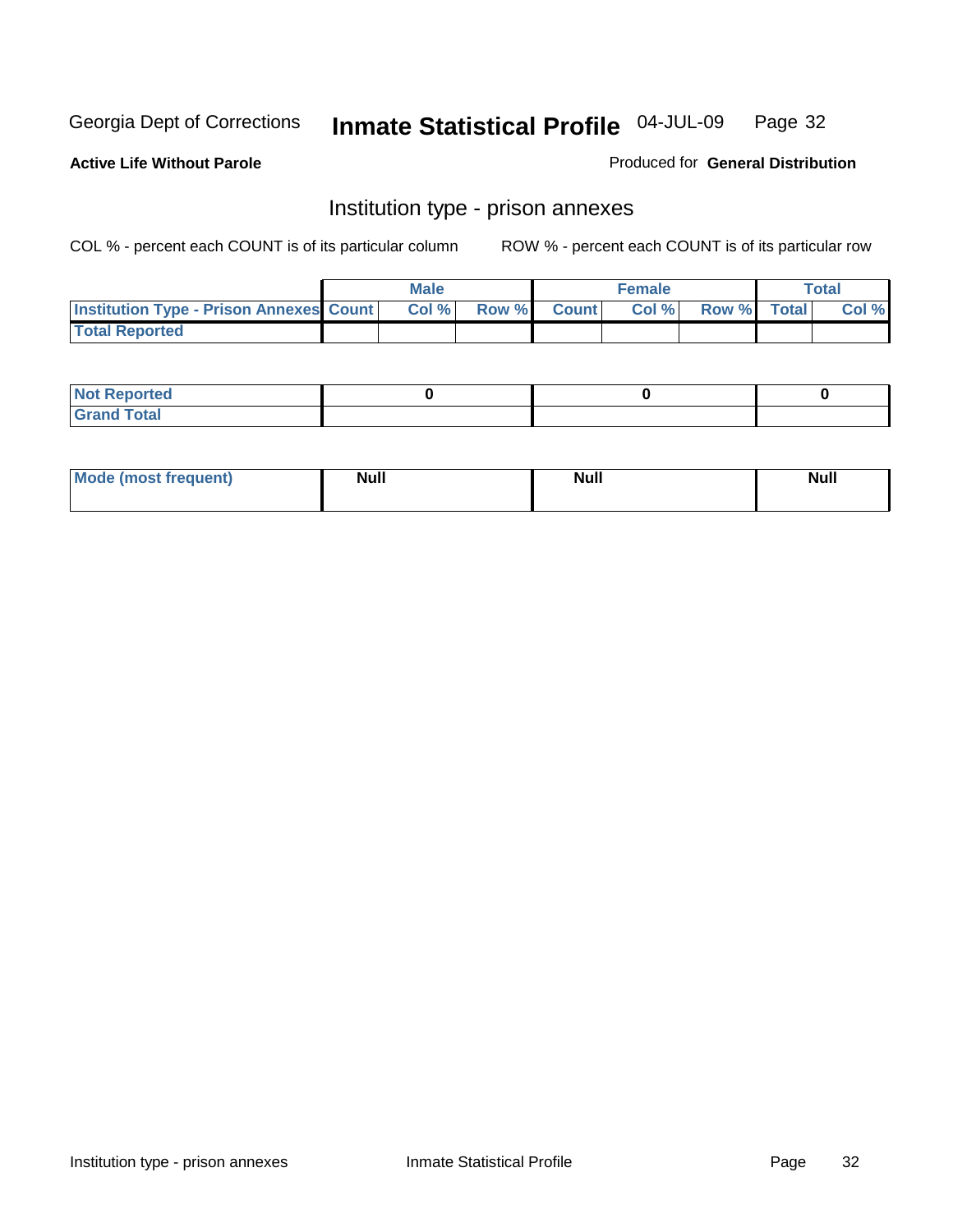**Active Life Without Parole** 

Produced for **General Distribution**

#### Institution type - pre-release centers

|                                                | <b>Male</b> |       |              | Female |             | <b>Total</b> |
|------------------------------------------------|-------------|-------|--------------|--------|-------------|--------------|
| <b>Institution Type - Prison Annexes Count</b> | Col %       | Row % | <b>Count</b> | Col%   | Row % Total | Col %        |
| <b>Total Reported</b>                          |             |       |              |        |             |              |

| <b>Not</b><br><b>Reported</b>    |  |  |
|----------------------------------|--|--|
| <b>Total</b><br>Gran<br>$\sim$ . |  |  |

| Mode (most frequent) | <b>Null</b> | <b>Null</b> | <b>Null</b> |
|----------------------|-------------|-------------|-------------|
|                      |             |             |             |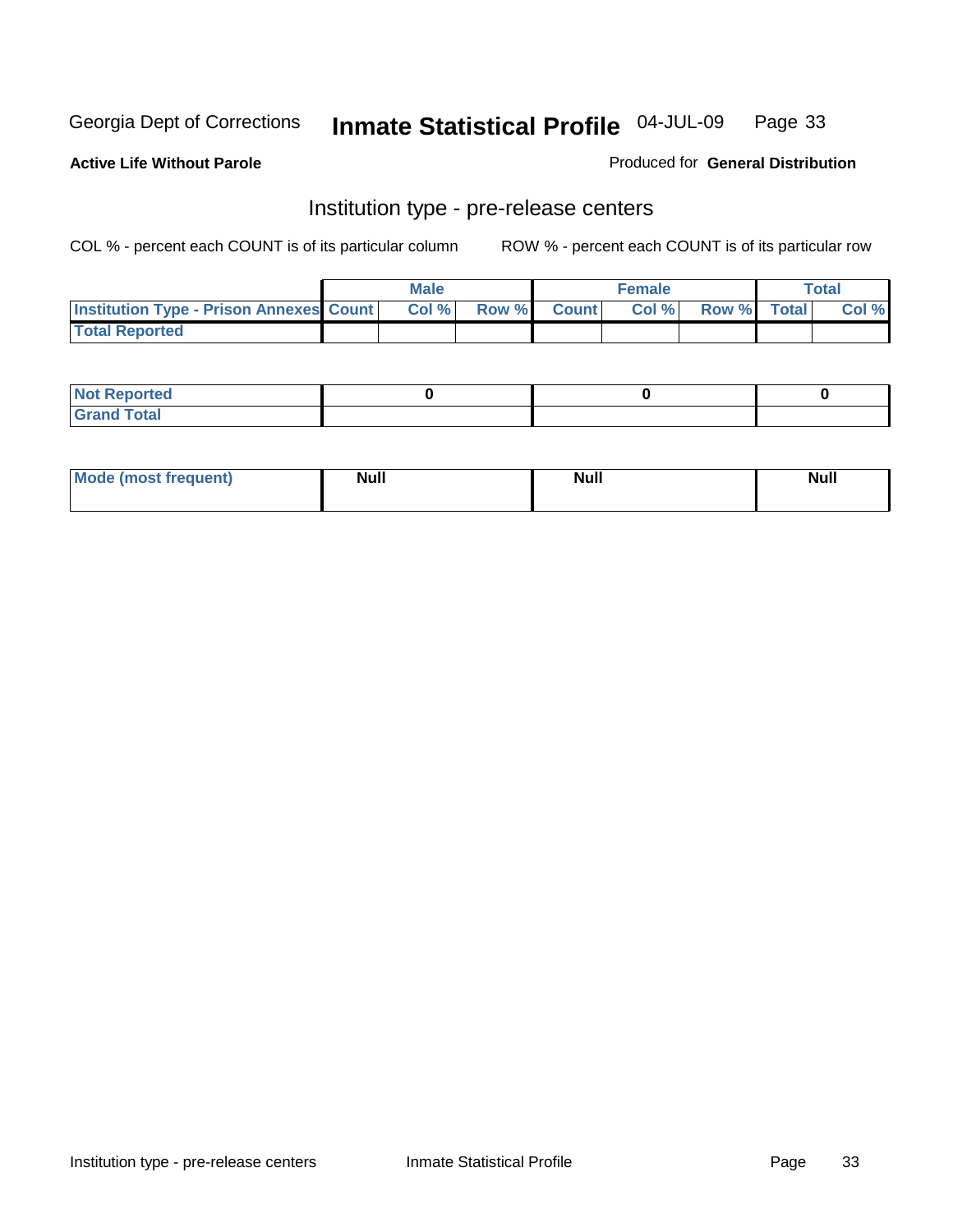**Active Life Without Parole** 

Produced for **General Distribution**

#### Institution type - inmate boot camp

|                                      |              | Male  |             | <b>Female</b> |             | <b>Total</b> |
|--------------------------------------|--------------|-------|-------------|---------------|-------------|--------------|
| <b>Institution Type - Boot Camps</b> | <b>Count</b> | Col % | Row % Count | Col%          | Row % Total | Col %        |
| <b>Total Rported</b>                 |              |       |             |               |             |              |

| <b>Reported</b><br>NOT<br>$\sim$             |  |  |
|----------------------------------------------|--|--|
| $f \wedge f \wedge f'$<br><b>C</b> usse<br>. |  |  |

| Mode (most frequent) | <b>Null</b> | <b>Null</b> | <b>Null</b> |
|----------------------|-------------|-------------|-------------|
|                      |             |             |             |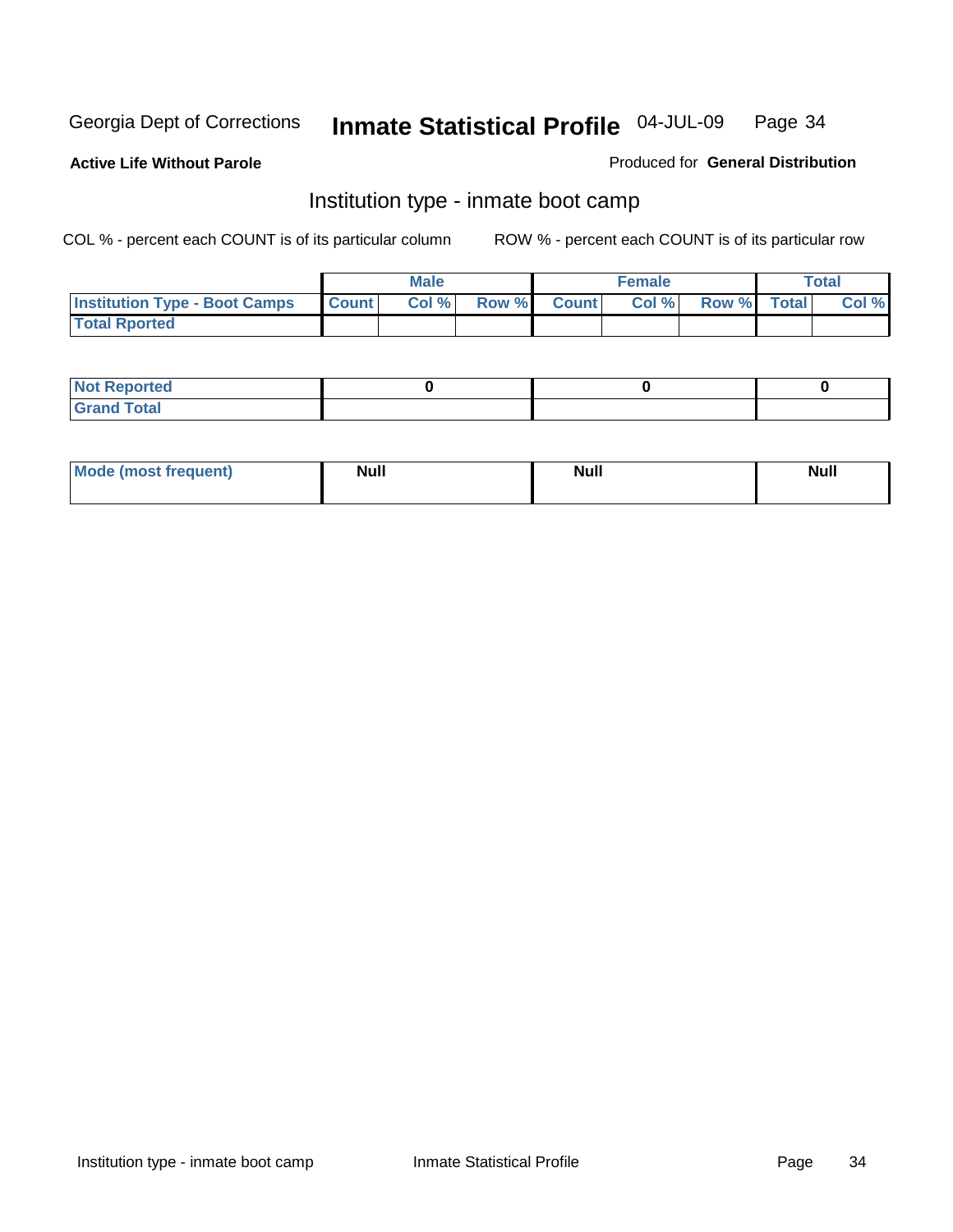**Active Life Without Parole** 

Produced for **General Distribution**

## Number of disciplinary reports

|                                       |                 | <b>Male</b> |             |   | <b>Female</b> |       |              | <b>Total</b> |
|---------------------------------------|-----------------|-------------|-------------|---|---------------|-------|--------------|--------------|
| <b>Number of Disciplinary Reports</b> | <b>Count</b>    | Col %       | Row % Count |   | Col %         | Row % | <b>Total</b> | Col %        |
|                                       | 120             | 23.12%      | 96.77%      | 4 | 44.44%        | 3.23% | 124          | 23.48%       |
|                                       | 63              | 12.14%      | 98.44%      |   | 11.11%        | 1.56% | 64           | 12.12%       |
|                                       | 43              | 8.29%       | 97.73%      |   | 11.11%        | 2.27% | 44           | 8.33%        |
| 3                                     | 40              | 7.71%       | 97.56%      |   | 11.11%        | 2.44% | 41           | 7.77%        |
|                                       | 28 <sup>1</sup> | 5.39%       | 100.00%     |   |               |       | 28           | 5.30%        |
| 5                                     | 28              | 5.39%       | 100.00%     |   |               |       | 28           | 5.30%        |
| <b>More Than 5</b>                    | 197             | 37.96%      | 98.99%      | 2 | 22.22%        | 1.01% | 199          | 37.69%       |
| <b>Total Reported</b>                 | 519             | 100%        | 98.30%      | 9 | 100%          | 1.70% | 528          | 100%         |

| .<br>N<br>тес    |                  |            |
|------------------|------------------|------------|
| $T \sim$ for $T$ | .<br>. .<br>$ -$ | cna<br>ാ∠ഠ |

| Mean (average)       | 7.85 | 6.56 | 7.83 |
|----------------------|------|------|------|
| Median (middle)      |      |      |      |
| Mode (most frequent) |      |      |      |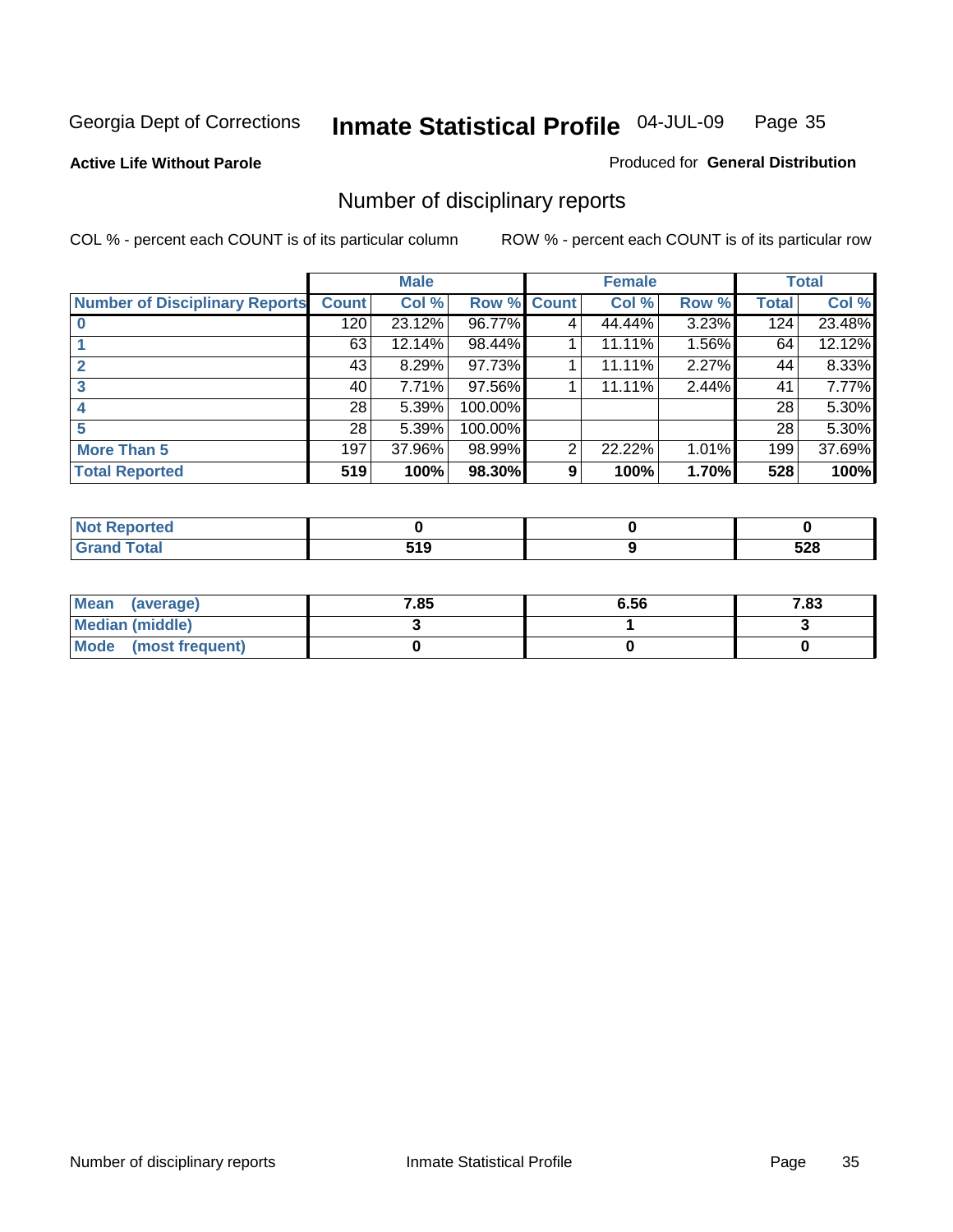#### **Active Life Without Parole**

#### Produced for **General Distribution**

#### Number of transfers

|                            |         | <b>Male</b> |         |                | <b>Female</b> |        |              | <b>Total</b> |
|----------------------------|---------|-------------|---------|----------------|---------------|--------|--------------|--------------|
| <b>Number of Transfers</b> | Count l | Col %       | Row %   | <b>Count</b>   | Col %         | Row %  | <b>Total</b> | Col %        |
|                            | 9       | 1.73%       | 81.82%  | 2              | 22.22%        | 18.18% | 11           | 2.08%        |
|                            | 109     | 21.00%      | 98.20%  | $\overline{2}$ | 22.22%        | 1.80%  | 111          | 21.02%       |
|                            | 119     | 22.93%      | 98.35%  | 2              | 22.22%        | 1.65%  | 121          | 22.92%       |
|                            | 101     | 19.46%      | 97.12%  | 3              | 33.33%        | 2.88%  | 104          | 19.70%       |
|                            | 54      | 10.40%      | 100.00% |                |               |        | 54           | 10.23%       |
|                            | 41      | 7.90%       | 100.00% |                |               |        | 41           | 7.77%        |
| <b>More Than 5</b>         | 86      | 16.57%      | 100.00% |                |               |        | 86           | 16.29%       |
| <b>Total Reported</b>      | 519     | 100%        | 98.30%  | 9              | 100%          | 1.70%  | 528          | 100.0%       |

| тес.   |                  |            |
|--------|------------------|------------|
| ______ | .<br>. .<br>$ -$ | cno<br>ാ∠ഠ |

| Mean (average)       | 3.40 | l .67 | 3.37 |
|----------------------|------|-------|------|
| Median (middle)      |      |       |      |
| Mode (most frequent) |      |       |      |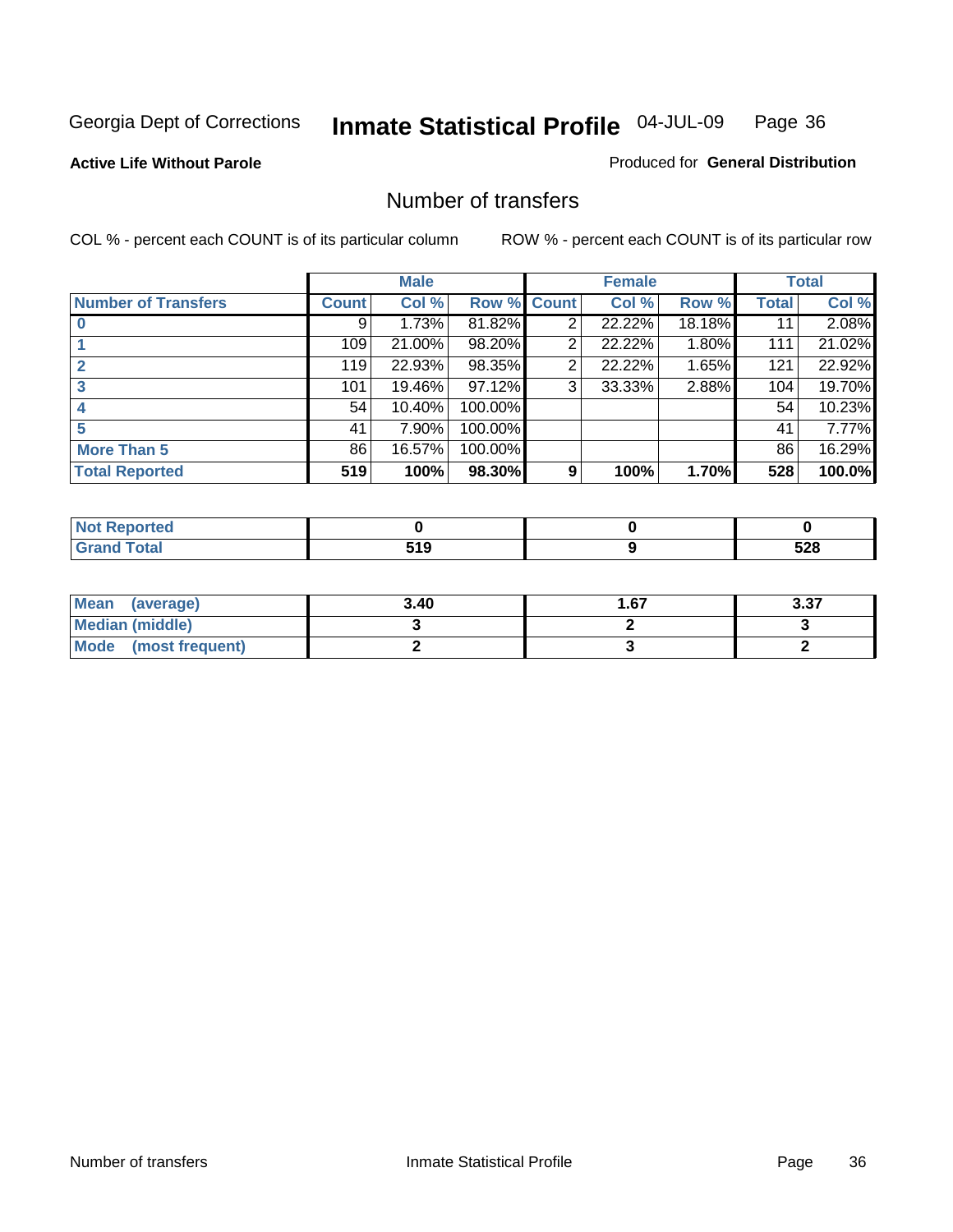**Active Life Without Parole** 

Produced for **General Distribution**

# Number of escapes

|                       |         | <b>Male</b> |                    |   | <b>Female</b> |       |         | <b>Total</b> |
|-----------------------|---------|-------------|--------------------|---|---------------|-------|---------|--------------|
| Number of Escapes     | Count l | Col %       | <b>Row % Count</b> |   | Col %         | Row % | Total I | Col %        |
|                       | 518     | 99.81%      | $98.29\%$          | 9 | 100.00%       | 1.71% | 527     | 99.81%       |
|                       |         | 0.19%       | 100.00%            |   |               |       |         | 0.19%        |
| <b>Total Reported</b> | 519     | 100%        | 98.30%             |   | 100%          | 1.70% | 528     | 100%         |

| neo                             |           |     |
|---------------------------------|-----------|-----|
| <b>otal</b><br>$\mathbf{v}$ and | 54 N<br>, | 528 |

| Mean (average)       |  |  |
|----------------------|--|--|
| Median (middle)      |  |  |
| Mode (most frequent) |  |  |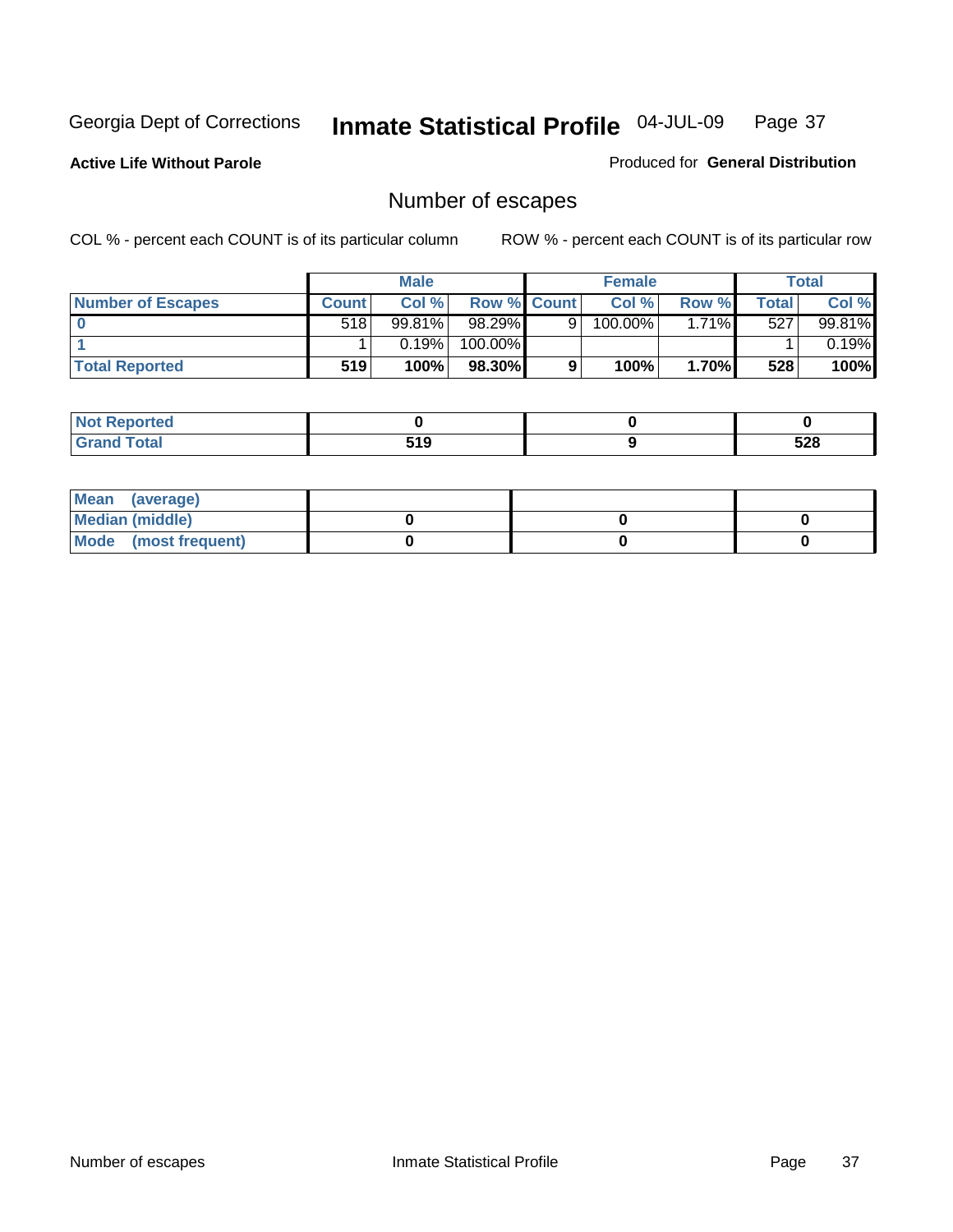**Active Life Without Parole** 

Produced for **General Distribution**

## Actual release type

|                            |              | <b>Male</b> |                    | <b>Female</b> |        |       | Total |
|----------------------------|--------------|-------------|--------------------|---------------|--------|-------|-------|
| <b>Actual Release Type</b> | <b>Count</b> | Col %       | <b>Row % Count</b> | Col %         | Row %I | Total | Col % |
| <b>Total Reported</b>      |              | $\%$        | %                  | %             | %      |       | %     |

| <b>Still Active</b> | 519 | 528 |
|---------------------|-----|-----|
| <b>Not Reported</b> |     |     |
| <b>Grand Total</b>  | 519 | 528 |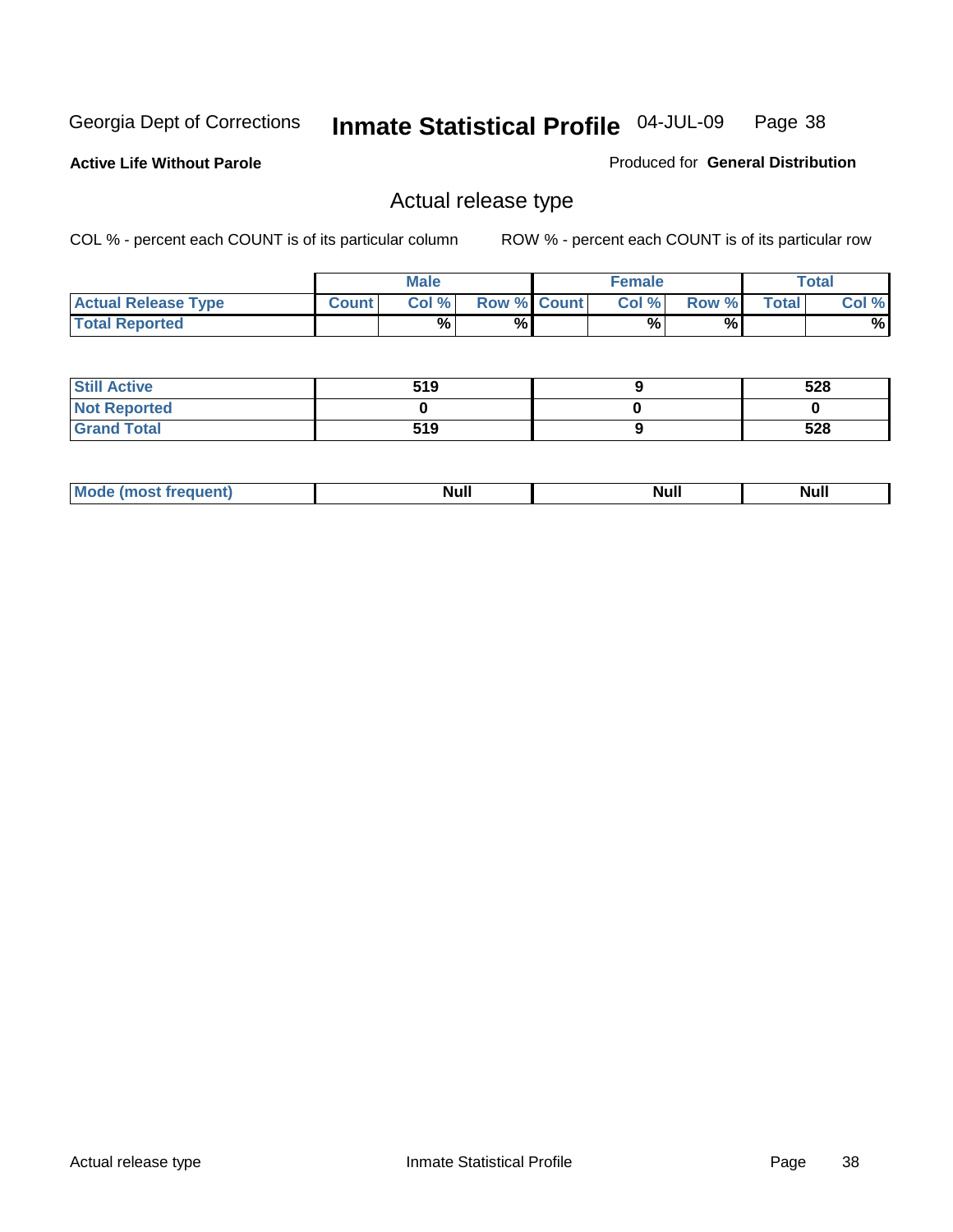### **Active Life Without Parole**

### Produced for **General Distribution**

## Time served in current (or last) institution

|                            |              | <b>Male</b> |         |                | <b>Female</b> |        |              | <b>Total</b> |
|----------------------------|--------------|-------------|---------|----------------|---------------|--------|--------------|--------------|
| <b>Time In Institution</b> | <b>Count</b> | Col %       | Row %   | <b>Count</b>   | Col %         | Row %  | <b>Total</b> | Col %        |
| 0 to 3 months              | 65           | 12.52%      | 100.00% |                |               |        | 65           | 12.31%       |
| 3.01 to 6 months           | 50           | 9.63%       | 100.00% |                |               |        | 50           | 9.47%        |
| 6.01 to 9 months           | 40           | 7.71%       | 100.00% |                |               |        | 40           | 7.58%        |
| 9.01 to 12 months          | 31           | 5.97%       | 81.58%  | $\overline{7}$ | 77.78%        | 18.42% | 38           | 7.20%        |
| 12.01 to 18 months         | 68           | 13.10%      | 100.00% |                |               |        | 68           | 12.88%       |
| 18.01 to 24 months         | 40           | 7.71%       | 100.00% |                |               |        | 40           | 7.58%        |
| $2.01$ to 3 years          | 52           | 10.02%      | 100.00% |                |               |        | 52           | 9.85%        |
| $3.01$ to 4 years          | 49           | 9.44%       | 100.00% |                |               |        | 49           | 9.28%        |
| 4.01 to 5 years            | 31           | 5.97%       | 93.94%  | 2              | 22.22%        | 6.06%  | 33           | 6.25%        |
| 5.01 to 6 years            | 17           | 3.28%       | 100.00% |                |               |        | 17           | 3.22%        |
| 6.01 to 7 years            | 29           | 5.59%       | 100.00% |                |               |        | 29           | 5.49%        |
| $7.01$ to 8 years          | 18           | 3.47%       | 100.00% |                |               |        | 18           | 3.41%        |
| 8.01 to 9 years            | 9            | 1.73%       | 100.00% |                |               |        | 9            | 1.70%        |
| 9.01 to 10 years           | 9            | 1.73%       | 100.00% |                |               |        | 9            | 1.70%        |
| Over 10 years              | 11           | 2.12%       | 100.00% |                |               |        | 11           | 2.08%        |
| <b>Total Reported</b>      | 519          | 100%        | 98.30%  | 9              | 100%          | 1.70%  | 528          | 100%         |

| <b>Not Reported</b> |            |            |
|---------------------|------------|------------|
| Total               | 540<br>JIJ | cno<br>ס∡כ |

| <b>Mean</b><br>(average) | 32 months | 21 months | 32 months |  |
|--------------------------|-----------|-----------|-----------|--|
| Median (middle)          | 19 months | 11 months | 19 months |  |
| Mode (most frequent)     | 15 months | ' months  | months    |  |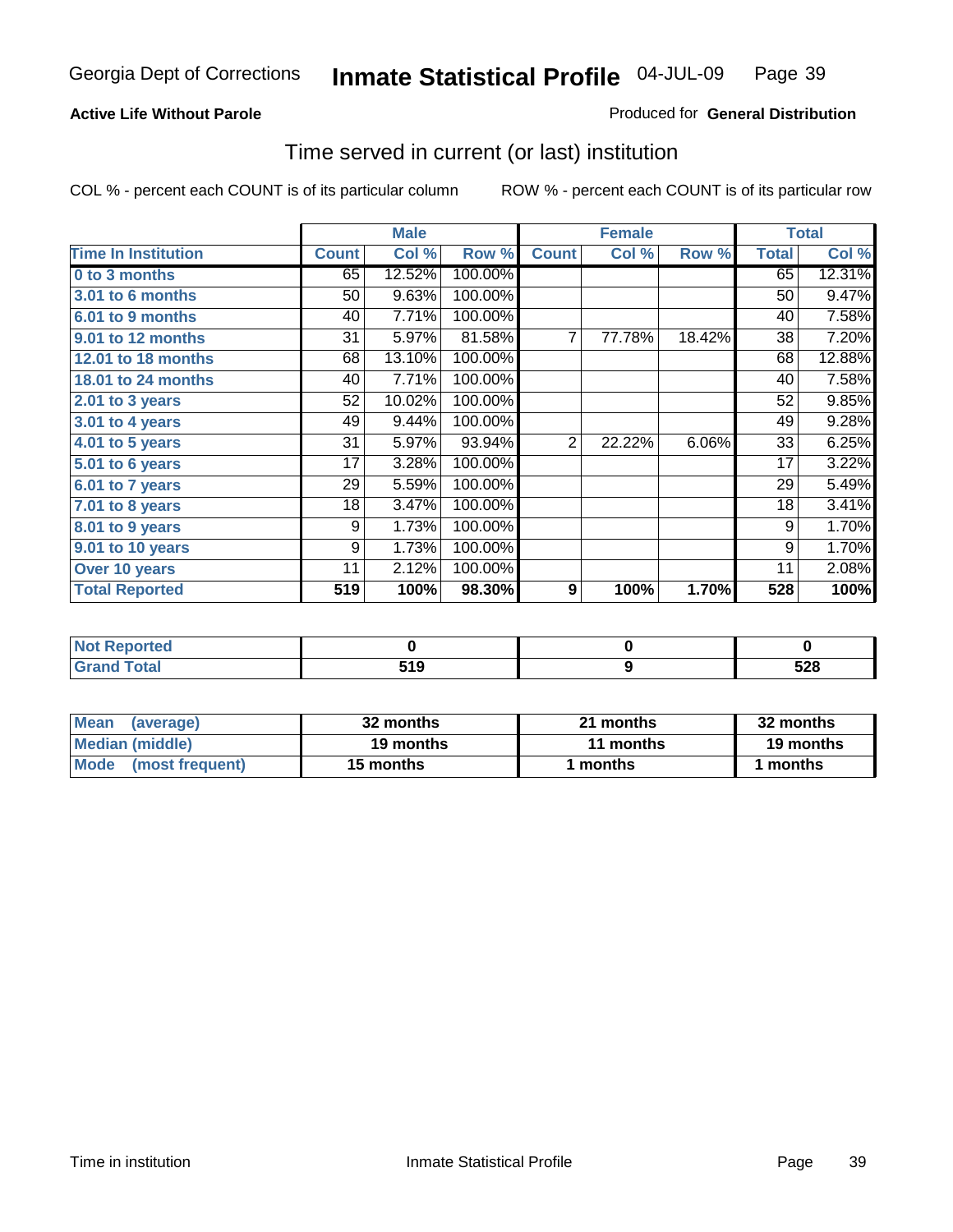**Active Life Without Parole** 

Produced for **General Distribution**

## Highest grade level attained

|                              |                 | <b>Male</b> |            |                  | <b>Female</b> |       |                 | <b>Total</b> |
|------------------------------|-----------------|-------------|------------|------------------|---------------|-------|-----------------|--------------|
| <b>Grade Level</b>           | <b>Count</b>    | Col %       | Row %      | <b>Count</b>     | Col %         | Row % | <b>Total</b>    | Col %        |
| No school at all             | 1               | 0.20%       | 100.00%    |                  |               |       | 1               | 0.19%        |
| <b>Grade 1</b>               | 1               | 0.20%       | 100.00%    |                  |               |       | 1               | 0.19%        |
| <b>Grade 2</b>               | 1               | 0.20%       | 100.00%    |                  |               |       | 1               | 0.19%        |
| <b>Grade 4</b>               | 3               | 0.59%       | 100.00%    |                  |               |       | 3               | 0.58%        |
| Grade 5                      | 4               | 0.79%       | $100.00\%$ |                  |               |       | 4               | 0.78%        |
| Grade 6                      | 7               | 1.39%       | 100.00%    |                  |               |       | 7               | 1.36%        |
| <b>Grade 7</b>               | 20              | 3.96%       | 100.00%    |                  |               |       | 20              | 3.89%        |
| <b>Grade 8</b>               | 50              | 9.90%       | 100.00%    |                  |               |       | 50              | 9.73%        |
| <b>Grade 9</b>               | 69              | 13.66%      | 98.57%     | 1                | 11.11%        | 1.43% | 70              | 13.62%       |
| Grade 10                     | 107             | 21.19%      | 98.17%     | $\overline{2}$   | 22.22%        | 1.83% | 109             | 21.21%       |
| Grade 11                     | 69              | 13.66%      | 97.18%     | $\overline{2}$   | 22.22%        | 2.82% | $\overline{71}$ | 13.81%       |
| <b>Grade 12 or GED</b>       | $\overline{83}$ | 16.44%      | 97.65%     | $\overline{2}$   | 22.22%        | 2.35% | 85              | 16.54%       |
| <b>Some tech school</b>      | $\overline{12}$ | 2.38%       | 100.00%    |                  |               |       | 12              | 2.33%        |
| <b>Completed tech school</b> | 14              | 2.77%       | 100.00%    |                  |               |       | 14              | 2.72%        |
| College, 1 year              | 17              | 3.37%       | 100.00%    |                  |               |       | 17              | 3.31%        |
| College, 2 year              | 20              | 3.96%       | 90.91%     | $\overline{2}$   | 22.22%        | 9.09% | 22              | 4.28%        |
| College, 3 year              | 9               | 1.78%       | 100.00%    |                  |               |       | 9               | 1.75%        |
| <b>Bachelor's degree</b>     | 11              | 2.18%       | 100.00%    |                  |               |       | 11              | 2.14%        |
| <b>Master's degree</b>       | 4               | 0.79%       | 100.00%    |                  |               |       | 4               | 0.78%        |
| Ph.D. degree                 | 1               | 0.20%       | 100.00%    |                  |               |       | 1               | 0.19%        |
| Law degree                   | $\overline{2}$  | 0.40%       | 100.00%    |                  |               |       | $\overline{2}$  | 0.39%        |
| <b>Total Reported</b>        | 505             | 100%        | 98.25%     | $\boldsymbol{9}$ | 100%          | 1.75% | 514             | 100%         |

| тео    | L             | 14         |
|--------|---------------|------------|
| ั้วtaเ | 54 A<br>, , , | rno<br>JŁU |

| Mean<br>(average)       | 10.61    | 11.44    | 10.63    |
|-------------------------|----------|----------|----------|
| Median (middle)         | Grade 10 | Grade 11 | Grade 10 |
| Mode<br>(most frequent) | Grade 10 | Grade 11 | Grade 10 |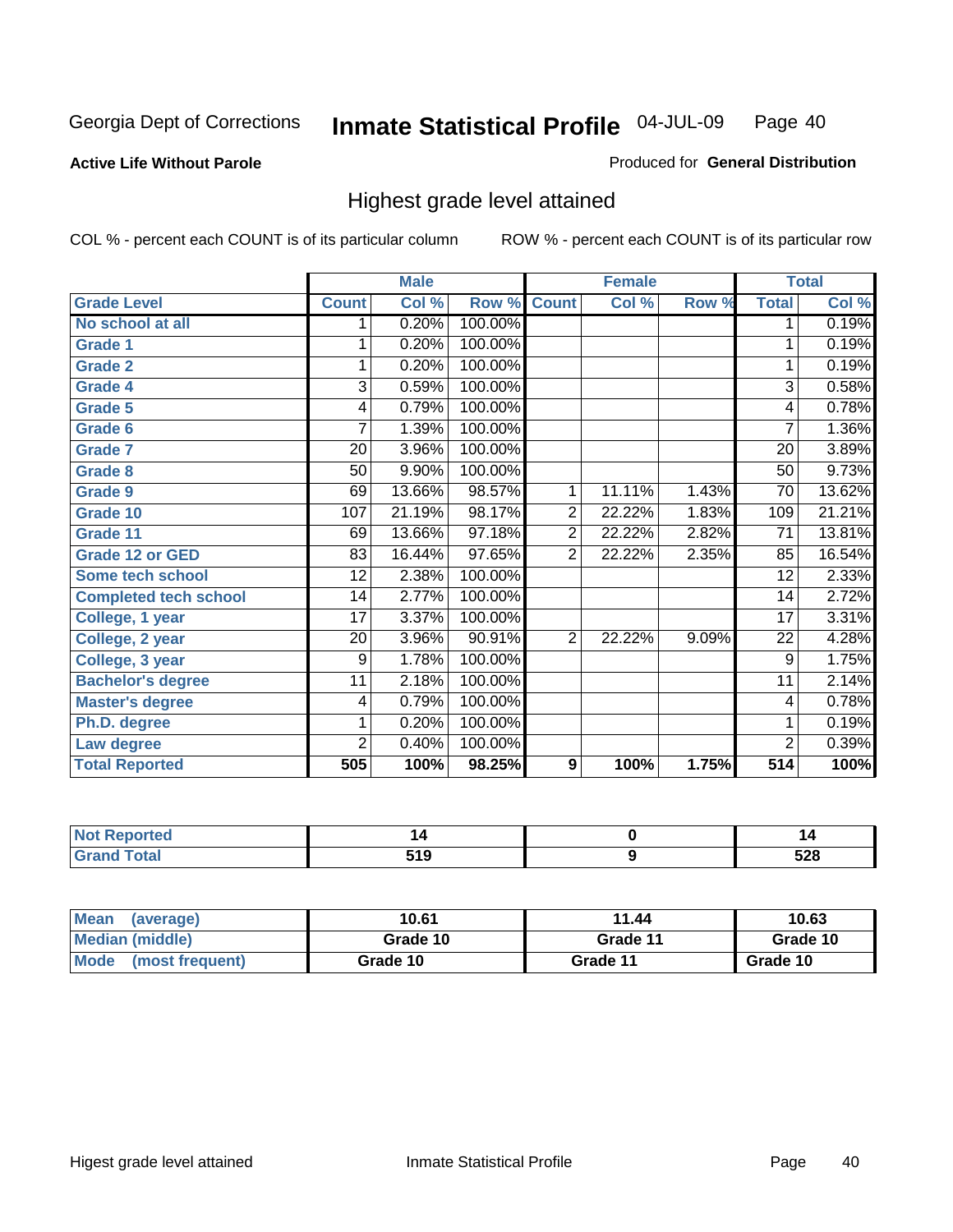### **Active Life Without Parole**

### Produced for **General Distribution**

## Culture fair IQ scores

|                       |              | <b>Male</b> |             |                | <b>Female</b> |         |                 | <b>Total</b> |
|-----------------------|--------------|-------------|-------------|----------------|---------------|---------|-----------------|--------------|
| <b>IQ Scores</b>      | <b>Count</b> | Col %       | Row % Count |                | Col %         | Row %   | <b>Total</b>    | Col %        |
| $60 - 69$             | 22           | 4.78%       | 100.00%     |                |               |         | $\overline{22}$ | 4.69%        |
| $70 - 79$             | 35           | 7.61%       | 100.00%     |                |               |         | 35              | 7.46%        |
| $80 - 89$             | 75           | 16.30%      | 97.40%      | $\overline{2}$ | 22.22%        | 2.60%   | 77              | 16.42%       |
| $90 - 99$             | 80           | 17.39%      | 97.56%      | 2              | 22.22%        | 2.44%   | 82              | 17.48%       |
| $100 - 109$           | 128          | 27.83%      | 99.22%      |                | 11.11%        | 0.78%   | 129             | 27.51%       |
| $110 - 119$           | 99           | 21.52%      | 98.02%      | 2              | 22.22%        | 1.98%   | 101             | 21.54%       |
| $120 - 129$           | 21           | 4.57%       | 95.45%      | 1              | 11.11%        | 4.55%   | 22              | 4.69%        |
| $130 - 139$           |              |             |             |                | 11.11%        | 100.00% |                 | 0.21%        |
| <b>Total Reported</b> | 460          | 100%        | 98.08%      | 9              | 100%          | 1.92%   | 469             | 100%         |

| <b>Not Reported</b>  | 56  | 56  |
|----------------------|-----|-----|
| Not Valid (under 60) |     |     |
| <b>Grand Total</b>   | 519 | 528 |

| <b>Mean</b><br>(average) | 98  | 108 | 98  |
|--------------------------|-----|-----|-----|
| <b>Median (middle)</b>   | 101 | 102 | 101 |
| Mode (most frequent)     | 105 | 96  | 105 |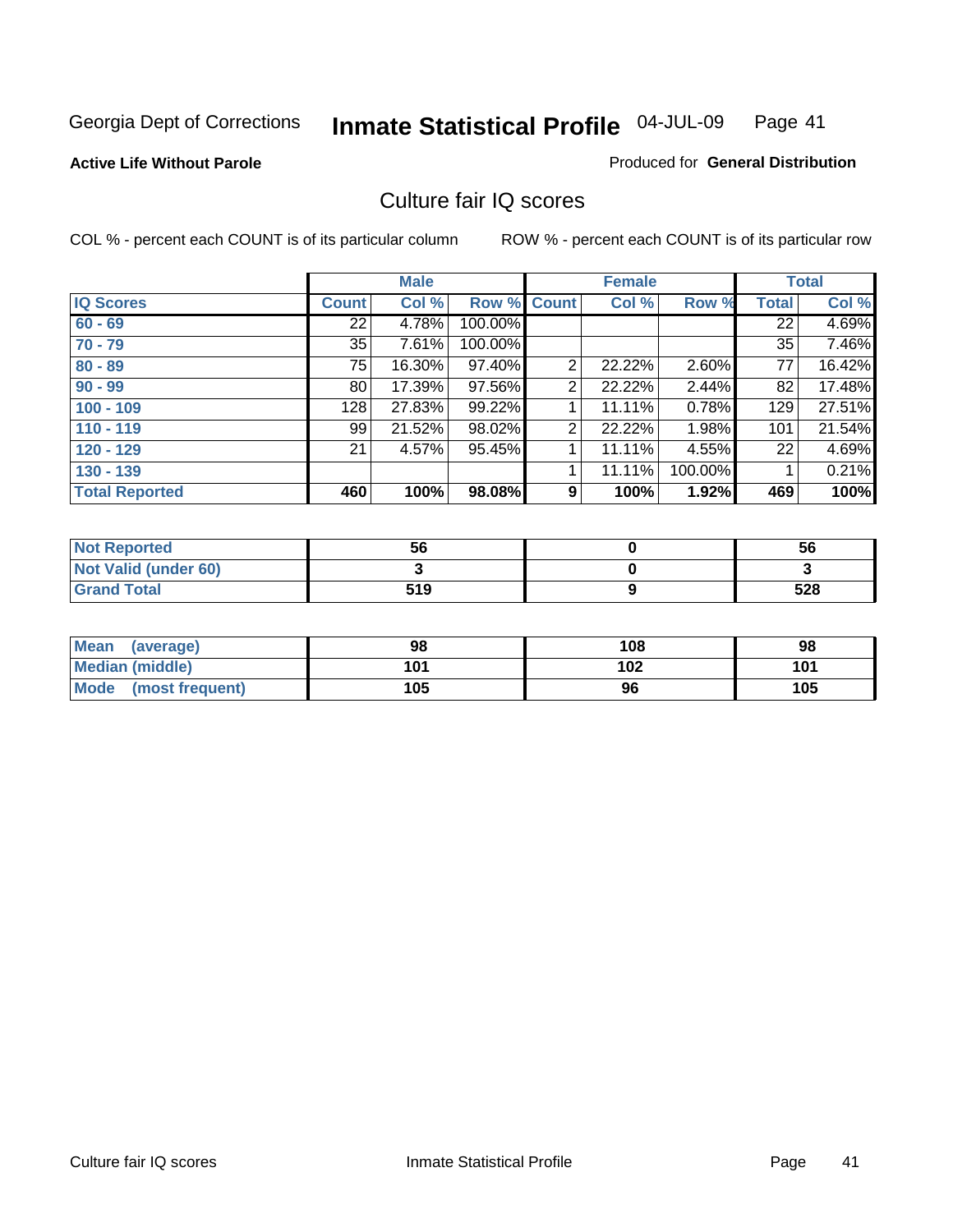### **Active Life Without Parole**

### Produced for **General Distribution**

# Wide Range Achievement Test (WRAT) reading score

|                           |                 | <b>Male</b> |         |              | <b>Female</b>    |       |                 | <b>Total</b> |
|---------------------------|-----------------|-------------|---------|--------------|------------------|-------|-----------------|--------------|
| <b>WRAT Reading Score</b> | <b>Count</b>    | Col %       | Row %   | <b>Count</b> | Col %            | Row % | <b>Total</b>    | Col %        |
| $0.1$ to $0.9$            | $\overline{12}$ | 2.56%       | 100.00% |              |                  |       | $\overline{12}$ | 2.52%        |
| 1.0 to 1.9                | 13              | 2.78%       | 100.00% |              |                  |       | 13              | 2.73%        |
| 2.0 to 2.9                | 26              | 5.56%       | 96.30%  | 1            | 11.11%           | 3.70% | 27              | 5.66%        |
| 3.0 to 3.9                | 29              | 6.20%       | 100.00% |              |                  |       | 29              | 6.08%        |
| 4.0 to 4.9                | 36              | 7.69%       | 100.00% |              |                  |       | 36              | 7.55%        |
| 5.0 to 5.9                | 46              | 9.83%       | 97.87%  | 1            | 11.11%           | 2.13% | 47              | 9.85%        |
| 6.0 to 6.9                | 38              | 8.12%       | 100.00% |              |                  |       | 38              | 7.97%        |
| 7.0 to 7.9                | 17              | 3.63%       | 100.00% |              |                  |       | 17              | 3.56%        |
| 8.0 to 8.9                | 32              | 6.84%       | 100.00% |              |                  |       | 32              | 6.71%        |
| 9.0 to 9.9                | 41              | 8.76%       | 97.62%  | 1            | 11.11%           | 2.38% | 42              | 8.81%        |
| 10.0 to 10.9              | 11              | 2.35%       | 91.67%  | 1            | 11.11%           | 8.33% | 12              | 2.52%        |
| 11.0 to 11.9              | 29              | 6.20%       | 100.00% |              |                  |       | 29              | 6.08%        |
| 12.0 to 12.9              | 86              | 18.38%      | 98.85%  | 1            | 11.11%           | 1.15% | 87              | 18.24%       |
| 13                        | 52              | 11.11%      | 92.86%  | 4            | 44.44%           | 7.14% | 56              | 11.74%       |
| <b>Total Reported</b>     | 468             | 100%        | 98.11%  | 9            | 100%             | 1.89% | 477             | 100.0%       |
|                           |                 |             |         |              |                  |       |                 |              |
| <b>Not Reported</b>       |                 | 51          |         |              | $\mathbf 0$      |       |                 | 51           |
| <b>Grand Total</b>        |                 | 519         |         |              | $\boldsymbol{9}$ |       |                 | 528          |

| Mean (average)       | 8.23 | 10.31 | 8.27 |
|----------------------|------|-------|------|
| Median (middle)      | 8.5  | 12.9  | 8.5  |
| Mode (most frequent) | 12.8 | ט ו   |      |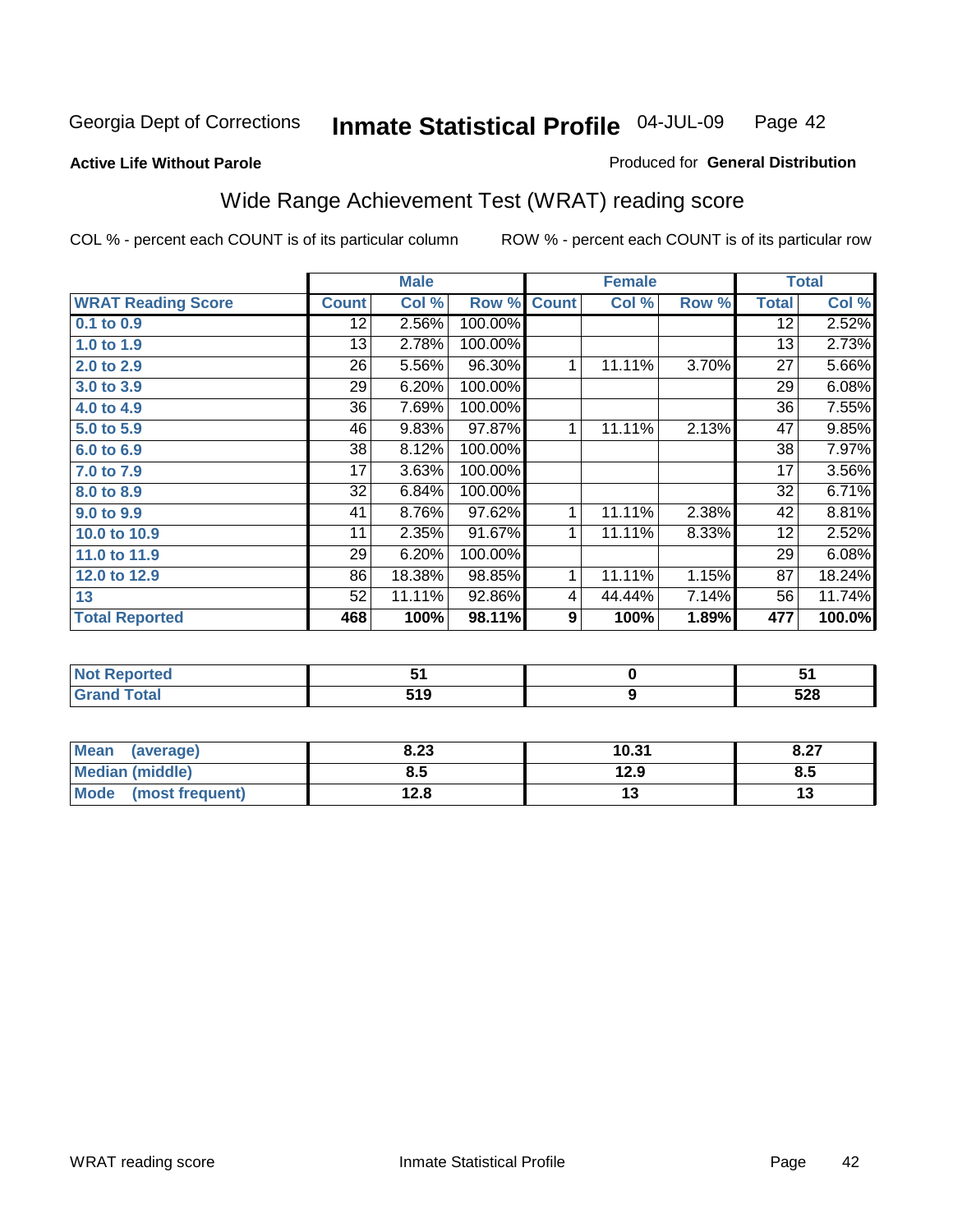**Active Life Without Parole** 

### Produced for **General Distribution**

# Wide Range Achievement Test (WRAT) math score

|                              |                | <b>Male</b> |         |                | <b>Female</b> |        |                | <b>Total</b> |
|------------------------------|----------------|-------------|---------|----------------|---------------|--------|----------------|--------------|
| <b>WRAT Mathematic Score</b> | <b>Count</b>   | Col %       | Row %   | <b>Count</b>   | Col %         | Row %  | <b>Total</b>   | Col %        |
| 0.1 to 0.9                   | $\overline{2}$ | 0.43%       | 100.00% |                |               |        | $\overline{2}$ | 0.42%        |
| 1.0 to 1.9                   | 4              | 0.85%       | 100.00% |                |               |        | 4              | 0.84%        |
| 2.0 to 2.9                   | 18             | 3.85%       | 100.00% |                |               |        | 18             | 3.77%        |
| 3.0 to 3.9                   | 33             | 7.05%       | 100.00% |                |               |        | 33             | 6.92%        |
| 4.0 to 4.9                   | 49             | 10.47%      | 98.00%  | 1              | 11.11%        | 2.00%  | 50             | 10.48%       |
| 5.0 to 5.9                   | 58             | 12.39%      | 100.00% |                |               |        | 58             | 12.16%       |
| 6.0 to 6.9                   | 100            | 21.37%      | 99.01%  | 1              | 11.11%        | 0.99%  | 101            | 21.17%       |
| 7.0 to 7.9                   | 61             | 13.03%      | 98.39%  | 1              | 11.11%        | 1.61%  | 62             | 13.00%       |
| 8.0 to 8.9                   | 32             | 6.84%       | 96.97%  | 1              | 11.11%        | 3.03%  | 33             | 6.92%        |
| 9.0 to 9.9                   | 46             | 9.83%       | 95.83%  | $\overline{2}$ | 22.22%        | 4.17%  | 48             | 10.06%       |
| 10.0 to 10.9                 | 26             | 5.56%       | 96.30%  | 1              | 11.11%        | 3.70%  | 27             | 5.66%        |
| 11.0 to 11.9                 | 14             | 2.99%       | 100.00% |                |               |        | 14             | 2.94%        |
| 12.0 to 12.9                 | 17             | 3.63%       | 94.44%  | 1              | 11.11%        | 5.56%  | 18             | 3.77%        |
| 13                           | 8              | 1.71%       | 88.89%  | 1              | 11.11%        | 11.11% | 9              | 1.89%        |
| <b>Total Reported</b>        | 468            | 100%        | 98.11%  | 9              | 100%          | 1.89%  | 477            | 100%         |
|                              |                |             |         |                |               |        |                |              |
| <b>Not Reported</b>          |                | 51          |         |                | $\pmb{0}$     |        |                | 51           |
| <b>Grand Total</b>           |                | 519         |         |                | 9             |        |                | 528          |

| Mean<br>(average)              | 7.02 | 9.16 | 7.06 |
|--------------------------------|------|------|------|
| <b>Median (middle)</b>         | 6.9  | J.Z  | 6.9  |
| <b>Mode</b><br>(most frequent) | 6.9  | .о   | 6.9  |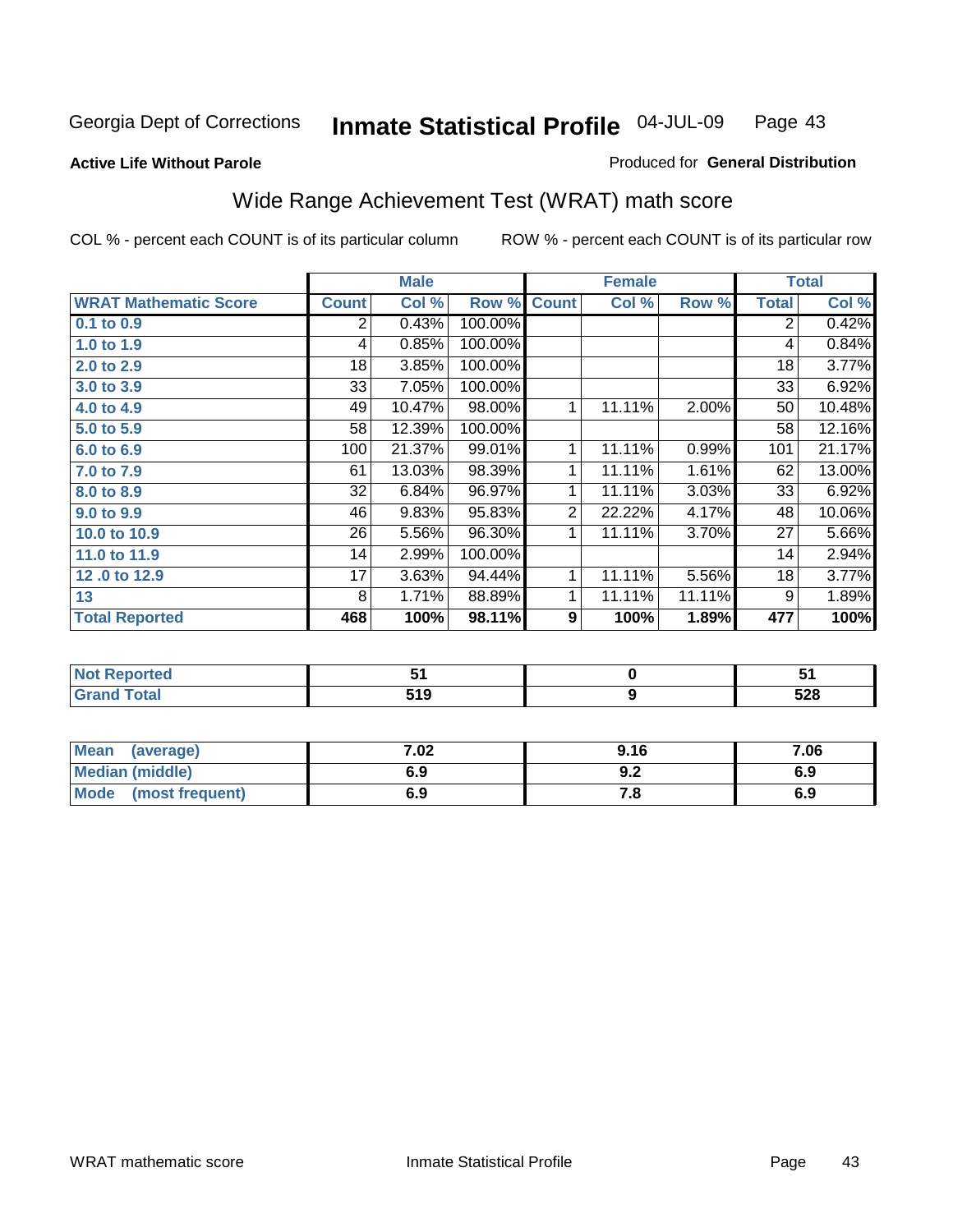### **Active Life Without Parole**

### Produced for **General Distribution**

# Wide Range Achievement Test (WRAT) spelling score

|                            |                 | <b>Male</b> |         |                  | <b>Female</b>    |       |                 | <b>Total</b> |
|----------------------------|-----------------|-------------|---------|------------------|------------------|-------|-----------------|--------------|
| <b>WRAT Spelling Score</b> | <b>Count</b>    | Col %       | Row %   | <b>Count</b>     | Col %            | Row % | <b>Total</b>    | Col %        |
| $0.1$ to $0.9$             |                 | 1.50%       | 100.00% |                  |                  |       | 7               | 1.47%        |
| 1.0 to 1.9                 | $\overline{18}$ | 3.85%       | 100.00% |                  |                  |       | $\overline{18}$ | 3.78%        |
| 2.0 to 2.9                 | 36              | 7.71%       | 100.00% |                  |                  |       | 36              | 7.56%        |
| 3.0 to 3.9                 | 29              | 6.21%       | 100.00% |                  |                  |       | 29              | 6.09%        |
| 4.0 to 4.9                 | 44              | 9.42%       | 97.78%  | 1                | 11.11%           | 2.22% | 45              | 9.45%        |
| 5.0 to 5.9                 | 45              | 9.64%       | 100.00% |                  |                  |       | 45              | 9.45%        |
| 6.0 to 6.9                 | 52              | 11.13%      | 98.11%  | 1                | 11.11%           | 1.89% | 53              | 11.13%       |
| 7.0 to 7.9                 | 38              | 8.14%       | 100.00% |                  |                  |       | 38              | 7.98%        |
| 8.0 to 8.9                 | 36              | 7.71%       | 100.00% |                  |                  |       | 36              | 7.56%        |
| 9.0 to 9.9                 | 37              | 7.92%       | 100.00% |                  |                  |       | 37              | 7.77%        |
| 10.0 to 10.9               | 31              | 6.64%       | 96.88%  | 1                | 11.11%           | 3.13% | 32              | 6.72%        |
| 11.0 to 11.9               | 26              | 5.57%       | 92.86%  | $\overline{2}$   | 22.22%           | 7.14% | 28              | 5.88%        |
| 12.0 to 12.9               | 43              | 9.21%       | 93.48%  | $\overline{3}$   | 33.33%           | 6.52% | 46              | 9.66%        |
| 13                         | 25              | 5.35%       | 96.15%  | 1                | 11.11%           | 3.85% | 26              | 5.46%        |
| <b>Total Reported</b>      | 467             | 100%        | 98.11%  | $\boldsymbol{9}$ | 100%             | 1.89% | 476             | 100%         |
|                            |                 |             |         |                  |                  |       |                 |              |
| <b>Not Reported</b>        |                 | 52          |         |                  | $\pmb{0}$        |       |                 | 52           |
| <b>Grand Total</b>         |                 | 519         |         |                  | $\boldsymbol{9}$ |       |                 | 528          |

| <b>Mean</b><br>(average) | 7.34 | 10.42 | 7.40 |
|--------------------------|------|-------|------|
| Median (middle)          | ن. ا | 11.3  | r. 1 |
| Mode (most frequent)     | 8.5  | 12.3  | 8.5  |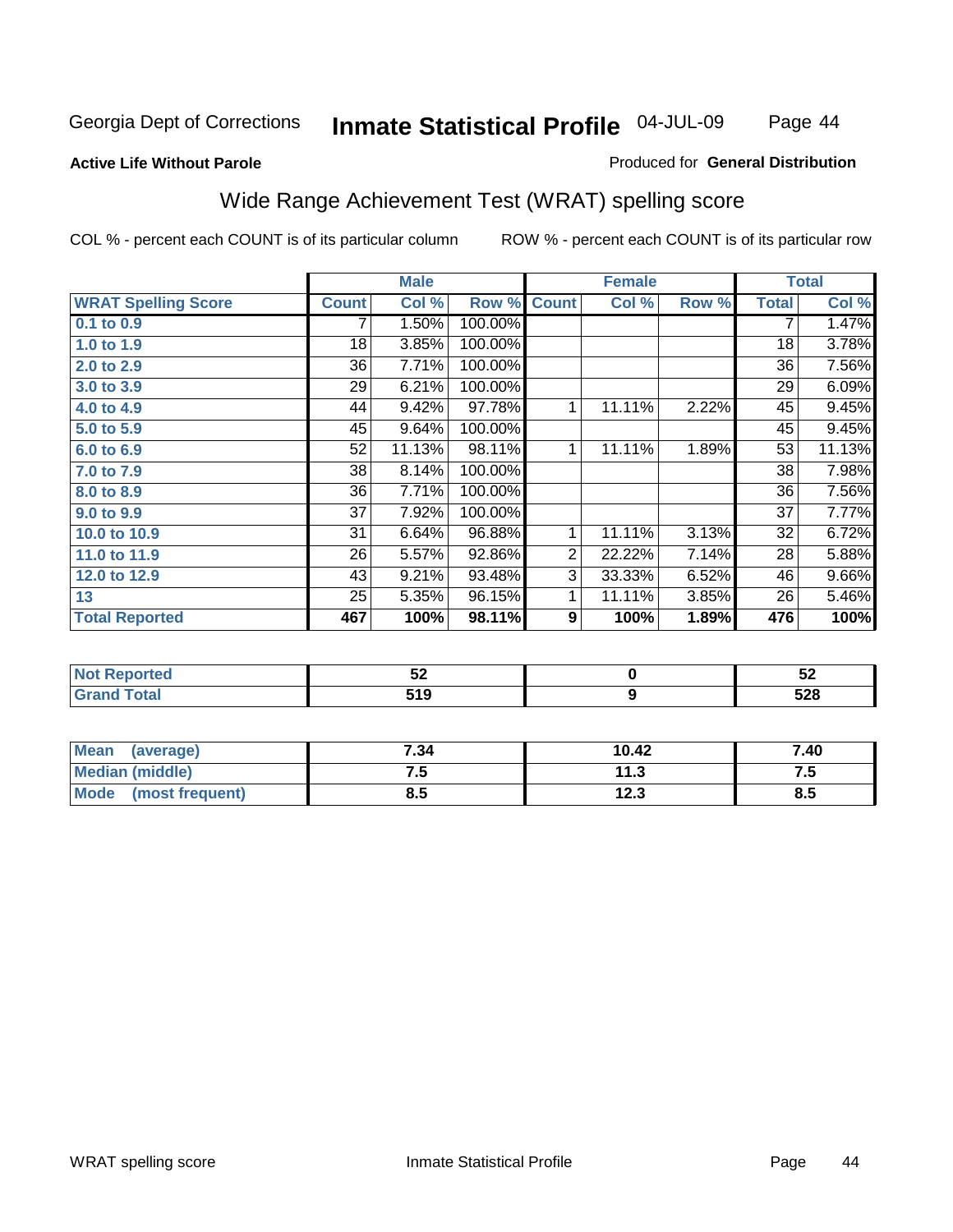### **Active Life Without Parole**

### Produced for **General Distribution**

## Scope of substance abuse - summary

|                        |              | <b>Male</b> |           |              | <b>Female</b> |       |              | <b>Total</b> |
|------------------------|--------------|-------------|-----------|--------------|---------------|-------|--------------|--------------|
| <b>Substance Abuse</b> | <b>Count</b> | Col %       | Row %     | <b>Count</b> | Col %         | Row % | <b>Total</b> | Col %        |
| <b>None</b>            | 171          | 32.95%      | $97.71\%$ |              | 44.44%        | 2.29% | 175          | 33.14%       |
| Drugs only             | 198          | 38.15%      | 98.51%    |              | 33.33%        | 1.49% | 201          | 38.07%       |
| <b>Alcohol only</b>    | 34           | $6.55\%$    | 100.00%   |              |               |       | 34           | 6.44%        |
| Drugs and alcohol      | 116          | 22.35%      | 98.31%    |              | 22.22%        | 1.69% | 118          | 22.35%       |
| <b>Total Reported</b>  | 519          | 100%        | 98.30%    | 9            | 100%          | 1.70% | 528          | 100%         |

| <b>Not</b><br><b>Reported</b> |      |            |
|-------------------------------|------|------------|
| <b>Total</b><br>' Grano       | :4 O | cno<br>ว∠๐ |

|  | Mode<br>ונוצוווי | Druas onlv | None | only<br>Pruas . |
|--|------------------|------------|------|-----------------|
|--|------------------|------------|------|-----------------|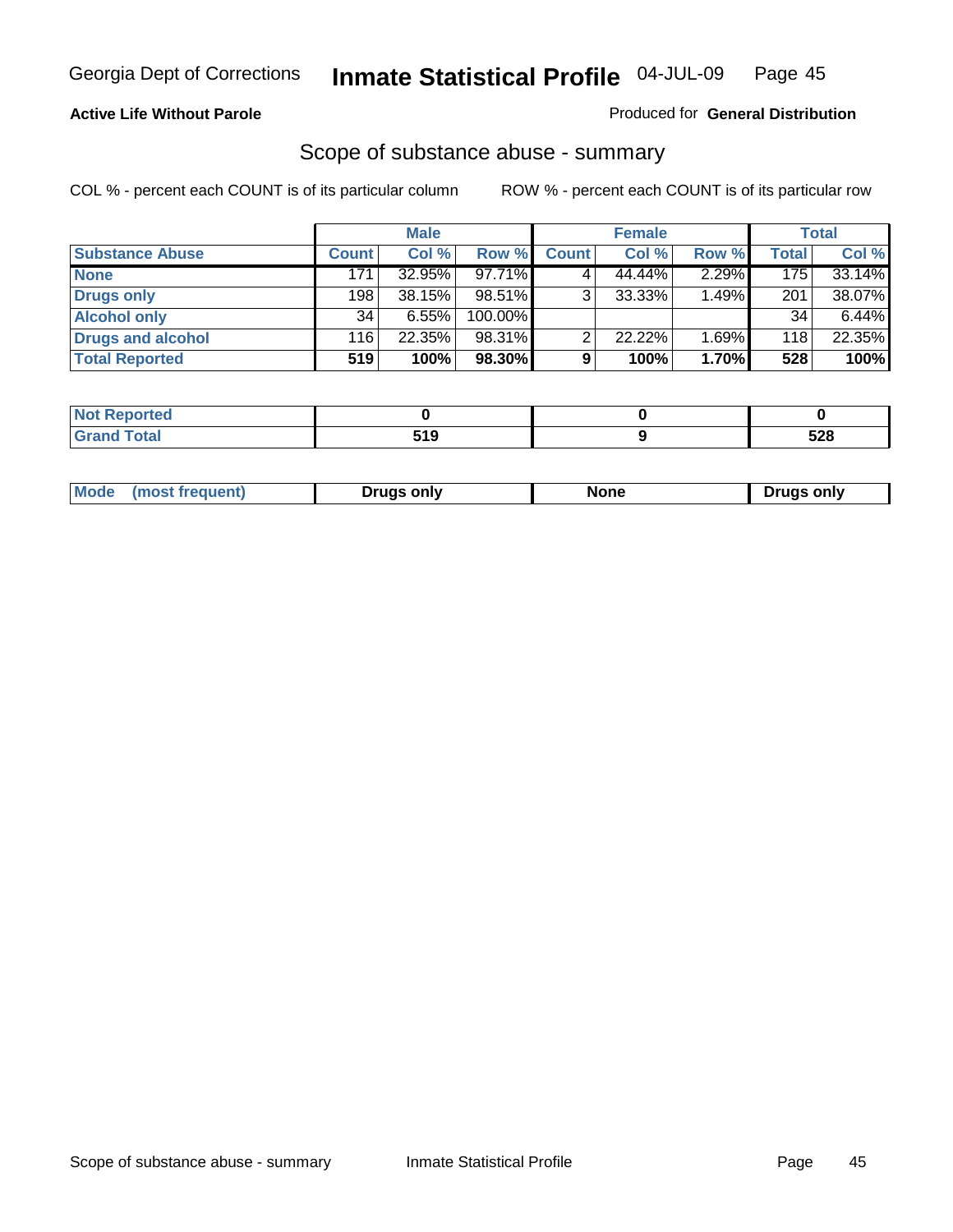### **Active Life Without Parole**

### Produced for **General Distribution**

## Scope of substance abuse - detail

|                                         |              | <b>Male</b> |         |                | <b>Female</b> |          |              | <b>Total</b> |
|-----------------------------------------|--------------|-------------|---------|----------------|---------------|----------|--------------|--------------|
| <b>Substance Abuse</b>                  | <b>Count</b> | Col %       | Row %   | <b>Count</b>   | Col %         | Row %    | <b>Total</b> | Col %        |
| No drug or alcohol problems             | 171          | 32.95%      | 97.71%  | 4              | 44.44%        | 2.29%    | 175          | 33.14%       |
| Drug addiction but no alcohol           | 3            | 0.58%       | 100.00% |                |               |          | 3            | 0.57%        |
| <b>Drug addiction and alcohol</b>       | 3            | 0.58%       | 100.00% |                |               |          | 3            | 0.57%        |
| abuse                                   |              |             |         |                |               |          |              |              |
| <b>Drug addiction and alcoholism</b>    | 2            | 0.39%       | 100.00% |                |               |          | 2            | 0.38%        |
| No drug problem but alcohol             | 28           | 5.39%       | 100.00% |                |               |          | 28           | 5.30%        |
| abuse                                   |              |             |         |                |               |          |              |              |
| No drug problem but alcoholism          | 6            | 1.16%       | 100.00% |                |               |          | 6            | 1.14%        |
| Drug experiment but no alcohol          | 119          | 22.93%      | 99.17%  | 1              | 11.11%        | 0.83%    | 120          | 22.73%       |
| <b>Drug experiment &amp; alcohol</b>    | 13           | 2.50%       | 100.00% |                |               |          | 13           | 2.46%        |
| abuse                                   |              |             |         |                |               |          |              |              |
| <b>Drug experiment &amp; alcoholism</b> | 8            | 1.54%       | 100.00% |                |               |          | 8            | 1.52%        |
| Drug abuse but no alcohol               | 76           | 14.64%      | 97.44%  | $\overline{2}$ | 22.22%        | 2.56%    | 78           | 14.77%       |
| Drug abuse and alcohol abuse            | 76           | 14.64%      | 98.70%  |                | 11.11%        | $1.30\%$ | 77           | 14.58%       |
| Drug abuse and alcoholism               | 14           | 2.70%       | 93.33%  |                | 11.11%        | 6.67%    | 15           | 2.84%        |
| <b>Total Reported</b>                   | 519          | 100%        | 98.30%  | 9              | 100%          | 1.70%    | 528          | 100%         |

| Not Reported |          |                   |
|--------------|----------|-------------------|
| <b>Total</b> | 540<br>. | <b>EOO</b><br>ാ∠േ |

| Mode (most frequent) | No drug or alcohol problems No drug or alcohol problems No drug or alcohol |          |
|----------------------|----------------------------------------------------------------------------|----------|
|                      |                                                                            | problems |
|                      |                                                                            |          |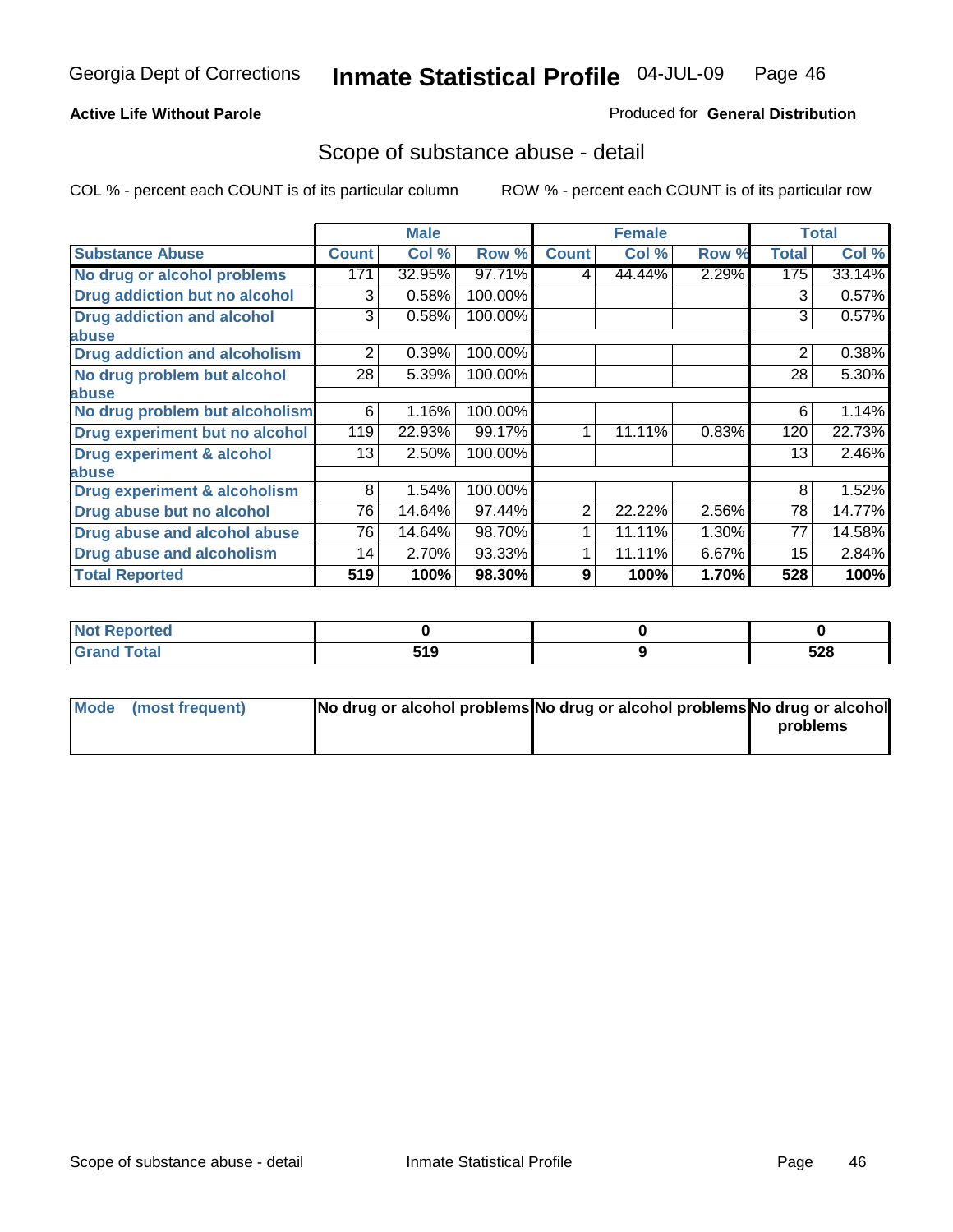**Active Life Without Parole** 

### Produced for **General Distribution**

## Current / last mental health treatment level

|                                    |              | <b>Male</b> |         |              | <b>Female</b> |       |              | <b>Total</b> |
|------------------------------------|--------------|-------------|---------|--------------|---------------|-------|--------------|--------------|
| <b>Mental Health Treatment Lev</b> | <b>Count</b> | Col %       | Row %   | <b>Count</b> | Col %         | Row % | <b>Total</b> | Col %        |
| 1 No problem at current time       | 67           | 34.72%      | 98.53%  |              | 16.67%        | 1.47% | 68           | 34.17%       |
| 2 Receiving outpatient             | 92           | 47.67%      | 94.85%  | 5            | 83.33%        | 5.15% | 97           | 48.74%       |
| treatment                          |              |             |         |              |               |       |              |              |
| 3 Inpatient, moderate              | 28           | 14.51%      | 100.00% |              |               |       | 28           | 14.07%       |
| treatment                          |              |             |         |              |               |       |              |              |
| 4 Inpatient, intensive             | 6            | 3.11%       | 100.00% |              |               |       | 6            | 3.02%        |
| treatment                          |              |             |         |              |               |       |              |              |
| <b>Total Evaluated</b>             | 193          | 100%        | 96.98%  | 6            | 100%          | 3.02% | 199          | 100%         |

| Never had MH evaluation | 326 | 329 |
|-------------------------|-----|-----|
| $T$ ntal                | 519 | 528 |

| <b>Median (middle)</b>         | <b>Receiving outpatient</b><br>treatment | <b>Receiving outpatient</b><br>treatment | <b>Receiving</b><br>outpatient<br>treatment |  |
|--------------------------------|------------------------------------------|------------------------------------------|---------------------------------------------|--|
| <b>Mode</b><br>(most frequent) | <b>Receiving outpatient</b><br>treatment | <b>Receiving outpatient</b><br>treatment | Receiving<br>outpatient<br>treatment        |  |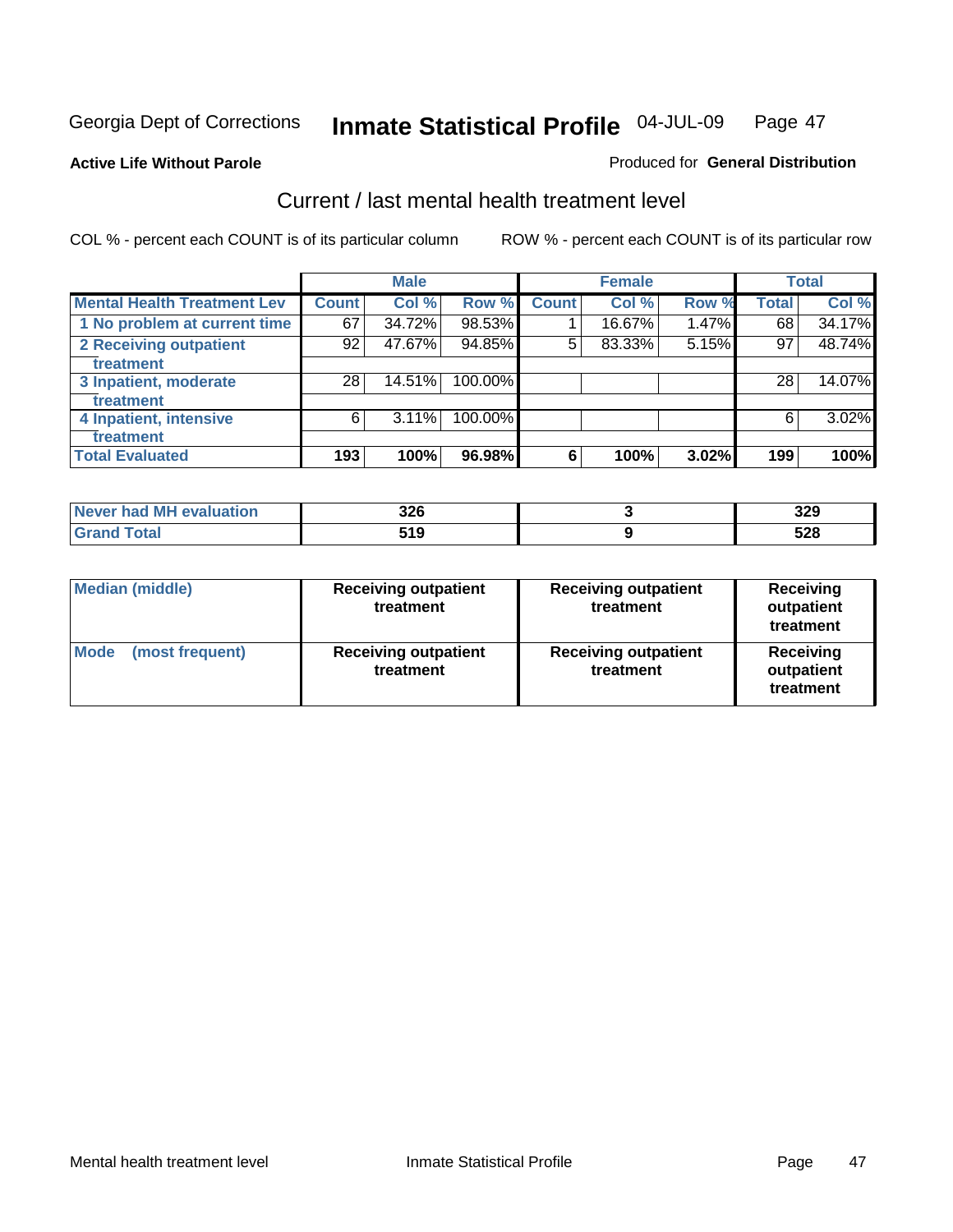### **Active Life Without Parole**

## Produced for **General Distribution**

# PULHESDWIT medical scale - 'P' overall condition ('P'hysical)

|                                   |                 | <b>Male</b> |             |   | <b>Female</b> |       |              | <b>Total</b> |
|-----------------------------------|-----------------|-------------|-------------|---|---------------|-------|--------------|--------------|
| 'P' Overall Condition             | Count l         | Col %       | Row % Count |   | Col %         | Row % | <b>Total</b> | Col %        |
| 1 No medical illness              | 355             | 68.53%      | 98.61%      | 5 | 55.56%        | 1.39% | 360          | 68.31%       |
| 2 Well-controlled chronic illness | 134             | 25.87%      | 97.10%      |   | 44.44%        | 2.90% | 138          | 26.19%       |
| 3 Poorly-controlled chronic       | 27 <sup>1</sup> | 5.21%       | 100.00%     |   |               |       | 27           | 5.12%        |
| <b>illness</b>                    |                 |             |             |   |               |       |              |              |
| 4 Significant problems requiring  | 2               | 0.39%       | 100.00%     |   |               |       | 2            | 0.38%        |
| special housing                   |                 |             |             |   |               |       |              |              |
| <b>Total Reported</b>             | 518             | 100%        | 98.29%      | 9 | 100%          | 1.71% | 527          | 100%         |

| Not Reported |         |     |
|--------------|---------|-----|
| <b>otal</b>  | -40<br> | 528 |

| Mode<br>(most frequent) | 1 No medical illness | 1 No medical illness | 1 No medical<br>illness |
|-------------------------|----------------------|----------------------|-------------------------|
|-------------------------|----------------------|----------------------|-------------------------|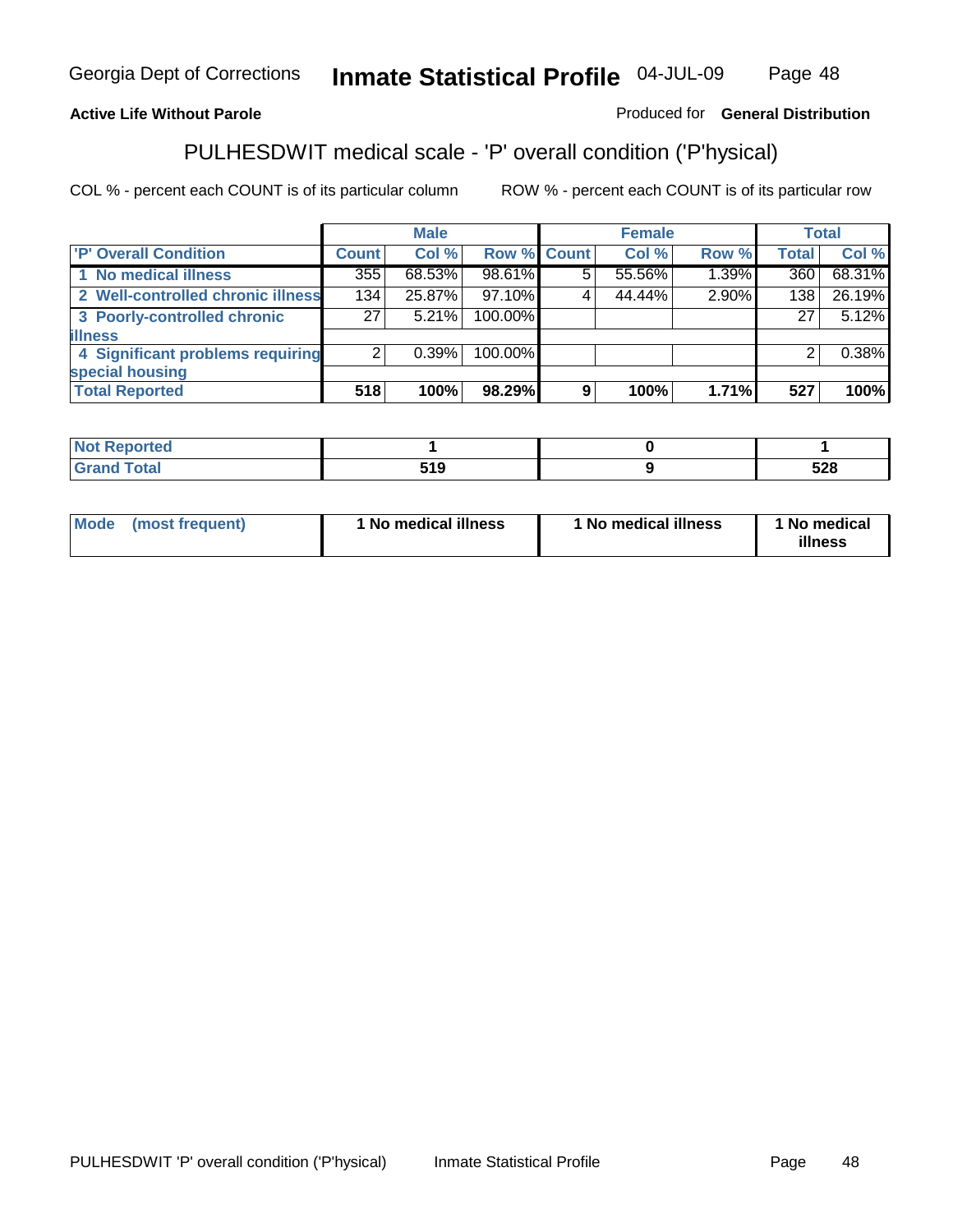### **Active Life Without Parole**

### Produced for **General Distribution**

## PULHESDWIT medical scale - 'U' upper body

|                              |                    | <b>Male</b> |         |              | <b>Female</b> |       |              | <b>Total</b> |
|------------------------------|--------------------|-------------|---------|--------------|---------------|-------|--------------|--------------|
| <b>U' Upper Body</b>         | Count <sup>1</sup> | Col %       | Row %   | <b>Count</b> | Col %         | Row % | <b>Total</b> | Col %        |
| 1 Upper bones, joints,       | 492                | 94.98%      | 98.40%  | 8            | 88.89%        | 1.60% | 500          | 94.88%       |
| muscles all OK               |                    |             |         |              |               |       |              |              |
| 2 One or both arms minimally | 23                 | 4.44%       | 95.83%  |              | 11.11%        | 4.17% | 24           | 4.55%        |
| limited                      |                    |             |         |              |               |       |              |              |
| 3 One or both arms           | 2                  | 0.39%       | 100.00% |              |               |       | 2            | 0.38%        |
| moderately limited           |                    |             |         |              |               |       |              |              |
| 4 One arm disabled,          |                    | 0.19%       | 100.00% |              |               |       |              | 0.19%        |
| paralyzed, or amputated      |                    |             |         |              |               |       |              |              |
| <b>Total Reported</b>        | 518                | 100%        | 98.29%  | 9            | 100%          | 1.71% | 527          | 100%         |

| the said the co-<br>rteo                |              |     |
|-----------------------------------------|--------------|-----|
| $C = 4 - 7$<br>υιαι<br>$\mathbf{v}$ and | E 4 N<br>. . | 528 |

| <b>Mode</b> | (most frequent) | 1 Upper bones, joints,<br>muscles all OK | 1 Upper bones, joints,<br>muscles all OK | 1 Upper bones,<br>joints, muscles all<br>OK |
|-------------|-----------------|------------------------------------------|------------------------------------------|---------------------------------------------|
|-------------|-----------------|------------------------------------------|------------------------------------------|---------------------------------------------|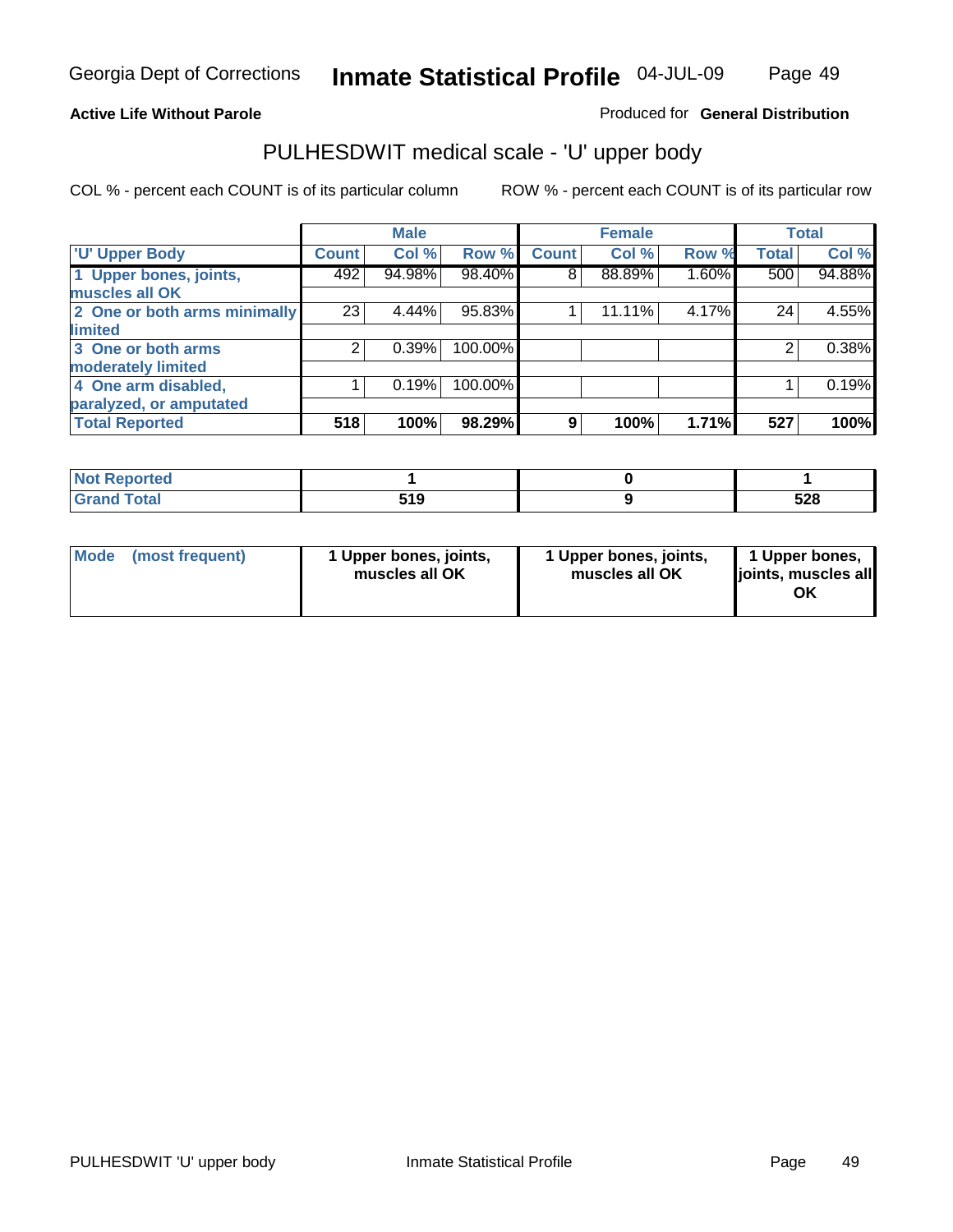### **Active Life Without Parole**

### Produced for **General Distribution**

## PULHESDWIT medical scale - 'L' lower body

|                                |              | <b>Male</b> |         |              | <b>Female</b> |       |              | <b>Total</b> |
|--------------------------------|--------------|-------------|---------|--------------|---------------|-------|--------------|--------------|
| 'L' Lower Body                 | <b>Count</b> | Col %       | Row %   | <b>Count</b> | Col %         | Row % | <b>Total</b> | Col %        |
| 1 Lower bones, joints,         | 441          | 85.14%      | 98.22%  | 8            | 88.89%        | 1.78% | 449          | 85.20%       |
| muscles all OK                 |              |             |         |              |               |       |              |              |
| 2 One or both legs minimally   | 67           | 12.93%      | 98.53%  |              | 11.11%        | 1.47% | 68           | 12.90%       |
| limited                        |              |             |         |              |               |       |              |              |
| 3 One or both legs             | 9            | 1.74%       | 100.00% |              |               |       | 9            | 1.71%        |
| moderately limited             |              |             |         |              |               |       |              |              |
| 4 One leg disabled, paralyzed, |              | 0.19%       | 100.00% |              |               |       |              | 0.19%        |
| or amputated                   |              |             |         |              |               |       |              |              |
| <b>Total Reported</b>          | 518          | 100%        | 98.29%  | 9            | 100%          | 1.71% | 527          | 100%         |

| <b>Continued and Continued In the Continued Property</b><br>rtea<br>NOT<br>. |             |     |
|------------------------------------------------------------------------------|-------------|-----|
| T <sub>ofol</sub><br><b>C</b> <sub>ro</sub><br>υιαι                          | 64 O<br>. ס | 528 |

| Mode | (most frequent) | 1 Lower bones, joints,<br>muscles all OK | 1 Lower bones, joints,<br>muscles all OK | 1 Lower bones,<br>joints, muscles all<br>OK |
|------|-----------------|------------------------------------------|------------------------------------------|---------------------------------------------|
|------|-----------------|------------------------------------------|------------------------------------------|---------------------------------------------|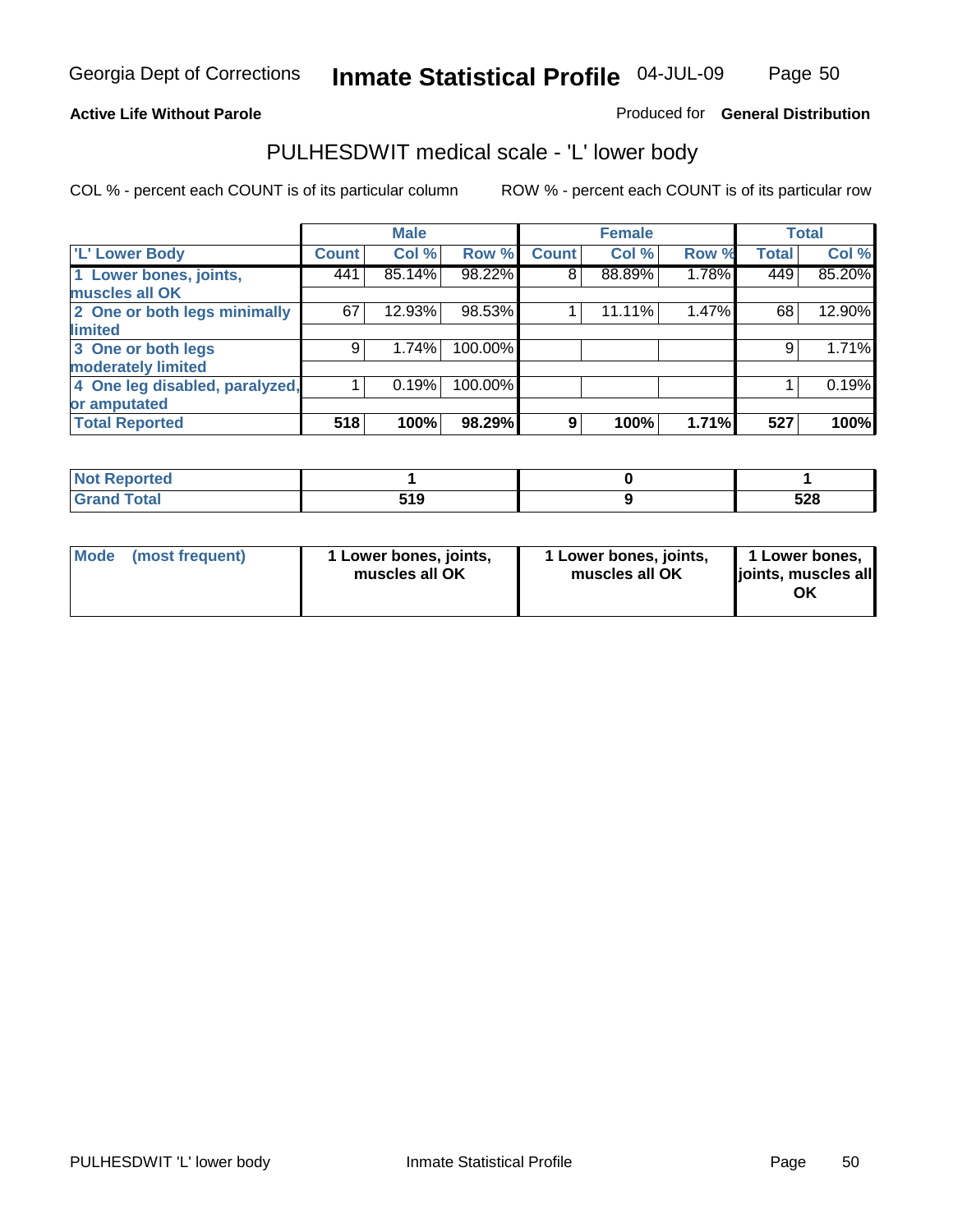Page 51

### **Active Life Without Parole**

Produced for **General Distribution**

## PULHESDWIT medical scale - 'H' hearing

|                                | <b>Male</b>  |           |             | <b>Female</b> |            |          | <b>Total</b> |         |
|--------------------------------|--------------|-----------|-------------|---------------|------------|----------|--------------|---------|
| 'H' Hearing                    | <b>Count</b> | Col%      | Row % Count |               | Col%       | Row %    | <b>Total</b> | Col %   |
| 1 Normal hearing both ears     | 513          | $99.03\%$ | 98.28%      | 9             | $100.00\%$ | $1.72\%$ | 522          | 99.05%  |
| 2 Some loss in one ear with    | 5            | $0.97\%$  | 100.00%     |               |            |          |              | 0.95%   |
| other OK, or mild loss in both |              |           |             |               |            |          |              |         |
| <b>Total Reported</b>          | 518          | 100%      | 98.29%      | 9             | 100%       | $1.71\%$ | 527          | $100\%$ |

| тео<br>w  |  |     |
|-----------|--|-----|
| $-1$ with |  | 528 |

| Mode (most frequent) | 1 Normal hearing both ears 11 Normal hearing both ears 1 Normal hearing | both ears |
|----------------------|-------------------------------------------------------------------------|-----------|
|                      |                                                                         |           |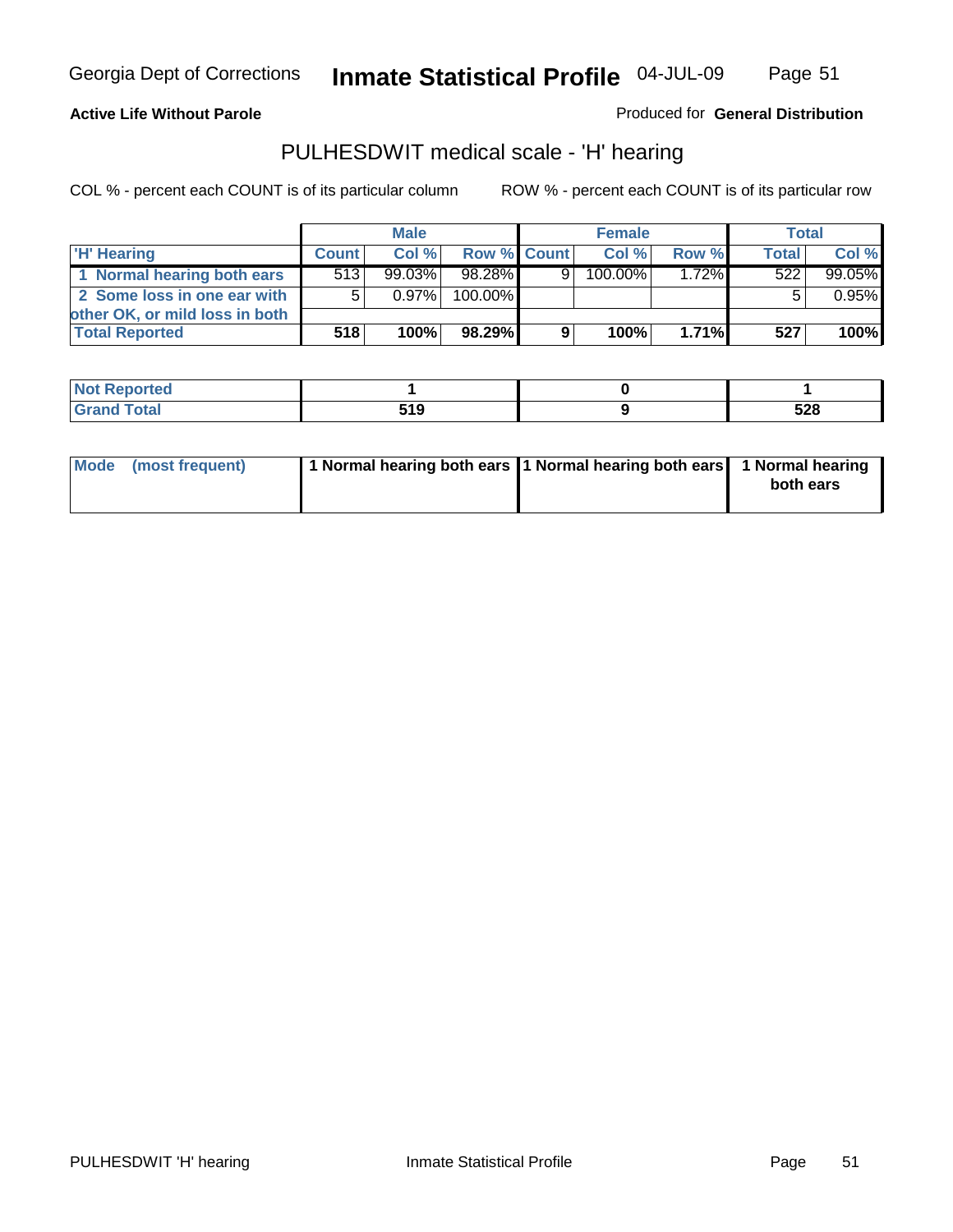### **Active Life Without Parole**

### Produced for **General Distribution**

## PULHESDWIT medical scale - 'E' vision

|                                |              | <b>Male</b> |             |   | <b>Female</b> |       |              | Total  |
|--------------------------------|--------------|-------------|-------------|---|---------------|-------|--------------|--------|
| <b>E' Vision</b>               | <b>Count</b> | Col %       | Row % Count |   | Col %         | Row % | <b>Total</b> | Col %  |
| 1 Correctable to 20/40 in both | 436          | 84.17%      | 98.64%      | 6 | 66.67%        | 1.36% | 442          | 83.87% |
| eyes                           |              |             |             |   |               |       |              |        |
| 2 Correctable to 20/70 in one  | 75           | 14.48%      | 96.15%      |   | $33.33\%$     | 3.85% | 78           | 14.80% |
| leye, may be blind in other    |              |             |             |   |               |       |              |        |
| 3 Correctable to 20/200 in one |              | $1.35\%$    | 100.00%     |   |               |       |              | 1.33%  |
| eye, may be blind in other     |              |             |             |   |               |       |              |        |
| <b>Total Reported</b>          | 518          | 100%        | 98.29%      | 9 | 100%          | 1.71% | 527          | 100%   |

| orted<br>NO |               |     |
|-------------|---------------|-----|
| <b>otal</b> | 64 C<br>ט ו ט | 528 |

| Mode (most frequent) | 1 Correctable to 20/40 in<br>both eyes | 1 Correctable to 20/40 in   1 Correctable to<br>both eves | 20/40 in both eyes |
|----------------------|----------------------------------------|-----------------------------------------------------------|--------------------|
|----------------------|----------------------------------------|-----------------------------------------------------------|--------------------|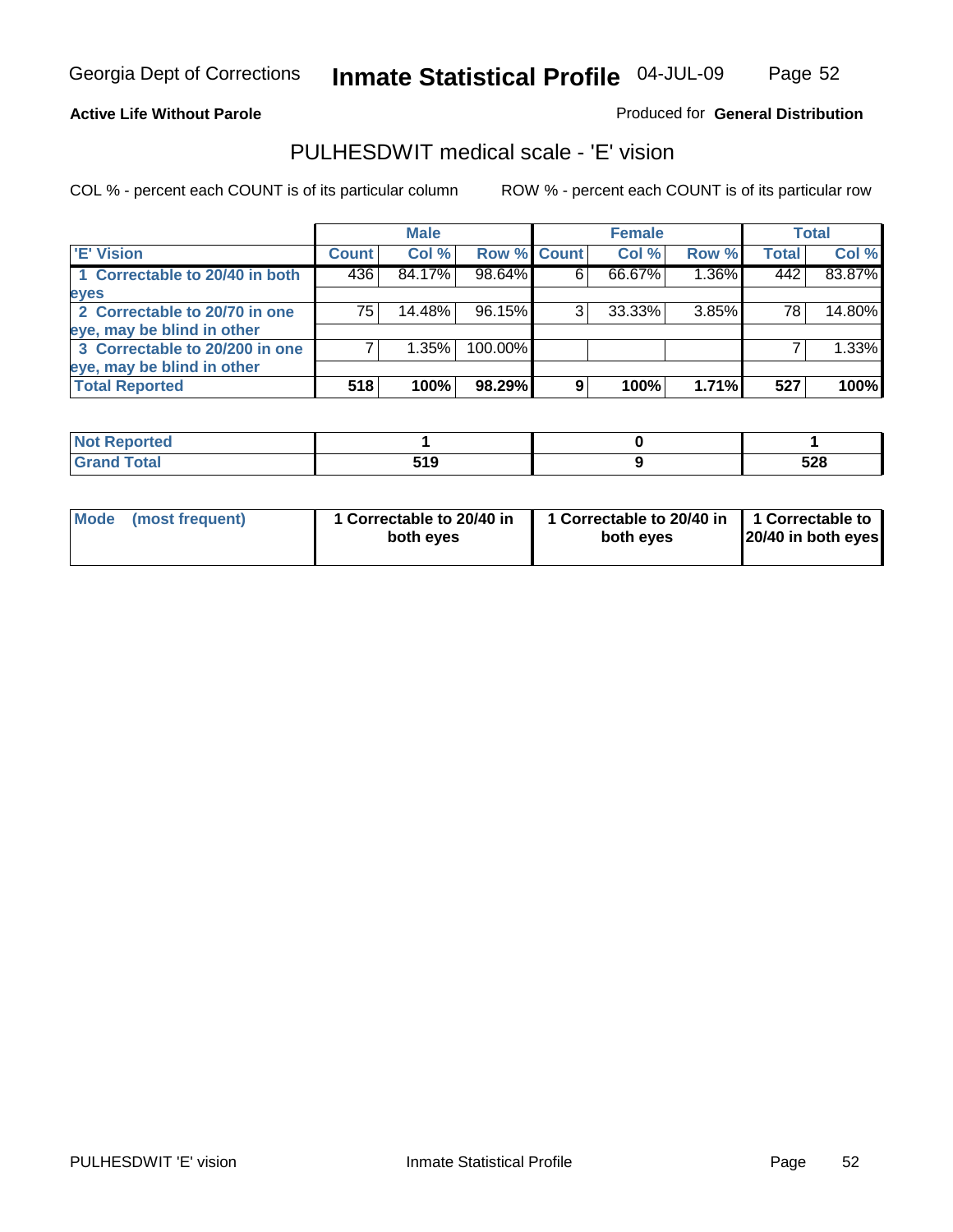### **Active Life Without Parole**

### Produced for **General Distribution**

## PULHESDWIT medical scale - 'S' pSychiatric

|                                |              | <b>Male</b> |             |   | <b>Female</b> |       |              | <b>Total</b> |
|--------------------------------|--------------|-------------|-------------|---|---------------|-------|--------------|--------------|
| 'S' pSychiatric                | <b>Count</b> | Col %       | Row % Count |   | Col %         | Row % | <b>Total</b> | Col %        |
| 1 No impairment or disorders   | 412          | 81.75%      | 99.28%      | 3 | 50.00%        | 0.72% | 415          | 81.37%       |
| 2 Stable, or in remission, or  | 60           | 11.90%      | 95.24%      | 3 | 50.00%        | 4.76% | 63           | 12.35%       |
| mild impairment or retardation |              |             |             |   |               |       |              |              |
| 3 Requires moderate inpatient  | 29           | 5.75%       | 100.00%     |   |               |       | 29           | 5.69%        |
| treatment                      |              |             |             |   |               |       |              |              |
| 4 Requires intensive inpatient | 3            | $0.60\%$    | 100.00%     |   |               |       | 3            | 0.59%        |
| treatment                      |              |             |             |   |               |       |              |              |
| <b>Total Reported</b>          | 504          | 100%        | 98.82%      | 6 | 100%          | 1.18% | 510          | 100%         |

| <b>Reported</b> |               | ı u |
|-----------------|---------------|-----|
| <b>Total</b>    | 64 C<br>ט ו ט | 528 |

| Mode (most frequent)                | 1 No impairment or | 11 No impairment or |
|-------------------------------------|--------------------|---------------------|
| <b>1 No impairment or disorders</b> | disorders          | disorders           |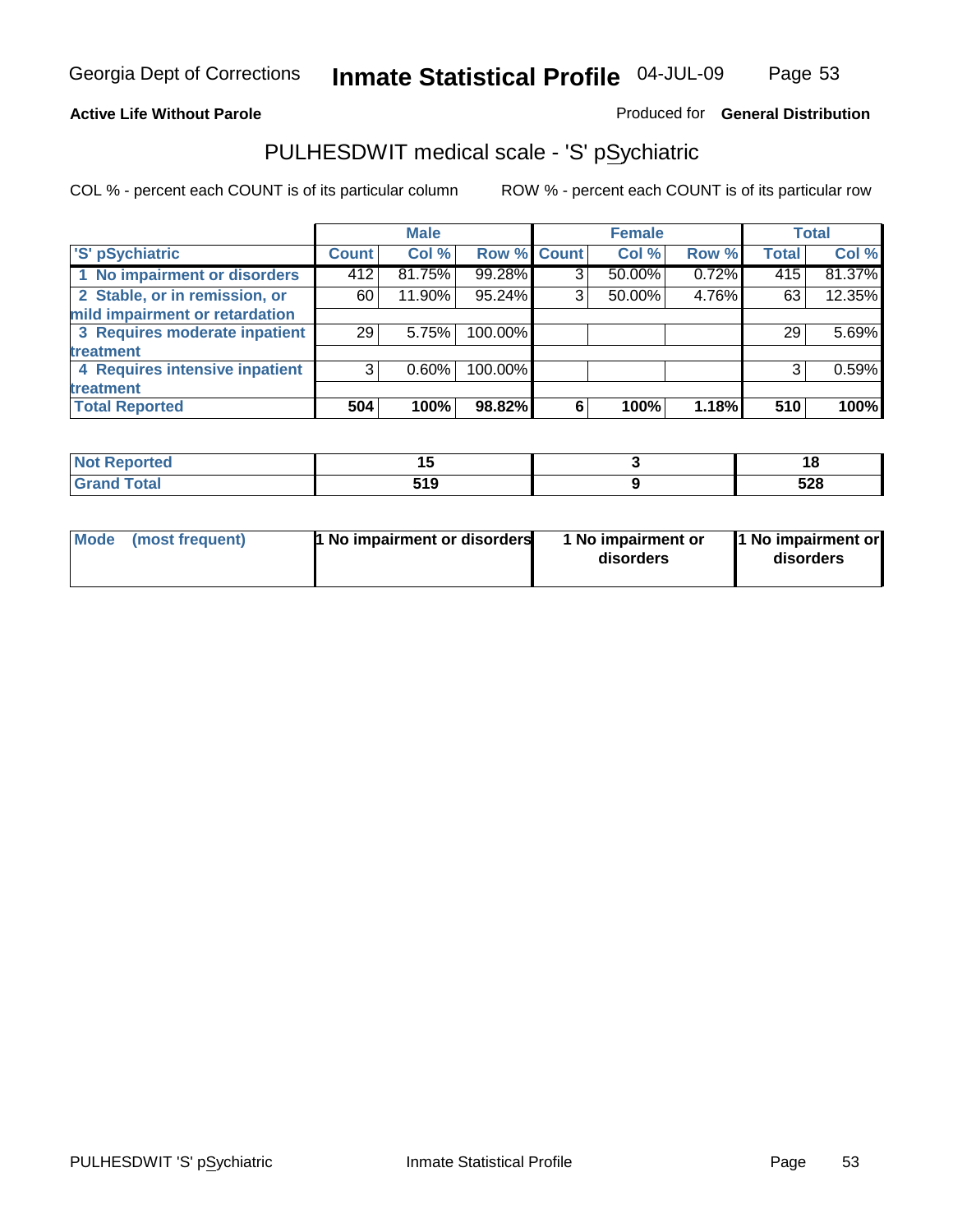Page 54

### **Active Life Without Parole**

### Produced for **General Distribution**

## PULHESDWIT medical scale - 'D' dental

|                                 |        | <b>Male</b> |             |   | <b>Female</b> |       |              | <b>Total</b> |
|---------------------------------|--------|-------------|-------------|---|---------------|-------|--------------|--------------|
| 'D' Dental                      | Count! | Col %       | Row % Count |   | Col %         | Row % | <b>Total</b> | Col %        |
| 1 Minimal routine dental health | 352    | 69.70%      | 98.88%      |   | 66.67%        | 1.12% | 356          | 69.67%       |
| <b>needs</b>                    |        |             |             |   |               |       |              |              |
| 2 Moderate cavities and/or      | 119    | 23.56%      | 98.35%      | 2 | 33.33%        | 1.65% | 121          | 23.68%       |
| gum disease                     |        |             |             |   |               |       |              |              |
| 3 Extensive gum disease         | 33     | 6.53%       | 100.00%     |   |               |       | 33           | 6.46%        |
| and/or widespread decay         |        |             |             |   |               |       |              |              |
| 4 Urgent need for dental        |        | 0.20%       | 100.00%     |   |               |       |              | 0.20%        |
| <b>services</b>                 |        |             |             |   |               |       |              |              |
| <b>Total Reported</b>           | 505    | 100%        | 98.83%      | 6 | 100%          | 1.17% | 511          | 100.0%       |

| <b>Not Reported</b>          |              |     |
|------------------------------|--------------|-----|
| <b>Total</b><br><b>C</b> ron | - - -<br>JIJ | 528 |

| <b>Mode</b><br>(most frequent) | <b>Minimal routine dental</b><br>health needs | 1 Minimal routine dental<br>health needs | 11 Minimal routine<br>dental health<br>needs |
|--------------------------------|-----------------------------------------------|------------------------------------------|----------------------------------------------|
|--------------------------------|-----------------------------------------------|------------------------------------------|----------------------------------------------|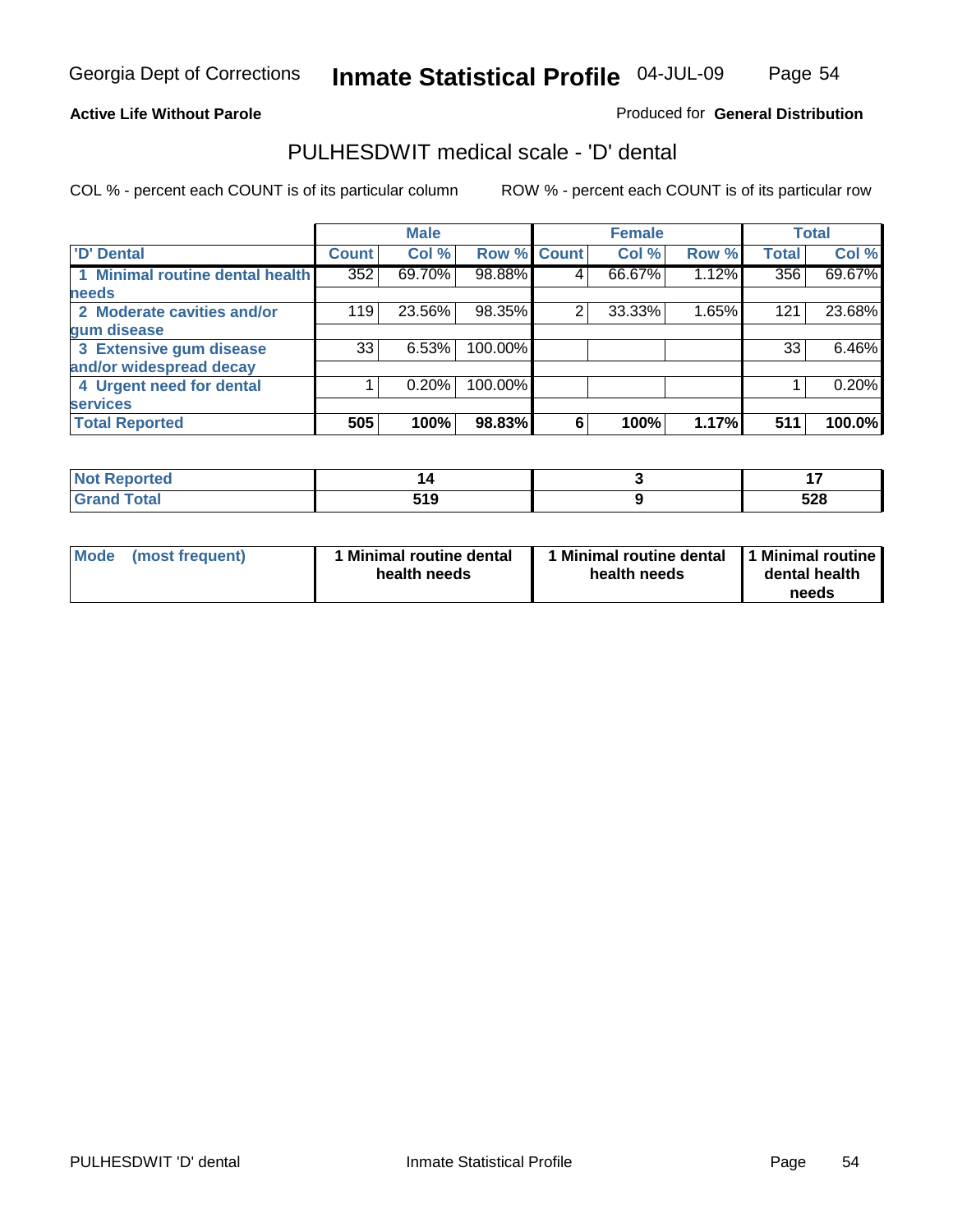### **Active Life Without Parole**

### Produced for **General Distribution**

## PULHESDWIT medical scale - 'W' work ability

|                                 |              | <b>Male</b> |             |   | <b>Female</b> |       |              | <b>Total</b> |
|---------------------------------|--------------|-------------|-------------|---|---------------|-------|--------------|--------------|
| <b>W' work ability</b>          | <b>Count</b> | Col %       | Row % Count |   | Col %         | Row % | <b>Total</b> | Col %        |
| 1 Unrestricted work or activity | 400          | 77.22%      | 98.04%      | 8 | 88.89%        | 1.96% | 408          | 77.42%       |
| 2 Minor restrictions on type of | 101          | 19.50%      | 99.02%      |   | 11.11%        | 0.98% | 102          | 19.35%       |
| <b>work</b>                     |              |             |             |   |               |       |              |              |
| 3 Moderate restrictions on type | 11           | 2.12%       | 100.00%     |   |               |       | 11           | 2.09%        |
| of work                         |              |             |             |   |               |       |              |              |
| 4 Major restrictions on type of | 6            | 1.16%       | 100.00%     |   |               |       | 6            | 1.14%        |
| <b>work</b>                     |              |             |             |   |               |       |              |              |
| <b>Total Reported</b>           | 518          | 100%        | 98.29%      | 9 | 100%          | 1.71% | 527          | 100%         |

| Not Reported |       |     |
|--------------|-------|-----|
| Total        | 640   | cno |
| Grs          | ט ו ט | ວ∠o |

| Mode | (most frequent) | 1 Unrestricted work or<br>activity | 1 Unrestricted work or<br>activity | 1 Unrestricted<br>work or activity |  |
|------|-----------------|------------------------------------|------------------------------------|------------------------------------|--|
|      |                 |                                    |                                    |                                    |  |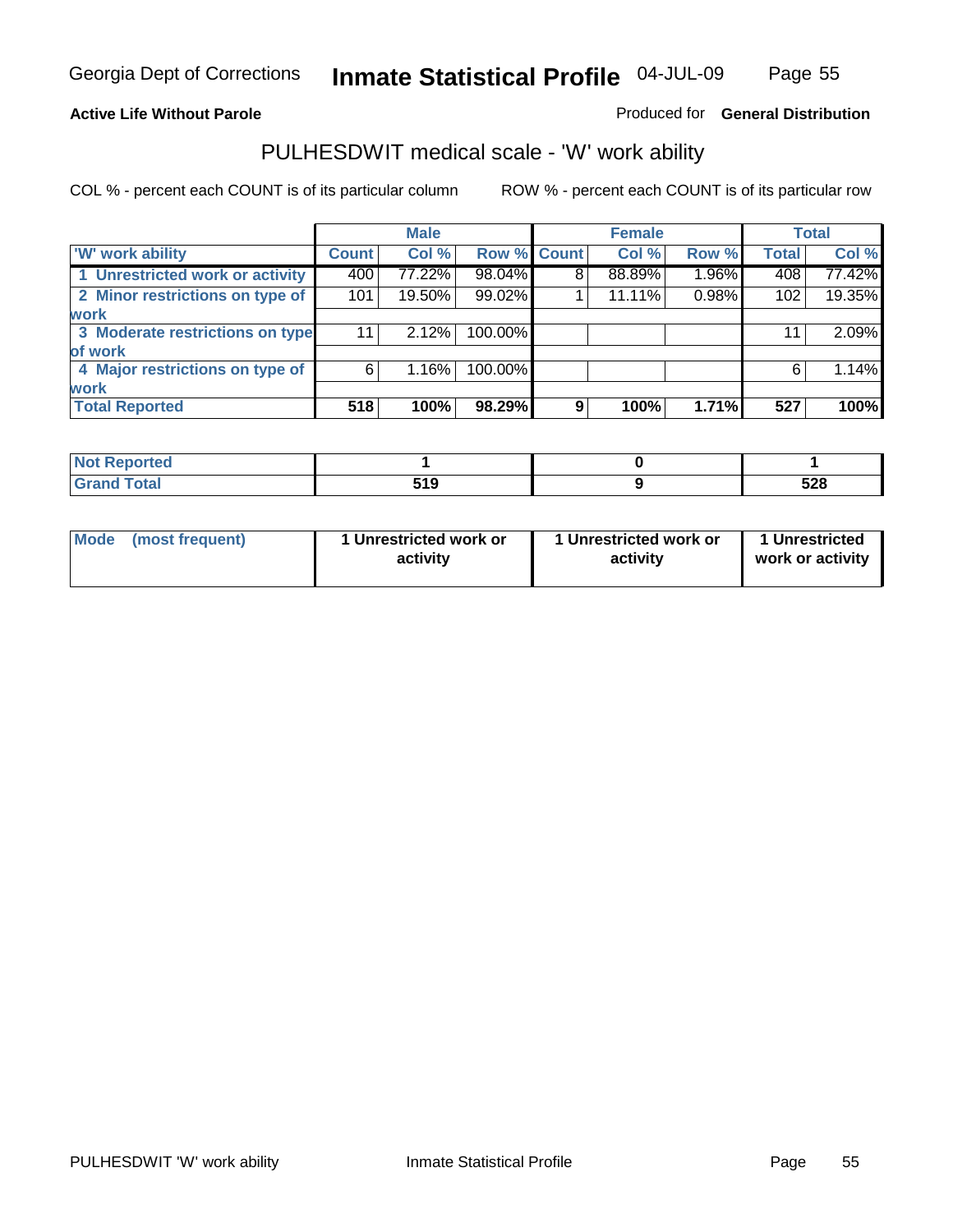Page 56

### **Active Life Without Parole**

### Produced for **General Distribution**

## PULHESDWIT medical scale - 'I' impairment

|                           |              | <b>Male</b> |             |   | <b>Female</b> |       |              | <b>Total</b> |
|---------------------------|--------------|-------------|-------------|---|---------------|-------|--------------|--------------|
| <b>T' Impairment</b>      | <b>Count</b> | Col %       | Row % Count |   | Col %         | Row % | <b>Total</b> | Col %        |
| 1 No impairments or       | 509          | 98.26%      | 98.26%      | 9 | 100.00%       | 1.74% | 518          | 98.29%       |
| disabilities              |              |             |             |   |               |       |              |              |
| 2 Wheelchair-bound but    | 8            | 1.54%       | 100.00%     |   |               |       |              | 1.52%        |
| otherwise OK              |              |             |             |   |               |       |              |              |
| 4 Needs moderate Assisted |              | 0.19%       | 100.00%     |   |               |       |              | 0.19%        |
| <b>Living (level II)</b>  |              |             |             |   |               |       |              |              |
| <b>Total Reported</b>     | 518          | 100%        | 98.29%      | 9 | 100%          | 1.71% | 527          | 100%         |

| ported<br>NOT<br>$\cdots$ |                  |     |
|---------------------------|------------------|-----|
| <b>otal</b>               | 640<br>JIJ<br>__ | 528 |

| Mode            | 1 No impairments or | 1 No impairments or | 1 No impairments |
|-----------------|---------------------|---------------------|------------------|
| (most frequent) | disabilities        | disabilities        | or disabilities  |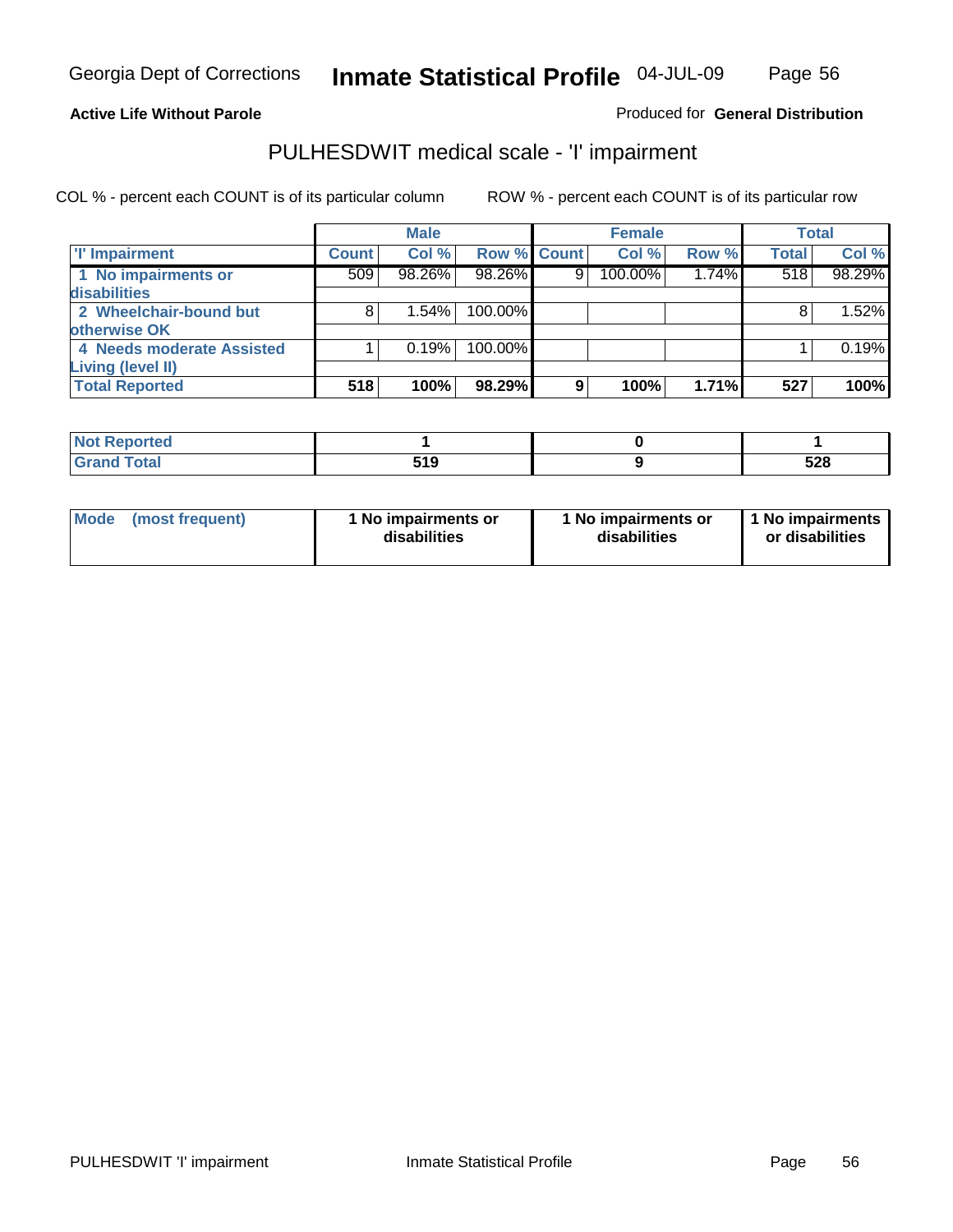### **Inmate Statistical Profile** 04-JUL-09 Page Page 57

### **Active Life Without Parole Produced fo Seneral Distribution**

# PULHESDWIT medical scale - 'T' transportability

|                              |              | <b>Male</b> |             |   | <b>Female</b> |       |              | <b>Total</b> |
|------------------------------|--------------|-------------|-------------|---|---------------|-------|--------------|--------------|
| <b>T' Transportability</b>   | <b>Count</b> | Col %       | Row % Count |   | Col %         | Row % | <b>Total</b> | Col %        |
| 1 Can be transported in any  | 514          | 99.23%      | 98.28%      | 9 | 100.00%       | 1.72% | 523          | 99.24%       |
| ordinary approved vehicle    |              |             |             |   |               |       |              |              |
| 2 Wheelchair-bound, not      | 3            | 0.58%       | 100.00%     |   |               |       |              | 0.57%        |
| needing special vehicle      |              |             |             |   |               |       |              |              |
| 3 Wheelchair-bound, requires |              | 0.19%       | 100.00%     |   |               |       |              | 0.19%        |
| special vehicle              |              |             |             |   |               |       |              |              |
| <b>Total Reported</b>        | 518          | 100%        | 98.29%      | 9 | 100%          | 1.71% | 527          | 100%         |

| <b>Reported</b><br><b>NOT</b> |          |            |
|-------------------------------|----------|------------|
| <b>Total</b>                  | 540<br>. | cno<br>JZO |

| Mode (most frequent) | 1 Can be transported in any 1 Can be transported in any | ordinary approved vehicle   ordinary approved vehicle   transported in any | 1 Can be<br>  ordinary approved  <br>vehicle |
|----------------------|---------------------------------------------------------|----------------------------------------------------------------------------|----------------------------------------------|
|----------------------|---------------------------------------------------------|----------------------------------------------------------------------------|----------------------------------------------|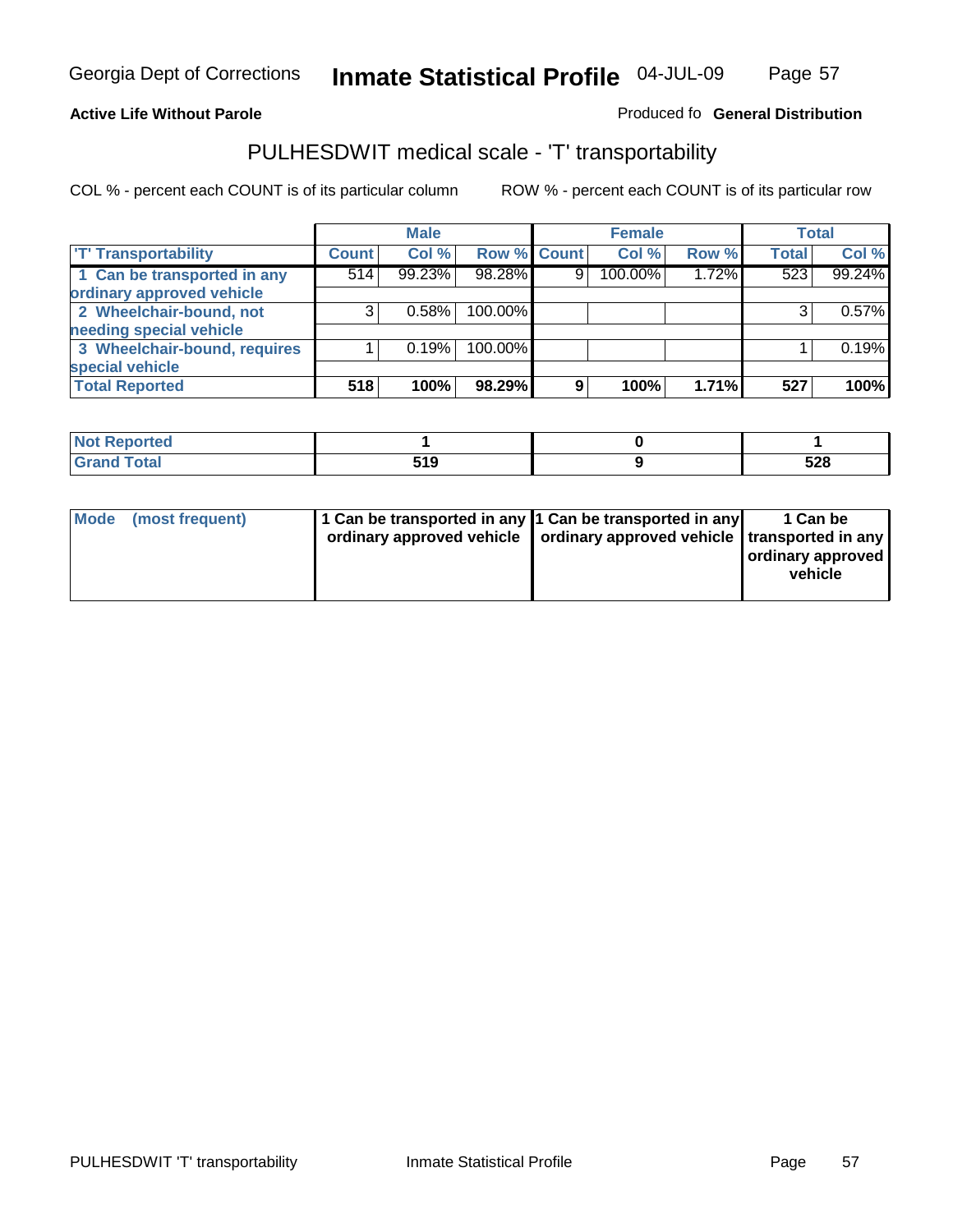### **Active Life Without Parole**

### Produced for **General Distribution**

## Criminality in family, self-reported

|                              |              | <b>Male</b> |        |              | <b>Female</b> |          |                  | Total  |
|------------------------------|--------------|-------------|--------|--------------|---------------|----------|------------------|--------|
| <b>Criminality In Family</b> | <b>Count</b> | Col %       | Row %  | <b>Count</b> | Col %         | Row %    | <b>Total</b>     | Col %  |
| Yes, criminality in family   | 156 l        | 30.35%      | 96.89% | 5            | 55.56%        | $3.11\%$ | 161              | 30.78% |
| No criminality in family     | 358          | 69.65%      | 98.90% | 4            | 44.44%        | $1.10\%$ | 362 <sub>1</sub> | 69.22% |
| <b>Total Reported</b>        | 514          | 100%        | 98.28% | 9            | 100%          | 1.72%    | 523              | 100%   |

| ported<br><b>NOT</b><br><b>IJCK</b> |              |     |
|-------------------------------------|--------------|-----|
| <b>otal</b><br>Gran<br>--           | r. 10<br>JIJ | 528 |

|  | Mode (most frequent) | No criminality in family | Yes, criminality in family | No criminality in<br>family |
|--|----------------------|--------------------------|----------------------------|-----------------------------|
|--|----------------------|--------------------------|----------------------------|-----------------------------|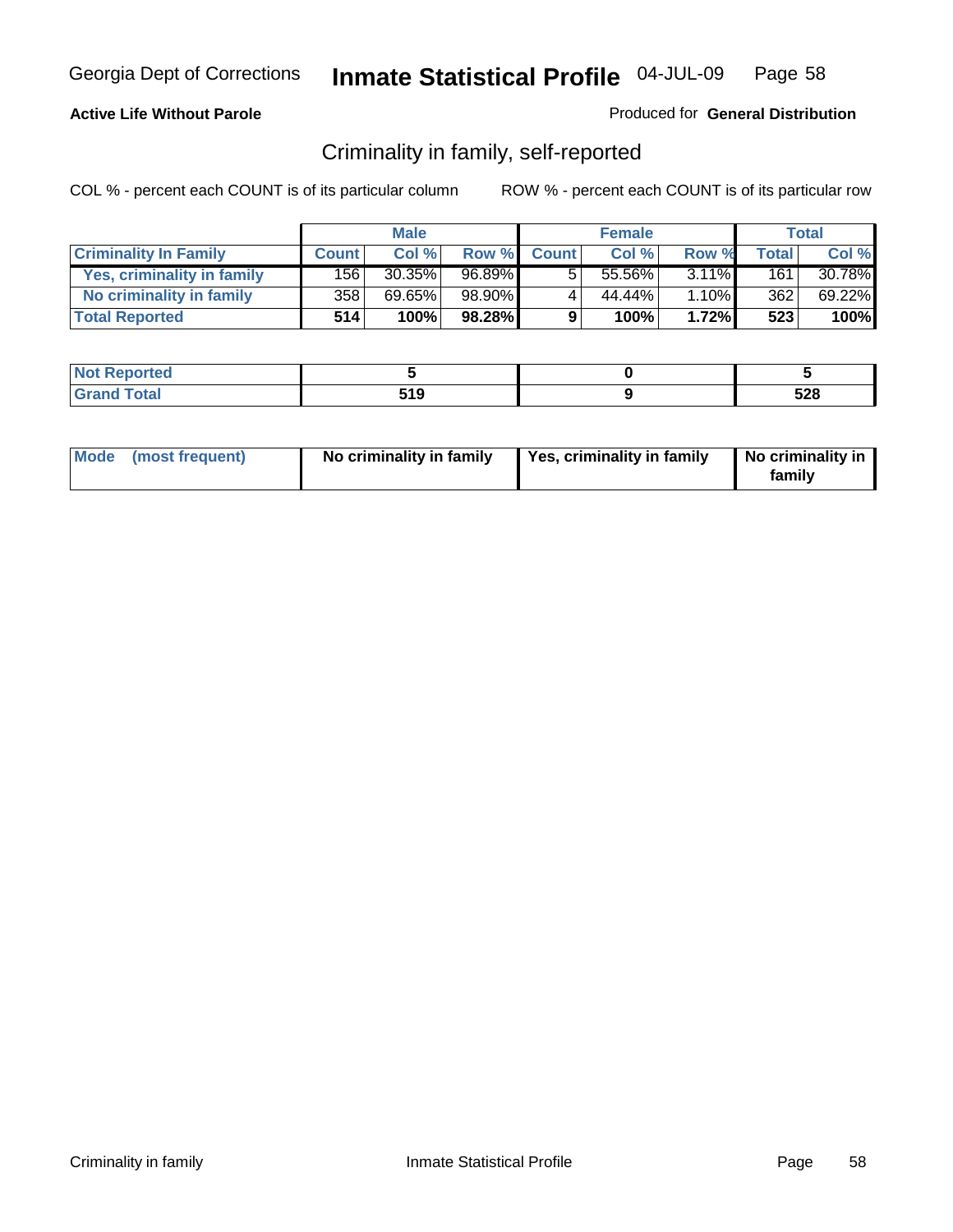### **Active Life Without Parole**

### Produced for **General Distribution**

## Alcoholism in family, self-reported

|                             |              | <b>Male</b> |        |              | <b>Female</b> |          |       | Total  |
|-----------------------------|--------------|-------------|--------|--------------|---------------|----------|-------|--------|
| <b>Alcoholism In Family</b> | <b>Count</b> | Col %       | Row %  | <b>Count</b> | Col %         | Row %    | Total | Col %  |
| Yes, alcoholism in family   | 104          | 20.23%      | 98.11% |              | $22.22\%$     | $1.89\%$ | 106   | 20.27% |
| No alcoholism in family     | 410          | 79.77%      | 98.32% |              | 77.78%        | 1.68%    | 417'  | 79.73% |
| <b>Total Reported</b>       | 514'         | 100%        | 98.28% | 9            | 100%          | 1.72%    | 523   | 100%   |

| oorted<br><b>NOT</b><br><b>IJCI</b> |              |            |
|-------------------------------------|--------------|------------|
| $\sim$<br>Gran<br>--                | 54 O<br>⊶ เจ | cno<br>ວ∠໐ |

|  | Mode (most frequent) | No alcoholism in family | No alcoholism in family | No alcoholism in<br>family |
|--|----------------------|-------------------------|-------------------------|----------------------------|
|--|----------------------|-------------------------|-------------------------|----------------------------|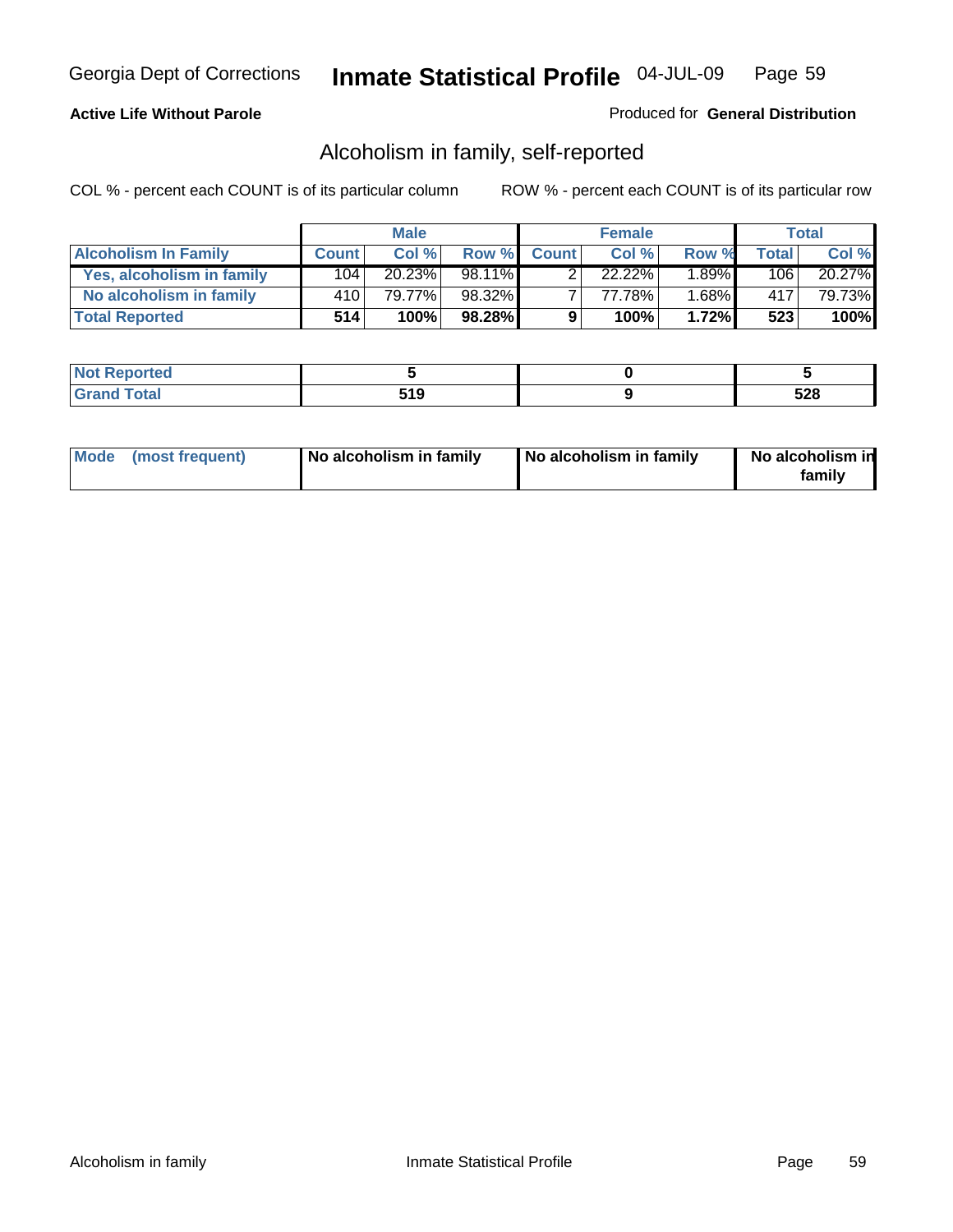### **Active Life Without Parole**

### Produced for **General Distribution**

## Drug abuse in family, self-reported

|                           |              | <b>Male</b> |        |              | <b>Female</b> |          |              | Total  |
|---------------------------|--------------|-------------|--------|--------------|---------------|----------|--------------|--------|
| Drug Abuse In Family      | <b>Count</b> | Col%        | Row %  | <b>Count</b> | Col %         | Row %    | <b>Total</b> | Col %  |
| Yes, drug abuse in family | 61           | 11.87%      | 96.83% |              | 22.22%        | $3.17\%$ | 63           | 12.05% |
| No drug abuse in family   | 453          | 88.13%      | 98.48% |              | 77.78%        | $1.52\%$ | 460          | 87.95% |
| <b>Total Reported</b>     | 514          | 100%        | 98.28% | 9            | 100%          | 1.72%    | 523          | 100%   |

| oorted<br><b>NOT</b><br><b>IJCI</b> |              |            |
|-------------------------------------|--------------|------------|
| $\sim$<br>Gran<br>--                | 54 O<br>⊶ เจ | cno<br>ວ∠໐ |

|  | Mode (most frequent) | No drug abuse in family | No drug abuse in family | No drug abuse in<br>family |
|--|----------------------|-------------------------|-------------------------|----------------------------|
|--|----------------------|-------------------------|-------------------------|----------------------------|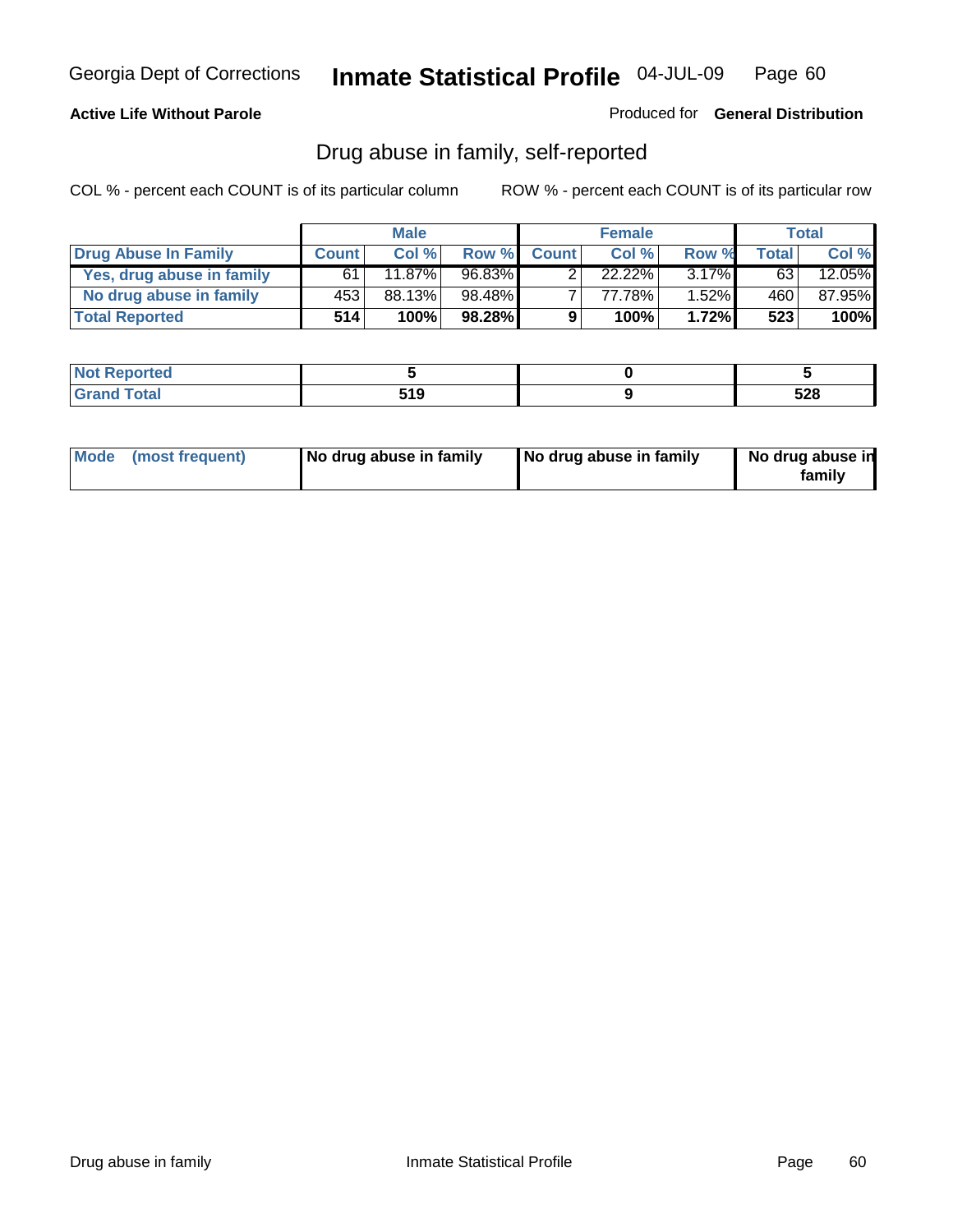### **Active Life Without Parole**

### Produced for **General Distribution**

# Subjected to frequent beatings, self-reported

|                            |              | <b>Male</b> |        |              | <b>Female</b> |          |       | Total  |
|----------------------------|--------------|-------------|--------|--------------|---------------|----------|-------|--------|
| <b>Frequent beatings</b>   | <b>Count</b> | Col %       | Row %  | <b>Count</b> | Col %         | Row %    | Total | Col %  |
| Yes, subjected to frequent | 32           | 6.23%       | 96.97% |              | $11.11\%$     | $3.03\%$ | 33    | 6.31%  |
| beatings                   |              |             |        |              |               |          |       |        |
| Not subjected to frequent  | 482          | $93.77\%$   | 98.37% | 8            | 88.89%        | 1.63%    | 490   | 93.69% |
| beatings                   |              |             |        |              |               |          |       |        |
| <b>Total Reported</b>      | 514          | 100%        | 98.28% | 9            | 100%          | 1.72%    | 523   | 100%   |

| .<br>rted |             |            |
|-----------|-------------|------------|
|           | -10.<br>JIJ | よつの<br>ว∠๐ |

| Mode (most frequent) | Not subjected to frequent | Not subjected to frequent | Not subjected to         |
|----------------------|---------------------------|---------------------------|--------------------------|
|                      | beatings                  | beatings                  | <b>frequent beatings</b> |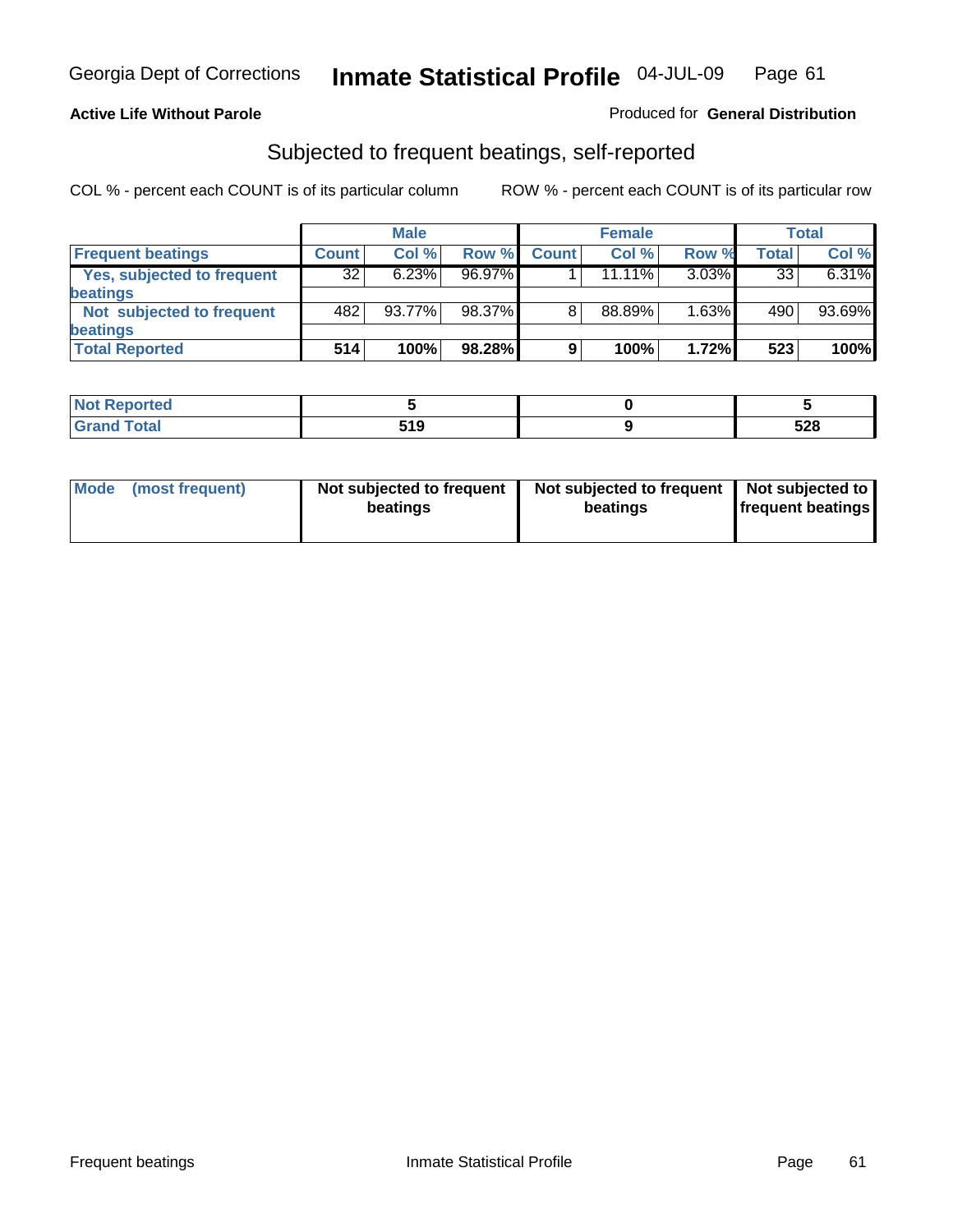### **Active Life Without Parole**

### Produced for **General Distribution**

## Father absent during inmate's childhood

|                           |              | <b>Male</b> |        |              | <b>Female</b> |          |       | Total  |
|---------------------------|--------------|-------------|--------|--------------|---------------|----------|-------|--------|
| <b>Father Absent</b>      | <b>Count</b> | Col %       | Row %  | <b>Count</b> | Col %         | Row %    | Total | Col %  |
| Yes, father was absent    | 256          | 49.81%      | 98.84% | 3.           | 33.33%        | 16%      | 259   | 49.52% |
| No, father was not absent | 258          | 50.19%      | 97.73% | 6            | 66.67%        | $2.27\%$ | 264   | 50.48% |
| <b>Total Reported</b>     | 514'         | 100%        | 98.28% | 9            | 100%          | 1.72%    | 523   | 100%   |

| <b>Not Reported</b>  |            |     |
|----------------------|------------|-----|
| <b>Cotal</b><br>Cran | -40<br>- 9 | 528 |

| Mode (most frequent) |  | 「No, father was not absent ┃No, father was not absent ┃No, father was not | absent |
|----------------------|--|---------------------------------------------------------------------------|--------|
|----------------------|--|---------------------------------------------------------------------------|--------|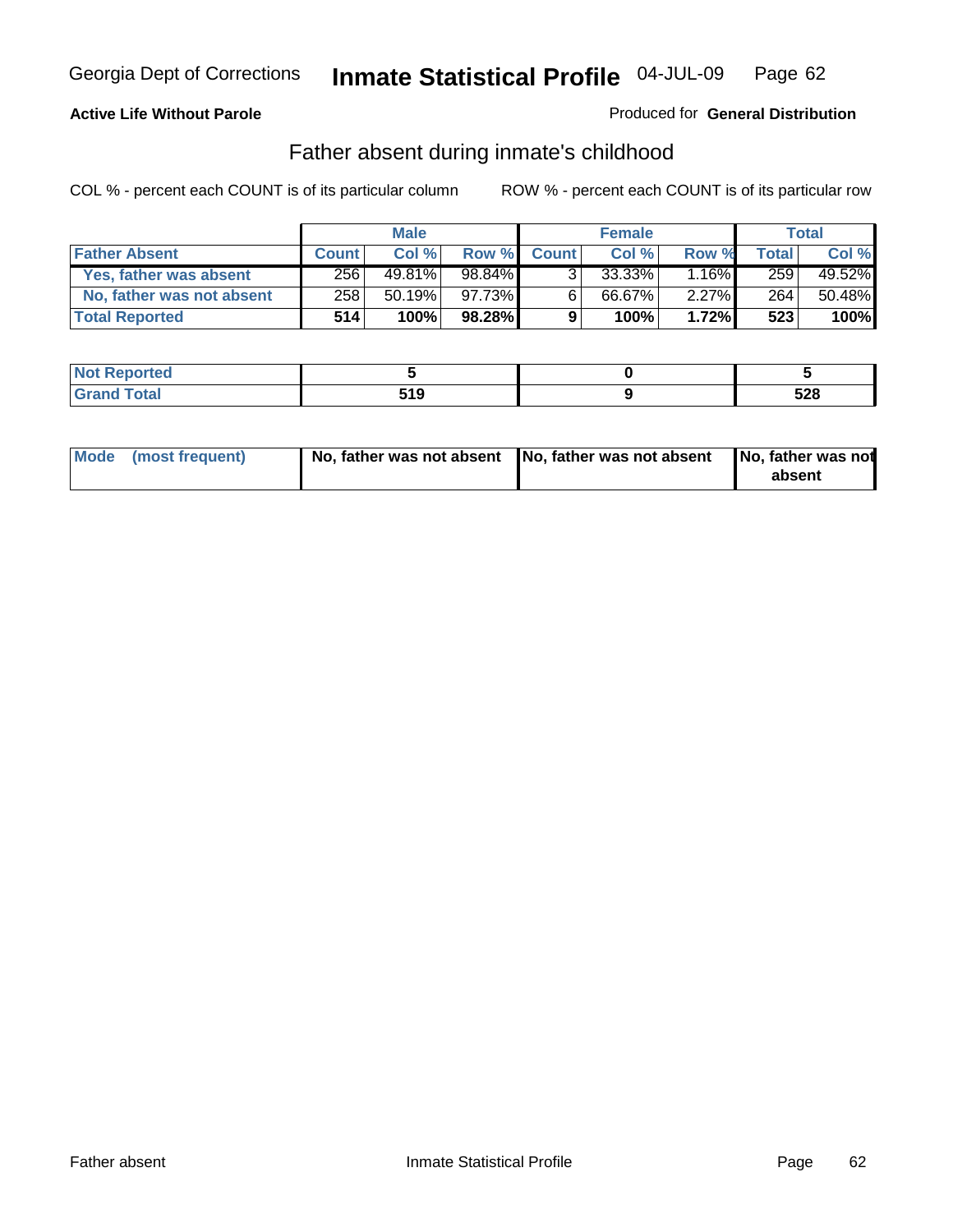### **Active Life Without Parole**

### Produced for **General Distribution**

# Mother absent during inmate's childhood

|                           |              | <b>Male</b> |        |              | <b>Female</b>        |          |       | Total  |
|---------------------------|--------------|-------------|--------|--------------|----------------------|----------|-------|--------|
| <b>Mother Absent</b>      | <b>Count</b> | Col%        | Row %  | <b>Count</b> | Col %                | Row %    | Total | Col %  |
| Yes, mother was absent    | 75           | 14.59%      | 97.40% |              | $22.\overline{22\%}$ | $2.60\%$ | 77    | 14.72% |
| No, mother was not absent | 439          | 85.41%      | 98.43% |              | 77.78%               | $1.57\%$ | 446   | 85.28% |
| <b>Total Reported</b>     | 514          | 100%        | 98.28% | 9            | 100%                 | $1.72\%$ | 523   | 100%   |

| <b>Not Reported</b>   |            |     |
|-----------------------|------------|-----|
| <b>Total</b><br>Grano | 540<br>JIJ | 528 |

| Mode (most frequent) | No, mother was not absent   No, mother was not absent   No, mother was | not absent |
|----------------------|------------------------------------------------------------------------|------------|
|----------------------|------------------------------------------------------------------------|------------|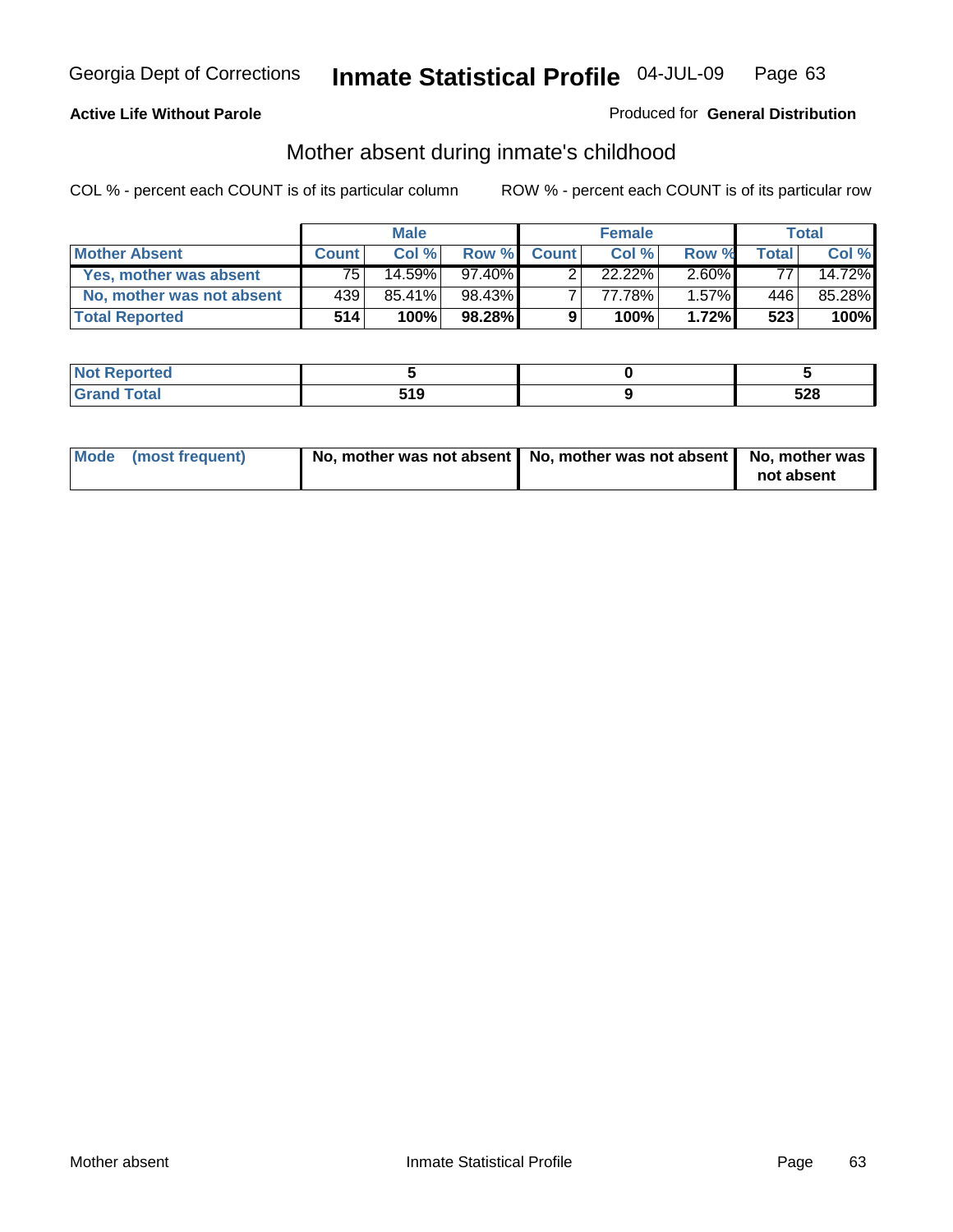**Active Life Without Parole** 

### Produced for **General Distribution**

## Number of prior Georgia incarcerations

|                                |              | <b>Male</b> |                    |   | <b>Female</b> |       |       | <b>Total</b> |
|--------------------------------|--------------|-------------|--------------------|---|---------------|-------|-------|--------------|
| Num of Prior GA Incarcerations | <b>Count</b> | Col %       | <b>Row % Count</b> |   | Col %         | Row % | Total | Col %        |
|                                | 245          | 47.21%      | 96.84%             | 8 | 88.89%        | 3.16% | 253   | 47.92%       |
|                                | 104          | 20.04%      | 100.00%            |   |               |       | 104   | 19.70%       |
|                                | 63           | 12.14%      | 100.00%            |   |               |       | 63    | 11.93%       |
|                                | 54           | 10.40%      | 98.18%             |   | 11.11%        | 1.82% | 55    | 10.42%       |
|                                | 25           | 4.82%       | 100.00%            |   |               |       | 25    | 4.73%        |
|                                | 14           | 2.70%       | 100.00%            |   |               |       | 14    | 2.65%        |
| <b>More Than 5</b>             | 14           | 2.70%       | 100.00%            |   |               |       | 14    | 2.65%        |
| <b>Total Reported</b>          | 519          | 100%        | 98.30%             | 9 | 100%          | 1.70% | 528   | 100%         |

| Reported<br>NOT         |              |            |
|-------------------------|--------------|------------|
| <b>otal</b><br>$\sim$ . | .<br>. .<br> | よつの<br>ാ∠ഠ |

| Mean (average)       | - 27 | . JJ | 1.25 |
|----------------------|------|------|------|
| Median (middle)      |      |      |      |
| Mode (most frequent) |      |      |      |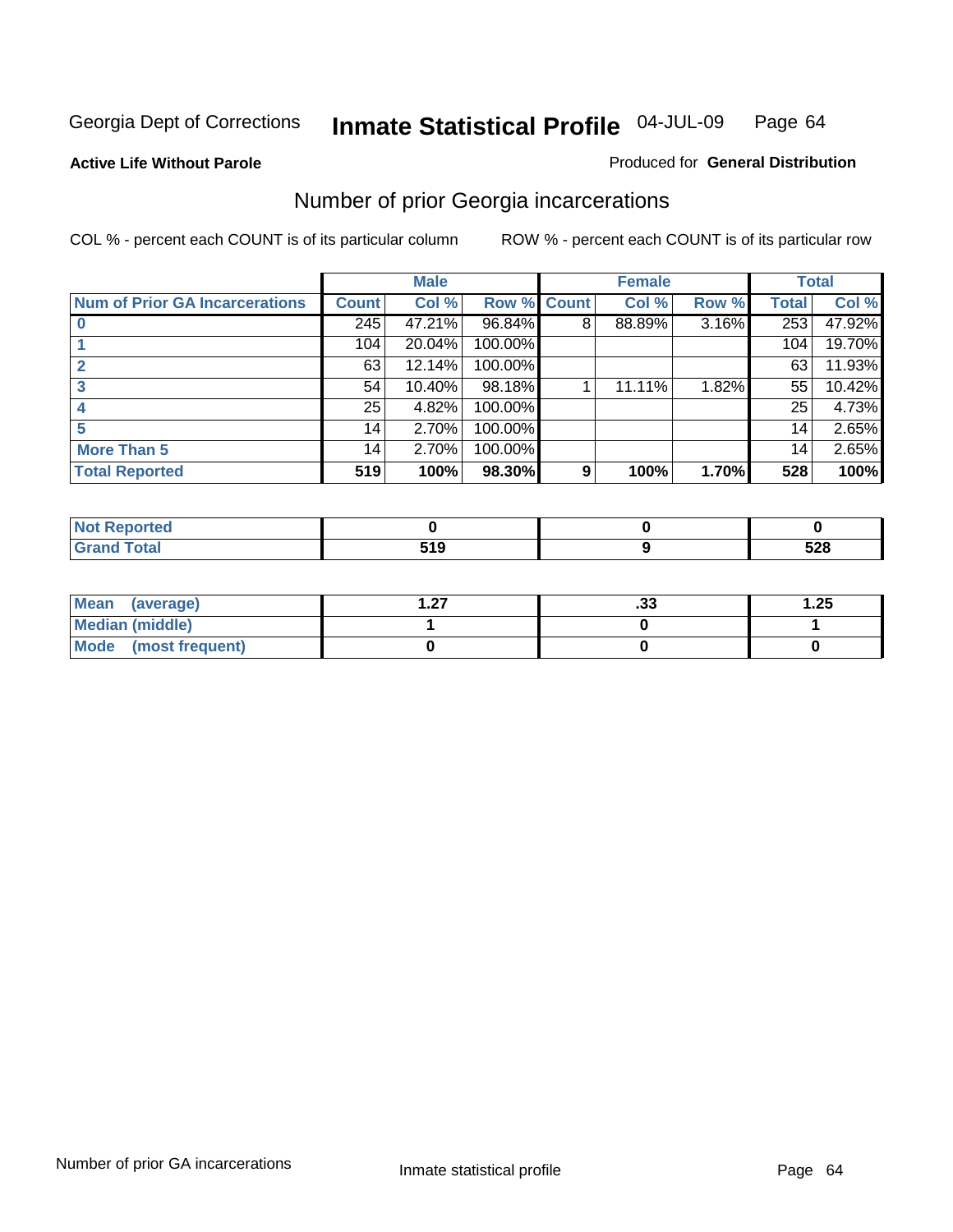**Active Life Without Parole** 

Produced for **General Distribution**

## Prison sentence in years

COL % - percent each COUNT is of its particular column ROW % - percent each COUNT is of its particular row

|                                 |         | <b>Male</b> |                    | <b>Female</b> |              |             | Total   |
|---------------------------------|---------|-------------|--------------------|---------------|--------------|-------------|---------|
| <b>Prison Sentence In Years</b> | Count l | Col%        | <b>Row % Count</b> | Col%          | Row %        | $\tau$ otal | Col %   |
| Life Without Parole             | 519     | 100.00%     | 98.30%             | 100.00%       | 70% <b>I</b> | 528         | 100.00% |
| <b>Total Reported</b>           | 519     | 100%        | 98.30%             | 100%          | 1.70%        | 528         | 100%    |

| Reported                     |           |     |
|------------------------------|-----------|-----|
| <b>Total</b><br>$\sim$ ı and | 54 N<br>. | 528 |

### **Determinate (numeric) sentences only**

|--|

**All sentences (including determinate), with life, life without parole, and death sentences figured at 45 years**

| Me:<br>апет<br>.<br>᠇<br>$\sim$ | -- | т.<br>$\sim$ |
|---------------------------------|----|--------------|
|---------------------------------|----|--------------|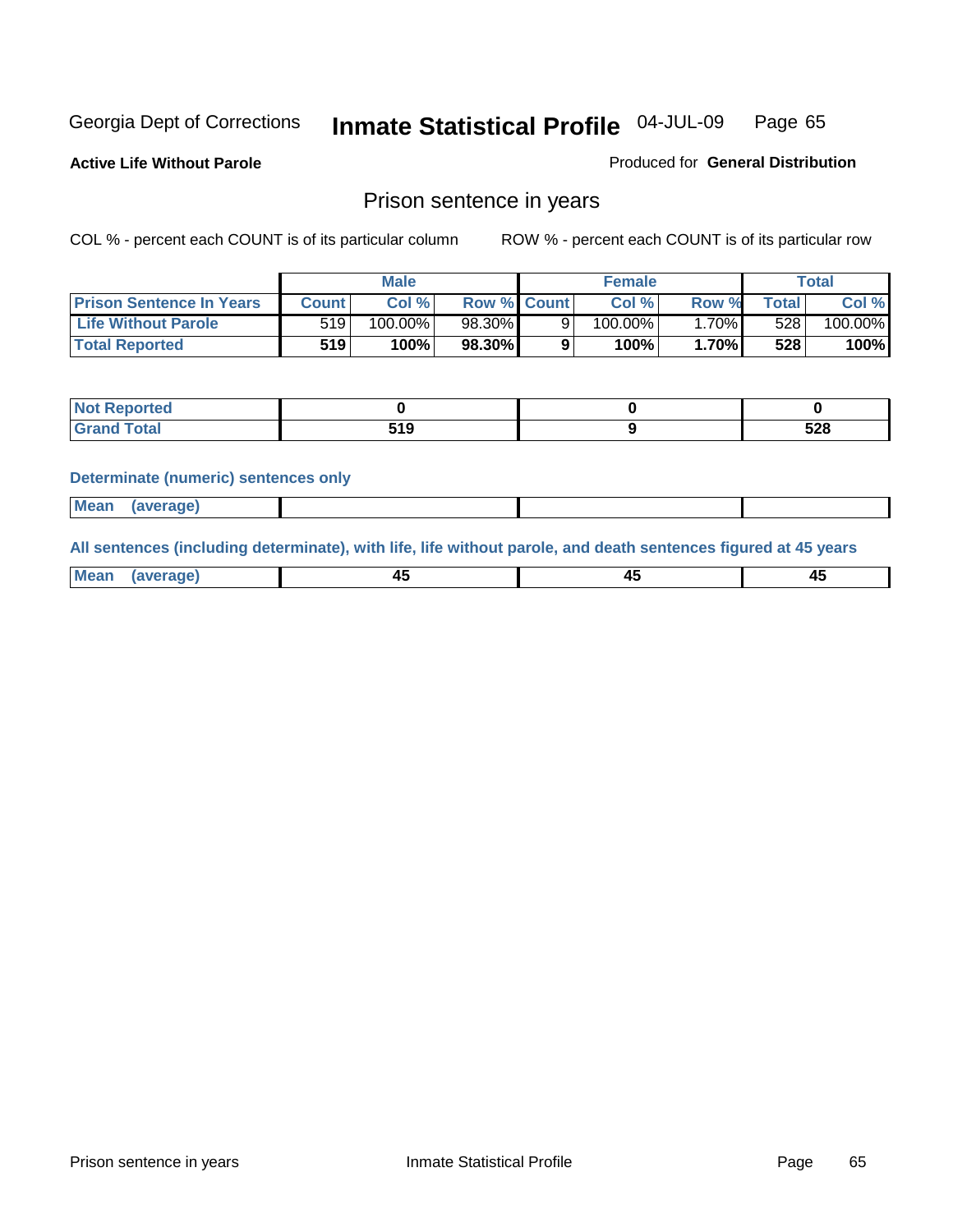### **Active Life Without Parole**

### Produced for **General Distribution**

## Primary offense, broken out into felonies vs misdemeanors

|                                  | <b>Male</b>  |         |                    |    | <b>Female</b> | Total    |        |                       |
|----------------------------------|--------------|---------|--------------------|----|---------------|----------|--------|-----------------------|
| <b>Felonies and Misdemeanors</b> | <b>Count</b> | Col%    | <b>Row % Count</b> |    | Col%          | Row %    | Total. | Col %                 |
| <b>Felonies</b>                  | 519          | 100.00% | 98.30%             | 91 | 100.00%       | $1.70\%$ | 5281   | $100.\overline{00\%}$ |
| <b>Total Reported</b>            | 519          | 100%    | 98.3%              |    | 100%          | 1.7%     | 528    | 100%                  |

| <b>Not Reported</b>   |   |     |     |
|-----------------------|---|-----|-----|
| <b>Total</b><br>Grand | . | . . | 528 |

| M <sub>0</sub><br>. | צאור<br>. | . |
|---------------------|-----------|---|
|---------------------|-----------|---|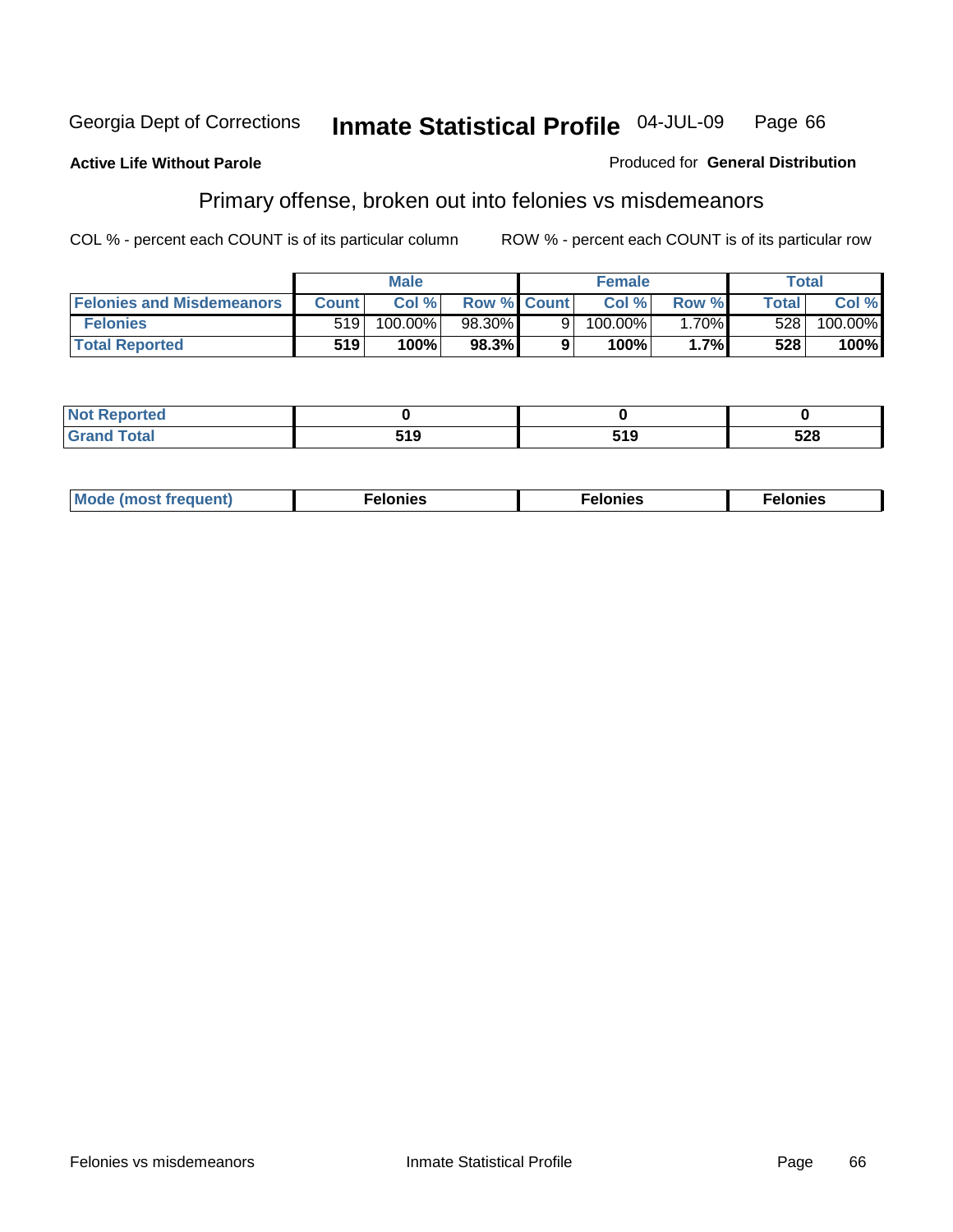### **Active Life Without Parole**

### Produced for **General Distribution**

## Primary offense, broken out into six broad crime categories

|                         | <b>Male</b>     |        |                    | <b>Female</b> |         |       | <b>Total</b>    |        |
|-------------------------|-----------------|--------|--------------------|---------------|---------|-------|-----------------|--------|
| <b>Crime Categories</b> | <b>Count</b>    | Col %  | <b>Row % Count</b> |               | Col %   | Row % | <b>Total</b>    | Col %  |
| <b>Violent</b>          | 431             | 83.04% | 97.95%             | 9             | 100.00% | 2.05% | 440             | 83.33% |
| <b>Sex Crime</b>        | 75 <sub>1</sub> | 14.45% | 100.00%            |               | .00%    |       | 75 <sub>1</sub> | 14.20% |
| <b>Property</b><br>3    | 2               | .39%   | 100.00%            |               | .00%    |       |                 | .38%   |
| <b>Drug</b><br>4        | 10              | 1.93%  | 100.00%            |               | .00%    |       | 10 <sub>1</sub> | 1.89%  |
| <b>Other</b><br>6       |                 | .19%   | 100.00%            |               | .00%    |       |                 | .19%   |
| <b>Total Reported</b>   | 519             | 100%   | 98.3%              | 9             | 100%    | 1.7%  | 528             | 100%   |

| <b>Reported</b><br>$\sim$      |            |     |
|--------------------------------|------------|-----|
| <b>Total</b><br><b>U</b> ldliu | .<br>ט ו ט | 528 |

| Mc | - - | 'חםור |  |
|----|-----|-------|--|
|    |     |       |  |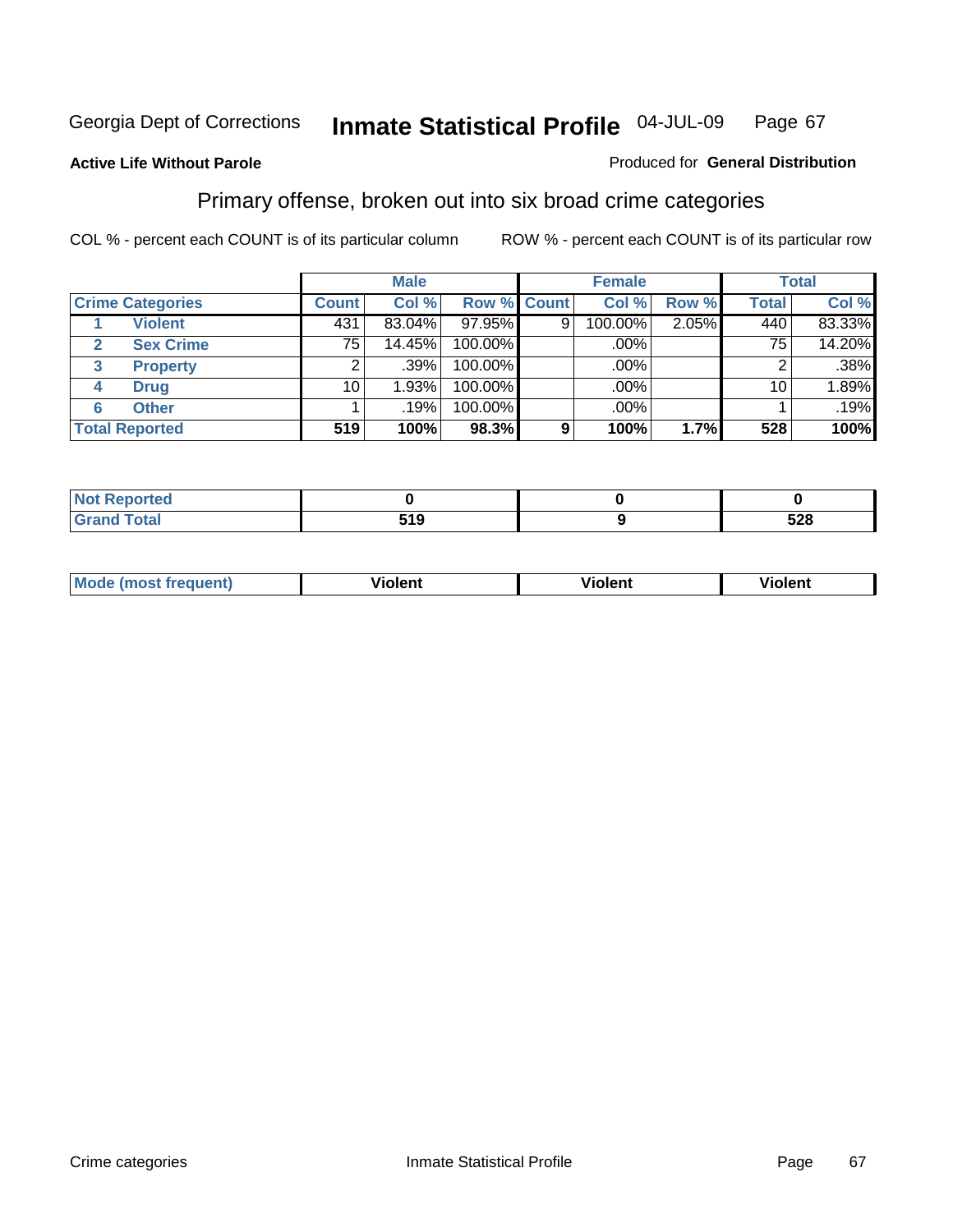### **Active Life Without Parole**

### Produced for **General Distribution**

# Primary offense, detailed offense code

|      |                                 |              | <b>Male</b> |         |              | <b>Female</b> |       |              | <b>Total</b> |
|------|---------------------------------|--------------|-------------|---------|--------------|---------------|-------|--------------|--------------|
|      | <b>Primary Offense</b>          | <b>Count</b> | Col %       | Row %   | <b>Count</b> | Col %         | Row % | <b>Total</b> | Col %        |
| 1101 | <b>Murder</b>                   | 299          | 57.61%      | 97.39%  | 8            | 88.89%        | 2.61% | 307          | 58.14%       |
| 1311 | <b>Kidnapping</b>               | 58           | 11.18%      | 100.00% |              |               |       | 58           | 10.98%       |
| 1601 | <b>Burglary</b>                 | 2            | .39%        | 100.00% |              |               |       | 2            | .38%         |
| 1902 | <b>Armed Robbery</b>            | 73           | 14.07%      | 98.65%  | 1            | 11.11%        | 1.35% | 74           | 14.02%       |
| 1911 | <b>Hijacking Motor Vehicle</b>  |              | .19%        | 100.00% |              |               |       |              | .19%         |
| 2001 | Rape                            | 53           | 10.21%      | 100.00% |              |               |       | 53           | 10.04%       |
| 2003 | <b>Aggrav Sodomy</b>            | 4            | .77%        | 100.00% |              |               |       | 4            | .76%         |
| 2009 | <b>Aggrav Sexual Battery</b>    | 5            | .96%        | 100.00% |              |               |       | 5            | .95%         |
| 2019 | <b>Child Molestation</b>        | 2            | .39%        | 100.00% |              |               |       | 2            | .38%         |
| 2021 | <b>Aggrav Child Molestation</b> | 11           | 2.12%       | 100.00% |              |               |       | 11           | 2.08%        |
| 2912 | <b>Poss Of Certain</b>          |              | .19%        | 100.00% |              |               |       |              | .19%         |
|      | <b>Weapons</b>                  |              |             |         |              |               |       |              |              |
| 4012 | <b>Viol Ga Cntrl Sbst Act</b>   |              | .19%        | 100.00% |              |               |       |              | .19%         |
| 4018 | <b>S/D Cont Sub School</b>      |              | .19%        | 100.00% |              |               |       |              | .19%         |
| 4021 | <b>S/D Cocaine</b>              | 3            | .58%        | 100.00% |              |               |       | 3            | .57%         |
| 4022 | <b>Poss Of Cocaine</b>          | 4            | .77%        | 100.00% |              |               |       | 4            | .76%         |
| 4134 | <b>Att/Consprcy Commt</b>       | 1            | .19%        | 100.00% |              |               |       |              | .19%         |
|      | C/S/Of                          |              |             |         |              |               |       |              |              |
|      | <b>Total Rported</b>            | 519          | 100%        | 98.3%   | 9            | 100%          | 1.7%  | 528          | 100%         |

| <b>Not Reported</b> |                   |            |
|---------------------|-------------------|------------|
| <b>Total</b>        | E 4 C<br>ີ<br>. . | cno<br>ว∠๐ |

| Mode (most frequent) | 1101 Murder | 1101 Murder | 1101 Murder |
|----------------------|-------------|-------------|-------------|
|----------------------|-------------|-------------|-------------|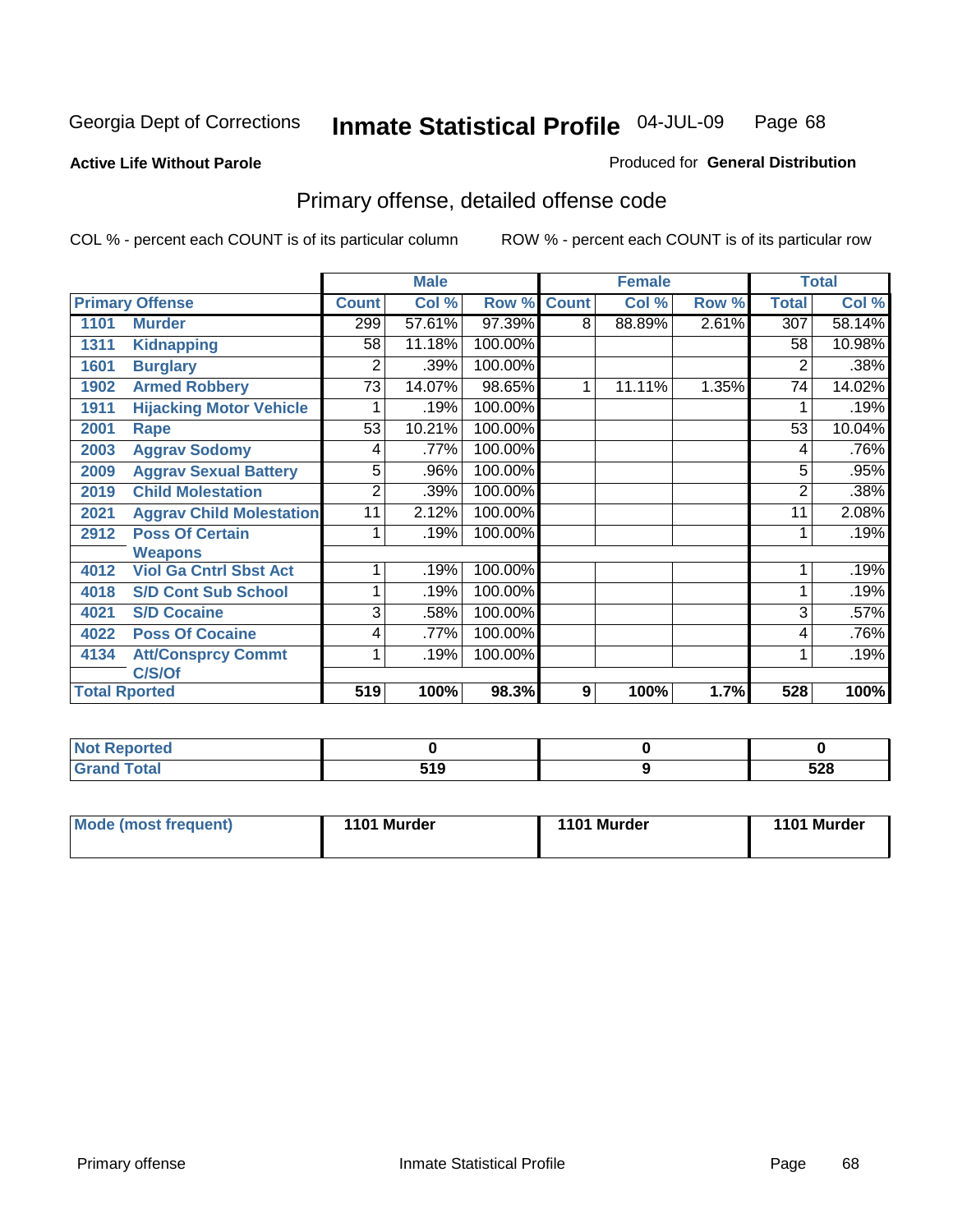### **Active Life Without Parole**

### Produced for **General Distribution**

# County of conviction of primary offense

|                         |                             |                 |       | <b>Male</b><br><b>Female</b><br><b>Total</b> |                |        |        |                 |                            |
|-------------------------|-----------------------------|-----------------|-------|----------------------------------------------|----------------|--------|--------|-----------------|----------------------------|
|                         | <b>County of Conviction</b> | <b>Count</b>    | Col % | Row %                                        | <b>Count</b>   | Col %  | Row %  | <b>Total</b>    | $\overline{\text{Col }\%}$ |
| 1                       | <b>Appling</b>              | 1               | .19%  | 100.00%                                      |                |        |        | 1               | .19%                       |
| $\overline{2}$          | <b>Atkinson</b>             | 1               | .19%  | 100.00%                                      |                |        |        | 1               | .19%                       |
| $\overline{\mathbf{3}}$ | <b>Bacon</b>                | $\overline{2}$  | .39%  | 100.00%                                      |                |        |        | $\overline{2}$  | .38%                       |
| 5                       | <b>Baldwin</b>              | $\overline{5}$  | .96%  | 100.00%                                      |                |        |        | $\overline{5}$  | .95%                       |
| 6                       | <b>Banks</b>                | 1               | .19%  | 100.00%                                      |                |        |        | $\mathbf{1}$    | .19%                       |
| $\overline{7}$          | <b>Barrow</b>               | $\overline{3}$  | .58%  | 100.00%                                      |                |        |        | $\overline{3}$  | .57%                       |
| 8                       | <b>Bartow</b>               | $\overline{3}$  | .58%  | 100.00%                                      |                |        |        | $\overline{3}$  | .57%                       |
| 9                       | <b>Ben Hill</b>             | 4               | .77%  | 100.00%                                      |                |        |        | 4               | .76%                       |
| 10                      | <b>Berrien</b>              | 1               | .19%  | 100.00%                                      |                |        |        | 1               | .19%                       |
| 11                      | <b>Bibb</b>                 | $\overline{16}$ | 3.08% | 100.00%                                      |                |        |        | $\overline{16}$ | 3.03%                      |
| 12                      | <b>Bleckley</b>             | 1               | .19%  | 100.00%                                      |                |        |        | $\mathbf{1}$    | .19%                       |
| 13                      | <b>Brantley</b>             | 1               | .19%  | 100.00%                                      |                |        |        | $\mathbf{1}$    | .19%                       |
| 14                      | <b>Brooks</b>               | 1               | .19%  | 100.00%                                      |                |        |        | $\mathbf{1}$    | .19%                       |
| 16                      | <b>Bulloch</b>              | $\overline{3}$  | .58%  | 75.00%                                       | 1              | 11.11% | 25.00% | 4               | .76%                       |
| 17                      | <b>Burke</b>                | $\overline{6}$  | 1.16% | 100.00%                                      |                |        |        | $\overline{6}$  | 1.14%                      |
| 18                      | <b>Butts</b>                | $\overline{3}$  | .58%  | 100.00%                                      |                |        |        | $\overline{3}$  | .57%                       |
| 20                      | <b>Camden</b>               | $\overline{2}$  | .39%  | 100.00%                                      |                |        |        | $\overline{2}$  | .38%                       |
| 22                      | <b>Carroll</b>              | $\overline{2}$  | .39%  | 100.00%                                      |                |        |        | $\overline{2}$  | .38%                       |
| 23                      | <b>Catoosa</b>              | 1               | .19%  | 100.00%                                      |                |        |        | $\mathbf{1}$    | .19%                       |
| 24                      | <b>Charlton</b>             | 1               | .19%  | 100.00%                                      |                |        |        | 1               | .19%                       |
| 25                      | <b>Chatham</b>              | $\overline{24}$ | 4.62% | 100.00%                                      |                |        |        | $\overline{24}$ | 4.55%                      |
| 28                      | <b>Cherokee</b>             | $\overline{2}$  | .39%  | 100.00%                                      |                |        |        | $\overline{2}$  | .38%                       |
| 29                      | <b>Clarke</b>               | $\overline{12}$ | 2.31% | 100.00%                                      |                |        |        | $\overline{12}$ | 2.27%                      |
| 31                      | <b>Clayton</b>              | $\overline{18}$ | 3.47% | 100.00%                                      |                |        |        | $\overline{18}$ | 3.41%                      |
| 33                      | <b>Cobb</b>                 | $\overline{17}$ | 3.28% | 94.44%                                       | 1              | 11.11% | 5.56%  | $\overline{18}$ | 3.41%                      |
| 34                      | <b>Coffee</b>               | 4               | .77%  | 100.00%                                      |                |        |        | 4               | .76%                       |
| 35                      | <b>Colquitt</b>             | $\overline{3}$  | .58%  | 100.00%                                      |                |        |        | $\overline{3}$  | .57%                       |
| 36                      | <b>Columbia</b>             | $\overline{5}$  | .96%  | 100.00%                                      |                |        |        | $\overline{5}$  | .95%                       |
| 37                      | <b>Cook</b>                 | $\overline{3}$  | .58%  | 100.00%                                      |                |        |        | $\overline{3}$  | .57%                       |
| 38                      | <b>Coweta</b>               | $\overline{3}$  | .58%  | 100.00%                                      |                |        |        | $\overline{3}$  | .57%                       |
| 40                      | <b>Crisp</b>                | 1               | .19%  | 100.00%                                      |                |        |        | 1               | .19%                       |
| 41                      | <b>Dade</b>                 | 1               | .19%  | 100.00%                                      |                |        |        | 1               | .19%                       |
| 43                      | <b>Decatur</b>              | $\overline{2}$  | .39%  | 100.00%                                      |                |        |        | $\overline{2}$  | .38%                       |
| 44                      | <b>Dekalb</b>               | 40              | 7.71% | 97.56%                                       | $\mathbf{1}$   | 11.11% | 2.44%  | $\overline{41}$ | 7.77%                      |
| 45                      | <b>Dodge</b>                | 1               | .19%  | 100.00%                                      |                |        |        | 1               | .19%                       |
| 46                      | <b>Dooly</b>                | $\overline{2}$  | .39%  | 100.00%                                      |                |        |        | $\overline{2}$  | .38%                       |
| 47                      | <b>Dougherty</b>            | $\overline{19}$ | 3.66% | 100.00%                                      |                |        |        | $\overline{19}$ | 3.60%                      |
| 48                      | <b>Douglas</b>              | $\overline{14}$ | 2.70% | 93.33%                                       | $\overline{1}$ | 11.11% | 6.67%  | $\overline{15}$ | 2.84%                      |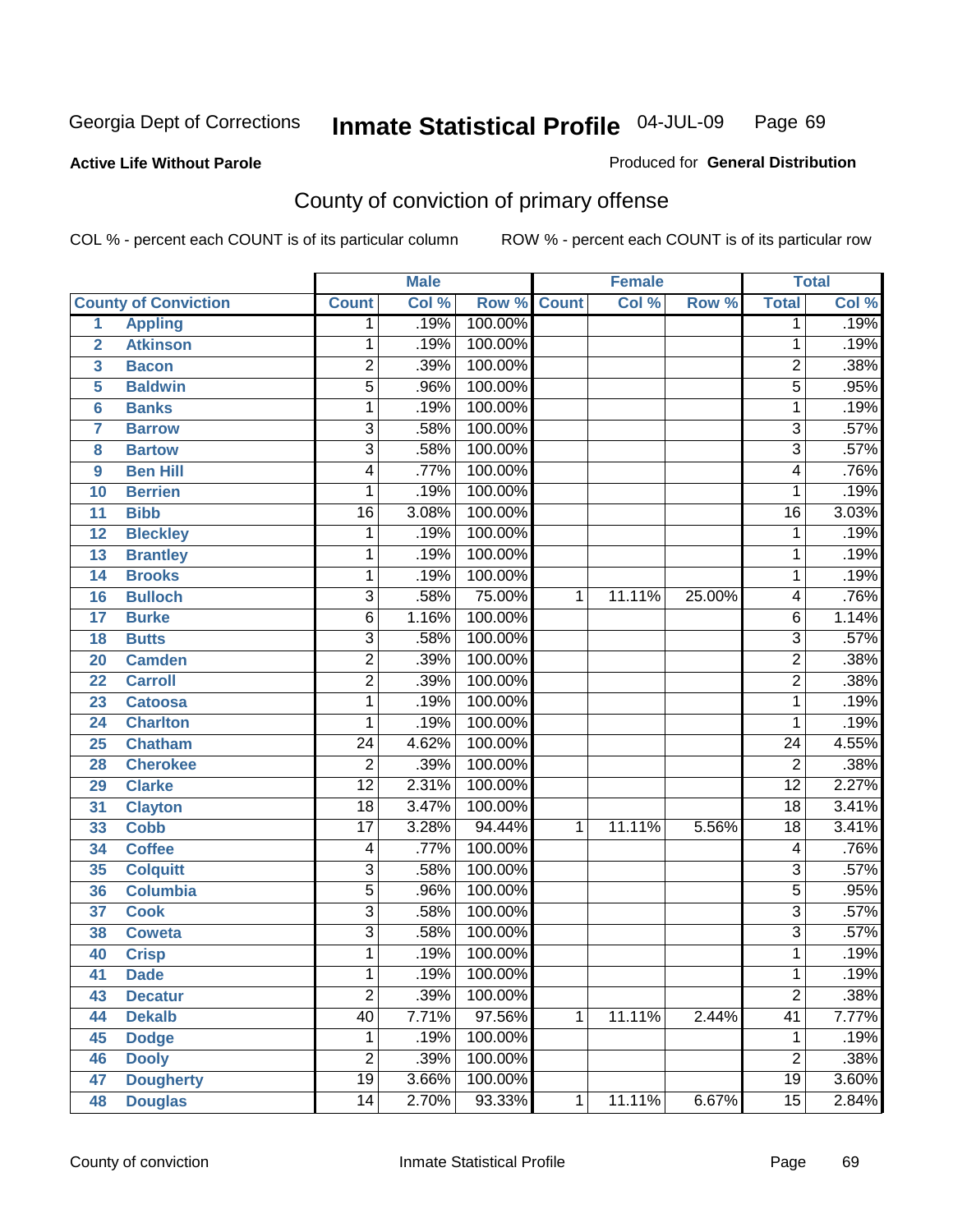Produced for **General Distribution**

### **Active Life Without Parole**

# County of conviction of primary offense

|                 |                             |                         | <b>Male</b> |                    |   | <b>Female</b> |        |                 | <b>Total</b> |
|-----------------|-----------------------------|-------------------------|-------------|--------------------|---|---------------|--------|-----------------|--------------|
|                 | <b>County of Conviction</b> | <b>Count</b>            | Col %       | <b>Row % Count</b> |   | Col %         | Row %  | <b>Total</b>    | Col %        |
| 49              | <b>Early</b>                | 1                       | .19%        | 100.00%            |   |               |        | 1               | .19%         |
| 51              | <b>Effingham</b>            | $\overline{2}$          | .39%        | 100.00%            |   |               |        | $\overline{2}$  | .38%         |
| 52              | <b>Elbert</b>               | $\overline{2}$          | .39%        | 100.00%            |   |               |        | $\overline{2}$  | .38%         |
| 53              | <b>Emanuel</b>              | 1                       | .19%        | 100.00%            |   |               |        | 1               | .19%         |
| 56              | <b>Fayette</b>              | 3                       | .58%        | 100.00%            |   |               |        | $\overline{3}$  | .57%         |
| $\overline{57}$ | <b>Floyd</b>                | 5                       | .96%        | 100.00%            |   |               |        | 5               | .95%         |
| 59              | <b>Franklin</b>             | $\overline{2}$          | .39%        | 100.00%            |   |               |        | $\overline{2}$  | .38%         |
| 60              | <b>Fulton</b>               | $\overline{54}$         | 10.40%      | 100.00%            |   |               |        | $\overline{54}$ | 10.23%       |
| 61              | Gilmer                      | 1                       | .19%        | 100.00%            |   |               |        | 1               | .19%         |
| 63              | <b>Glynn</b>                | $\overline{15}$         | 2.89%       | 100.00%            |   |               |        | $\overline{15}$ | 2.84%        |
| 66              | <b>Greene</b>               | 1                       | .19%        | 100.00%            |   |               |        | 1               | .19%         |
| 67              | <b>Gwinnett</b>             | 8                       | 1.54%       | 88.89%             | 1 | 11.11%        | 11.11% | 9               | 1.70%        |
| 68              | <b>Habersham</b>            | $\overline{3}$          | .58%        | 100.00%            |   |               |        | $\overline{3}$  | .57%         |
| 69              | <b>Hall</b>                 | $\overline{10}$         | 1.93%       | 100.00%            |   |               |        | $\overline{10}$ | 1.89%        |
| 71              | <b>Haralson</b>             | $\overline{c}$          | .39%        | 100.00%            |   |               |        | $\overline{2}$  | .38%         |
| 72              | <b>Harris</b>               | 1                       | .19%        | 100.00%            |   |               |        | 1               | .19%         |
| 73              | <b>Hart</b>                 | 4                       | .77%        | 100.00%            |   |               |        | 4               | .76%         |
| 75              | <b>Henry</b>                | $\overline{10}$         | 1.93%       | 100.00%            |   |               |        | 10              | 1.89%        |
| 76              | <b>Houston</b>              | 7                       | 1.35%       | 100.00%            |   |               |        | 7               | 1.33%        |
| 78              | <b>Jackson</b>              | 8                       | 1.54%       | 100.00%            |   |               |        | 8               | 1.52%        |
| 79              | <b>Jasper</b>               | 1                       | .19%        | 100.00%            |   |               |        | 1               | .19%         |
| 80              | <b>Jeff Davis</b>           | 1                       | .19%        | 100.00%            |   |               |        | 1               | .19%         |
| 81              | <b>Jefferson</b>            | 1                       | .19%        | 100.00%            |   |               |        | 1               | .19%         |
| 82              | <b>Jenkins</b>              | 1                       | .19%        | 100.00%            |   |               |        | 1               | .19%         |
| 84              | <b>Jones</b>                | 1                       | .19%        | 100.00%            |   |               |        | 1               | .19%         |
| 87              | <b>Laurens</b>              | $\overline{3}$          | .58%        | 100.00%            |   |               |        | 3               | .57%         |
| 88              | Lee                         | $\overline{2}$          | .39%        | 100.00%            |   |               |        | $\overline{2}$  | .38%         |
| 89              | <b>Liberty</b>              | $\overline{5}$          | .96%        | 100.00%            |   |               |        | $\overline{5}$  | .95%         |
| 91              | Long                        | 3                       | .58%        | 100.00%            |   |               |        | $\overline{3}$  | .57%         |
| 92              | <b>Lowndes</b>              | 4                       | .77%        | 100.00%            |   |               |        | 4               | .76%         |
| 95              | <b>Madison</b>              | 1                       | .19%        | 100.00%            |   |               |        | 1               | .19%         |
| 96              | <b>Marion</b>               | 1                       | .19%        | 100.00%            |   |               |        | 1               | .19%         |
| 98              | <b>Mcintosh</b>             | 1                       | .19%        | 100.00%            |   |               |        | 1               | .19%         |
| 100             | <b>Miller</b>               | 1                       | .19%        | 100.00%            |   |               |        | 1               | .19%         |
| 102             | <b>Monroe</b>               | $\overline{3}$          | .58%        | 100.00%            |   |               |        | $\overline{3}$  | .57%         |
| 106             | <b>Muscogee</b>             | $\overline{17}$         | 3.28%       | 100.00%            |   |               |        | $\overline{17}$ | 3.22%        |
| 107             | <b>Newton</b>               | $\overline{\mathbf{4}}$ | .77%        | 80.00%             | 1 | 11.11%        | 20.00% | $\overline{5}$  | .95%         |
| 109             | <b>Oglethorpe</b>           | 1                       | .19%        | 100.00%            |   |               |        | 1               | .19%         |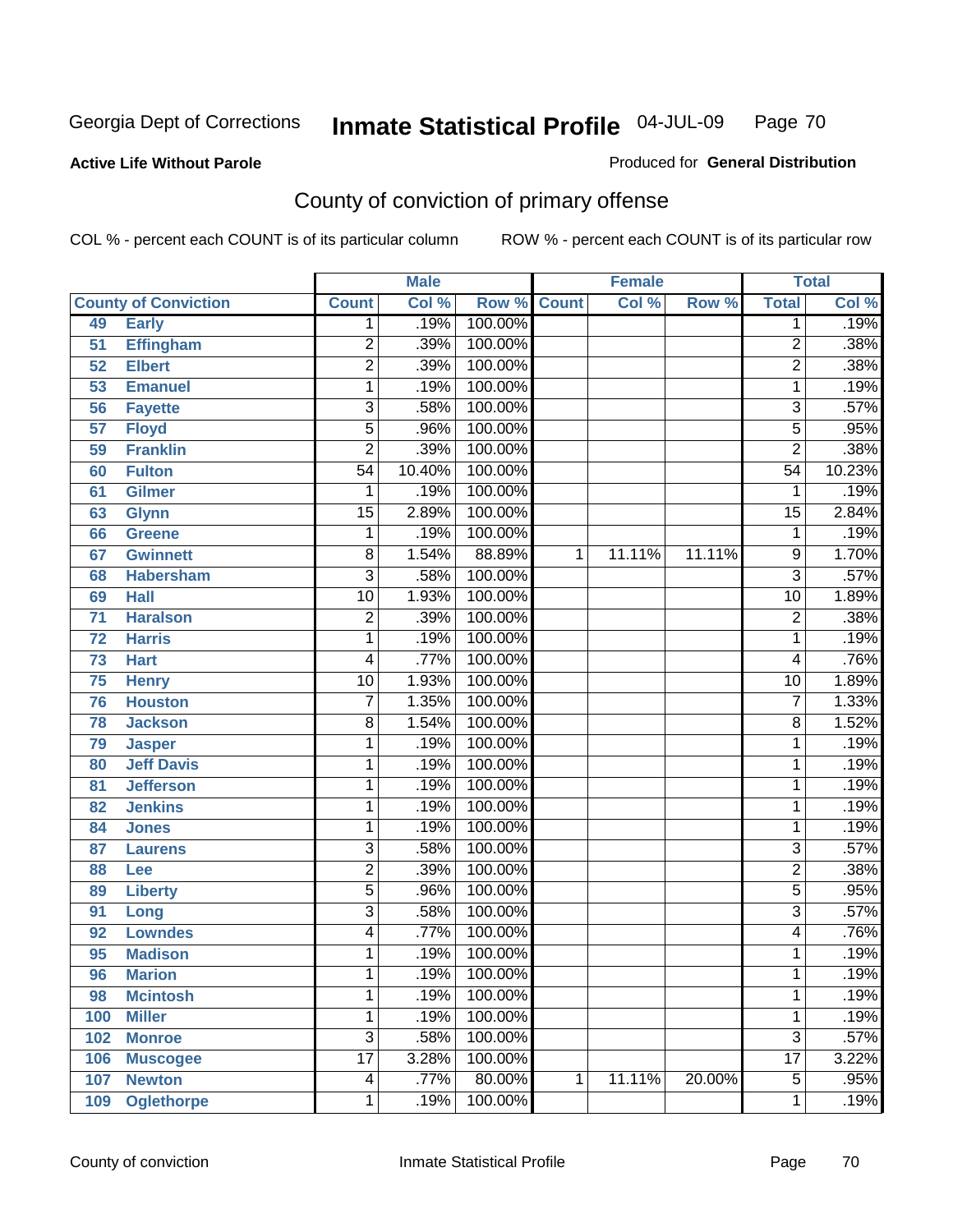### **Active Life Without Parole**

### Produced for **General Distribution**

# County of conviction of primary offense

|                                    | <b>Male</b>             |       | <b>Female</b> |              |        | <b>Total</b> |                 |       |
|------------------------------------|-------------------------|-------|---------------|--------------|--------|--------------|-----------------|-------|
| <b>County of Conviction</b>        | <b>Count</b>            | Col % | Row %         | <b>Count</b> | Col %  | Row %        | <b>Total</b>    | Col % |
| 110<br><b>Paulding</b>             | 1                       | .19%  | 100.00%       |              |        |              | 1               | .19%  |
| $\overline{113}$<br><b>Pierce</b>  | $\overline{3}$          | .58%  | 100.00%       |              |        |              | $\overline{3}$  | .57%  |
| <b>Pike</b><br>114                 | $\overline{3}$          | .58%  | 75.00%        | 1            | 11.11% | 25.00%       | 4               | .76%  |
| $\overline{115}$<br><b>Polk</b>    | $\overline{2}$          | .39%  | 100.00%       |              |        |              | $\overline{2}$  | .38%  |
| 116<br><b>Pulaski</b>              | 1                       | .19%  | 100.00%       |              |        |              | $\overline{1}$  | .19%  |
| $\frac{117}{117}$<br><b>Putnam</b> | 4                       | .77%  | 100.00%       |              |        |              | 4               | .76%  |
| 119<br><b>Rabun</b>                | 1                       | .19%  | 100.00%       |              |        |              | 1               | .19%  |
| <b>Randolph</b><br>120             | 1                       | .19%  | 100.00%       |              |        |              | 1               | .19%  |
| 121<br><b>Richmond</b>             | $\overline{23}$         | 4.43% | 95.83%        | 1            | 11.11% | 4.17%        | $\overline{24}$ | 4.55% |
| <b>Rockdale</b><br>122             | $\overline{3}$          | .58%  | 100.00%       |              |        |              | $\overline{3}$  | .57%  |
| <b>Spalding</b><br>126             | $\overline{5}$          | .96%  | 100.00%       |              |        |              | $\overline{5}$  | .95%  |
| <b>Stephens</b><br>127             | $\overline{2}$          | .39%  | 100.00%       |              |        |              | $\overline{2}$  | .38%  |
| 129<br><b>Sumter</b>               | 1                       | .19%  | 100.00%       |              |        |              | 1               | .19%  |
| <b>Tattnall</b><br>132             | $\overline{2}$          | .39%  | 100.00%       |              |        |              | $\overline{2}$  | .38%  |
| <b>Terrell</b><br>135              | 1                       | .19%  | 100.00%       |              |        |              | 1               | .19%  |
| 136<br><b>Thomas</b>               | $\overline{3}$          | .58%  | 100.00%       |              |        |              | $\overline{3}$  | .57%  |
| <b>Tift</b><br>$\overline{137}$    | $\overline{3}$          | .58%  | 100.00%       |              |        |              | $\overline{3}$  | .57%  |
| <b>Toombs</b><br>138               | $\overline{6}$          | 1.16% | 100.00%       |              |        |              | $\overline{6}$  | 1.14% |
| 139<br><b>Towns</b>                | 1                       | .19%  | 100.00%       |              |        |              | 1               | .19%  |
| 141<br><b>Troup</b>                | 1                       | .19%  | 100.00%       |              |        |              | 1               | .19%  |
| 142<br><b>Turner</b>               | 1                       | .19%  | 100.00%       |              |        |              | 1               | .19%  |
| <b>Union</b><br>144                | 1                       | .19%  | 100.00%       |              |        |              | 1               | .19%  |
| 145<br><b>Upson</b>                | $\overline{2}$          | .39%  | 100.00%       |              |        |              | $\overline{2}$  | .38%  |
| <b>Walker</b><br>146               | $\overline{3}$          | .58%  | 75.00%        | 1            | 11.11% | 25.00%       | 4               | .76%  |
| 147<br><b>Walton</b>               | 4                       | .77%  | 100.00%       |              |        |              | 4               | .76%  |
| <b>Ware</b><br>148                 | 9                       | 1.73% | 100.00%       |              |        |              | 9               | 1.70% |
| <b>Washington</b><br>150           | $\overline{\mathbf{3}}$ | .58%  | 100.00%       |              |        |              | $\overline{3}$  | .57%  |
| 151<br><b>Wayne</b>                | $\overline{2}$          | .39%  | 100.00%       |              |        |              | $\overline{2}$  | .38%  |
| 155<br><b>Whitfield</b>            | $\overline{6}$          | 1.16% | 100.00%       |              |        |              | $\overline{6}$  | 1.14% |
| <b>Wilkes</b><br>157               | 1                       | .19%  | 100.00%       |              |        |              | 1               | .19%  |
| <b>Total Rported</b>               | 519                     | 100%  | 98.3%         | 9            | 100%   | 1.7%         | 528             | 100%  |

| <b>Not Reported</b> |     |     |  |
|---------------------|-----|-----|--|
| <b>Total</b>        | 519 | 528 |  |

| ________ |
|----------|
|----------|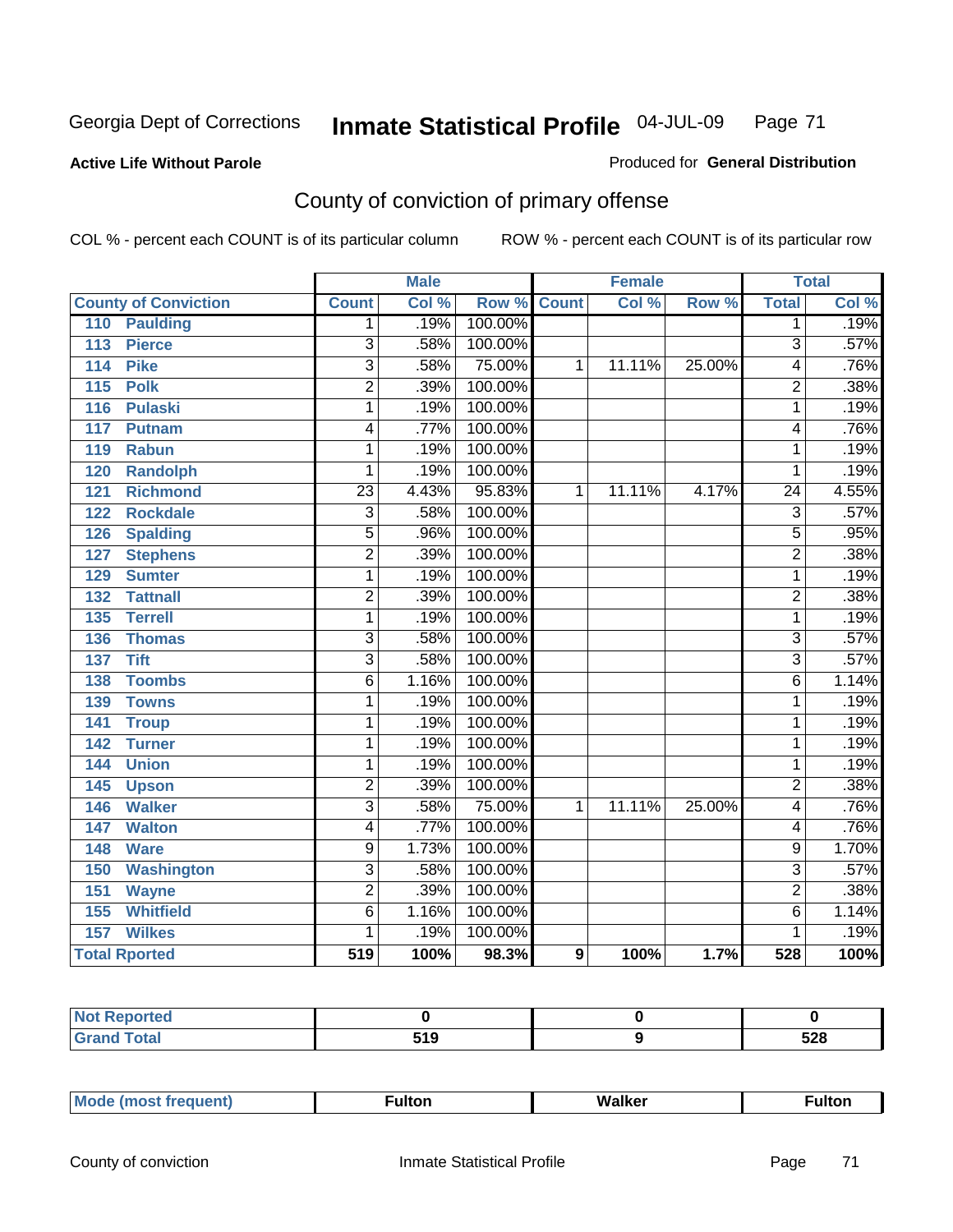### **Active Life Without Parole**

### Produced for **General Distribution**

# Circuit of conviction of primary offense

|                         |                                 | <b>Male</b>     |        | <b>Female</b> |              |        | <b>Total</b> |                 |        |
|-------------------------|---------------------------------|-----------------|--------|---------------|--------------|--------|--------------|-----------------|--------|
|                         | <b>Circuit of Conviction</b>    | <b>Count</b>    | Col %  | Row %         | <b>Count</b> | Col %  | Row %        | <b>Total</b>    | Col %  |
| 1                       | <b>Alapaha Circuit</b>          | $\overline{5}$  | .96%   | 100.00%       |              |        |              | 5               | .95%   |
| $\overline{2}$          | <b>Alcovy Circuit</b>           | $\overline{8}$  | 1.54%  | 88.89%        | 1            | 11.11% | 11.11%       | $\overline{9}$  | 1.70%  |
| $\overline{\mathbf{3}}$ | <b>Atlanta Circuit</b>          | $\overline{54}$ | 10.40% | 100.00%       |              |        |              | $\overline{54}$ | 10.23% |
| 4                       | <b>Atlantic Circuit</b>         | 11              | 2.12%  | 100.00%       |              |        |              | 11              | 2.08%  |
| 5                       | <b>Augusta Circuit</b>          | $\overline{34}$ | 6.55%  | 97.14%        | 1            | 11.11% | 2.86%        | $\overline{35}$ | 6.63%  |
| $6\phantom{a}$          | <b>Blue Ridge Circuit</b>       | $\overline{2}$  | .39%   | 100.00%       |              |        |              | $\overline{2}$  | .38%   |
| $\overline{\mathbf{7}}$ | <b>Brunswick Circuit</b>        | $\overline{21}$ | 4.05%  | 100.00%       |              |        |              | $\overline{21}$ | 3.98%  |
| 8                       | <b>Chattahoochee Circuit</b>    | $\overline{19}$ | 3.66%  | 100.00%       |              |        |              | $\overline{19}$ | 3.60%  |
| 9                       | <b>Cherokee Circuit</b>         | $\overline{3}$  | .58%   | 100.00%       |              |        |              | $\overline{3}$  | .57%   |
| 10                      | <b>Clayton Circuit</b>          | $\overline{18}$ | 3.47%  | 100.00%       |              |        |              | $\overline{18}$ | 3.41%  |
| 11                      | <b>Cobb Circuit</b>             | 17              | 3.28%  | 94.44%        | 1            | 11.11% | 5.56%        | 18              | 3.41%  |
| 12                      | <b>Conasauga Circuit</b>        | 6               | 1.16%  | 100.00%       |              |        |              | $\overline{6}$  | 1.14%  |
| $\overline{13}$         | <b>Cordele Circuit</b>          | 7               | 1.35%  | 100.00%       |              |        |              | $\overline{7}$  | 1.33%  |
| 14                      | <b>Coweta Circuit</b>           | 6               | 1.16%  | 100.00%       |              |        |              | $\overline{6}$  | 1.14%  |
| 15                      | <b>Dougherty Circuit</b>        | $\overline{19}$ | 3.66%  | 100.00%       |              |        |              | $\overline{19}$ | 3.60%  |
| 16                      | <b>Dublin Circuit</b>           | $\overline{3}$  | .58%   | 100.00%       |              |        |              | $\overline{3}$  | .57%   |
| 17                      | <b>Eastern Circuit</b>          | $\overline{24}$ | 4.62%  | 100.00%       |              |        |              | 24              | 4.55%  |
| 18                      | <b>Flint Circuit</b>            | $\overline{10}$ | 1.93%  | 100.00%       |              |        |              | 10              | 1.89%  |
| 19                      | <b>Griffin Circuit</b>          | $\overline{13}$ | 2.50%  | 92.86%        | $\mathbf{1}$ | 11.11% | 7.14%        | 14              | 2.65%  |
| 20                      | <b>Gwinnett Circuit</b>         | $\overline{8}$  | 1.54%  | 88.89%        | 1            | 11.11% | 11.11%       | $\overline{9}$  | 1.70%  |
| 21                      | <b>Houston Circuit</b>          | 7               | 1.35%  | 100.00%       |              |        |              | $\overline{7}$  | 1.33%  |
| 22                      | <b>Lookout Mountain Circuit</b> | $\overline{5}$  | .96%   | 83.33%        | 1            | 11.11% | 16.67%       | $\overline{6}$  | 1.14%  |
| 23                      | <b>Macon Circuit</b>            | $\overline{16}$ | 3.08%  | 100.00%       |              |        |              | $\overline{16}$ | 3.03%  |
| 24                      | <b>Middle Circuit</b>           | 11              | 2.12%  | 100.00%       |              |        |              | $\overline{11}$ | 2.08%  |
| 25                      | <b>Mountain Circuit</b>         | 6               | 1.16%  | 100.00%       |              |        |              | $\overline{6}$  | 1.14%  |
| 26                      | <b>Northeastern Circuit</b>     | $\overline{10}$ | 1.93%  | 100.00%       |              |        |              | $\overline{10}$ | 1.89%  |
| 27                      | <b>Northern Circuit</b>         | 10              | 1.93%  | 100.00%       |              |        |              | 10              | 1.89%  |
| 28                      | <b>Ocmulgee Circuit</b>         | $\overline{12}$ | 2.31%  | 100.00%       |              |        |              | $\overline{12}$ | 2.27%  |
| 29                      | <b>Oconee Circuit</b>           | $\overline{3}$  | .58%   | 100.00%       |              |        |              | $\overline{3}$  | .57%   |
| 30                      | <b>Ogeechee Circuit</b>         | $\overline{6}$  | 1.16%  | 85.71%        | 1            | 11.11% | 14.29%       | $\overline{7}$  | 1.33%  |
| $\overline{31}$         | <b>Pataula Circuit</b>          | 4               | .77%   | 100.00%       |              |        |              | 4               | .76%   |
| 32                      | <b>Piedmont Circuit</b>         | 12              | 2.31%  | 100.00%       |              |        |              | 12              | 2.27%  |
| 33                      | <b>Rome Circuit</b>             | $\overline{5}$  | .96%   | 100.00%       |              |        |              | $\overline{5}$  | .95%   |
| 34                      | <b>South Georgia Circuit</b>    | $\overline{2}$  | .39%   | 100.00%       |              |        |              | $\overline{2}$  | .38%   |
| 35                      | <b>Southern Circuit</b>         | $\overline{11}$ | 2.12%  | 100.00%       |              |        |              | $\overline{11}$ | 2.08%  |
| 36                      | <b>Southwestern Circuit</b>     | $\overline{3}$  | .58%   | 100.00%       |              |        |              | $\overline{3}$  | .57%   |
| 37                      | <b>Stone Mountain Circuit</b>   | 40              | 7.71%  | 97.56%        | 1            | 11.11% | 2.44%        | $\overline{41}$ | 7.77%  |
| 38                      | <b>Tallapoosa Circuit</b>       | 4               | .77%   | 100.00%       |              |        |              | 4               | .76%   |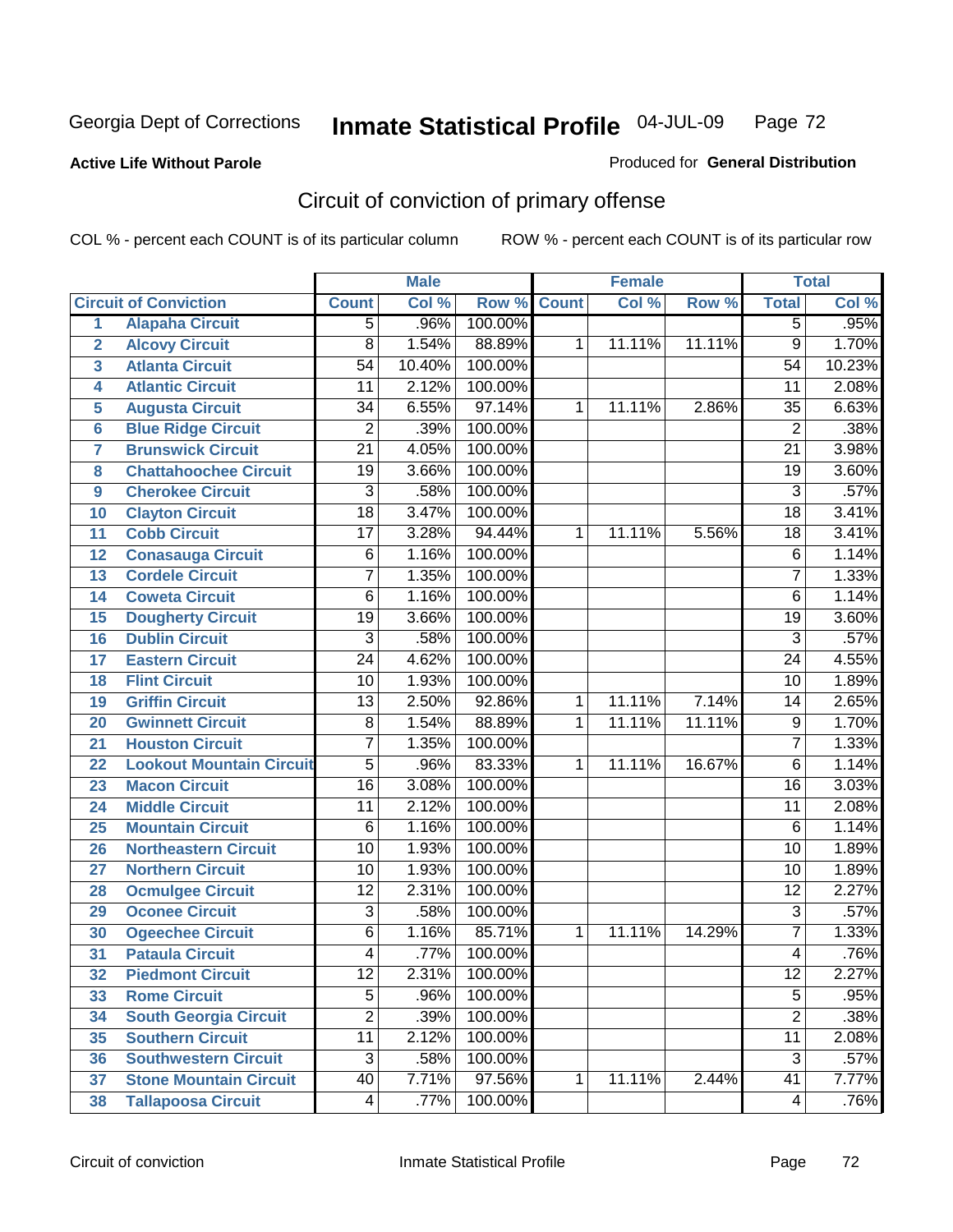**Active Life Without Parole** 

#### Produced for **General Distribution**

## Circuit of conviction of primary offense

|                      |                              |              | <b>Male</b> |         |              | <b>Female</b> |       |              | <b>Total</b> |  |
|----------------------|------------------------------|--------------|-------------|---------|--------------|---------------|-------|--------------|--------------|--|
|                      | <b>Circuit of Conviction</b> | <b>Count</b> | Col %       | Row %   | <b>Count</b> | Col %         | Row % | <b>Total</b> | Col %        |  |
| 39                   | <b>Tifton Circuit</b>        | 4            | $.77\%$     | 100.00% |              |               |       | 4            | $.76\%$      |  |
| 40                   | <b>Toombs Circuit</b>        |              | .19%        | 100.00% |              |               |       |              | .19%         |  |
| 41                   | <b>Waycross Circuit</b>      | 20           | 3.85%       | 100.00% |              |               |       | 20           | 3.79%        |  |
| 42                   | <b>Western Circuit</b>       | 12           | 2.31%       | 100.00% |              |               |       | 12           | 2.27%        |  |
| 43                   | <b>Rockdale Circuit</b>      | 3            | .58%        | 100.00% |              |               |       | 3            | .57%         |  |
| 44                   | <b>Douglas Circuit</b>       | 14           | 2.70%       | 93.33%  |              | 11.11%        | 6.67% | 15           | 2.84%        |  |
| 45                   | <b>Appalachian Circuit</b>   |              | .19%        | 100.00% |              |               |       |              | .19%         |  |
| 46                   | <b>Enotah Circuit</b>        | 2            | .39%        | 100.00% |              |               |       | 2            | .38%         |  |
| 48                   | <b>Towaliga Circuit</b>      | 6            | 1.16%       | 100.00% |              |               |       | 6            | 1.14%        |  |
| 49                   | <b>Paulding Circuit</b>      |              | .19%        | 100.00% |              |               |       |              | .19%         |  |
| <b>Total Rported</b> |                              | 519          | 100%        | 98.3%   | 9            | 100%          | 1.7%  | 528          | 100%         |  |

| тео  |                    |            |
|------|--------------------|------------|
| ota. | . .<br>JIJ<br>$ -$ | cna<br>ა∠ი |

| <b>Mo</b><br>$\blacksquare$<br>'rer<br>ו ואח | .tlantə | Jaeechee | \tlanta |
|----------------------------------------------|---------|----------|---------|
|----------------------------------------------|---------|----------|---------|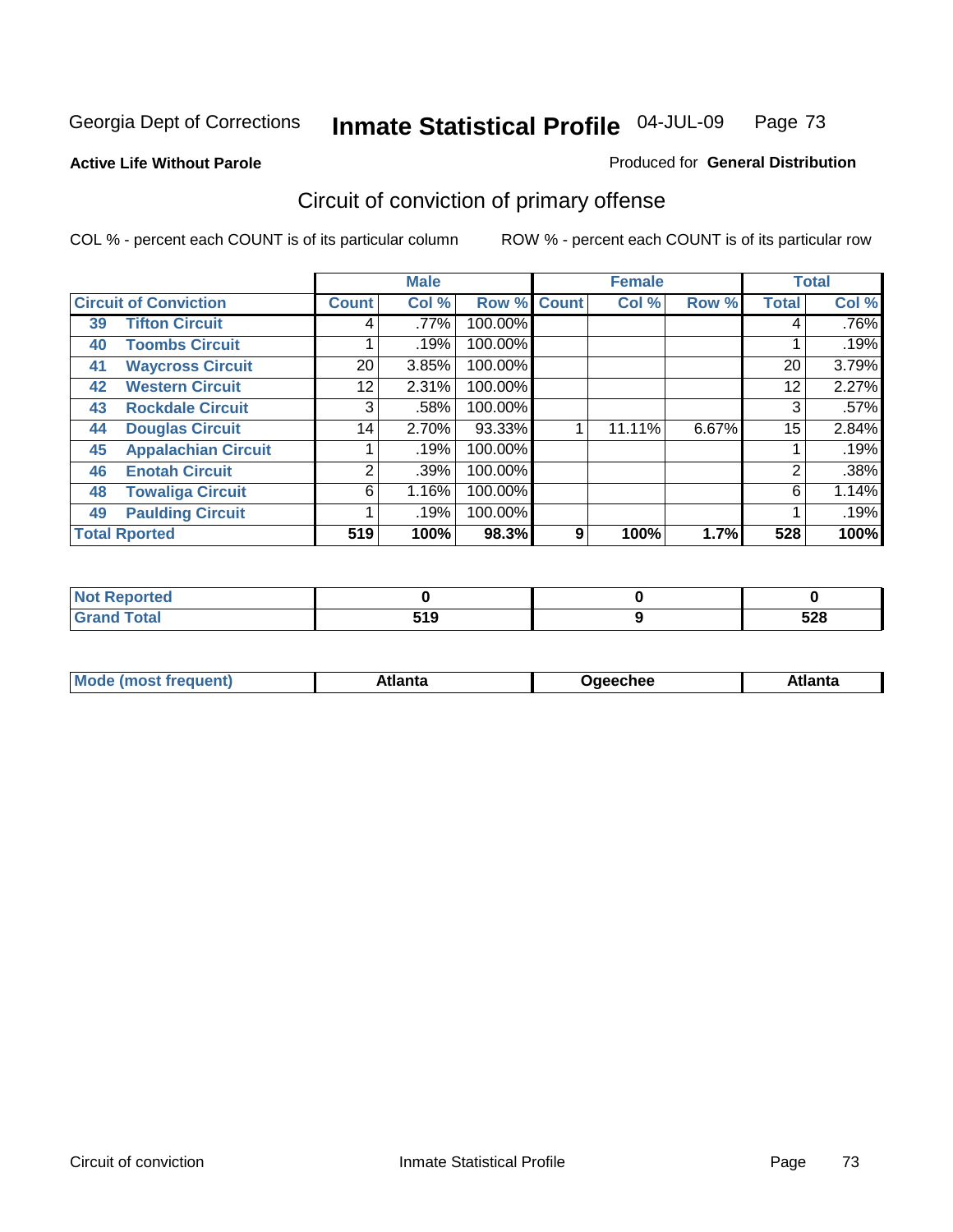### **Active Life Without Parole**

### Produced for **General Distribution**

## Years served (jail + prison) in this incarceration

|                       |                 | <b>Male</b> |         |                | <b>Female</b> |       | <b>Total</b>    |       |
|-----------------------|-----------------|-------------|---------|----------------|---------------|-------|-----------------|-------|
| <b>Years Served</b>   | <b>Count</b>    | Col %       | Row %   | <b>Count</b>   | Col %         | Row % | <b>Total</b>    | Col % |
| Less than one year    | 6               | 1.17%       | 100.00% |                |               |       | $\overline{6}$  | 1.15% |
| 1 to 1.99 years       | $\overline{22}$ | 4.27%       | 100.00% |                |               |       | $\overline{22}$ | 4.21% |
| 2 to 2.99 years       | $\overline{19}$ | 3.69%       | 95.00%  | $\mathbf{1}$   | 12.50%        | 5.00% | $\overline{20}$ | 3.82% |
| 3 to 3.99 years       | 19              | 3.69%       | 95.00%  | 1              | 12.50%        | 5.00% | 20              | 3.82% |
| 4 to 4.99 years       | $\overline{27}$ | 5.24%       | 100.00% |                |               |       | $\overline{27}$ | 5.16% |
| 5 to 5.99 years       | $\overline{32}$ | 6.21%       | 100.00% |                |               |       | $\overline{32}$ | 6.12% |
| 6 to 6.99 years       | $\overline{34}$ | 6.60%       | 91.89%  | $\overline{3}$ | 37.50%        | 8.11% | $\overline{37}$ | 7.07% |
| 7 to 7.99 years       | $\overline{38}$ | 7.38%       | 97.44%  | $\mathbf{1}$   | 12.50%        | 2.56% | $\overline{39}$ | 7.46% |
| 8 to 8.99 years       | $\overline{45}$ | 8.74%       | 100.00% |                |               |       | $\overline{45}$ | 8.60% |
| 9 to 9.99 years       | $\overline{47}$ | 9.13%       | 100.00% |                |               |       | $\overline{47}$ | 8.99% |
| 10 to 10.99 years     | 29              | 5.63%       | 96.67%  | 1              | 12.50%        | 3.33% | $\overline{30}$ | 5.74% |
| 11 to 11.99 years     | 44              | 8.54%       | 100.00% |                |               |       | 44              | 8.41% |
| 12 to 12.99 years     | 46              | 8.93%       | 97.87%  | $\mathbf{1}$   | 12.50%        | 2.13% | $\overline{47}$ | 8.99% |
| 13 to 13.99 years     | $\overline{32}$ | 6.21%       | 100.00% |                |               |       | $\overline{32}$ | 6.12% |
| 14 to 14.99 years     | $\overline{22}$ | 4.27%       | 100.00% |                |               |       | 22              | 4.21% |
| 15 to 15.99 years     | $\overline{18}$ | 3.50%       | 100.00% |                |               |       | $\overline{18}$ | 3.44% |
| 16 to 16.99 years     | 11              | 2.14%       | 100.00% |                |               |       | $\overline{11}$ | 2.10% |
| 17 to 17.99 years     | 4               | 0.78%       | 100.00% |                |               |       | 4               | 0.76% |
| 18 to 18.99 years     | $\overline{5}$  | 0.97%       | 100.00% |                |               |       | $\overline{5}$  | 0.96% |
| 19 to 19.99 years     | $\overline{2}$  | 0.39%       | 100.00% |                |               |       | $\overline{2}$  | 0.38% |
| 20 to 20.99 years     | 4               | 0.78%       | 100.00% |                |               |       | 4               | 0.76% |
| 21 to 21.99 years     | 1               | 0.19%       | 100.00% |                |               |       | $\mathbf 1$     | 0.19% |
| 22 to 22.99 years     | $\overline{2}$  | 0.39%       | 100.00% |                |               |       | $\overline{2}$  | 0.38% |
| 25 to 25.99 years     | $\overline{1}$  | 0.19%       | 100.00% |                |               |       | $\mathbf{1}$    | 0.19% |
| 28 to 28.99 years     | 1               | 0.19%       | 100.00% |                |               |       | 1               | 0.19% |
| Thirty + years        | 4               | 0.78%       | 100.00% |                |               |       | 4               | 0.76% |
| <b>Total Reported</b> | 515             | 100%        | 98.47%  | 8              | 100%          | 1.53% | 523             | 100%  |

| <b>Not Reported</b>            |                   |                 |                   |
|--------------------------------|-------------------|-----------------|-------------------|
| <b>Grand Total</b>             | 519               |                 | 528               |
|                                |                   |                 |                   |
| <b>Mean</b><br>(average)       | 9.53              | 7.02            | 9.49              |
| <b>Median (middle)</b>         | 9.33              | 6.79            | 9.3               |
| <b>Mode</b><br>(most frequent) | 13 to 13.99 years | 6 to 6.99 years | 13 to 13.99 years |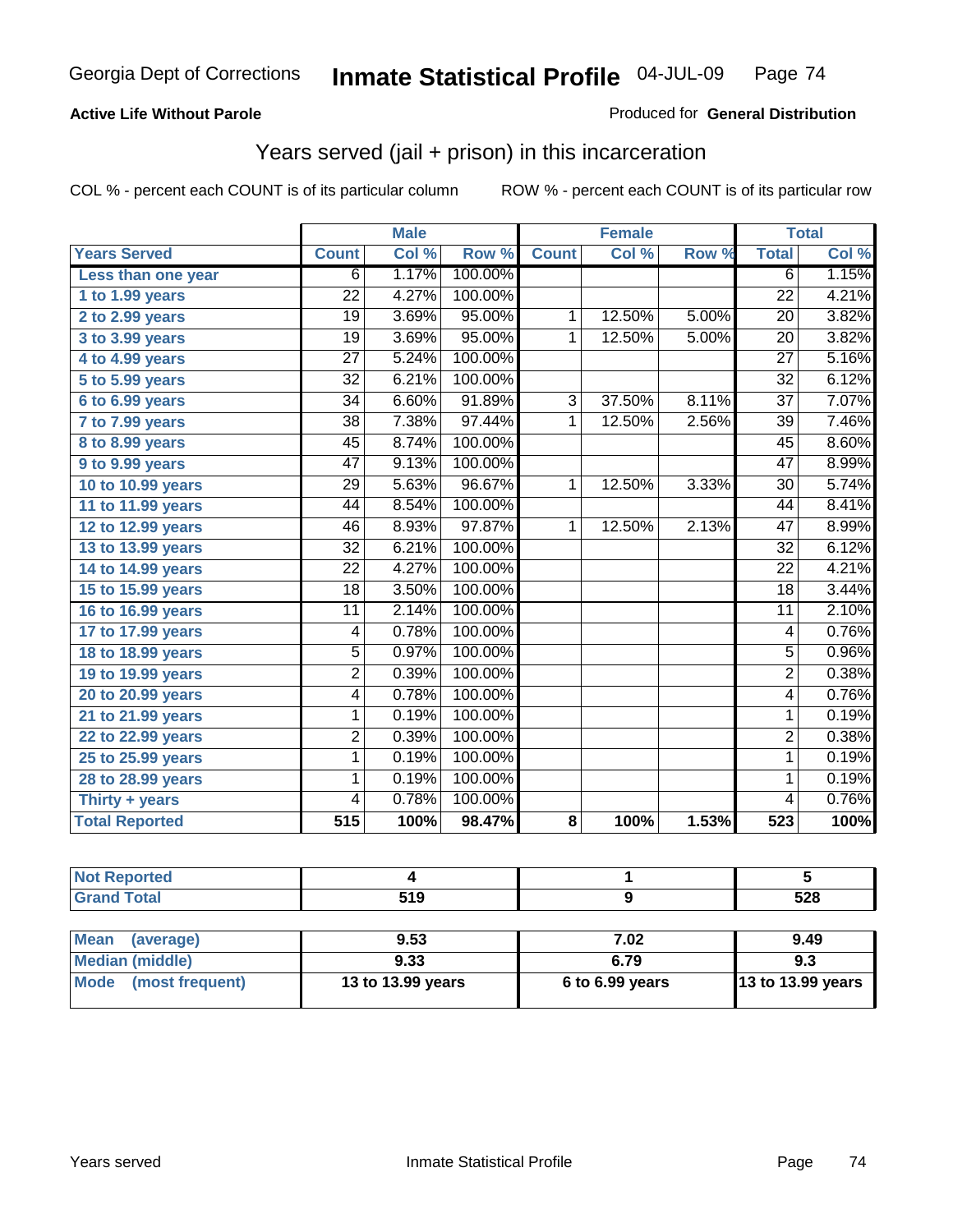### **Active Life Without Parole**

Produced for **General Distribution**

### Results of most recent HIV tests

|                         | <b>Male</b>  |        | <b>Female</b> |              |        | Total    |       |          |
|-------------------------|--------------|--------|---------------|--------------|--------|----------|-------|----------|
| <b>HIV Test Results</b> | <b>Count</b> | Col %  | Row %         | <b>Count</b> | Col %  | Row %    | Total | Col %    |
| <b>Positive</b>         |              | 0.78%  | 80.00%        |              | 11.11% | 20.00%   |       | $0.95\%$ |
| <b>Negative</b>         | 512          | 99.22% | 98.46%        |              | 88.89% | 1.54%    | 520   | 99.05%   |
| <b>Total Reported</b>   | 516          | 100%   | 98.29%        |              | 100%   | $1.71\%$ | 525   | 100%     |

| <b>Not Reported</b> |     |     |
|---------------------|-----|-----|
| <b>Fotal</b>        | 540 | EOO |
| Grr                 | JIJ | ა∠ი |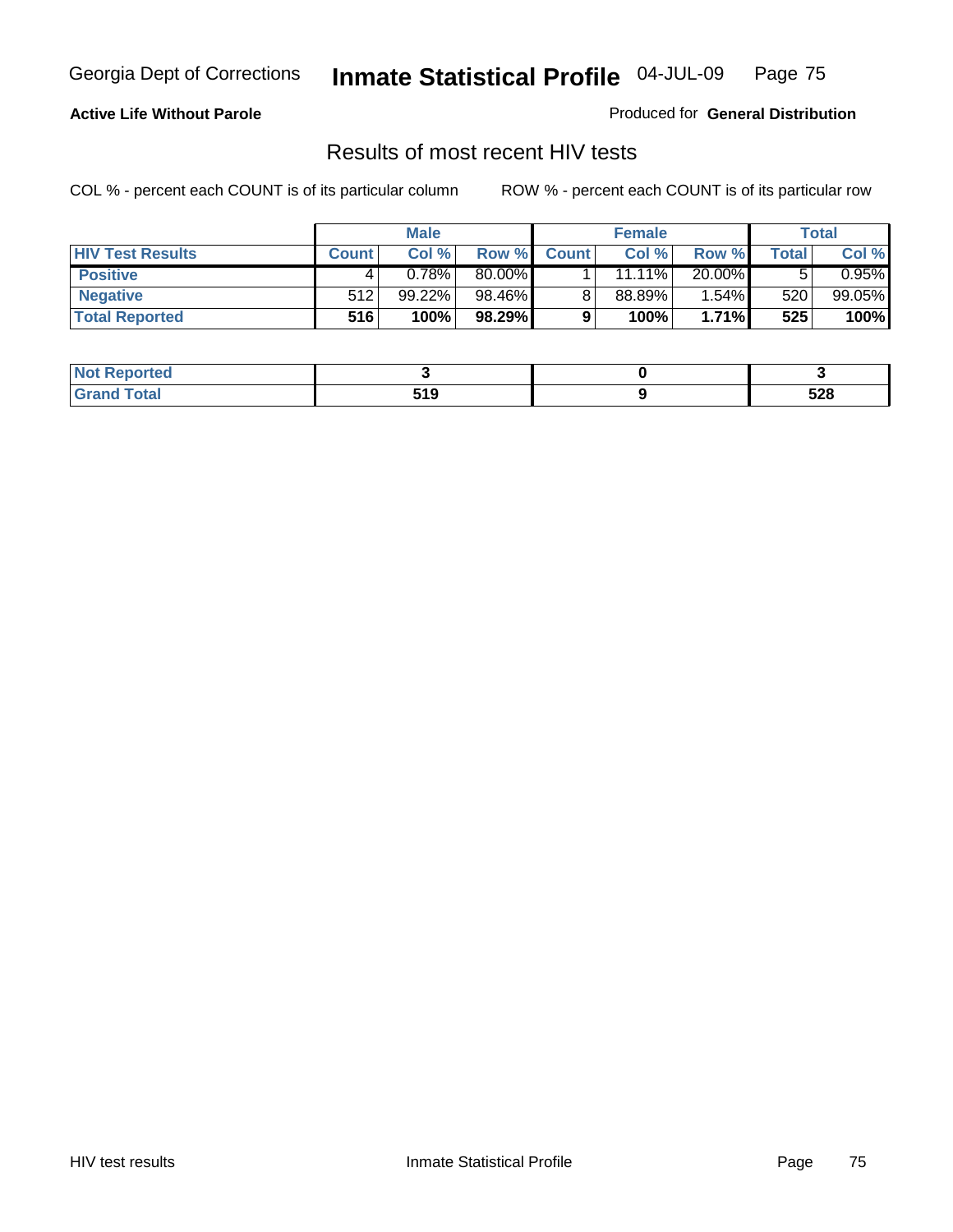### **Active Life Without Parole**

#### Produced for **General Distribution**

### Results of most recent tuberculosis test

|                                  | <b>Male</b>  |           | <b>Female</b> |              |         | Total |       |        |
|----------------------------------|--------------|-----------|---------------|--------------|---------|-------|-------|--------|
| <b>Tuberculosis Test Results</b> | <b>Count</b> | Col%      | Row %         | <b>Count</b> | Col%    | Row % | Total | Col %  |
| <b>Positive on current test</b>  | 72           | 14.15%    | 100.00%       |              |         |       | 72    | 13.90% |
| <b>Positive on previous test</b> | 53           | $10.41\%$ | 100.00%       |              |         |       | 53    | 10.23% |
| <b>Negative</b>                  | 384          | 75.44%    | $97.71\%$     | 9            | 100.00% | 2.29% | 393   | 75.87% |
| <b>Total Reported</b>            | 509          | 100%      | 98.26%        |              | 100%    | 1.74% | 518   | 100%   |

| Reported<br><b>NOT</b> | 14          |     |
|------------------------|-------------|-----|
| <b>c</b> otal          | 64 O<br>JIJ | 528 |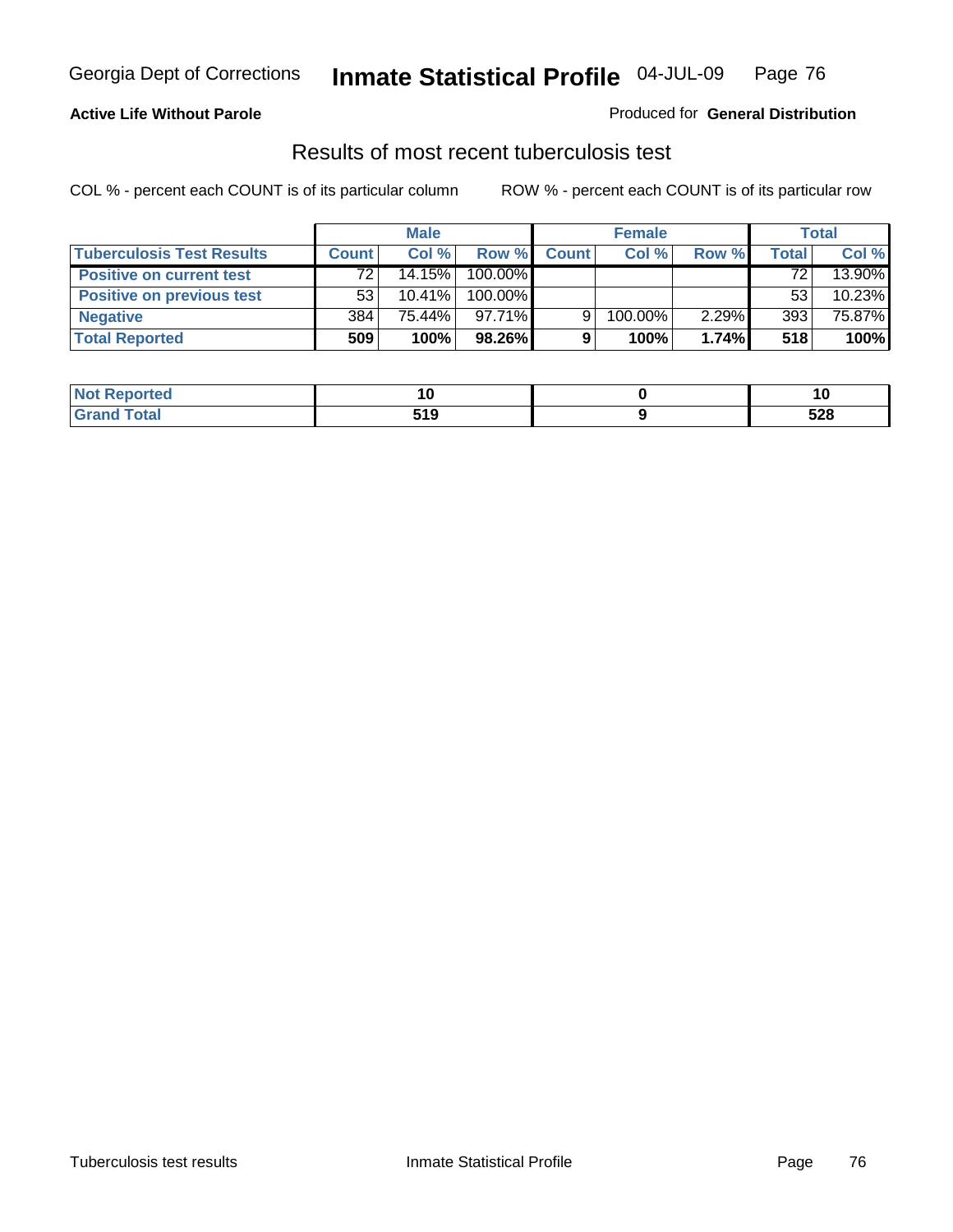### **Active Life Without Parole**

Produced for **General Distribution**

### Results of most recent syphilis test

|                                 | <b>Male</b>  |           | <b>Female</b> |              |           | Total    |        |        |
|---------------------------------|--------------|-----------|---------------|--------------|-----------|----------|--------|--------|
| <b>Syphilis Test Results</b>    | <b>Count</b> | Col %     | Row %         | <b>Count</b> | Col %     | Row %    | Total. | Col %  |
| <b>Positive on current test</b> | 15           | $2.94\%$  | 93.75%        |              | $11.11\%$ | $6.25\%$ | 16     | 3.08%  |
| <b>Negative</b>                 | 496          | $97.06\%$ | 98.41%        |              | 88.89%    | 1.59%∎   | 504    | 96.92% |
| <b>Total Reported</b>           | 511          | 100%      | 98.27%        |              | 100%      | 1.73%    | 520    | 100%   |

| <b>Not Reported</b> |            |            |
|---------------------|------------|------------|
| <b>Total</b>        | 540<br>JIJ | cno<br>ວ∠໐ |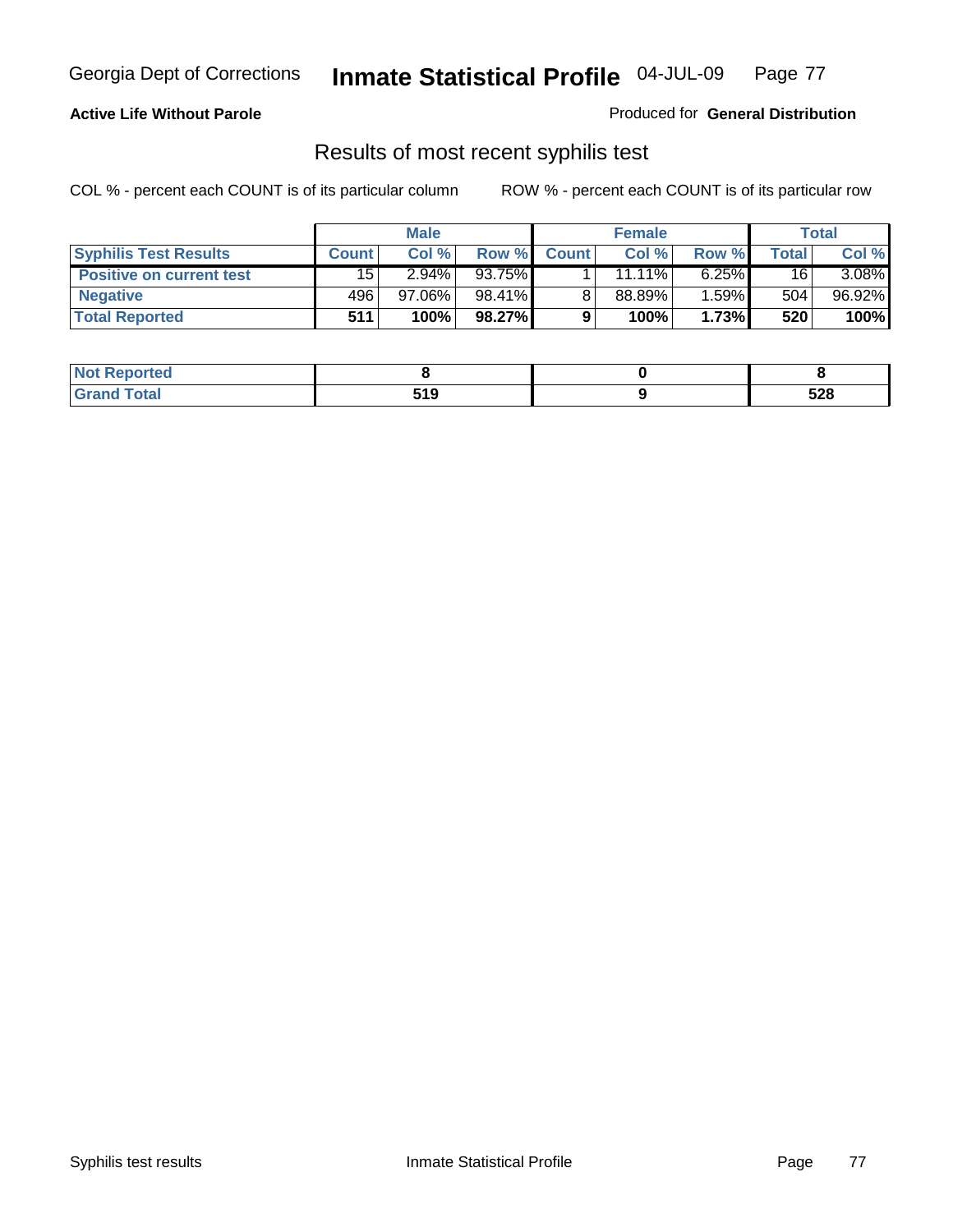### **Active Life Without Parole**

Produced for **General Distribution**

### Results of most recent Hepatitis-C test

|                                 | <b>Male</b>     |           | <b>Female</b> |              |         | Total     |       |        |
|---------------------------------|-----------------|-----------|---------------|--------------|---------|-----------|-------|--------|
| <b>Hepatitis-C Test Results</b> | <b>Count</b>    | Col %     | Row %         | <b>Count</b> | Col %   | Row %     | Total | Col %  |
| <b>Positive on current test</b> |                 | 38.46%    | $100.00\%$    |              |         |           |       | 35.71% |
| <b>Negative</b>                 |                 | $61.54\%$ | 88.89%        |              | 100.00% | $11.11\%$ |       | 64.29% |
| <b>Total Reported</b>           | 13 <sub>1</sub> | 100%      | 92.86%        |              | 100%    | 7.14%I    | 14    | 100%   |

| Reported<br><b>NOT</b> | 506 | ັ<br>- |
|------------------------|-----|--------|
| <b>Cotal</b>           | 640 | cno    |
| . Gr                   | JIJ | ວ∠໐    |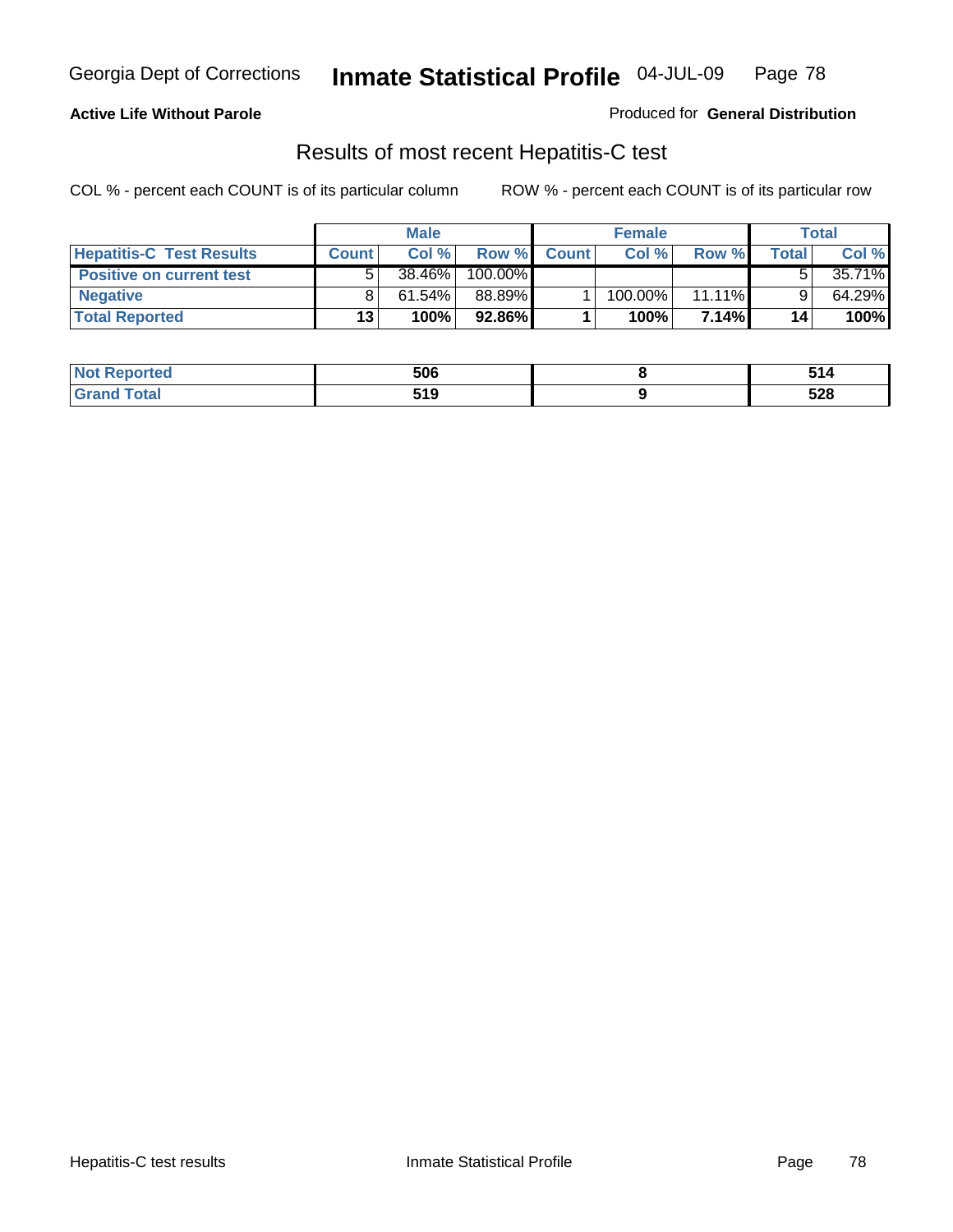#### **Active Life Without Parole**

Produced for **General Distribution**

### Results of most recent pregnancy test

|                               | <b>Male</b>  |      |          | <b>Female</b>  |            |         | <b>Total</b>   |         |
|-------------------------------|--------------|------|----------|----------------|------------|---------|----------------|---------|
| <b>Pregnancy Test Results</b> | <b>Count</b> | Col% | Row %    | <b>Count</b> Ⅰ | Col %      | Row %   | <b>Total</b> I | Col %   |
| <b>Negative</b>               |              |      |          |                | $100.00\%$ | 100.00% |                | 100.00% |
| <b>Total Reported</b>         |              | %    | $0.00\%$ |                | 100%       | 100.00% |                | 100%    |

| orted      | 61 O<br>JIJ | e n.a<br>JZ I |
|------------|-------------|---------------|
| <b>ota</b> | 61 O<br>JIJ | cno<br>ว∠๐    |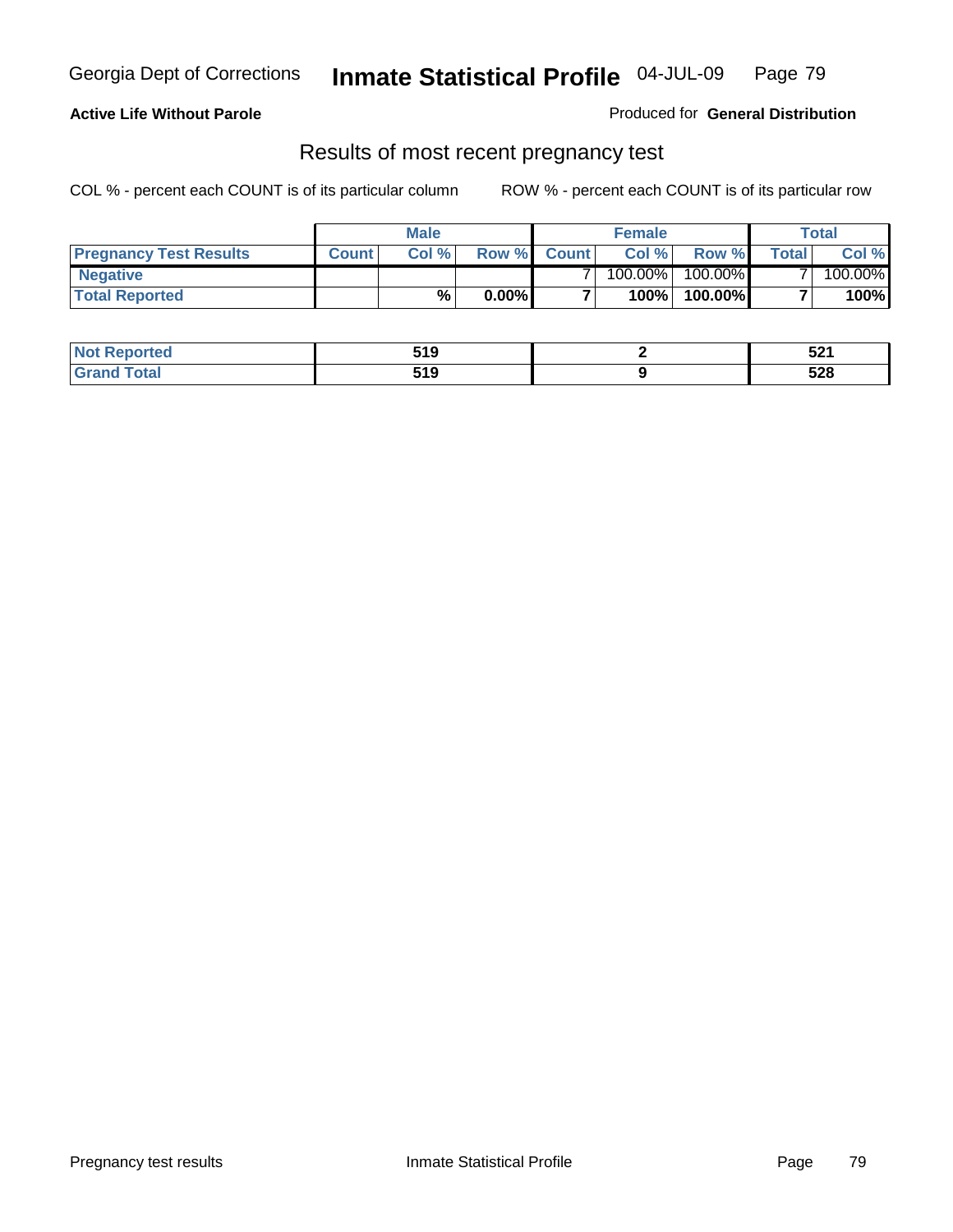### **Active Life Without Parole**

#### Produced for **General Distribution**

### Results of most recent diabetes test

|                                 |              | <b>Male</b> |            |             | <b>Female</b> |          |        | Total   |
|---------------------------------|--------------|-------------|------------|-------------|---------------|----------|--------|---------|
| <b>Diabetes Test Results</b>    | <b>Count</b> | Col %       |            | Row % Count | Col%          | Row %    | Totall | Col %   |
| <b>Positive on current test</b> |              | 100.00%     | $100.00\%$ |             |               |          |        | 100.00% |
| <b>Total Reported</b>           |              | 100%        | 100.00%    |             | %.            | $0.00\%$ |        | 100%    |

| orted      | <b>EA7</b><br>$\sim$ | 526        |
|------------|----------------------|------------|
| <b>ota</b> | 64 O<br>JIJ          | cno<br>ว∠๐ |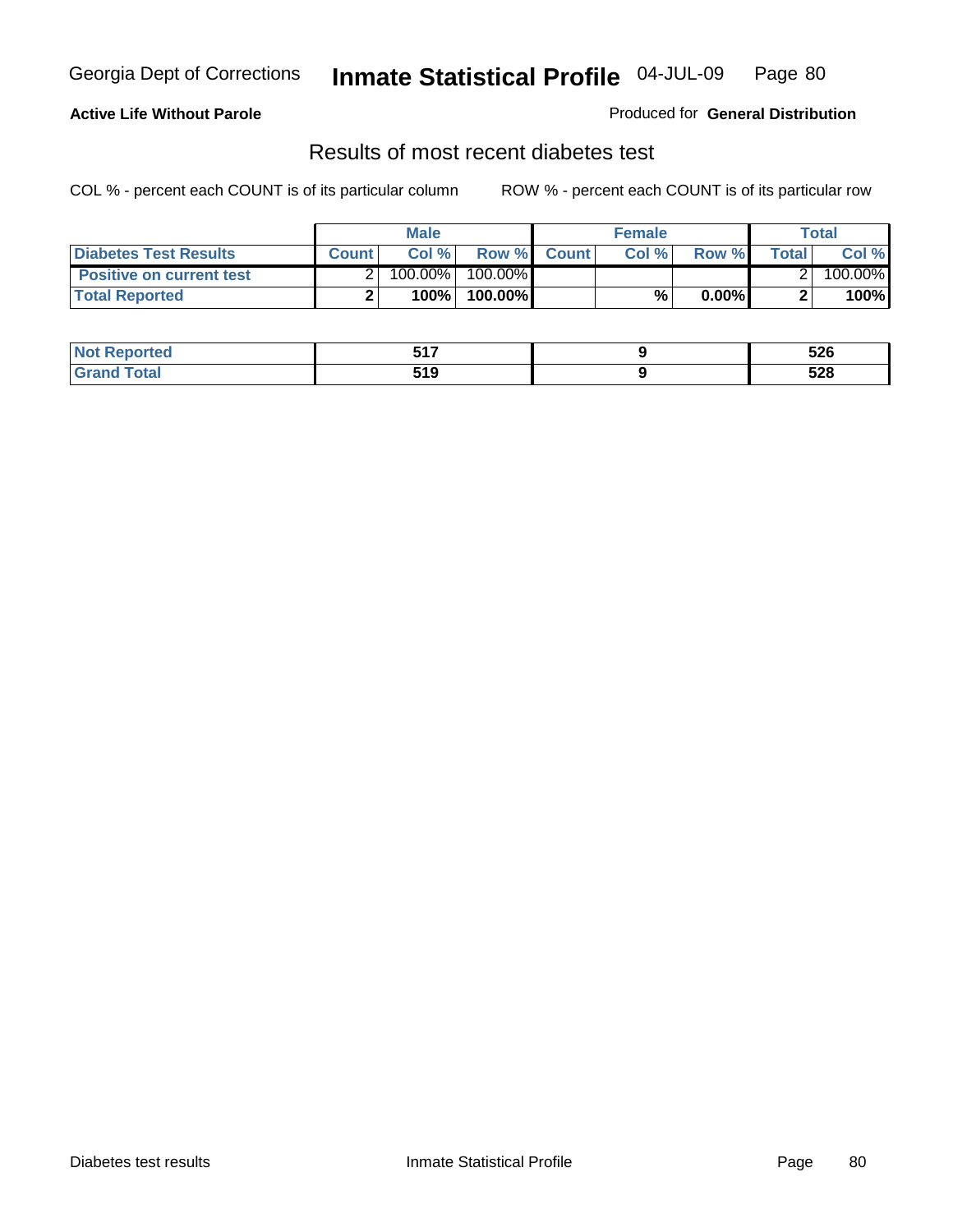### **Active Life Without Parole**

#### Produced for **General Distribution**

### Results of most recent hypertension test

|                                  |              | <b>Male</b> |            |             | <b>Female</b> |          |        | Total   |
|----------------------------------|--------------|-------------|------------|-------------|---------------|----------|--------|---------|
| <b>Hypertension Test Results</b> | <b>Count</b> | Col %       |            | Row % Count | Col%          | Row %    | Totall | Col %   |
| <b>Positive on current test</b>  |              | 100.00%     | $100.00\%$ |             |               |          |        | 100.00% |
| <b>Total Reported</b>            |              | 100%        | 100.00%    |             | %             | $0.00\%$ |        | 100%    |

| orted      | E1 7<br>◡੶<br>$\sim$ $\sim$ | <b>EO4</b><br>JZ I |
|------------|-----------------------------|--------------------|
| <b>ota</b> | 61 O<br>JIJ                 | cno<br>ว∠๐         |